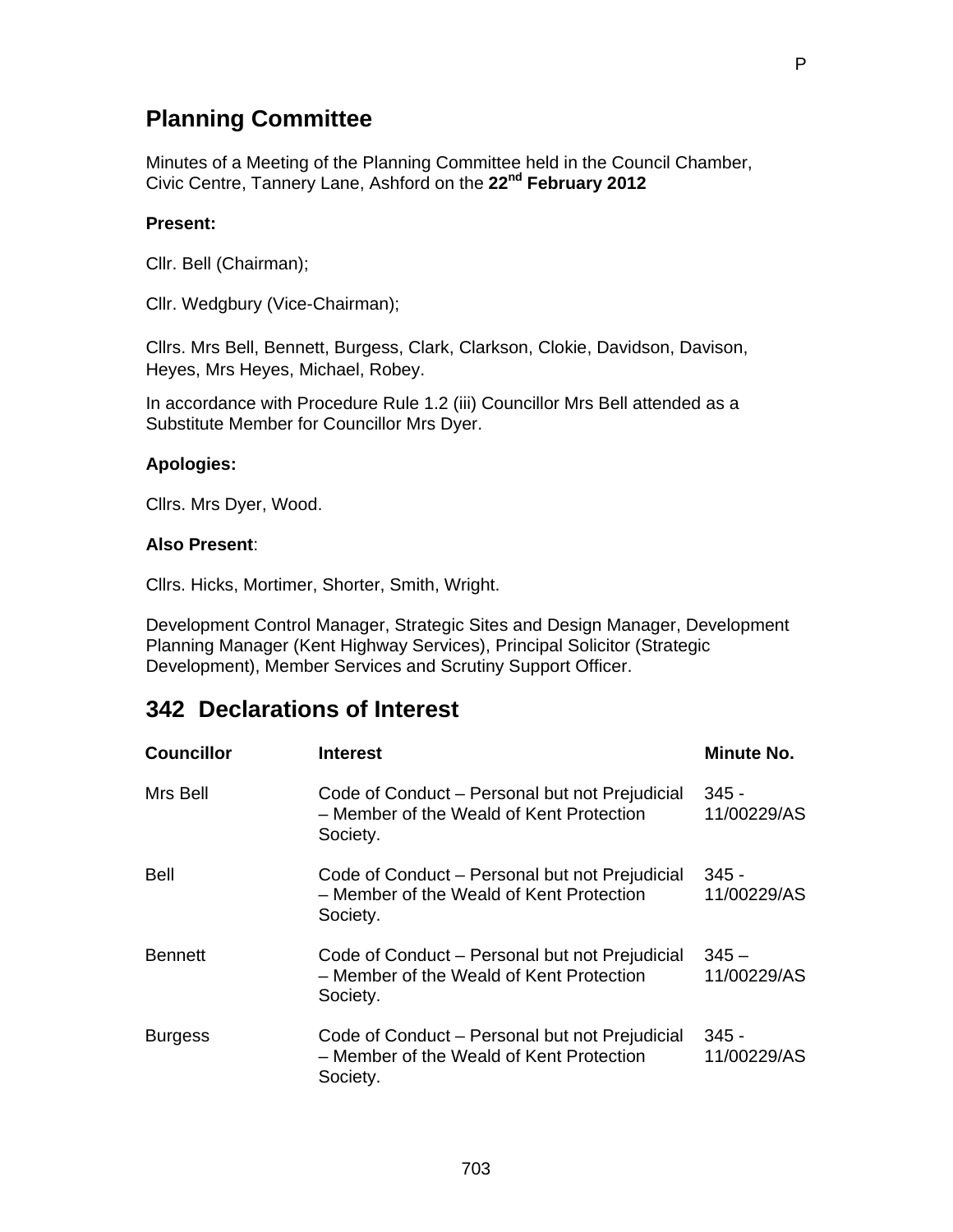| P<br>220212       |                                                                                                        |                                                                     |
|-------------------|--------------------------------------------------------------------------------------------------------|---------------------------------------------------------------------|
| <b>Councillor</b> | <b>Interest</b>                                                                                        | Minute No.                                                          |
| <b>Burgess</b>    | Spoke on the application as Ward Member and<br>withdrew from the discussion and vote.                  | $345 -$<br>11/00229/AS                                              |
| Clarkson          | Code of Conduct – Personal but not Prejudicial<br>- Member of the Weald of Kent Protection<br>Society. | $345 -$<br>11/00229/AS                                              |
| Clokie            | Code of Conduct – Personal but not Prejudicial<br>- Member of the Weald of Kent Protection<br>Society. | $345 -$<br>11/00229/AS                                              |
| Michael           | Code of Conduct – Personal but not Prejudicial<br>- Member of the Weald of Kent Protection<br>Society. | $345 -$<br>11/00229/AS                                              |
| <b>Shorter</b>    | Code of Conduct – Personal but not Prejudicial<br>- Chairman of Kingsnorth Parish Council.             | $345 -$<br>10/01711/AS<br>11/01116/AS<br>11/01206/AS<br>11/01226/AS |
| Wedgbury          | Code of Conduct – Personal but not Prejudicial<br>- Member of Kingsnorth Parish Council.               | $345 -$<br>10/01711/AS<br>11/01116/AS<br>11/01206/AS<br>11/01226/AS |

# **343 Minutes**

### **Resolved:**

**That the Minutes of the Meeting of this Committee held on the 18th January 2012 be approved and confirmed as a correct record.** 

# **344 Article 4 Direction: Houses in Multiple Occupation (HMOs)**

The Development Control Manager advised the Committee that he had made this Article 4 Direction under his delegated authority to make Article 4 Directions but in light of the consultation responses and to ensure that the decision to confirm the Direction was taken openly and transparently, he requested that the Planning Committee confirmed this Article 4 Direction to remove the permitted development rights for HMOs in Beaver, South Willesborough, Little Burton Farm and Aylesford Green Wards.

The Ward Member for South Willesborough attended and spoke in support of confirming the Article 4 Direction.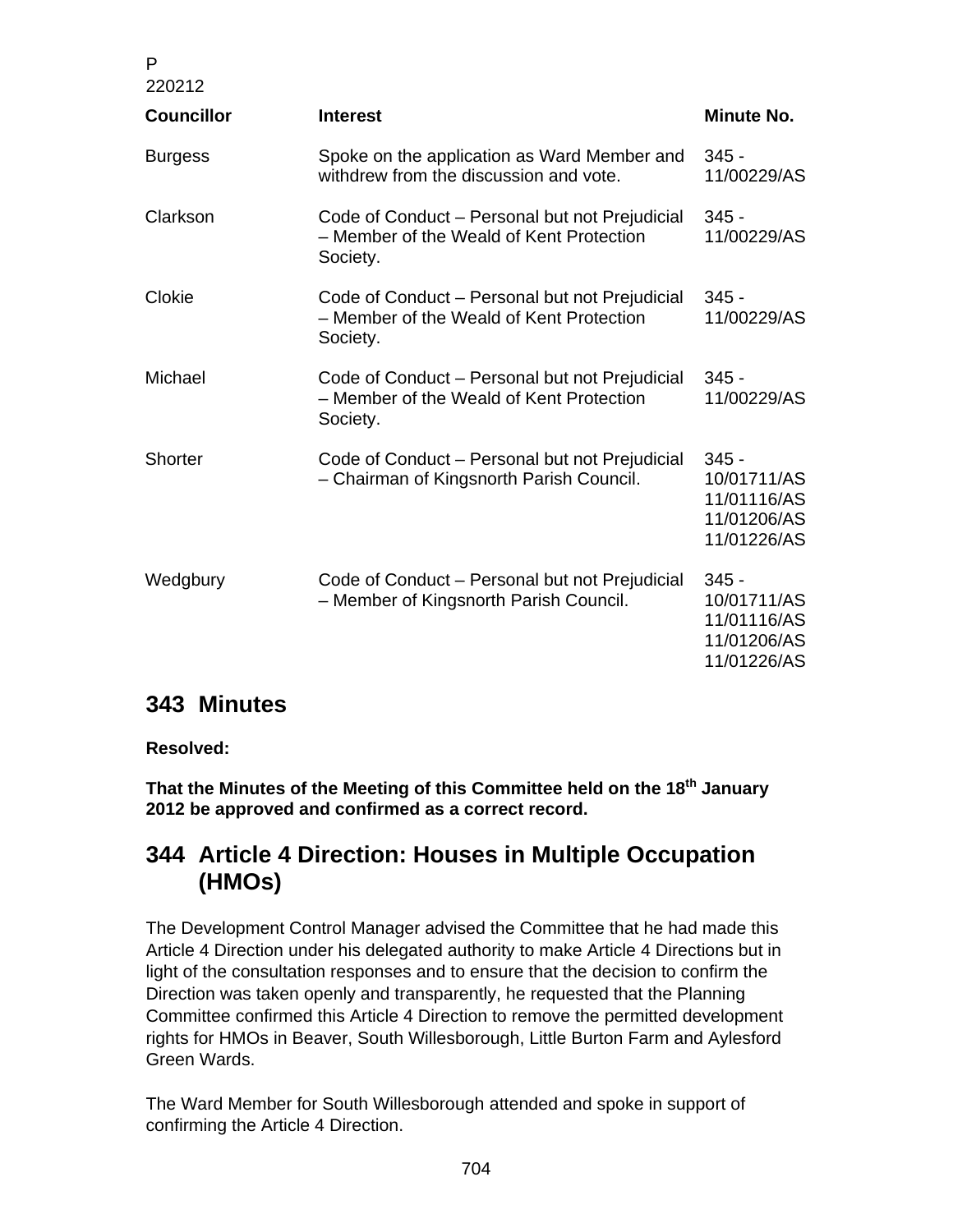**Resolved:** 

**That the Planning Committee confirm the making of an Article 4 Direction to removed permitted development rights in Beaver, South Willesborough, Little Burton Farm, and Aylesford Green Wards, for change of use from Class C3 to Class C4 of the Town and Country Planning Use Classes Order 1987 as amended, the Direction to come into effect on 1st December 2012, and the area covered by the Direction to be as shown in the maps in Annex 1 to the Report.** 

**The Planning Committee also requested that the Planning and Development Unit keep the situation under constant review and make Article 4 Directions in other Wards in the Borough should the need arise.** 

# **345 Schedule of Applications**

\_\_\_\_\_\_\_\_\_\_\_\_\_\_\_\_\_\_\_\_\_\_\_\_\_\_\_\_\_\_

**Resolved:** 

**That following consideration of (a), (b) and (c) below,** 

- **(a) Private representations (number of consultation letters sent/number of representations received)**
- **(b) The indication of the Parish Council's/Town Council's views**
- **(c) The views of Statutory Consultees and Amenity Societies (abbreviation for consultee/society stated)**

**Supports 'S', objects 'R', no objections/no comments 'X', still awaited '+', not applicable/none received '-'** 

**decisions be made in respect of Planning Applications as follows: -**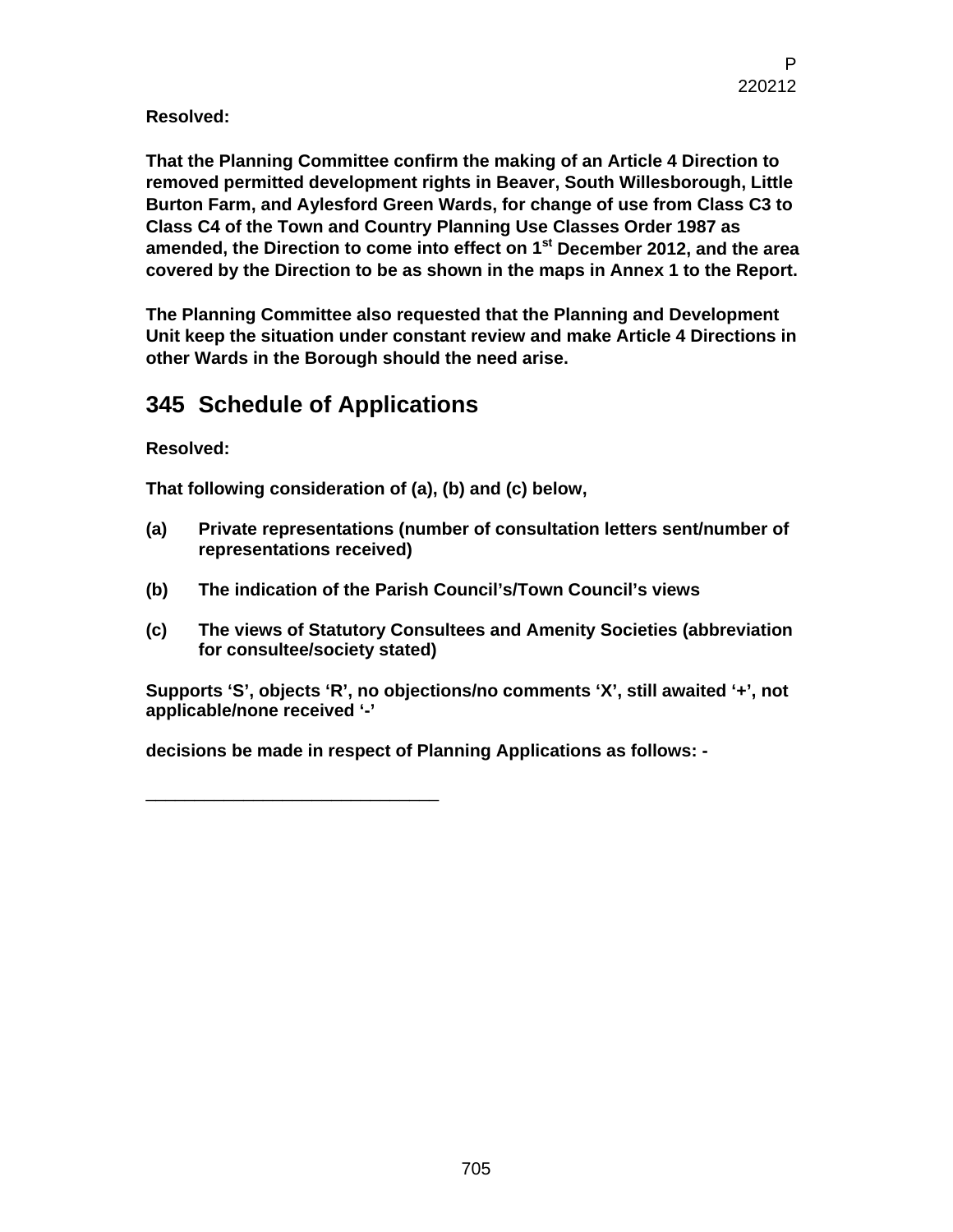|                  | <b>Application Number</b>                | 10/01711/AS                                                                                                                                                                                                                                                                                                                                                                                                                                                                                                                                                                                                                                            |  |                                |     |                                                                                                                 |
|------------------|------------------------------------------|--------------------------------------------------------------------------------------------------------------------------------------------------------------------------------------------------------------------------------------------------------------------------------------------------------------------------------------------------------------------------------------------------------------------------------------------------------------------------------------------------------------------------------------------------------------------------------------------------------------------------------------------------------|--|--------------------------------|-----|-----------------------------------------------------------------------------------------------------------------|
| <b>Location</b>  |                                          | Site comprising land south and land east of land Parcel 27<br>Park Farm, Hamstreet Bypass, Kingsnorth, Kent                                                                                                                                                                                                                                                                                                                                                                                                                                                                                                                                            |  |                                |     |                                                                                                                 |
|                  | <b>Grid Reference</b>                    | 01838/38873                                                                                                                                                                                                                                                                                                                                                                                                                                                                                                                                                                                                                                            |  |                                |     |                                                                                                                 |
|                  | <b>Parish Council</b>                    | Kingsnorth                                                                                                                                                                                                                                                                                                                                                                                                                                                                                                                                                                                                                                             |  |                                |     |                                                                                                                 |
| Ward             |                                          |                                                                                                                                                                                                                                                                                                                                                                                                                                                                                                                                                                                                                                                        |  | Park Farm South and Weald East |     |                                                                                                                 |
|                  | <b>Application</b><br><b>Description</b> | The construction of approximately 780 new houses<br>including up to 60 buildings designed to be capable of<br>accommodating A1, A2, B1 or C3 uses; the construction<br>of a new rail halt on the Ashford to Hastings railway line,<br>together with associated car parking; the construction of a<br>pub restaurant and associated cat parking; the provision<br>of public open space, play areas and associated facilities;<br>the construction of a new roundabout and access on the<br>A2070; the construction of new drainage, roads, footpaths<br>and cycle-ways and associated highway improvements;<br>the provision of structural landscaping. |  |                                |     |                                                                                                                 |
| <b>Applicant</b> |                                          | East                                                                                                                                                                                                                                                                                                                                                                                                                                                                                                                                                                                                                                                   |  |                                |     | Persimmon Homes South East and Taylor Wimpey South                                                              |
| <b>Agent</b>     |                                          | 0DF                                                                                                                                                                                                                                                                                                                                                                                                                                                                                                                                                                                                                                                    |  |                                |     | Miss Lucy Stone, Barton Willmore LLP, The Observatory,<br>South Fleet Road, Ebbsfleet, Dartford, Kent, UK, DA10 |
| <b>Site Area</b> |                                          | 113.5ha                                                                                                                                                                                                                                                                                                                                                                                                                                                                                                                                                                                                                                                |  |                                |     |                                                                                                                 |
| (a)              | 393/1 X 1R                               | (b)                                                                                                                                                                                                                                                                                                                                                                                                                                                                                                                                                                                                                                                    |  | X                              | (c) | Mersham & Sevington PC<br>X, KCC (DCU) X, KHS X,<br>HA X, SW X, PO (Drainage)<br>$X$ , EA $X$ , NE $X$ ,        |
|                  | $\frac{2^{nd}}{1}$ consultation          |                                                                                                                                                                                                                                                                                                                                                                                                                                                                                                                                                                                                                                                        |  | consultation                   |     | 2 <sup>nd</sup> consultation                                                                                    |
|                  |                                          |                                                                                                                                                                                                                                                                                                                                                                                                                                                                                                                                                                                                                                                        |  |                                |     | Mersham & Sevington PC<br>X, SW X, HM X, EA X, KCC<br>(DCU) X, KWT +, NE X,                                     |

The Member Services and Scrutiny Support Officer made the following statement: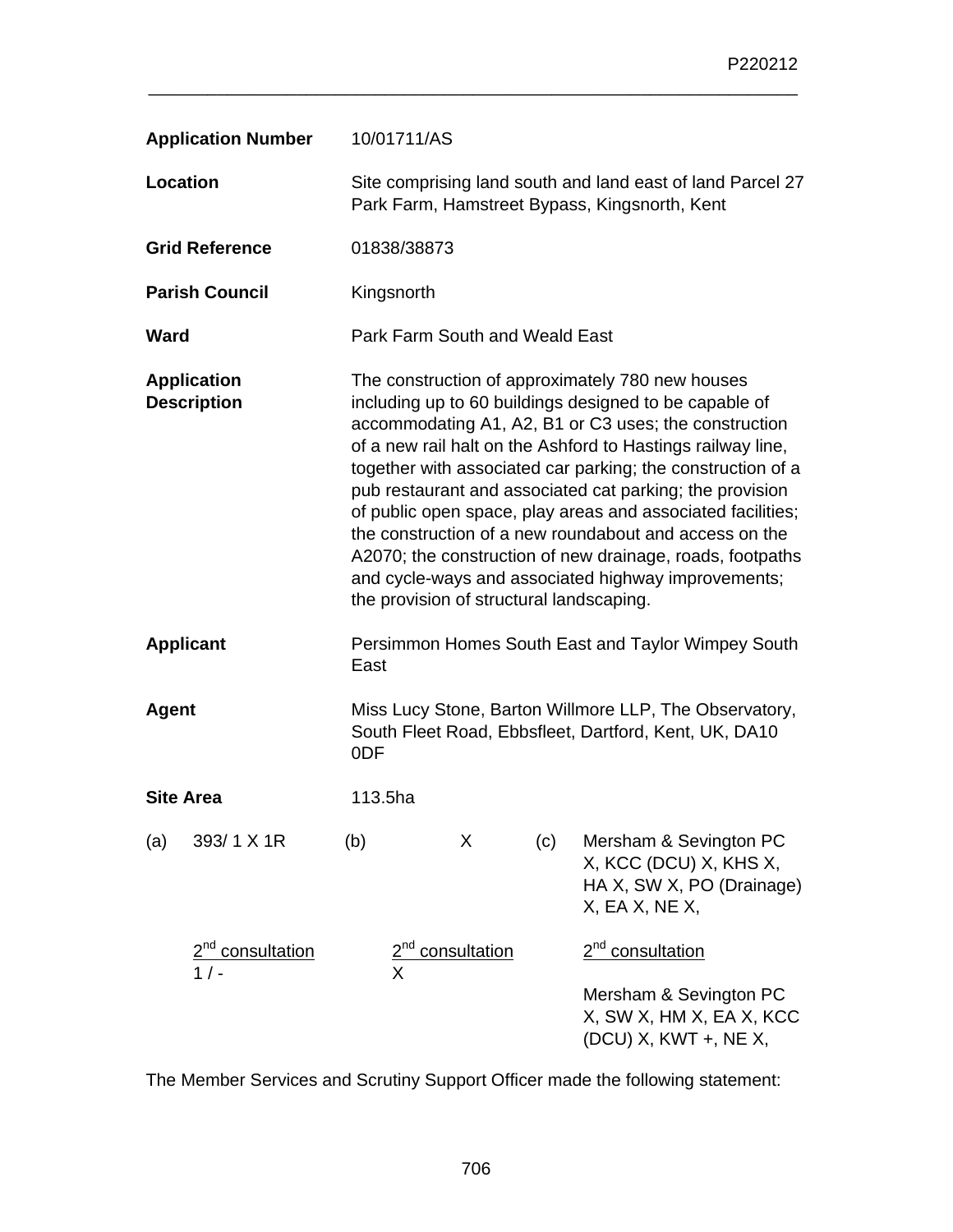'I would like to make Members aware that I have a close personal relationship with a resident of Park Farm East whose property is not directly affected by this application. I have sought legal advice on this matter and will remain in the room noting the discussion as usual.'

\_\_\_\_\_\_\_\_\_\_\_\_\_\_\_\_\_\_\_\_\_\_\_\_\_\_\_\_\_\_\_\_\_\_\_\_\_\_\_\_\_\_\_\_\_\_\_\_\_\_\_\_\_\_\_\_\_\_\_\_\_\_\_\_\_\_

The Strategic Sites and Design Manager advised that procedures relating to the advertisement of environmental impact assessment of this application had not been followed correctly and as such the recommendation was to grant delegated authority to the Strategic Sites and Design Manager to determine the application once the correct procedures had been followed. She also drew Members' attention to the Update Report. There were several points to take note of, including:

- Comments had been received from the Ward Member for Weald East, these were read out in full to the Committee.
- Two letters had been received from the Development Consortium responding to a number of points in the report.

### **Resolved:**

- **(A) That the Planning Committee grant delegated authority to the Strategic Sites and Design Manager or the Development Control Manager to determine application ref. 10/01711/AS.**
- **(B) In the event of a decision to approve the application, this shall be subject to:-** 
	- **(i) The applicant first paying the remainder of the outstanding Accommodation Bridge Works sum; and**
	- **(ii) The applicant first confirming in writing to the Strategic Sites and Design Manager an acceptable proposal (including timescale) in relation to the removal of the mounded soil /top soil on the eastern edge of Park Farm East; and**
	- **(iii) The applicant first confirming in writing to the Strategic Sites and Design Manager the timescale for delivery of the Local Park at Park Farm East to a condition available to members of the public to use and the applicant providing copies of all correspondence since December 2005 with the rail authorities and train operating company in respect of the proposed rail halt at Park Farm East located on the Ashford-Hastings line; and**
	- **(iv) The applicant first confirming in writing to the Strategic Sites and Design Manager an agreement to seek reserved matters approval as part of the first reserved matters application to be made under the new outline planning permission for, and proceed with the construction of the southern and northern link roads between**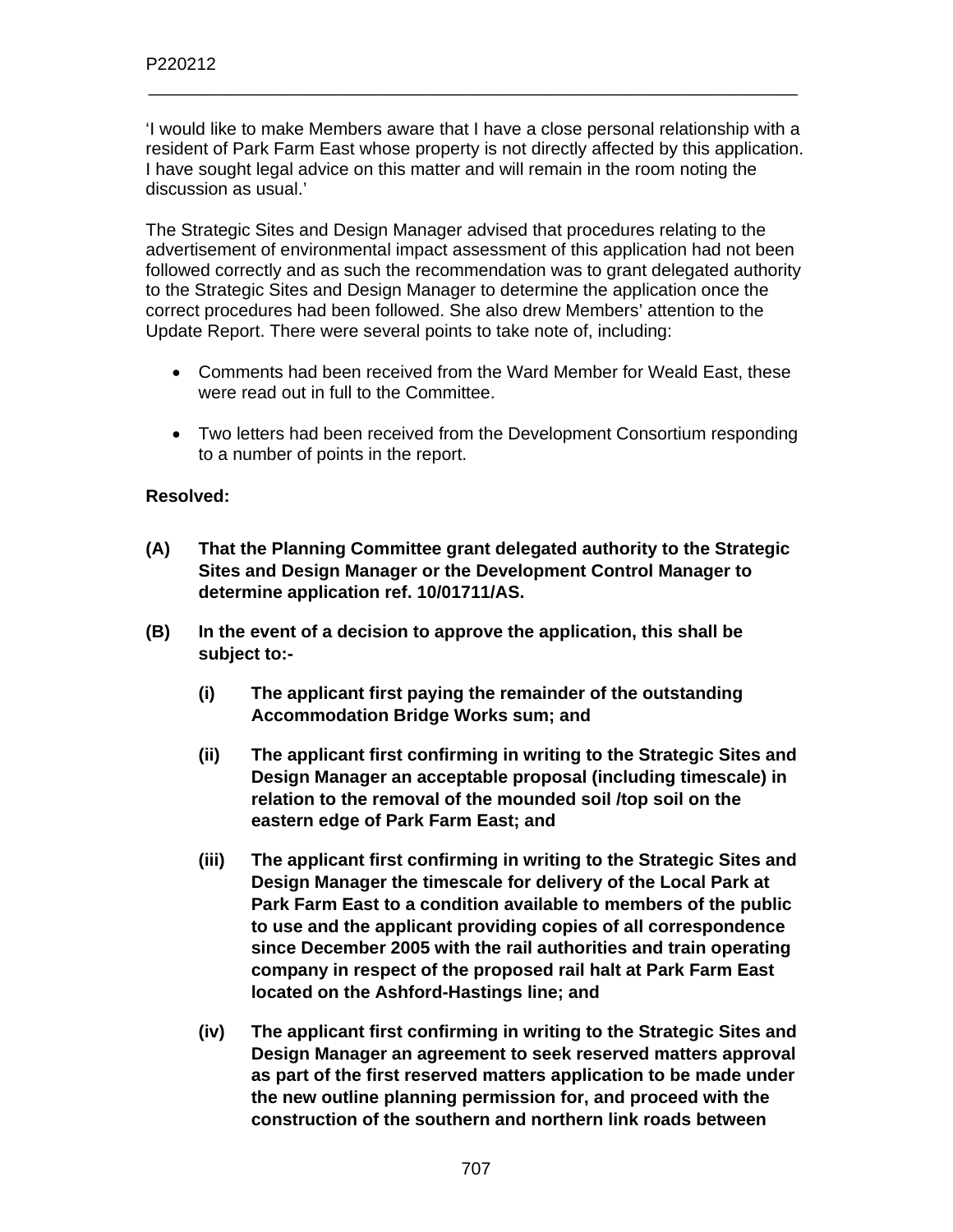**Park Farm East and Cheesemans Green to a previously agreed timetable for each aspect; and** 

\_\_\_\_\_\_\_\_\_\_\_\_\_\_\_\_\_\_\_\_\_\_\_\_\_\_\_\_\_\_\_\_\_\_\_\_\_\_\_\_\_\_\_\_\_\_\_\_\_\_\_\_\_\_\_\_\_\_\_\_\_\_\_\_\_\_

- **(v) such planning obligations as the Strategic Sites and Design Manager or the Development Control Manager see fit and in terms agreeable to the Head of Legal and Democratic Services; and**
- **(vi) such conditions and notes as the Strategic Sites and Design Manager or the Development Control Manager consider necessary or appropriate;**
- **(C) That the Planning Committee recommends the planning obligations and the conditions and notes below be imposed, together with any further or amended obligations and/or conditions that flow from any further consultation responses as the Strategic Sites and Design Manager or the Development Control Manager see fit, and the following reasons for approval:** 
	- 1. Completion of the previously permitted development and implemented development would be in accordance with the Development Plan and adopted Supplementary Planning Guidance.
	- 2. The development incorporates the provision of affordable housing and mixed-use units.
	- 3. The scale, location and design of the development remainder would respect the context of the site and have no greater landscape character impact than originally envisaged.
	- 4. The traffic movements generated by the development could be accommodated without detriment to highway safety.
	- 5. The development makes provision for access by a range of transport modes, including the appropriate safeguarding of land.
	- 6. The development would not harm highway safety.
	- 7. Adequate provision for the parking of vehicles can be made within the application site.
	- 8. Environmental impacts have been assessed and there are none which are potentially significant which cannot be controlled by conditions or covered by legal agreement.
	- 9. Issues raised by consultees have been assessed and there are not any which would warrant refusal of the application.

### **(a) a Section 106 Agreement as appropriate in respect of (i) carrying forward existing/on-going/outstanding planning obligations within the**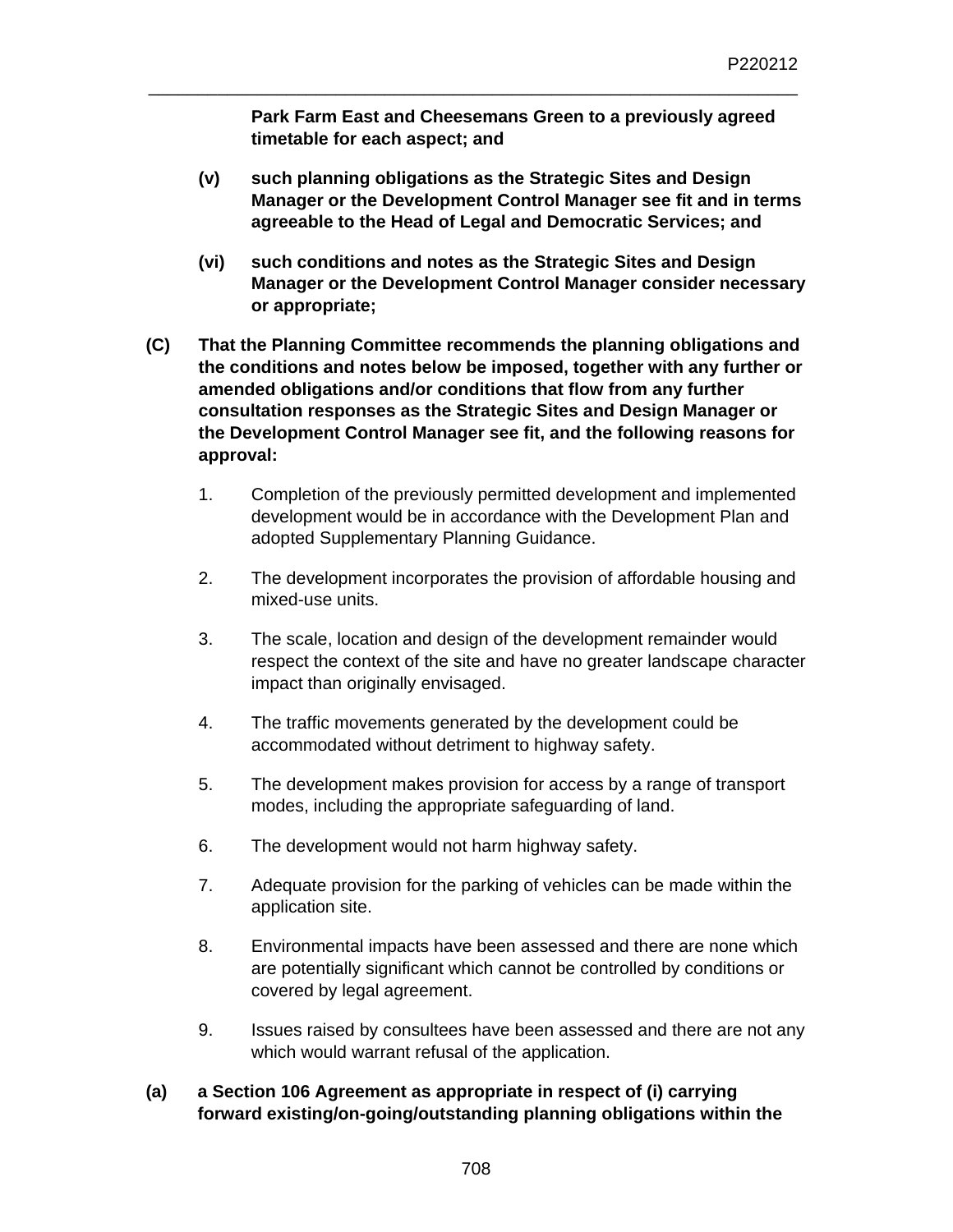**agreement relating to outline planning permission 01/01155/AS and (ii) in relation to the following** 

**i Delivery of the Park Farm East Local Park available for use by members of the public including financial penalties for late delivery outside of an agreed timescale** 

\_\_\_\_\_\_\_\_\_\_\_\_\_\_\_\_\_\_\_\_\_\_\_\_\_\_\_\_\_\_\_\_\_\_\_\_\_\_\_\_\_\_\_\_\_\_\_\_\_\_\_\_\_\_\_\_\_\_\_\_\_\_\_\_\_\_

- **ii Review mechanism for the South Willesborough Dykes Management Plan**
- **iii Amendments as necessary in relation to the delivery of the Sports Area**
- **iv Amendments as necessary in relation to the delivery of link roads between Park Farm East & the Cheesemans Green development site**
- **v Updated KCC developer contributions as per letter dated 08/03/2011 from Mouchel on behalf of KCC**
- **vi Carbon off-setting contributions pursuant to Policy CS10 (C) of the Council's adopted Core Strategy**
- **vii Submission of a scheme for the delivery of the rail halt and implementation thereof**
- **viii All financial contributions to be index linked from the date of calculation in line with the relevant indexes**
- **ix Monitoring fee of £5000 per annum**

**as detailed in Table 1, in terms agreeable to the Head of Legal and Democratic Services, with delegated authority to either the Strategic Sites and Design Manager or the Development Control Manager to make or approve minor changes to the planning obligations and planning conditions, as they see fit.** 

### **Table 1**

| <b>Planning Obligation</b>                                                                                                                                                                                                  |                                                                                                 |                                                                                                                            |  |
|-----------------------------------------------------------------------------------------------------------------------------------------------------------------------------------------------------------------------------|-------------------------------------------------------------------------------------------------|----------------------------------------------------------------------------------------------------------------------------|--|
| <b>Detail</b>                                                                                                                                                                                                               | Amount(s)                                                                                       | <b>Trigger Point(s)</b>                                                                                                    |  |
| Subject to the matters listed in this<br>table at 2 onwards and any<br>necessary variations arising there<br>from, all heads in the existing s.106<br>agreement dated 22/12/2005 relating<br>to outline planning permission | As per the<br>existing s.106<br>agreement<br>unless the<br>matters listed in<br>this Table at 2 | As per the existing s.106<br>agreement unless the<br>matters listed in this Table<br>at 2 onwards necessitate<br>variation |  |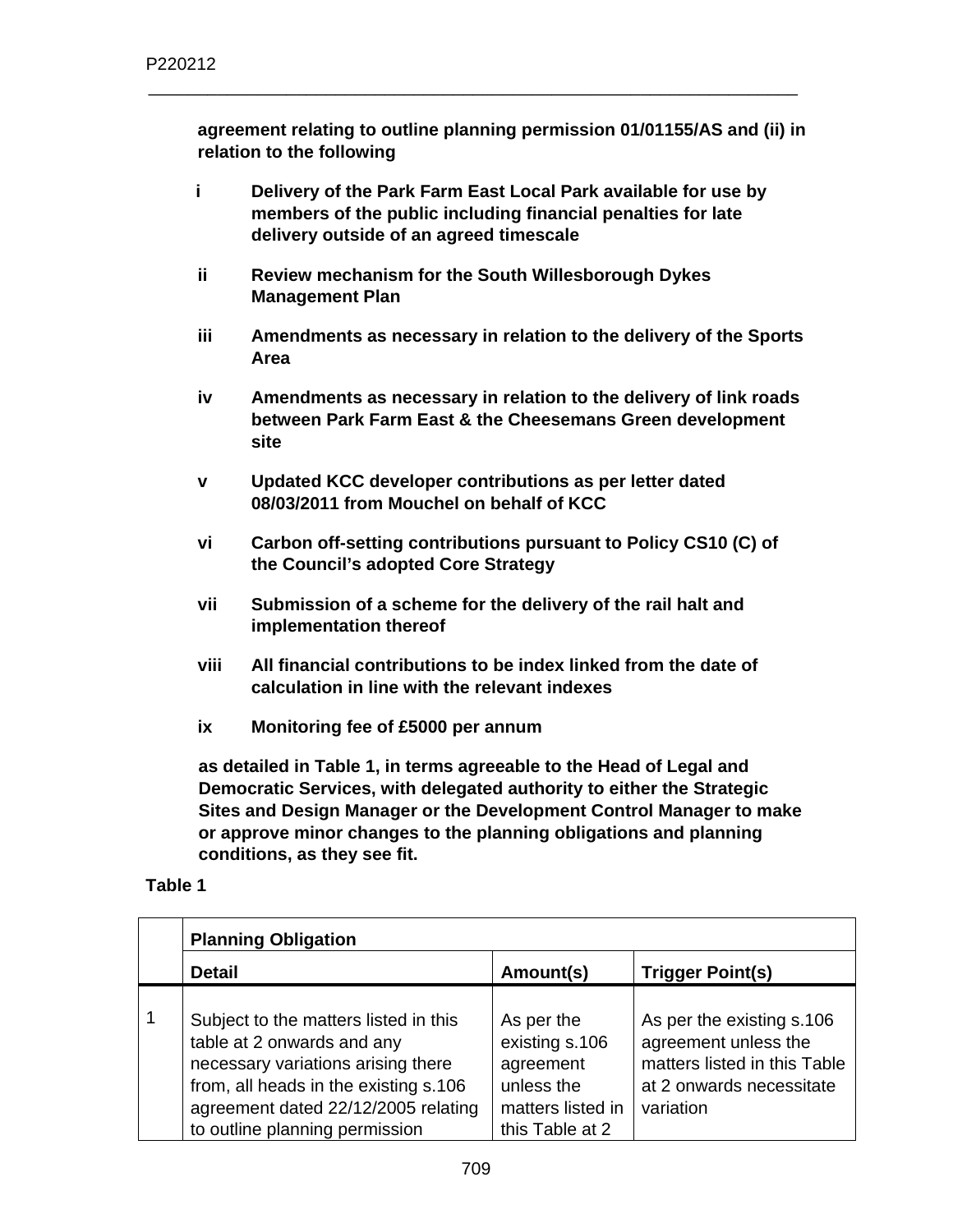|                | <b>Planning Obligation</b>                                                                                                                                               |                                                                                                                                                                                                                                 |                                                                                                                                                                                                                                                                                                                                                                         |  |
|----------------|--------------------------------------------------------------------------------------------------------------------------------------------------------------------------|---------------------------------------------------------------------------------------------------------------------------------------------------------------------------------------------------------------------------------|-------------------------------------------------------------------------------------------------------------------------------------------------------------------------------------------------------------------------------------------------------------------------------------------------------------------------------------------------------------------------|--|
|                | <b>Detail</b>                                                                                                                                                            | Amount(s)                                                                                                                                                                                                                       | <b>Trigger Point(s)</b>                                                                                                                                                                                                                                                                                                                                                 |  |
|                | 01/01155/AS to be otherwise carried<br>forward                                                                                                                           | onwards<br>necessitate<br>variation                                                                                                                                                                                             |                                                                                                                                                                                                                                                                                                                                                                         |  |
| $\overline{2}$ | Delivery of the Local Park at Park<br><b>Farm East</b>                                                                                                                   | The Local Park<br>approved under<br>reference<br>10/01725/AS                                                                                                                                                                    | In the light of the existing<br>breach of the s.106<br>agreement, a revised<br>timetable for delivery to be<br>agreed with a financial<br>penalty to be agreed for<br>delivery outside of that<br>timescale                                                                                                                                                             |  |
| 3              | Review of the South Willesborough<br>Dykes Management Plan (SWDMP)                                                                                                       | As per the<br>existing s.106<br>agreement                                                                                                                                                                                       | Formal mechanism for<br>review to now be agreed                                                                                                                                                                                                                                                                                                                         |  |
| $\overline{4}$ | The Sports Area at Park Farm East to<br>be updated to include a mechanism<br>for the delivery of facilities to be<br>carried out by the Council subject to<br>agreement. | The area<br>identified in the<br>existing s.106<br>agreement                                                                                                                                                                    | A revised timetable for<br>delivery to be agreed                                                                                                                                                                                                                                                                                                                        |  |
| 5              | Delivery of the southern and northern<br>link roads between Park Farm East<br>and the Cheeseman's Green<br>development site.                                             | Submit<br>reserved<br>matters for the<br>link roads as<br>part of the first<br>reserved<br>matters<br>application to<br>be made for<br>dwellings.<br>Construct both<br>link roads to a<br>previously<br>agreed<br>timetable for | As a breach of the<br>existing S.106 agreement<br>has occurred, in respect<br>of the delivery of the<br>southern link road,<br>construction to be to an<br>agreed timescale with<br>provisions for financial<br>penalties for breach.<br>In respect of the northern<br>link road, timescale to be<br>as per the existing S.106<br>agreement unless<br>otherwise agreed. |  |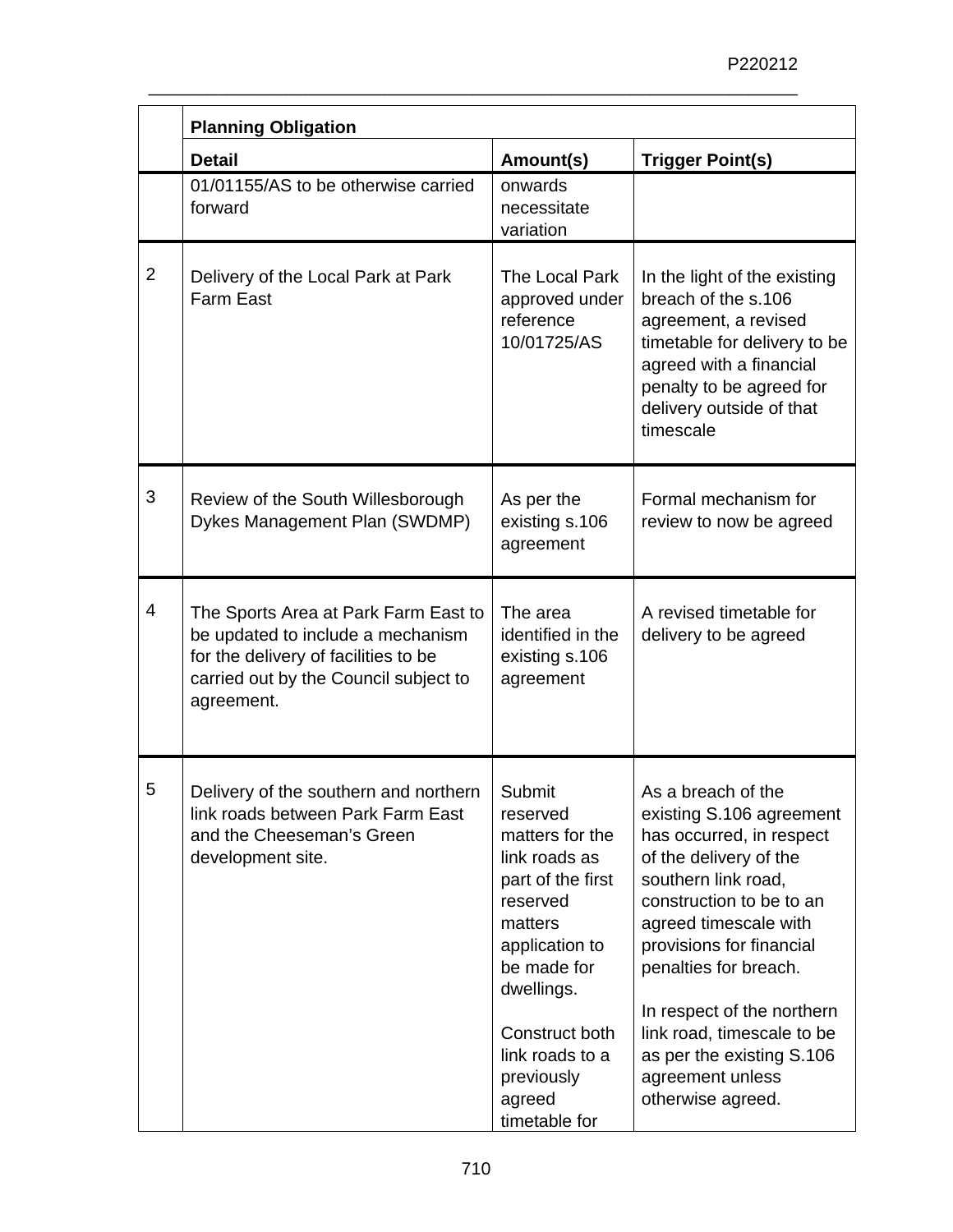|                | <b>Planning Obligation</b>                                                                                                                                                                                                                |                                                                                                                                                                            |                                                                                                                                                                                                                                                                                                        |  |
|----------------|-------------------------------------------------------------------------------------------------------------------------------------------------------------------------------------------------------------------------------------------|----------------------------------------------------------------------------------------------------------------------------------------------------------------------------|--------------------------------------------------------------------------------------------------------------------------------------------------------------------------------------------------------------------------------------------------------------------------------------------------------|--|
|                | <b>Detail</b>                                                                                                                                                                                                                             | Amount(s)                                                                                                                                                                  | <b>Trigger Point(s)</b>                                                                                                                                                                                                                                                                                |  |
|                |                                                                                                                                                                                                                                           | each aspect,<br>and to an<br>adoptable<br>standard, and<br>seek adoption<br>by the Local<br>Highway<br>Authority.                                                          |                                                                                                                                                                                                                                                                                                        |  |
| 6              | Updates to KCC developer<br>contribution requests                                                                                                                                                                                         | As per the<br>updated<br>amounts now<br>requested by<br>Mouchel on<br>behalf of KCC<br>per dwelling/<br>per qualifying<br>dwelling.                                        | Unless any variation is<br>agreed, the triggers to<br>remain as per the existing<br>S.106 agreement.<br>For new contributions,<br>triggers to be in line with<br>"KCC Guide to<br>Development<br>Contributions and the<br><b>Provision of Community</b><br>Infrastructure" unless<br>otherwise agreed. |  |
| $\overline{7}$ | Carbon off-setting contribution<br>Contributions to the Ashford Carbon<br>Fund based on the residual carbon<br>emissions of the development as set<br>out in the approved post construction<br>assessment and quantified over 10<br>years | To be<br>calculated<br>using the<br>shadow price of<br>carbon set out<br>in the<br>Sustainable<br>Design and<br>Construction<br>SPD (and<br><b>Interim Review</b><br>2011) | Payable within 15 days of<br>the Council's approval of<br>the post construction<br>assessment                                                                                                                                                                                                          |  |
| 8              | Monitoring fee                                                                                                                                                                                                                            | £5000 per<br>annum until the<br>development is<br>completed                                                                                                                | First payment upon<br>completion of the S.106<br>agreement and then<br>payable on the<br>anniversary thereof in<br>subsequent years                                                                                                                                                                    |  |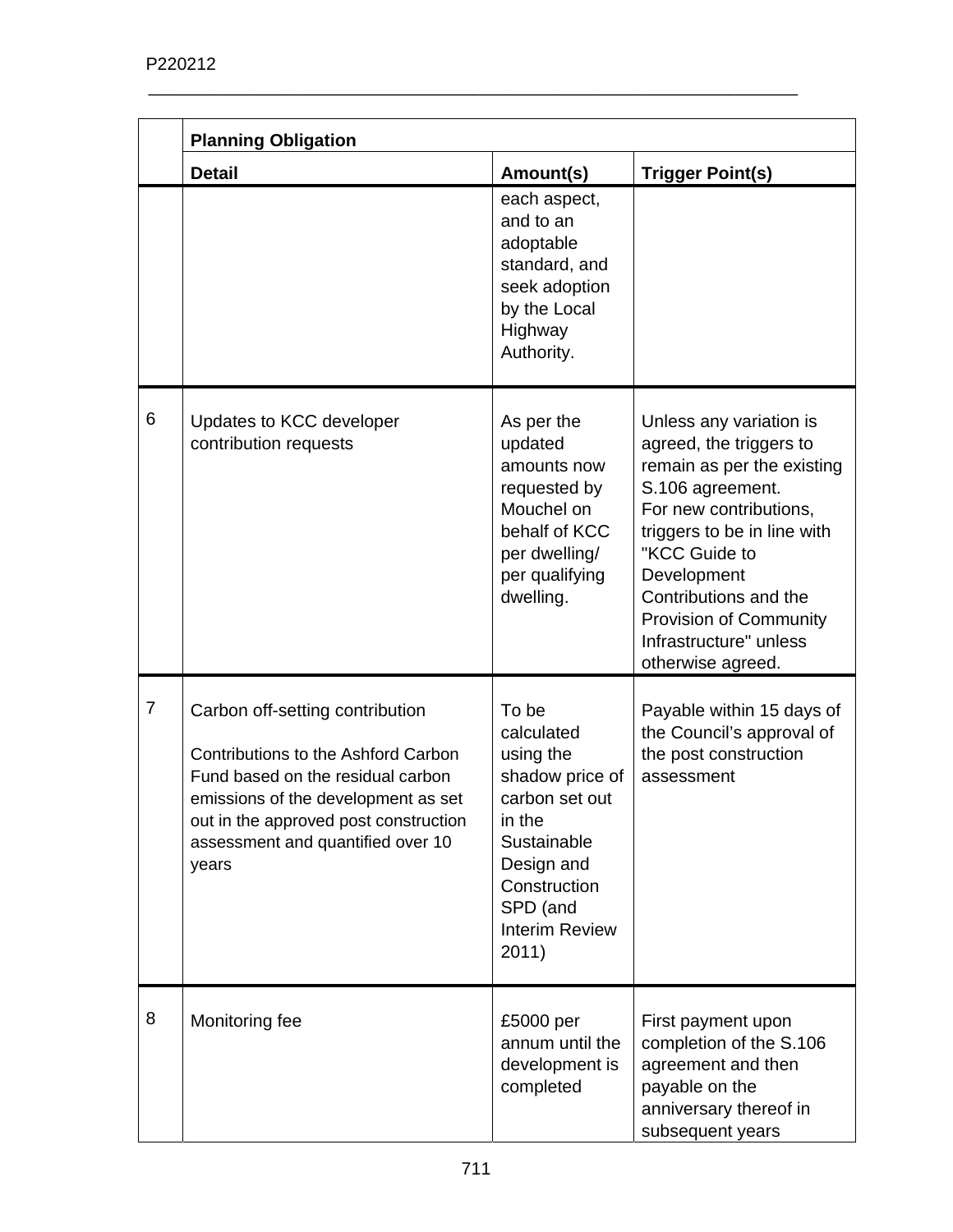| <b>Planning Obligation</b><br><b>Detail</b>                                                                                                                                                                                                                                                                                                                                                                                                                                                                                                                                                                                                                                                                                                                                                                                                                                            | Amount(s)                                                                                                                                                       | <b>Trigger Point(s)</b>                                                                                                                                                                                                                                                                                                                                                                                                                                                               |
|----------------------------------------------------------------------------------------------------------------------------------------------------------------------------------------------------------------------------------------------------------------------------------------------------------------------------------------------------------------------------------------------------------------------------------------------------------------------------------------------------------------------------------------------------------------------------------------------------------------------------------------------------------------------------------------------------------------------------------------------------------------------------------------------------------------------------------------------------------------------------------------|-----------------------------------------------------------------------------------------------------------------------------------------------------------------|---------------------------------------------------------------------------------------------------------------------------------------------------------------------------------------------------------------------------------------------------------------------------------------------------------------------------------------------------------------------------------------------------------------------------------------------------------------------------------------|
|                                                                                                                                                                                                                                                                                                                                                                                                                                                                                                                                                                                                                                                                                                                                                                                                                                                                                        |                                                                                                                                                                 |                                                                                                                                                                                                                                                                                                                                                                                                                                                                                       |
| <b>Rail Halt</b>                                                                                                                                                                                                                                                                                                                                                                                                                                                                                                                                                                                                                                                                                                                                                                                                                                                                       |                                                                                                                                                                 |                                                                                                                                                                                                                                                                                                                                                                                                                                                                                       |
| Submission and approval of a<br>scheme for the delivery of the rail halt<br>at Park Farm East. The scheme shall<br>provide for the developer to pay the<br>cost of either KCC, ABC or the parish<br>council engaging consultants to<br>promote the provision of the rail halt<br>with the relevant authorities and to<br>obtain all necessary consents and<br>agreements. The scheme shall<br>provide further for the developer<br>to assist with the negotiation of all<br>necessary consents (including<br>reserved matters approval) and<br>agreements for the construction and<br>operation of the rail halt and to enter<br>into the same at no cost.<br>To safeguard the rail halt land and to<br>construct the rail halt thereon in<br>accordance with approved details<br>and all consents and agreements and<br>to transfer the land to the relevant<br>authority thereafter. | Sum for<br>engaging<br>consultants to<br>be approved by<br>ABC as part of<br>the scheme<br>Sum in<br>lieu £1,200,000<br>(index linked<br>from December<br>2004) | Scheme to be submitted<br>within 4 months of the<br>date of the permission.<br>No further dwellings to be<br>constructed unless the<br>scheme has been<br>approved within 6 months<br>of the date of the<br>permission.<br>Payment for consultants<br>to be made before the<br>issue of the first reserved<br>matters approval.<br>Construction of the rail<br>halt when all necessary<br>consents and agreements<br>have been obtained.<br>Payment of the sum in<br>lieu upon demand |
| In the event that the rail halt is not<br>constructed to pay a sum in lieu for<br>alternative public transport<br>measures. Should the developers<br>still be owed any refund from the<br>SATS fund, that refund to be set off<br>against the sum by way of loan and<br>only the balance (if any) to be paid to<br>KCC. That loan to be subsequently<br>repaid from the SATS fund to the<br>County Council.                                                                                                                                                                                                                                                                                                                                                                                                                                                                            |                                                                                                                                                                 |                                                                                                                                                                                                                                                                                                                                                                                                                                                                                       |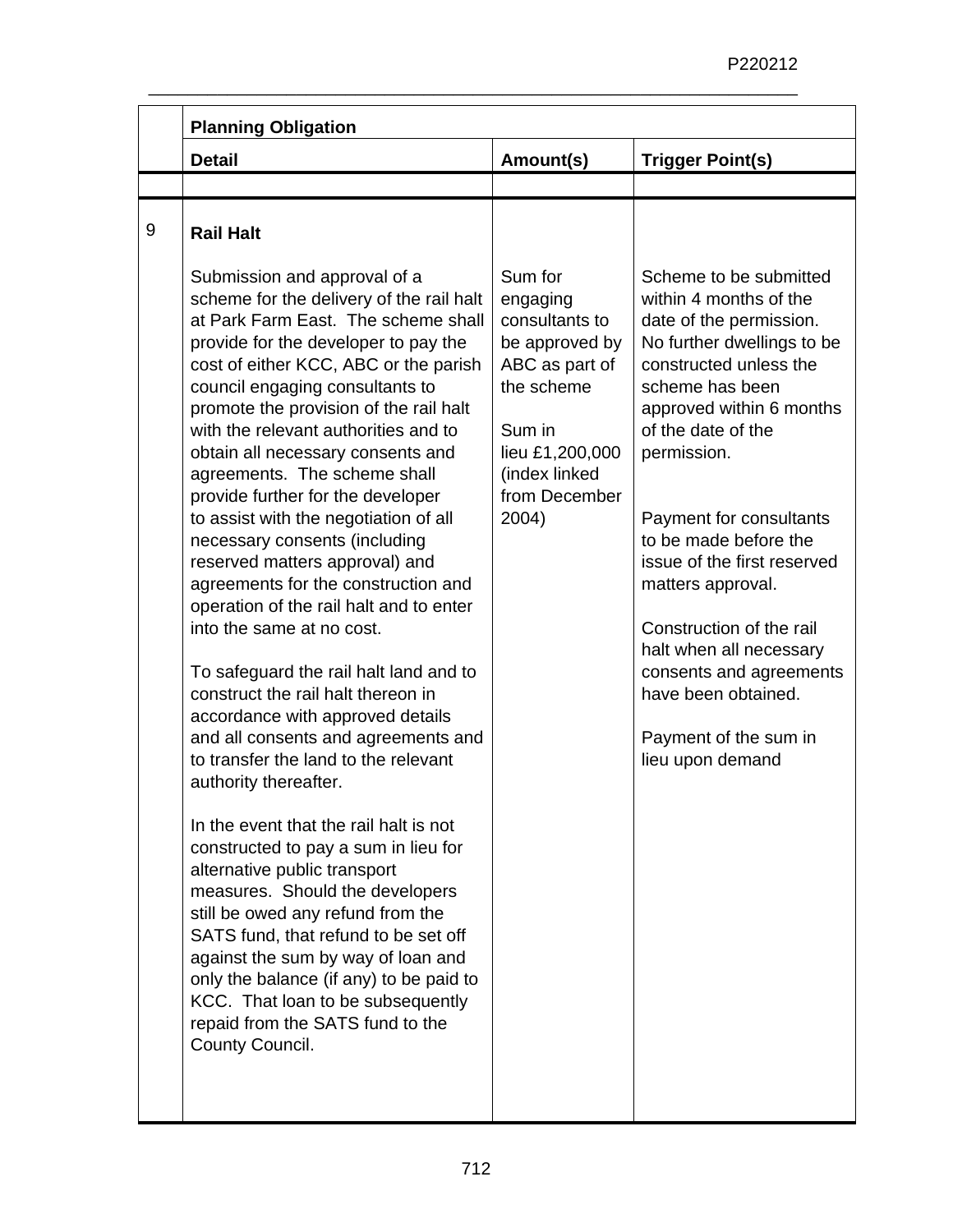| <b>Planning Obligation</b>                                                                                                                                                                                                                                                                                                                                                                                                              |           |                         |  |
|-----------------------------------------------------------------------------------------------------------------------------------------------------------------------------------------------------------------------------------------------------------------------------------------------------------------------------------------------------------------------------------------------------------------------------------------|-----------|-------------------------|--|
| <b>Detail</b>                                                                                                                                                                                                                                                                                                                                                                                                                           | Amount(s) | <b>Trigger Point(s)</b> |  |
| All contributions to be <b>index linked</b> (normally from the date of the original calculation) in<br>order to ensure the value is not reduced over time. The costs, expenses and<br>disbursements of the Council's Legal and Planning Departments incurred in connection<br>with the negotiation, preparation and completion of the deed are also payable. The Kent<br>County Council will also require payment of their legal costs. |           |                         |  |

## **(b) Grant outline planning permission**

Subject to the following conditions and notes:

1. The development hereby permitted shall be first begun through the implementation of one or more approvals of reserved matters within two years of the date of this permission and any subsequent approvals of reserved matters shall be begun either not later than the expiration of five years from the date of this permission or before the expiration of two years from the date of the relevant approval of the reserved matters, or in the case of approval on different dates, the final approval of the last such matter to be approved, whichever is the later date. Application for any approval of the Reserved Matters shall be made to the Local Planning Authority not later than the expiration of five years from the date of this permission.

**Reason:** To comply with the provisions of Article 4 of the Town & Country Planning (Development Management Procedure)(England) Order 2010 and Section 92 of the Town & Country Planning Act 1990 (as amended) and to give effect to the policies contained in SPG6.

- 2. No development shall take place on any particular phase until detailed plans and information regarding the following aspects of the proposed development (herein after called "the Reserved Matters") have been submitted to and approved by the Local Planning Authority in writing for that phase on applications made for that purpose and the development shall be carried out in accordance with the approvals.
	- a) The siting of all buildings;
	- b) The layout, position and widths of all proposed roads and footpaths and the means of connection to the existing highway network;
	- c) The design of all buildings including the colour and texture of facing and roofing materials;
	- d) The layout and design of foul sewers and surface water drains including any ditches, swales or other device for the handling of surface water;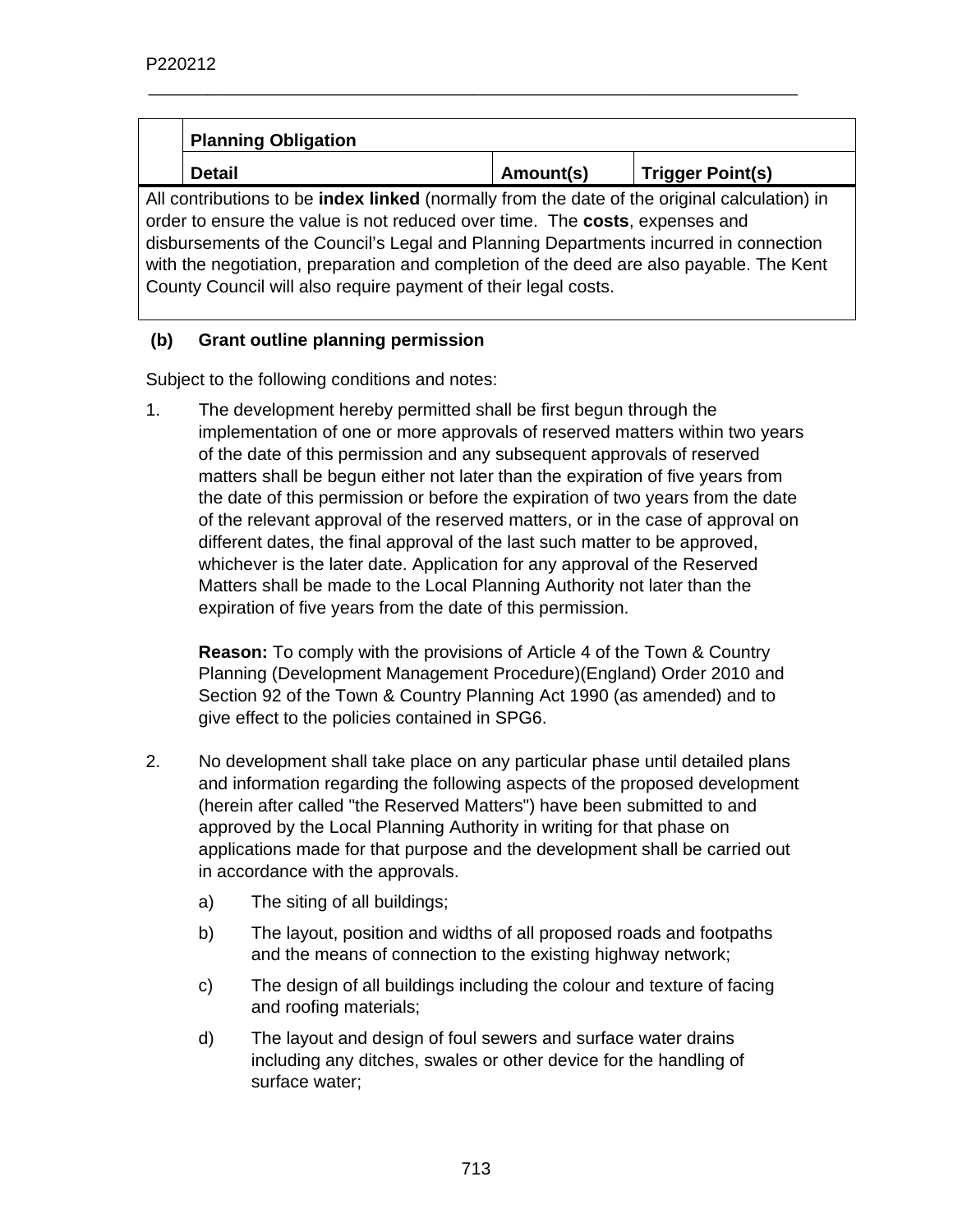e) The provision to be made for the parking, turning, loading and unloading of vehicles including appropriate tracking details of large vehicles;

\_\_\_\_\_\_\_\_\_\_\_\_\_\_\_\_\_\_\_\_\_\_\_\_\_\_\_\_\_\_\_\_\_\_\_\_\_\_\_\_\_\_\_\_\_\_\_\_\_\_\_\_\_\_\_\_\_\_\_\_\_\_\_\_\_\_

- f) The alignment, height and materials to be used in the construction of all walls, fences or other means of enclosure;
- g) The finished levels, above Ordnance Datum, of the ground floor of all proposed buildings and any hard (non-porous) surfaces, and the relationship of those levels to existing ground levels and to the comparable levels of any existing buildings adjoining the proposed development;
- h) Accurate plans showing the position, species, spread and condition of all existing trees on the site, including those to be felled or uprooted and details of any tree surgery to be undertaken;
- i) A landscape planting scheme, including existing hedges and shrubs proposed for retention and areas of hard-surfacing together with the finished levels in relation to existing levels;
- j) The manner of treatment of any watercourses or ditches;
- k) A plan showing the individual areas within the development.
- (l) Details of on-plot refuse and recycling storage serving dwelling houses and flats

 **Reason:** To comply with the provisions of Article 4 of the Town & Country Planning (Development Management Procedure) Order 2010, Section 92 of the Town & Country Planning Act 1990 (as amended); to allow the proper consideration of the impact of the proposed development on the amenity value of the existing site; in the interests of tree preservation, amenity and to protect and enhance the amenity of the area, and to allow the consideration of the proposals in the context of the Residential Space and Layout SPD.

3. Prior to the commencement of any development on the site a phased programme of works for the whole development identifying the remaining phases of development and their sequence of implementation shall be submitted to and approved in writing by the Local Planning Authority. Prior to the commencement of development, a programme and plan identifying the sequence of implementation of remaining development at Park Farm South and Park Farm East as the case may be, showing all areas to be developed or left undeveloped, and related footpath links and highway accesses, shall be submitted to and approved in writing by the Local Planning Authority. The development shall be carried out in accordance with the approved details and programme unless otherwise agreed in writing by the Local Planning Authority.

**Reason:** In the interests of the proper planning of the development.

4. No development shall take place at Park Farm South or Park Farm East respectively until the applicant, or their agents or successors in title, has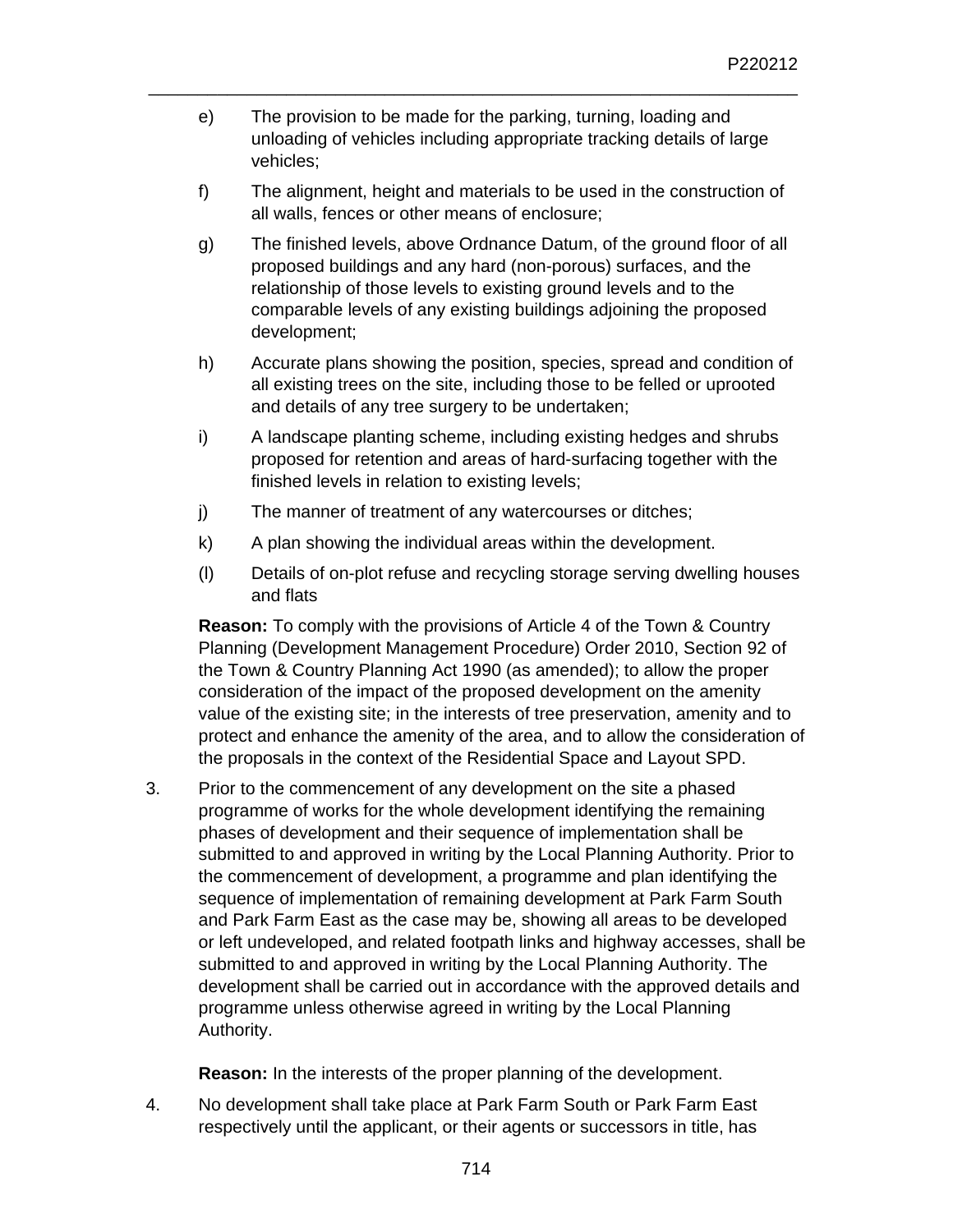secured the implementation of archaeological field evaluation works for that area in accordance with a specification and written timetable which has previously been submitted to and approved by the Local Planning Authority, and following on from the evaluation has secured the implementation of:

\_\_\_\_\_\_\_\_\_\_\_\_\_\_\_\_\_\_\_\_\_\_\_\_\_\_\_\_\_\_\_\_\_\_\_\_\_\_\_\_\_\_\_\_\_\_\_\_\_\_\_\_\_\_\_\_\_\_\_\_\_\_\_\_\_\_

i) Any safeguarding measures, identified in the evaluation as necessary, to ensure preservation in situ of important archaeological remains

and/or

ii) Further archaeological investigation and recording in accordance with a timetable which has previously been submitted to and approved by the Local Planning Authority.

**Reason**: To ensure appropriate assessment of the archaeological implications of any development proposals and the subsequent mitigation of adverse impacts through preservation in situ or by record.

5. The development hereby approved shall not begin until a scheme for protecting the proposed dwellings/development from noise from the A2070 and the Ashford/Hastings railway line has been submitted to and approved in writing by the Local Planning Authority. This scheme shall include details of any noise fence and details of any proposed grading and mounding of land areas including the levels and contours to be formed, showing the relationship of the proposed mounding to existing vegetation and surrounding land form. All works which form part of the approved scheme shall be completed before the part of the development which the scheme protects is first occupied and thereafter shall be maintained and retained as effective protection.

**Reason:** In order to protect the occupiers of the dwellings from undue disturbance by noise.

6. None of the dwellings in any particular phase shall be occupied until works for the disposal of sewage have been provided on the site to serve that part of the development in which the dwellings are situated, in accordance with details previously submitted to and approved in writing by the Local Planning Authority.

**Reason:** To avoid pollution of the surrounding area.

7. Prior to being discharged into any watercourse, surface water sewer or soakaway system, all surface water drainage from parking areas and hardstandings shall be passed through an oil interceptor designed and constructed to have a capacity and details compatible with the site being drained. Roof water shall not pass through the interceptor, and thereafter the interceptor(s) shall be retained and maintained.

**Reason:** To prevent pollution of the water environment.

8. Before the first occupation of each dwelling, the following works between that dwelling and the adopted highway shall be completed as follows: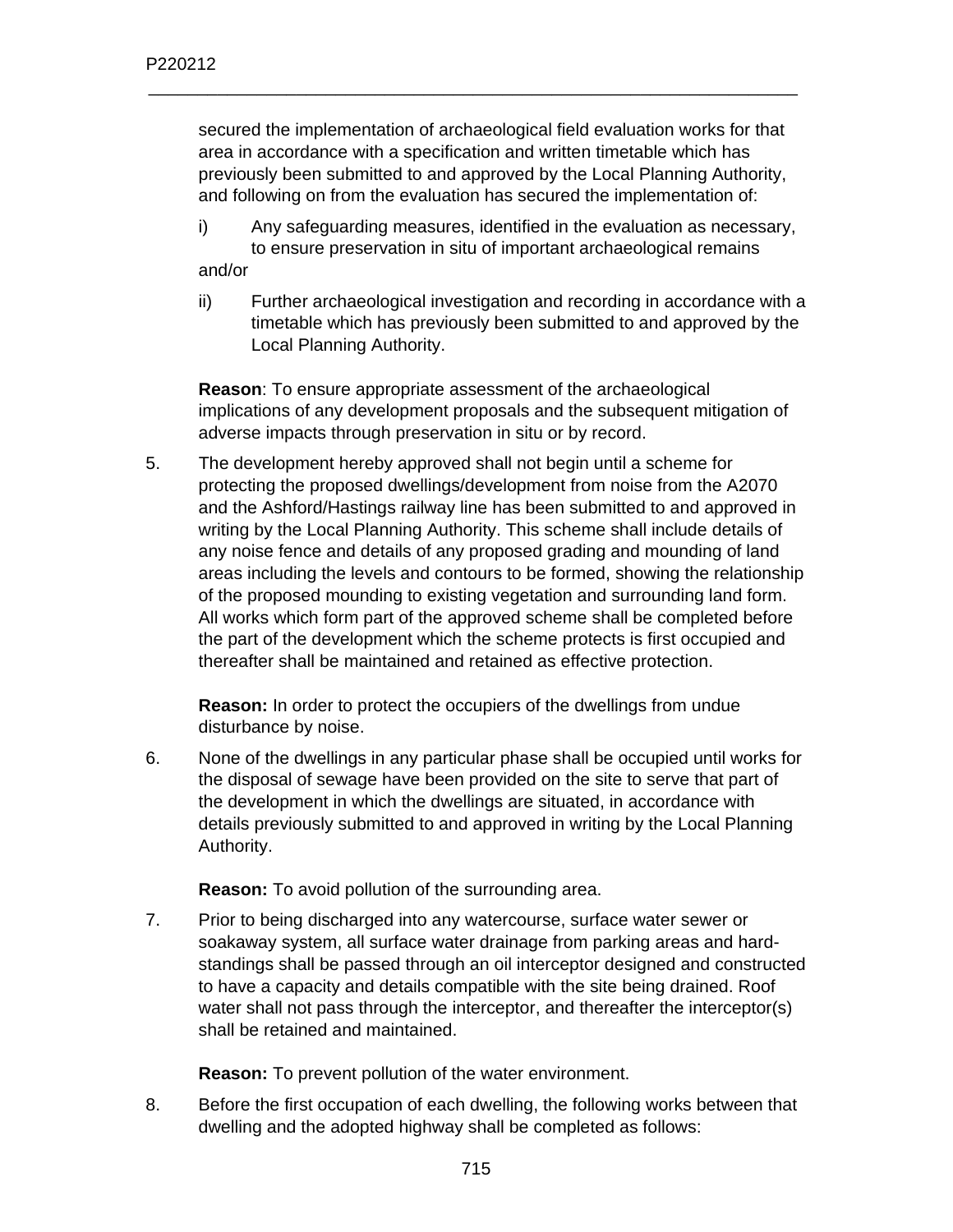(a) Footways and/or footpaths shall be completed, with the exception of the wearing course;

\_\_\_\_\_\_\_\_\_\_\_\_\_\_\_\_\_\_\_\_\_\_\_\_\_\_\_\_\_\_\_\_\_\_\_\_\_\_\_\_\_\_\_\_\_\_\_\_\_\_\_\_\_\_\_\_\_\_\_\_\_\_\_\_\_\_

- (b) Carriageways completed, with the exception of the wearing course, including the provision of a turning facility beyond the dwelling together with related:
	- 1. highway drainage, including off-site works,
	- 2. junction visibility splays,
	- 3. street lighting, street nameplates and highway structures if any;

and the final wearing course shall be applied within 12 months of the occupation of the dwelling unless previously agreed with the Local Planning Authority in writing.

**Reason:** In the interests of highway safety.

- 9. In this condition "retained tree" means an existing tree which is to be retained in accordance with the approved plans and particulars; and paragraphs (a) and (b) below shall have effect until the expiration of 5 years from the commencement of development on the site.
	- (a) No retained tree shall be cut down, uprooted or destroyed, nor shall any retained tree be topped or lopped other than in accordance with the approved plans and particulars, without the written approval of the Local Planning Authority. Any topping or lopping approved shall be carried out in accordance with British Standard 3998 (Tree Work).
	- (b) f any tree is removed, uprooted or destroyed or dies, another tree shall be planted at the same place and that tree shall be of such size and species, and shall be planted at such time, as may be specified in writing by the Local Planning Authority.
	- (c) The erection of fencing for the protection of any retained tree shall be undertaken in accordance with the approved plans and particulars before any equipment machinery or materials are brought on to the site for the purposes of the development, and shall be maintained until all equipment, machinery and surplus materials have been removed from the site. Nothing shall be stored or placed in any area required to be fenced in accordance with this condition and the ground levels within those areas shall not be altered, nor shall any excavation be made, without the written consent of the Local Planning Authority.

**Reason:** In order to protect and enhance the amenity of the area.

10. All existing hedges or hedgerows shall be retained, unless shown on the approved drawings as being removed. All hedges and hedgerows on and immediately adjoining the site shall be protected from damage for the duration of works on the site. Any parts of hedges or hedgerows removed without the Local Planning Authority's prior consent or which die or become, in the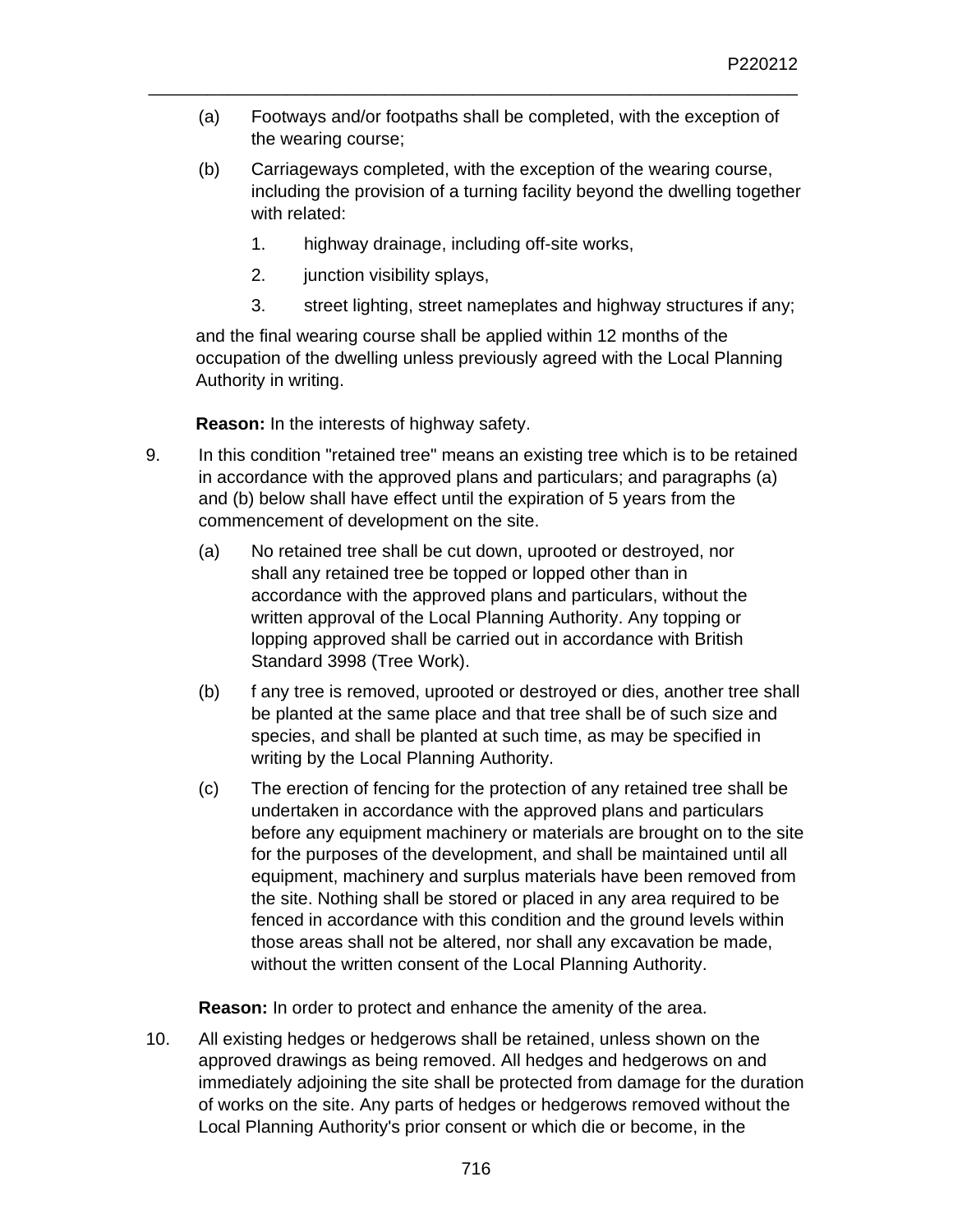opinion of the Local Planning Authority, seriously diseased or otherwise damaged within five years following contractual practical completion of the approved development shall be replaced as soon as is reasonably practicable and, in any case, by not later than the end of the first available planting season, with plants of such size and species and in such positions as may be agreed with the Authority.

\_\_\_\_\_\_\_\_\_\_\_\_\_\_\_\_\_\_\_\_\_\_\_\_\_\_\_\_\_\_\_\_\_\_\_\_\_\_\_\_\_\_\_\_\_\_\_\_\_\_\_\_\_\_\_\_\_\_\_\_\_\_\_\_\_\_

**Reason:** To ensure the continuity of amenity afforded by existing hedges or hedgerows.

11. No trenches for underground services or foundations shall be commenced under the canopies of trees which are identified on the approved plans as being retained or within 5 metres of any hedgerows also shown to be retained without the prior consent of the Local Planning Authority in writing.

**Reason:** To prevent damage to trees and hedgerows on the site.

12. Unless otherwise agreed in writing by the Local Planning Authority, all hard and soft landscape works shall be carried out in accordance with the approved details. The works shall be carried out prior to the occupation of any part of the development to which they relate or in accordance with the programme previously agreed with the Local Planning Authority; and any trees or plants whether new or retained which within a period of 5 years from the completion of the development die, are removed or become seriously damaged or diseased shall be replaced in the next planting season with others of similar size and species, unless the Local Planning Authority gives written consent to any variation.

**Reason:** In the interests of the amenity of the area.

13. A landscape management plan, including long term design objectives, management responsibilities and maintenance schedules for all landscape areas, other than small, privately owned, domestic gardens, shall be submitted to and approved by the Local Planning Authority prior to the first occupation on any particular development site or phase of the development authorised by this permission, whichever is appropriate, for its permitted use. The landscape management plan shall be carried out as approved in the next planting season following first occupation unless otherwise agreed in writing by the Local Planning Authority..

**Reason**: To ensure the new landscaped areas are properly maintained in the interest of the amenity of the area.

14. The development shall be carried out in accordance with the details of earthworks for each part of the development (i.e. Park Farm South or Park Farm East) previously approved in writing by the Local Planning Authority pursuant to condition 14 of outline planning permission 01/01155/AS.

**Reason:** In the interests of the amenity of the area.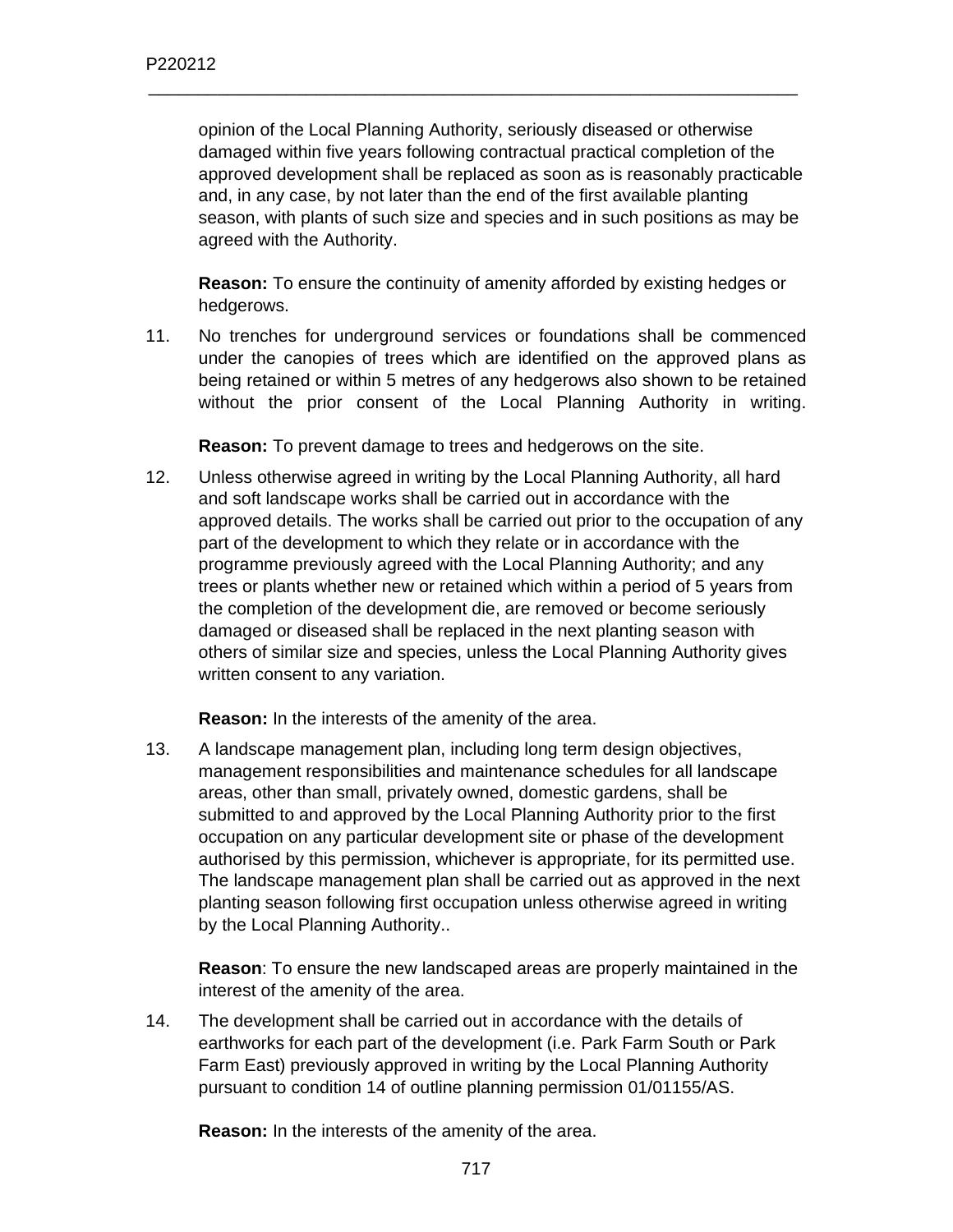15. Unless otherwise approved by the Local Planning Authority underground ducts shall be installed before any of the buildings hereby permitted are occupied, to enable telephone services, electricity services and communal television services to be connected to any premises within the application site without recourse to the erection of distribution poles and overhead lines. Notwithstanding the provisions of Article 3(1) of the Town and Country Planning (General Permitted Development) Order 1995 or any other Order or any subsequent Order revoking or re-enacting that Order no distribution pole or overhead line within the application site shall be erected without the express consent of the Local Planning Authority.

\_\_\_\_\_\_\_\_\_\_\_\_\_\_\_\_\_\_\_\_\_\_\_\_\_\_\_\_\_\_\_\_\_\_\_\_\_\_\_\_\_\_\_\_\_\_\_\_\_\_\_\_\_\_\_\_\_\_\_\_\_\_\_\_\_\_

**Reason:** In the interests of visual amenity.

16. Details of motor vehicle parking facilities for that phase to the standards set out in the Residential Parking and Design SPD or such other standards as may be agreed by the local planning authority shall be submitted to and approved by the Local Planning Authority at the same time as the details submitted pursuant to Condition 1 for each phase of the development and the facilities shall be provided prior to the development to which they relate being occupied or brought into use and thereafter the facilities shall be retained for ancillary parking use and access thereto shall not be precluded. Notwithstanding the provisions of the Town and Country Planning (General Permitted Development) Order 1995 (as amended) or any other Order or any subsequent Order revoking or re-enacting that Order, any car barns provided in accordance with the details submitted and approved in accordance with Condition 1 shall not be further altered through the addition of further doors without the prior permission of the Local Planning Authority in writing.

**Reason:** To ensure that the covered space is retained available for the storage of a vehicle when not in use in order to prevent the displacement of car parking and subsequent inappropriate car parking. To ensure the provision and retention of adequate off-street parking facilities for vehicles in the interests of highway safety.

17. Prior to the work commencing for each phase of the development on site, details of parking for site personnel for that phase shall be submitted to and approved in writing by the Local Planning Authority and thereafter the approved parking shall be provided and retained throughout the construction of that phase of the development. The approved parking shall be provided prior to the commencement of that phase of the development and retained available and in a condition appropriate to facilitate its use by contractors.

**Reason:** To ensure provision of adequate off-street parking for the vehicles of site personnel in the interests of highway safety and to protect the amenity of local residents.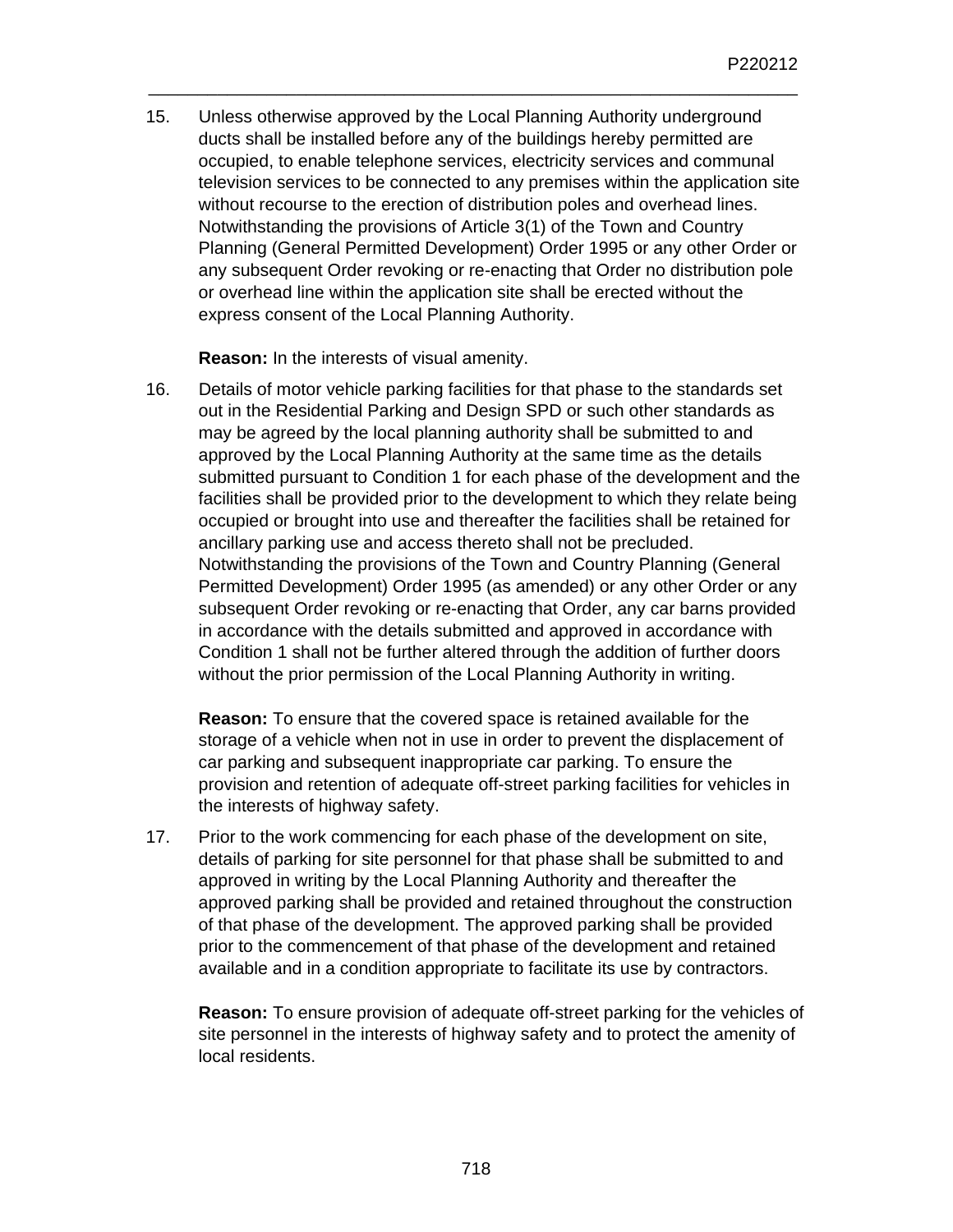18. (A) No further development shall be commenced at Park Farm East until a scheme for the provision and implementation of a surface water regulation system for Park Farm East has been approved and implemented. The scheme shall include a maintenance programme for the facility, establish future ownership and once implemented the scheme shall be retained and maintained as an effective system.

\_\_\_\_\_\_\_\_\_\_\_\_\_\_\_\_\_\_\_\_\_\_\_\_\_\_\_\_\_\_\_\_\_\_\_\_\_\_\_\_\_\_\_\_\_\_\_\_\_\_\_\_\_\_\_\_\_\_\_\_\_\_\_\_\_\_

(B) No further development shall be commenced at Park Farm East until details of a flow control device to restrict surface runoff from the development as a whole to no more than 104 litres per second, has been submitted to and approved in writing by the local planning authority (following prior consultation with the Environment Agency). The submitted design shall allow for safe and easy access by maintenance staff. The approved design shall be installed at the agreed location in accordance with the approved details unless the Local Planning Authority agrees in writing to any variation of these details.

**Reason:** To prevent worsening of flood conditions downstream from the site in accordance with policy CS20 of the Borough Council's adopted Local Development Framework Core Strategy 2008.

- 19. No condition
- 20. No condition
- 21. No condition
- 22. Each and every application for the Reserved Matters of siting, layout, design, external appearance or landscaping for any particular area shall be accompanied by a Design & Access Statement that explains how that application for Reserved Matters accords with the criteria and principles set out in the approved Park Farm South & Park Farm East Development Brief dated December 2001, and in the case of any variations explaining the nature thereof, and how their environmental effects correspond with the effects of the proposals assessed in the Environmental Statement.

**Reason:** To ensure that the development complies with the guidance in PPS1, By Design and its companion documents, Manual for Streets 1 & 2 and Kent Design, and also complies with policies CS1, CS9, CS10, CS11, CS13, CS18 & CS20 of the Ashford Borough Council Local Development Framework Core Strategy 2008 and to ensure that the requirements of the Environmental Impact Assessment Regulations 1999 (as amended) are given effect.

- 23. Before any construction commences on the site the following shall be submitted and approved in writing by the Local Planning Authority:
	- i) Code of Construction Practice;
	- ii) Hours of working for construction;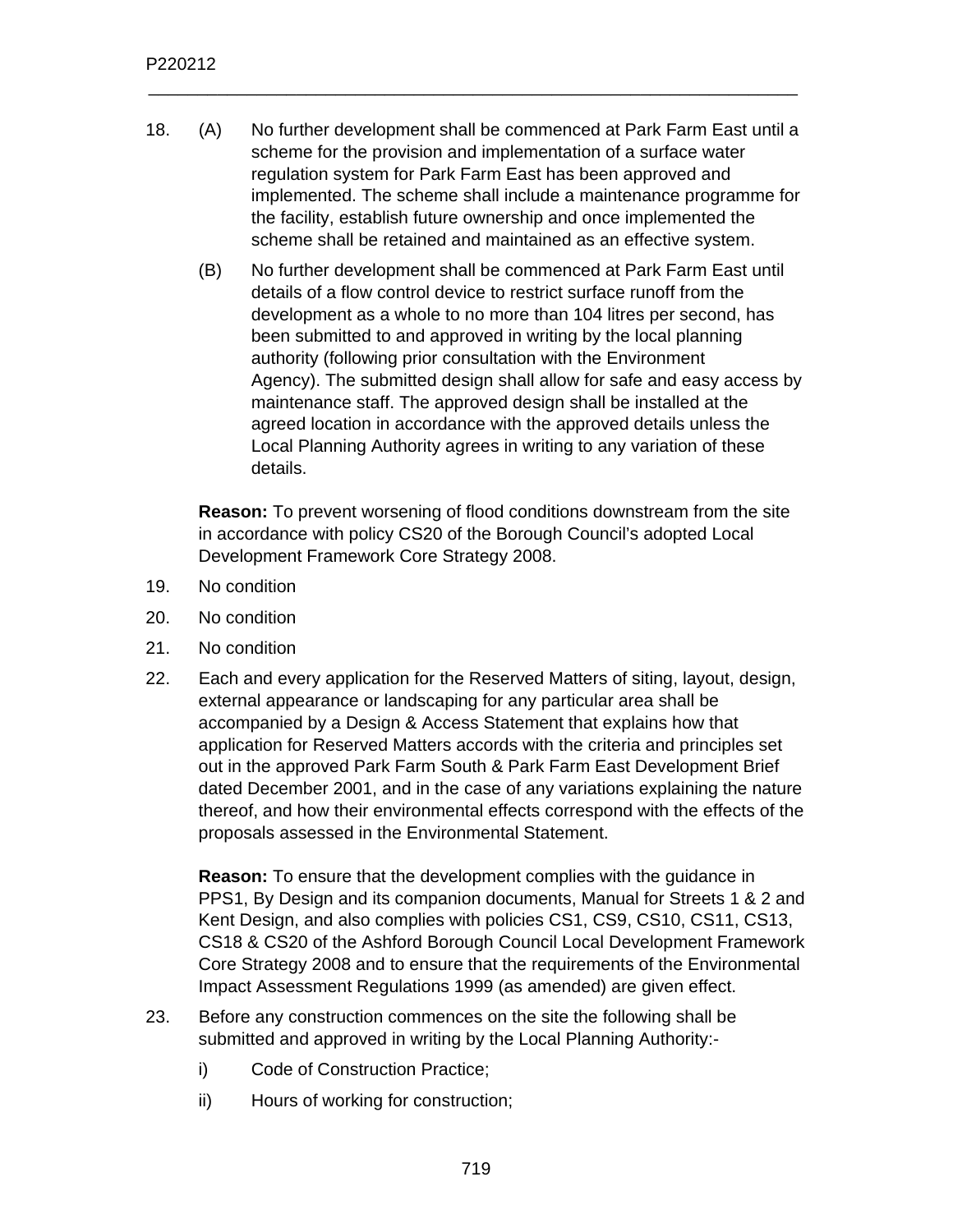- iii) The management and location of utility services within the development;
- iv) The provision for centralised telecommunication & television & radio reception and limitations to external aerials within the development;
- v) The routeing of construction vehicles and provision of appropriate signing.

These matters approved shall then be implemented as approved.

**Reason:** To ensure the protection of amenity during and following development.

24. Unless agreed otherwise in writing by the Local Planning Authority, prior to the occupation of 599 dwellings on the site, a recycling facility shall have been provided in accordance with details (including future management) which shall have previously been submitted to and approved by the Local Planning Authority and the facility shall subsequently be retained and maintained available for use in accordance with the approved details.

**Reason:** To foster greater recycling of materials in accordance with policy CS9 of the Ashford Borough Council Local Development Framework Core Strategy 2008.

- 25. No condition
- 26. Before each part of the development is occupied vehicle turning area(s) for that part of the development shall be provided in accordance with details which shall have been previously submitted to and approved in writing by the Local Planning Authority and the vehicle turning area(s) shall be permanently retained available for this purpose.

**Reason:** So that vehicles may enter and leave the site in a forward gear in the interests of highway safety.

27. As part of the submission of the Reserved Matters of site layout details shall be submitted to and approved by the Local Planning Authority for the provision of bus shelters and the approved shelters shall be erected in accordance with the approved details and a programme which shall have had the prior approval of the Local Planning Authority.

 **Reason:** To encourage the use of public transport from and to the site.

28. Unless agreed otherwise in writing by the Local Planning Authority, the development shall only be implemented in accordance with the important / protected species mitigation measures set out in the updated Environmental Statement accompanying the application.

 **Reason:** In the interests of nature conservation.

29. No habitable buildings shall be constructed on Park Farm East unless the ground floor slab is constructed at a level which allows for a 20% excess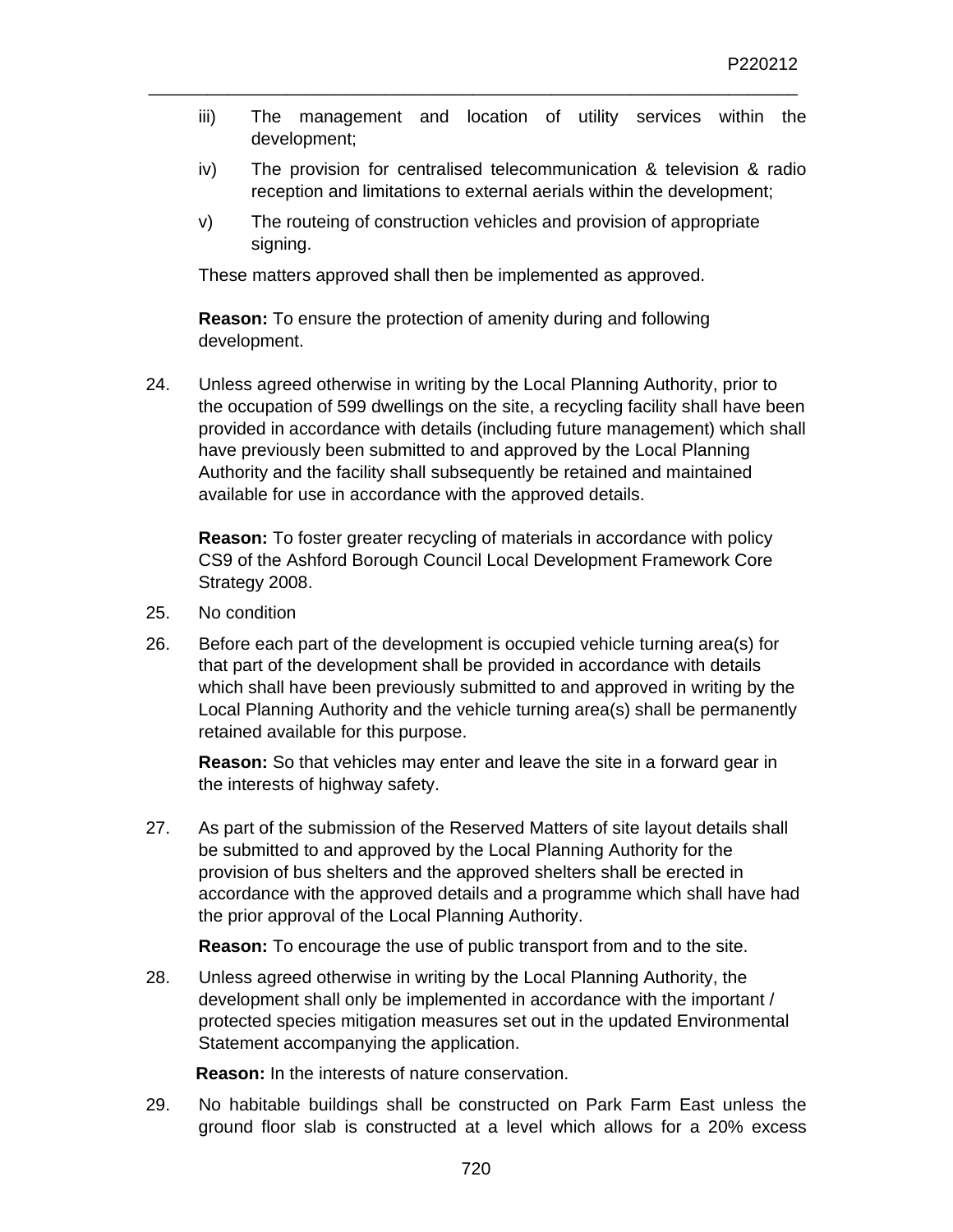discharge rate over and above the undefended 1 in 100 year flood level.

**Reason:** To protect the new properties from flooding in accordance with the advice in PPS 25.

30. Prior to the occupation of the 51st dwelling on each remaining phase, a secondary means of emergency access shall be provided to those dwellings in accordance with details that have been agreed with the Local Planning Authority in writing.

\_\_\_\_\_\_\_\_\_\_\_\_\_\_\_\_\_\_\_\_\_\_\_\_\_\_\_\_\_\_\_\_\_\_\_\_\_\_\_\_\_\_\_\_\_\_\_\_\_\_\_\_\_\_\_\_\_\_\_\_\_\_\_\_\_\_

**Reason:** To minimise the risks of access problems for the emergency services and residents.

31. Prior to the occupation of the 101st dwelling on each remaining phase, a second road access shall be provided to those dwellings in accordance with details that have been agreed with the Local Planning Authority in writing.

**Reason:** To minimise the risks of access problems for the emergency services and residents.

- 32. The development shall be carbon neutral. Each building or house / flat approved under the terms of this permission shall be constructed to achieve:
	- (A) a minimum Building Research Establishment BREEAM (or subsequent equivalent quality assured scheme) overall 'Very Good' standard comprising the following minimum credit requirements:
		- i) 'Excellent' standard in respect of energy credits
		- ii) 'Maximum' standard in respect of water credits
		- iii) 'Excellent' standard in respect of materials credits
		- iv) under criterion Ene4 (Low and Zero Carbon Technologies) (or subsequent equivalent criterion) 1 credit for a feasibility study and 2 credits for a 10% reduction in carbon emissions

OR (as the case may be)

(B) a minimum Code for Sustainable Homes (or subsequent equivalent quality assured scheme) Level 3 with 1 / 2 credits awarded under the Ene7 (Low and Zero Carbon Technologies) criterion (or subsequent equivalent criterion)

Unless otherwise agreed in writing by the Local Planning Authority, no work on each building or house / flat shall commence until the following for that building or house / flat have been submitted to and approved in writing by the Local Planning Authority: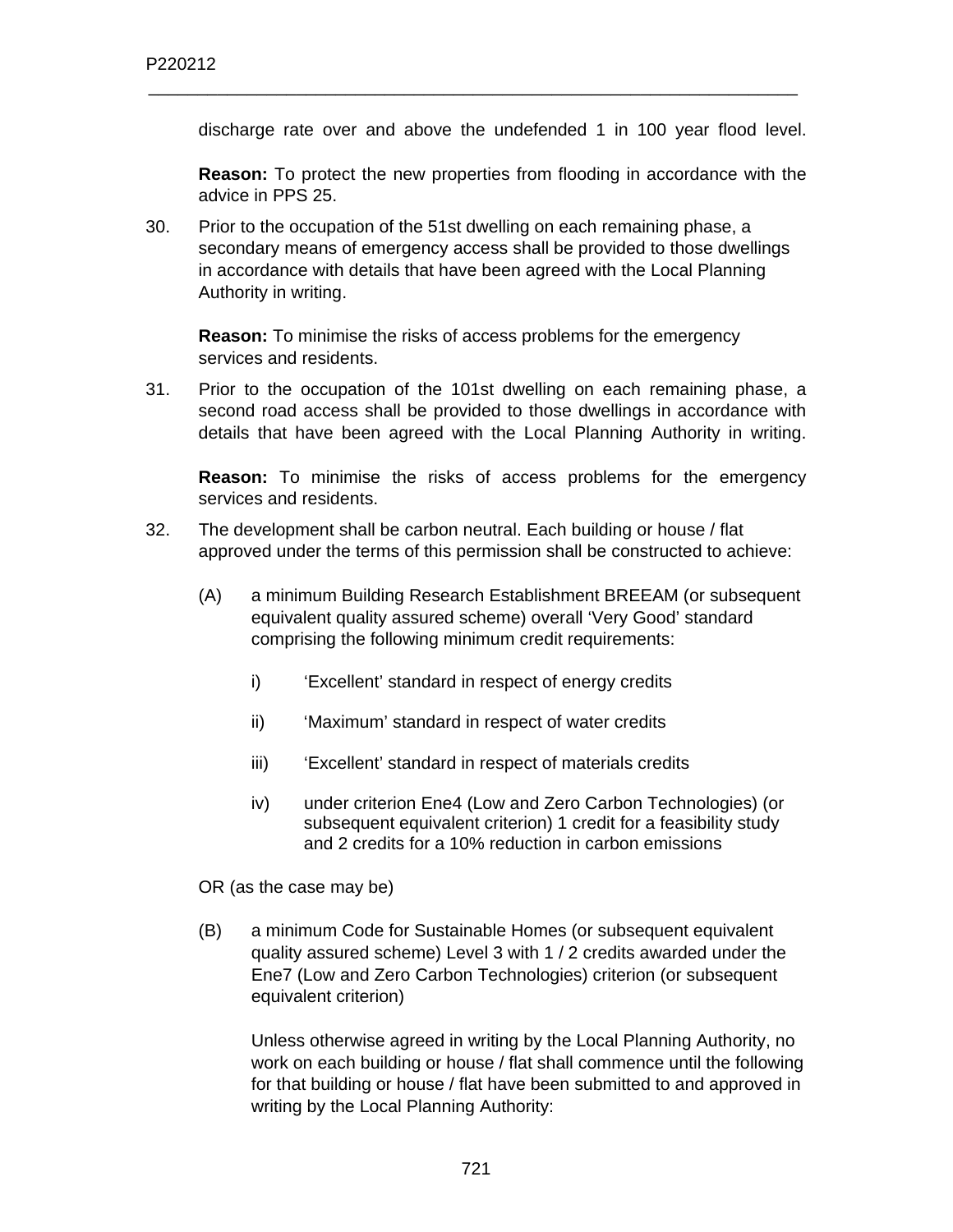(a) A feasibility study to establish the most appropriate local low and zero carbon ("LZC") technologies to install and which, for nonresidential schemes, shall be in accordance with the feasibility study requirements set out within BREEAM 2011 New Construction (or subsequent equivalent requirements)

\_\_\_\_\_\_\_\_\_\_\_\_\_\_\_\_\_\_\_\_\_\_\_\_\_\_\_\_\_\_\_\_\_\_\_\_\_\_\_\_\_\_\_\_\_\_\_\_\_\_\_\_\_\_\_\_\_\_\_\_\_\_\_\_\_\_

- (b) Standard Assessment Procedure ("SAP") calculations from a competent person stating the estimated amount of carbon emissions from energy demand with and without LZC technologies installed
- (c) A BREEAM or Code for Sustainable Homes (as the case may be) 'Design Stage' report and related certification produced by a registered assessor
- (d) Details of the measures and LZC and other technologies to be used to achieve the BREEAM credit requirements or the Code for Sustainable Homes Level and credit(s) specified above (as the case may be).

The development shall be carried out in accordance with the approved report and details. The approved measures and LZC and other technologies for achieving the BREEAM credit requirements and/or Code for Sustainable Homes Level and credit(s) (as applicable) specified above shall thereafter be retained in working order unless otherwise agreed in writing by the Local Planning Authority.

Unless otherwise agreed in writing by the Local Planning Authority, no building or house shall be occupied until (i) and either (ii) or (iii) below (as the case may be) have been submitted to and approved in writing by the Local Planning Authority for that building or house:

- (i) SAP calculations from a competent person stating (i) the actual amount of carbon emissions from energy demand with the LZC technologies that have been installed and what the emissions would have been without them and (ii) the actual amount of residual carbon emissions
- (ii) a BREEAM 'Post Construction Stage' report and related certification produced by a registered assessor confirming the BREEAM standard that has been achieved and the credits awarded under Ene4
- (iii) a Code for Sustainable Homes 'Post Construction Stage' report and related certification produced by a registered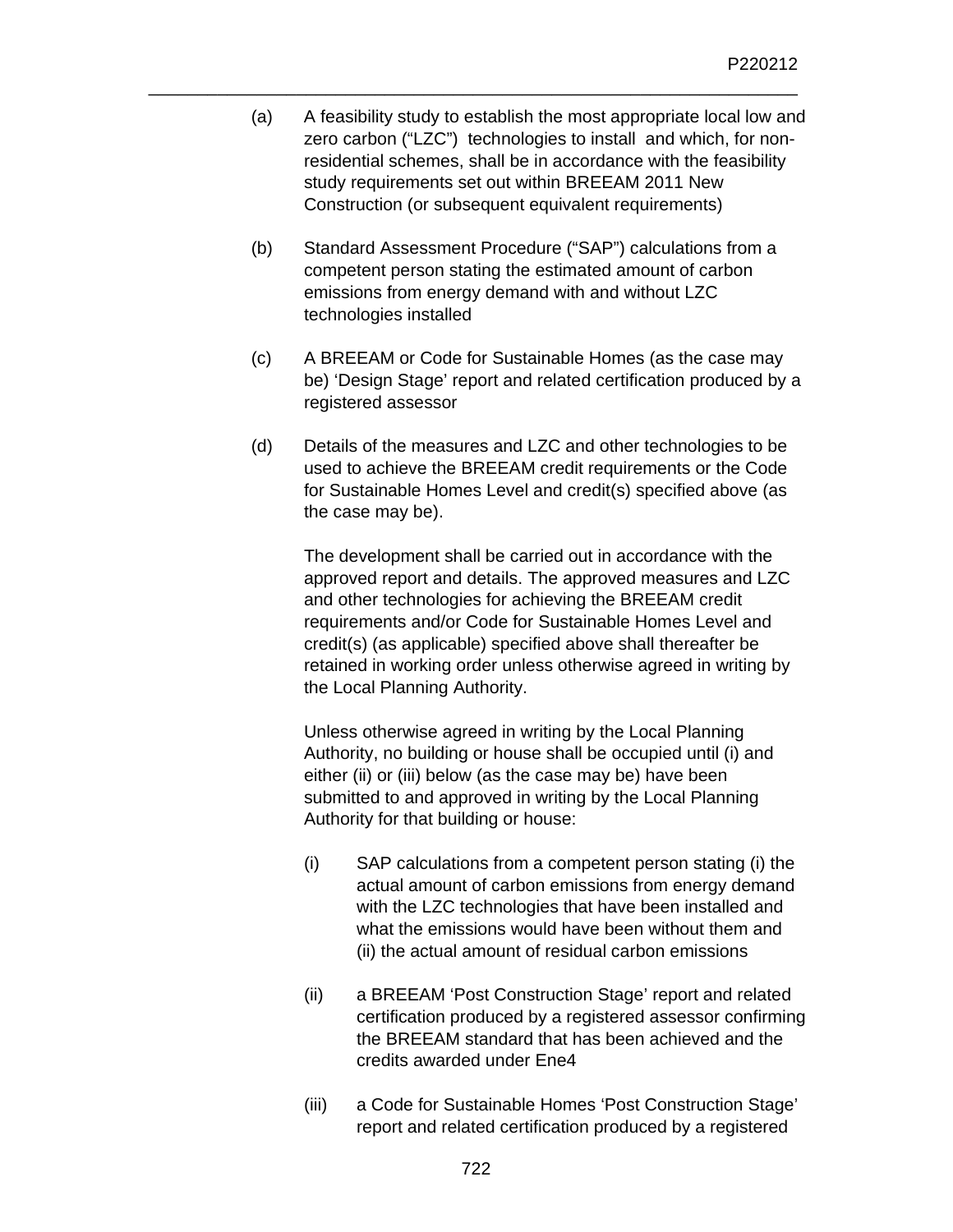assessor confirming the Code level that has been achieved and the credits awarded under Ene7

**Reason:** In order to (i) achieve zero carbon growth and ensure the construction of sustainable buildings and a reduction in the consumption of natural resources, (ii) seek to achieve a carbon neutral development through sustainable design features and on-site low and/or zero carbon technologies and (iii) confirm the sustainability of the development and a reduction in the consumption of natural resources and to calculate any amount payable into the Ashford Carbon Fund, thereby making the development carbon neutral, all pursuant to Core Strategy policy CS10, the Sustainable Design and Construction SPD and advice in PPS1 and the Supplement to PPS1.

\_\_\_\_\_\_\_\_\_\_\_\_\_\_\_\_\_\_\_\_\_\_\_\_\_\_\_\_\_\_\_\_\_\_\_\_\_\_\_\_\_\_\_\_\_\_\_\_\_\_\_\_\_\_\_\_\_\_\_\_\_\_\_\_\_\_

33. Save for car barns and any garage buildings, the details of all other new buildings required to be submitted pursuant to Condition 2 of this permission shall show buildings with a minimum 2-storey height and a maximum of 3 storey height.

**Reason:** To ensure that the scale of the remaining residential development at Park Farm East and any other remaining buildings remains appropriate for the site, the site surroundings and impact on the landscape and is in accordance with the place making principles set out in the adopted Development Brief.

34. The details submitted pursuant to Condition 2 shall show the provision of a water-butt to all dwelling houses and any single flats provided with a private amenity space. Dwellings that are identified for provision of water butts shall only be occupied following the provision and attachment of such butts in accordance with the approved detail pursuant to this condition.

**Reason:** To allow for the storage of rainwater on site for watering of soft landscaping and thereby reduce the demand for mains water on site.

- 35. No dwelling or single flat provided with a garden with soft landscaping shall be occupied until details of a residents' information pack in respect of the approved soft landscaping and tree planting on the Plot (or within communal areas) has been submitted and approved by the Local Planning Authority in writing. The residents' information pack shall comprise the following:-
	- (a) appropriate graphic and written material to illustrate the details of landscaping to be provided on the Plot or within the relevant communal areas of flats together with similar material to identify how the landscaping is a component part of the street scene within which the Plot or block of flats is located,
	- (b) details of the likely visual impact of the approved planting at maturity and the benefits of chosen species in terms of enhancing biodiversity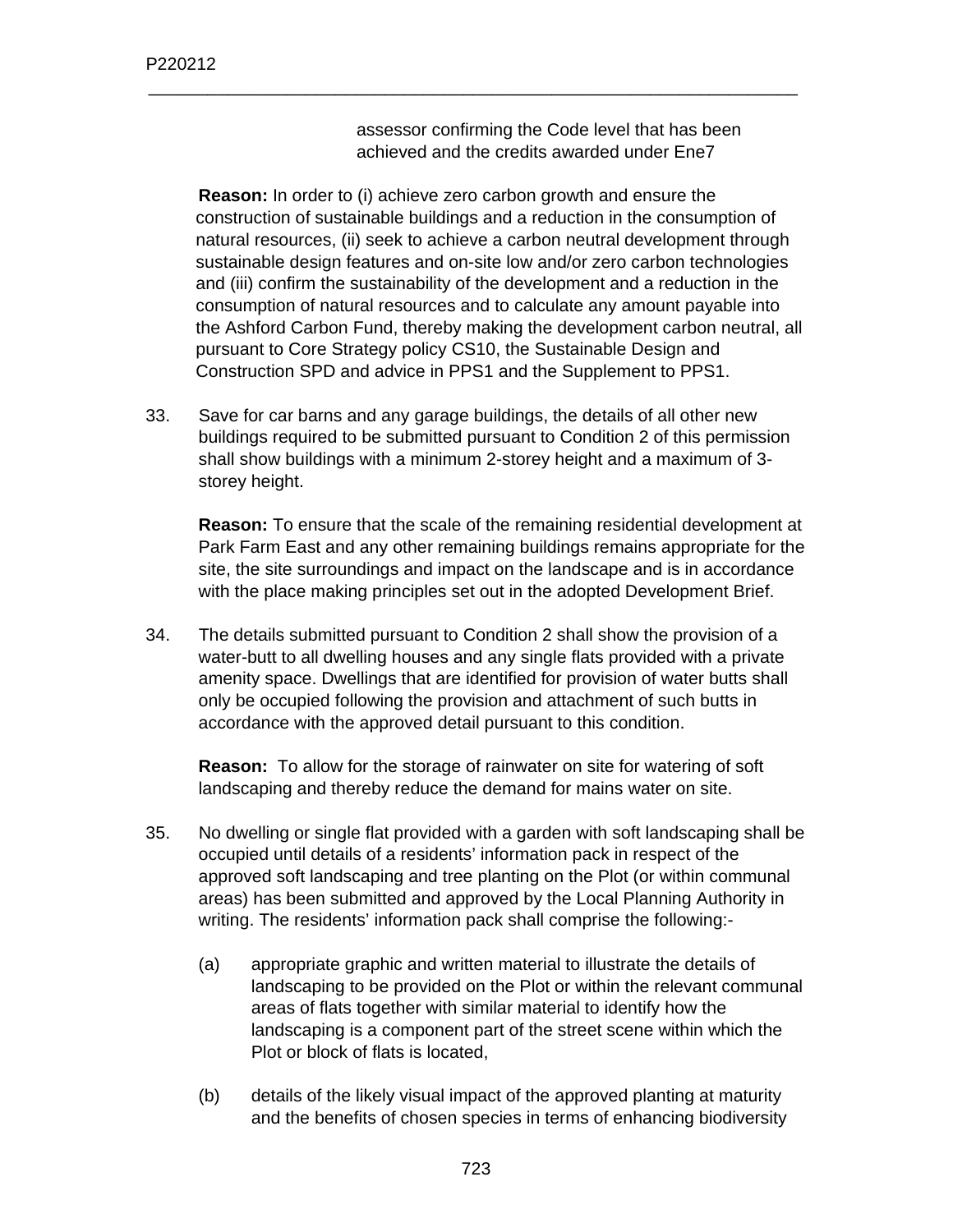(c) details of essential maintenance information per season to help residents and those managing communal areas maintain approved landscaping to maturity.

The approved details shall be given to the first occupier of the dwelling and also those managing communal areas at flats at first occupation.

\_\_\_\_\_\_\_\_\_\_\_\_\_\_\_\_\_\_\_\_\_\_\_\_\_\_\_\_\_\_\_\_\_\_\_\_\_\_\_\_\_\_\_\_\_\_\_\_\_\_\_\_\_\_\_\_\_\_\_\_\_\_\_\_\_\_

**Reason:** In order to ensure that the approved soft landscaping and tree planting is understood by occupiers and those managing communal space and to help its early maturity.

36. At the same time as submissions pursuant to Condition 2 of this permission details shall be submitted to the Local Planning Authority in respect of bird and bat boxes together with a plan showing their spatial distribution in the relevant phase or sub-phase and approved by the Local Planning Authority in writing (following prior consultation with the Kent Wildlife Trust). Dwellings that are identified for provision of bird and bat boxes shall only be occupied following the provision and attachment of such boxes in accordance with the approved detail pursuant to this condition.

**Reason:** To ensure that the impact of the remaining development is appropriately mitigated in terms of nesting opportunities for birds and bats.

37. Notwithstanding the provisions of the Town and Country Planning (General Permitted Development) Order 1995 (as amended) or any other Order or any subsequent Order revoking or re-enacting that Order, the dwellings hereby approved shall only be occupied as single dwelling houses as described by Use Class C3 of the Town and Country Planning Use Classes Order 1987 as amended and any approved mixed-use units shall only be used specifically in accordance with the obligations imposed by the s.106 agreement.

**Reason:** To ensure that car parking provided within the development remains adequate to meet the needs of the occupiers of the development and to protect the amenities of future occupiers of the development.

- 38. Each of the following is required to be submitted to and approved by the Local Planning Authority in writing prior to their usage in any building:
	- (a) the location and colour of rain water and soil pipes;
	- (b) the location, size and colour of external vents, grilles and flues in walls or the roof;
	- (c) 1:20 scale elevations and sections sufficient to identify the specific form and location of all external electricity and gas meter boxes and associated pipe work, together with their relationship to proposed adjacent ground levels whether hard or soft landscaped;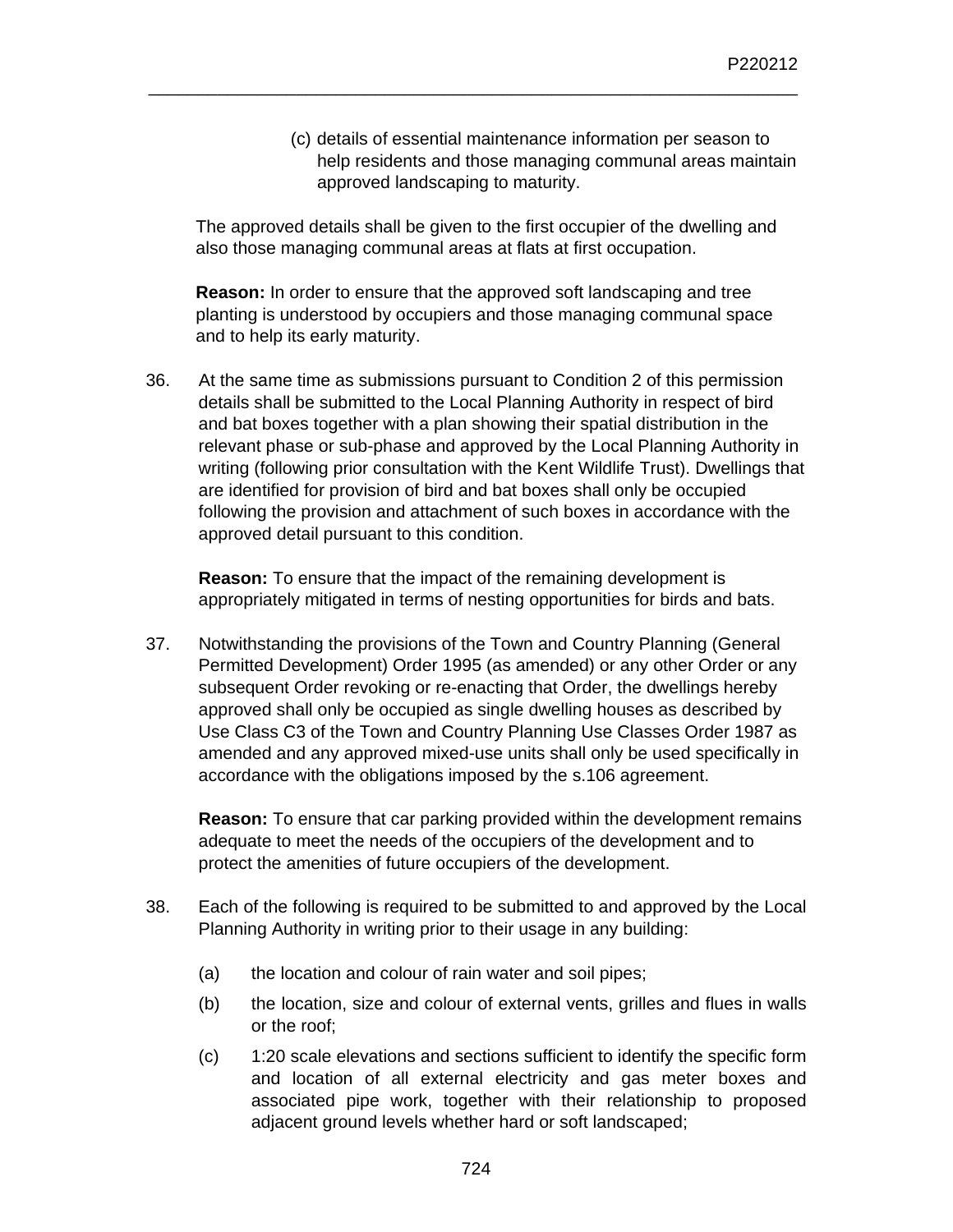- (d) 1:20 scale front and side elevations of any projecting, or Juliet style, balconies;
- (e) 1:20 scale front and side elevations of any bay or oriel style windows;

- (f) 1:20 scale front and side elevations of any flat or pitched roofed door canopies (including materials and finish, details of any supporting posts and related brick plinths and roofing materials);
- (g) details sufficient to show proposed flashings at the intersections of roof planes between individual buildings combined to give continuous frontage to the street;
- (h) 1:20 scale front and side elevations of proposed any flat-roof and pitched-roof dormer windows.
- (i) 1:20 details of all proposed eaves and verge treatments, including the use of over fascia venting (or any methods obviating the need for such)
- (j) 1:20 scale elevations and sections of the ground floor street frontage windows and doors to mixed use units and mixed use units to be provided and marketed specifically for ground floor retail use.

and the development shall be constructed in accordance with the approved details.

**Reason:** In order to ensure that fine details are of a high standard, contribute to visual richness in the built environment and are complementary to the visual quality of the building within which they are incorporated.

- 39. (a) Prior to the approved soft landscaping works being commenced in accordance with the details required to be submitted pursuant to Condition 2 (and any subsequent variations to those details agreed in writing by the local planning authority) a 'soft landscaping implementation notice' shall have been served on the local planning authority in writing stating the date of commencement of landscaping works and the anticipated date of completion of the soft landscaping works within the relevant planting season.
	- (b) Within 10 working days of the completion of the approved soft landscaping works other than for street trees a 'plot landscaping completion notice' shall have been served on the local planning authority in writing identifying the date at which the plot landscaping works were considered as being completed.
	- (c) Within 10 working days of the completion of the approved soft landscaping works other than for plots a 'street tree landscaping completion notice' shall have been served on the local planning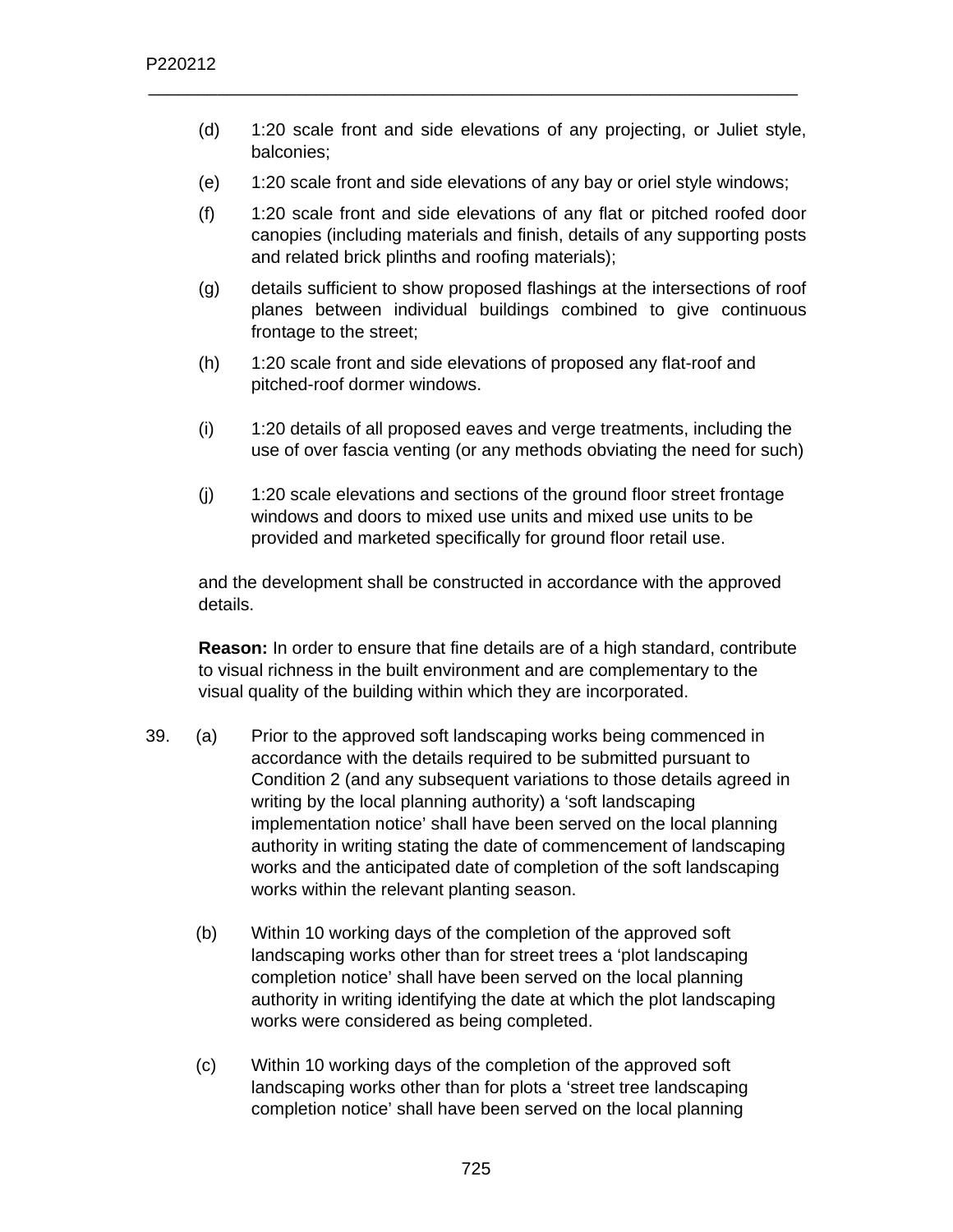authority in writing identifying the date at which the street tree landscaping works were considered as being completed.

\_\_\_\_\_\_\_\_\_\_\_\_\_\_\_\_\_\_\_\_\_\_\_\_\_\_\_\_\_\_\_\_\_\_\_\_\_\_\_\_\_\_\_\_\_\_\_\_\_\_\_\_\_\_\_\_\_\_\_\_\_\_\_\_\_\_

**Reason:** To enable the local planning authority to monitor soft landscaping works for compliance with the approved soft landscaping details.

40. The layout details required to be submitted pursuant to Condition 2 of this permission shall be accompanied by layout plans (together with other plans and sections as may be necessary) to demonstrate the provision of level thresholds to all principal entrances of dwellings (and/or level thresholds accessed by shallow ramps where level thresholds cannot be provided linking the principal entrance of a dwelling to that which forms the public realm).

**Reason:** To ensure that dwellings will be accessible and are able to accommodate varying mobility needs over time.

- 41. a) The total number of dwellings constructed on the site pursuant to this outline planning permission and outline planning permission 01/01155/AS in combination shall not exceed 780, including up to 60 buildings designed to be capable of accommodating A1, A2, B1, or C3 uses.
	- b) Only one rail halt, one pub/restaurant and one roundabout/access onto the A2070 shall be provided pursuant to this outline planning permission and outline planning permission 01/01155/AS in combination.

**Reason:** To restrict the total amount of development on the site to that which was envisaged in the Park Farm South and East Development Brief (adopted as Supplementary Planning Guidance May 2002), and the environmental and other effects of which have been assessed through the documents submitted in support of the application and for the purposes of the Town and Country Planning (Environmental Impact Assessment) Regulations.

### **Notes to Applicant**

- 1. This development is also the subject of an Obligation under Section 106 of the Town and Country Planning Act 1990 which affects the way in which the property may be used.
- 2. The estate roads to be designed and built to adoptable standards in accordance with current requirements of the Highway Authority are to be subject to an adoption agreement under Section 38 of the Highways Act which must be entered into before the development or any part of it is occupied.
- 3. The applicants attention is drawn to the provisions of the Wildlife and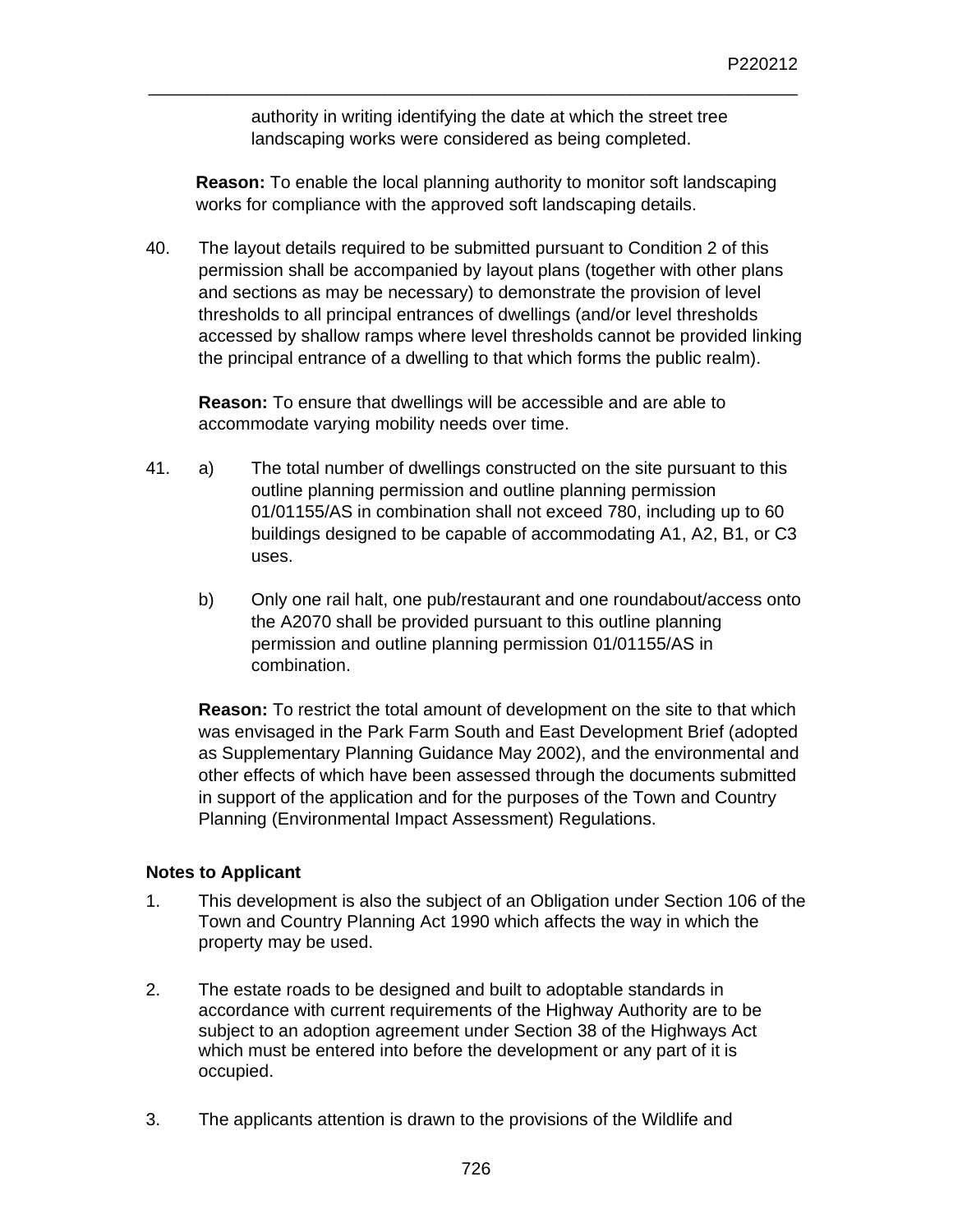Countryside Act 1981.

4. A footpath or other public right of way runs across or adjacent to the application site and the applicant is advised to contact the Diversions Officer, PROW Unit, KCC to establish the precise implications thereof.

- 5. The applicant should ensure that surface water drainage is not directed to, or connected to, the public foul sewer.
- 6. The applicant is advised to note the provisions of the Environmental Protection Act1990 Part III with regard to noise.
- 7. This development is also the subject of an Obligation under Section 106 of the Town and Country Planning Act 1990 which affects the way in which the property may be used.
- 8. The applicant is advised to contact those bodies responsible for the supply of gas, electricity, water, telephone and other such services as soon as possible to ascertain their requirements and to ensure that suitable provision is included within the detailed plans submitted to the Local Planning Authority pursuant to this permission. The applicant should take steps to ensure that the services are installed in a co-ordinated manner at the time of development and that electricity and telephone supply cables are placed underground.
- 9. Any culverting of a watercourse requires the prior written approval of the Local Authority under the terms of the Public Health Act 1936, and the prior written consent of the Environment Agency under the terms of the Land Drainage Act 1991/Water Resources Act 1991. The Environment Agency seeks to avoid culverting, and its consent for such works will not normally be granted except for access crossings. Under the terms of the Water Resources Act 1991 and the Land Drainage Byelaws, the prior written consent of the Environment Agency is required for any proposed works in, on, over or within 8 metres of the Ruckinge Dyke. The applicant is advised to contact the Kent Area Office of the Environment Agency regarding the necessary approvals.
- 10. This permission does not convey any approval for the required vehicular crossing or any other works within the highway for which permission must be obtained from Kent Highway Services.
- 11. Reserved matters applications will be expected to be to a high standard of design and accord with the adopted Development Brief. Applications will also be expected to comply with the Council's adopted Supplementary Planning Documents, particularly Residential Parking and Design Guidance and Residential Space Standards.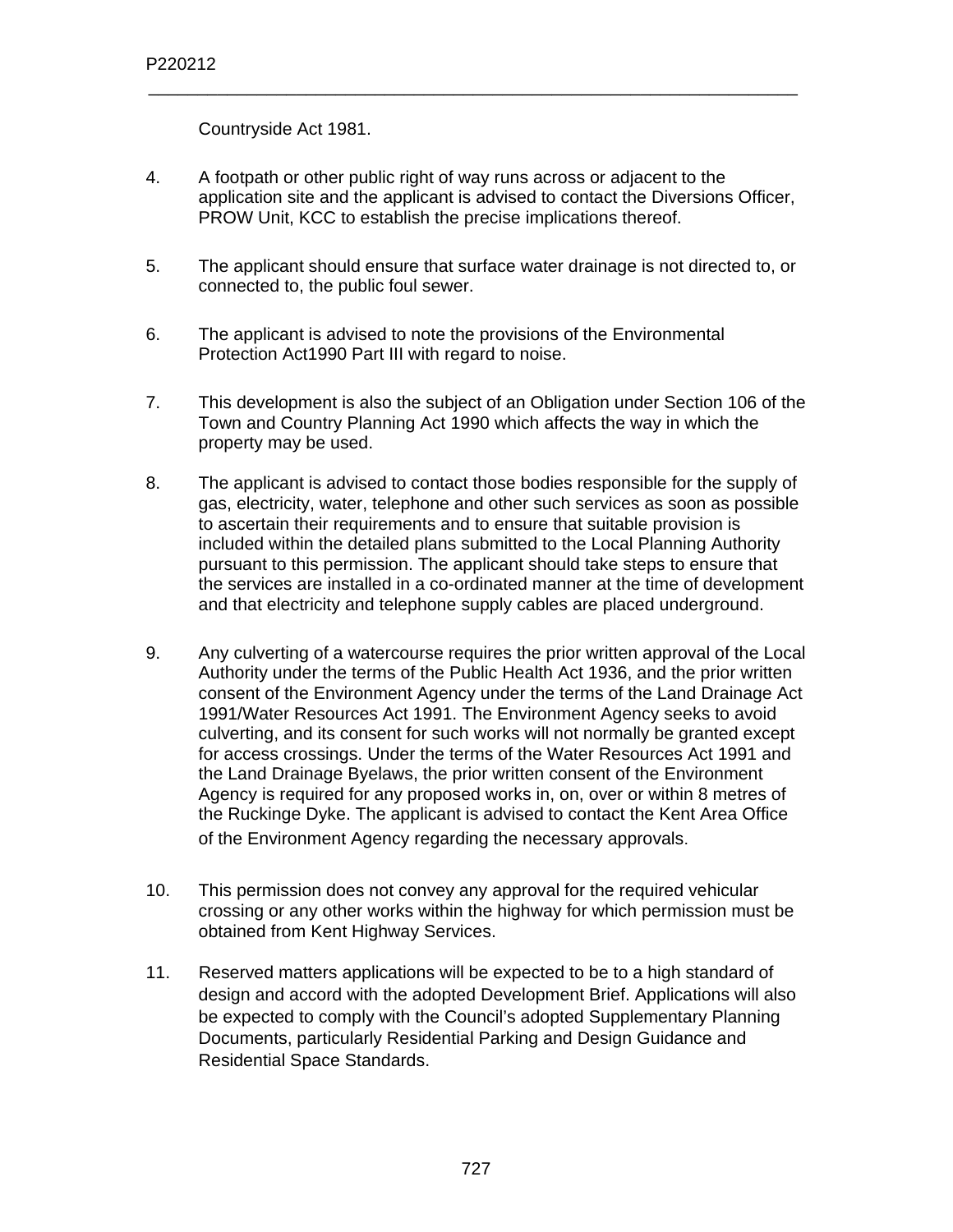| <b>Application Number</b>                | 11/00473/AS                                                                     |                             |                                  |
|------------------------------------------|---------------------------------------------------------------------------------|-----------------------------|----------------------------------|
| Location                                 | Land at Cheeseman's Green, Cheeseman's Green Lane,<br>Kingsnorth, Ashford, Kent |                             |                                  |
| <b>Grid Reference</b>                    | 02482/39658                                                                     |                             |                                  |
| <b>Parish Council</b>                    |                                                                                 |                             | Kingsnorth/Mersham and Sevington |
| Ward                                     |                                                                                 | <b>Highfield/Weald East</b> |                                  |
| <b>Application</b><br><b>Description</b> | Variation of Condition 32 of outline planning permission<br>02/00278/AS         |                             |                                  |
| <b>Applicant</b>                         | Crest Nicholson Eastern Ltd, 1 Myrtle Road, Brentwood,<br><b>CM14 5EG</b>       |                             |                                  |
| Agent                                    | Planning Perspectives LLP, 24 Burton Place, London,<br>W1J 6NE                  |                             |                                  |
| <b>Site Area</b>                         | 168 ha                                                                          |                             |                                  |
| $(a)$ -/-                                | $(b)$ X,                                                                        | X                           | (c) HA X, KHS X, NE X, KWT S     |

\_\_\_\_\_\_\_\_\_\_\_\_\_\_\_\_\_\_\_\_\_\_\_\_\_\_\_\_\_\_\_\_\_\_\_\_\_\_\_\_\_\_\_\_\_\_\_\_\_\_\_\_\_\_\_\_\_\_\_\_\_\_\_\_\_\_\_

The Strategic Sites and Design Manager advised that procedures relating to the advertisement of environmental impact assessment of this application had not been followed correctly and as such the recommendation was to grant delegated authority to the Strategic Sites and Design Manager to determine the application once the correct procedures had been followed. She also drew Members' attention to the Update Report. There were several points to take note of, including:

- Comments had been received from the Ward Member for Weald East, these were summarised to the Committee.
- Tables 1 and 2 required modification in relation to play areas.
- The Head of Customers, Homes and Property had been negotiating with the site owners (The Church Commissioners for England) and Mersham Parish Council regarding a possible local needs housing scheme in Mersham Village on other land owned by the Church. This proposal would allow some of the affordable housing for this development to be provided on the edge of Mersham, and the Recommendation was amended accordingly.
- Recommendation (B) should refer to Table 2 not 1. The second Recommendation (B) was intended to be a sub-point of the first Recommendation (B) and it likewise should refer to Table 2 not 1.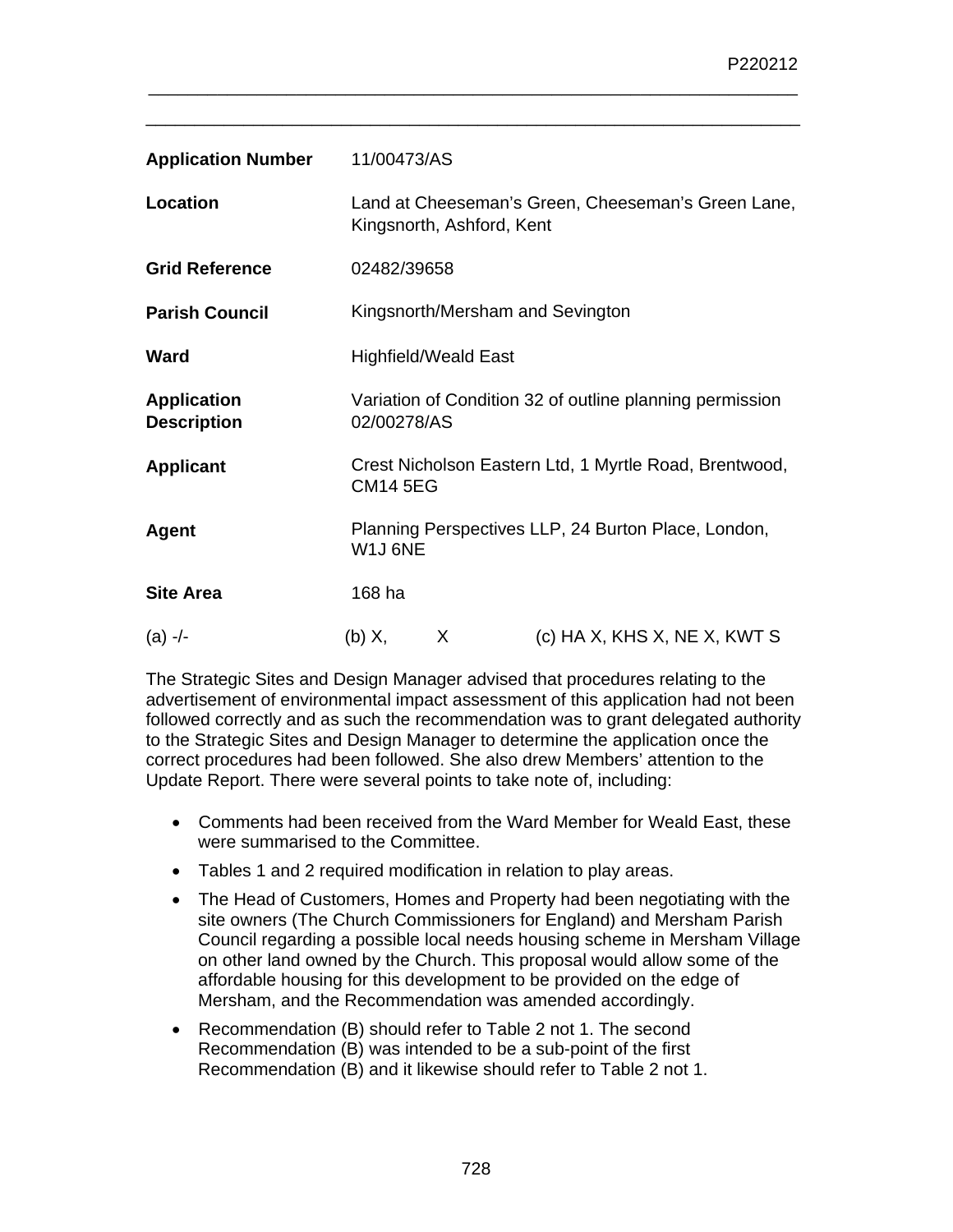### **Resolved:**

**That the Planning Committee:-** 

**(A) Approve the proposed variations to the Section 106 Agreement dated 30 January 2006 in relation to Outline Planning Permission ref. 02/00278/AS set out in Table 1 and grant delegated authority to the Strategic Sites and Design Manager or the Development Control Manager to:** 

\_\_\_\_\_\_\_\_\_\_\_\_\_\_\_\_\_\_\_\_\_\_\_\_\_\_\_\_\_\_\_\_\_\_\_\_\_\_\_\_\_\_\_\_\_\_\_\_\_\_\_\_\_\_\_\_\_\_\_\_\_\_\_\_\_\_

**(i) make or approve any further minor changes to those variations which appear to them to be necessary or desirable in order to enable completion of a Deed of Variation, and** 

**(ii) agree to a partial Deed of Variation being entered into which includes only some of those variations, in the event that it is not possible to secure all necessary landowners' consent to the variations and in their view there is no prejudice to the proper planning of the area for a partial Deed being completed;** 

| Item of<br><b>Infrastructure</b><br><b>Sought</b>      | <b>Current Obligation</b>                                                                                                                                                                                                                                                                                                                                                                                                                    | <b>Proposed Change</b>                                                                                                                                                                                                                                                                                                                                                                                      |
|--------------------------------------------------------|----------------------------------------------------------------------------------------------------------------------------------------------------------------------------------------------------------------------------------------------------------------------------------------------------------------------------------------------------------------------------------------------------------------------------------------------|-------------------------------------------------------------------------------------------------------------------------------------------------------------------------------------------------------------------------------------------------------------------------------------------------------------------------------------------------------------------------------------------------------------|
| <b>Primary</b><br><b>Healthcare</b><br><b>Facility</b> | 1. Agree with the Borough<br><b>Council and Primary Care Trust</b><br>the location of a site of 0.6 ha<br>prior to the commencement of<br>development, such site to be<br>capable of accommodating a<br>building, associated parking and<br>landscaping.<br>2. The agreed site to be made                                                                                                                                                    | 1. Prior to the occupation of<br>the first dwelling, agree with<br>the Borough Council and<br>Primary Care Trust the<br>location of a site of 0.118 ha,<br>adjoining the Community<br>Centre land capable of<br>accommodating a building or<br>part of a building, associated<br>parking and landscaping.                                                                                                   |
|                                                        | available for development of a<br>Primary Healthcare facility prior<br>to the occupation of the 150 <sup>th</sup><br>dwelling in a serviced condition<br>and certified free from<br>contamination and other<br>encumbrances.<br>3. The applicants to market the<br>site on terms which reflect its<br>use for a period of not less than<br>5yrs from the date in 2. Including<br>on an agreed form of tenure with<br>the Primary Care Trust. | 2. The applicants to agree the<br>internal/external layout of a<br><b>Primary Health Care facility</b><br>with the Borough Council and<br>the Primary Care Trust<br>consisting of a<br>reception/waiting facility,<br>toilets and two consulting<br>rooms to PCT standards with<br>services thereto at the same<br>time as the design of the<br><b>Community Centre. The</b><br>design may be wholly on the |

## **Table 1**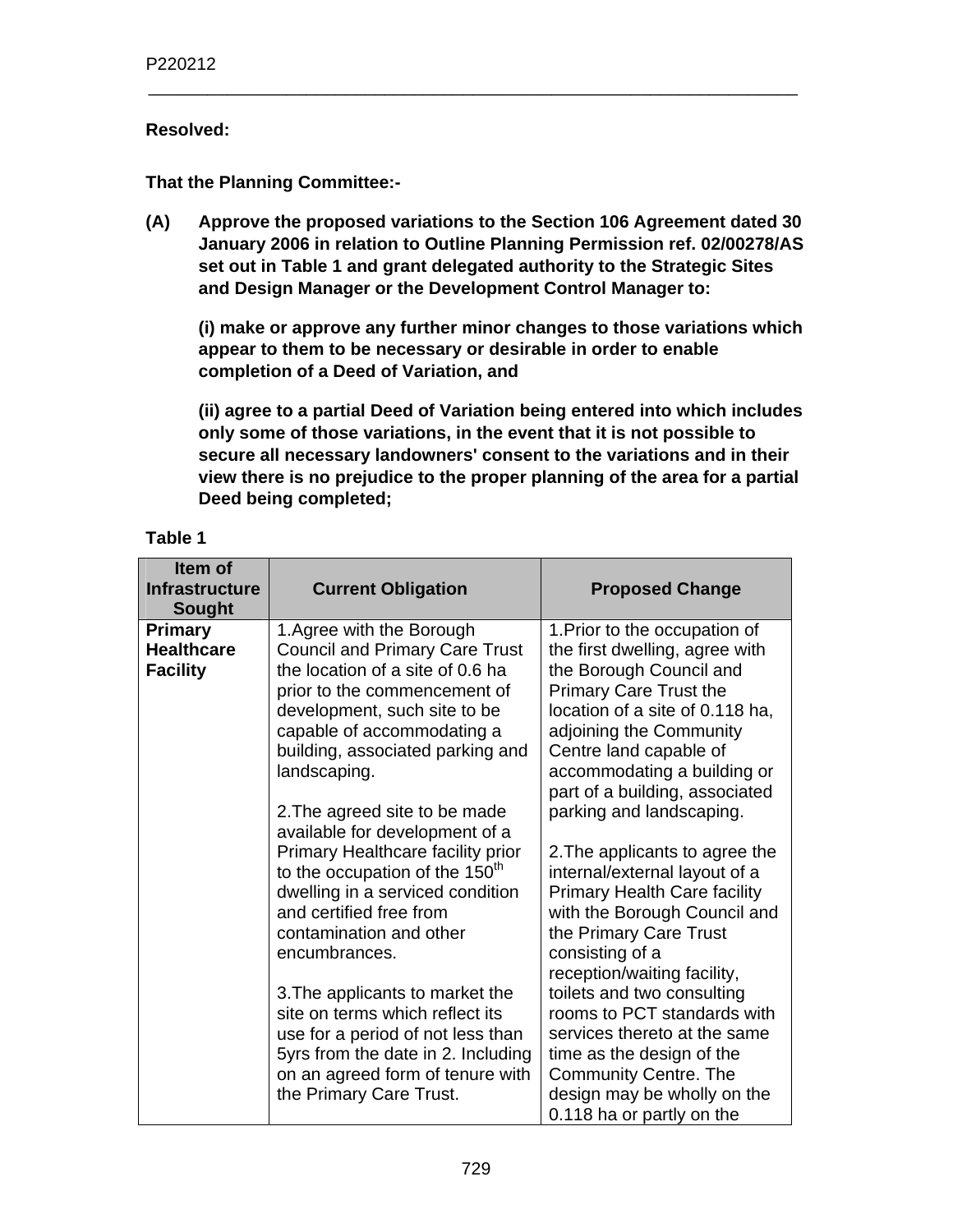|                                                                                                                       | 4. The applicants to continue to<br>reserve the land, if unsold, for<br>such use for a further period of 5<br>years and transfer it on the<br>same terms on request, or such<br>other similar, substitute site as<br>may be agreed between the<br>parties and the Primary Care<br>Trust.                                                                                                                                                                                                                                                                                                                   | Community Centre land as<br>may be agreed between the<br>parties.<br>3. The agreed facility to be<br>constructed, fitted out and<br>made available for Primary<br>Healthcare use by the<br>applicants on an agreed form<br>of tenure with the Primary<br>Care Trust prior to the<br>occupation of the 500 <sup>th</sup><br>dwelling.<br>4. Should the PCT no longer<br>require the facility at some<br>point following occupation,<br>the accommodation to revert<br>to Community Centre use.                                                                                                                     |
|-----------------------------------------------------------------------------------------------------------------------|------------------------------------------------------------------------------------------------------------------------------------------------------------------------------------------------------------------------------------------------------------------------------------------------------------------------------------------------------------------------------------------------------------------------------------------------------------------------------------------------------------------------------------------------------------------------------------------------------------|-------------------------------------------------------------------------------------------------------------------------------------------------------------------------------------------------------------------------------------------------------------------------------------------------------------------------------------------------------------------------------------------------------------------------------------------------------------------------------------------------------------------------------------------------------------------------------------------------------------------|
| <b>Community</b><br><b>Building</b><br>(Including<br>indoor sports<br>facilities and<br><b>KCC one-</b><br>stop shop) | 1. Agree the location and extent<br>of a fully serviced site of not less<br>than 1.5ha with the Local<br>Authority prior to the<br>commencement of development<br>for the provision of a community<br>facility/ leisure building/ KCC<br>One stop shop (to be used by<br>them for services such as<br>library/social services/adult<br>education) plus associated<br>outdoor leisure uses, car parking<br>and landscaping, subject to the<br>proviso that the location for such<br>site can be reviewed with the<br>agreement of the parties up to<br>the 300 <sup>th</sup> dwelling being<br>constructed. | 1. Agree the location and<br>extent of a fully serviced site<br>of not less than 1.5ha with the<br>Local Authority prior to the<br>occupation of the first<br>dwelling for the provision of a<br>community facility/ leisure<br>building/KCC One stop shop<br>(to be used by them for<br>services such as library/social<br>services/adult education) plus<br>associated outdoor leisure<br>uses, car parking and<br>landscaping, subject to the<br>proviso that the location for<br>such site can be reviewed<br>with the agreement of the<br>parties up to the 300 <sup>th</sup><br>dwelling being constructed. |
|                                                                                                                       | 2. Either, pay to the Borough<br>Council the sum of<br>£1,416,401.60 plus 13%<br>professional fees for the<br>provision of the Community<br>Building by the occupation of the<br>$300th$ dwelling or,<br>3. Prior to the occupation of the<br>500 <sup>th</sup> dwelling, construct to an<br>agreed design a<br>community/KCC building to an<br>equivalent cost of £1,416,401.60                                                                                                                                                                                                                           | 2. Either, pay to the Borough<br>Council the sum of<br>£1,416,401.60 plus 13%<br>professional fees for the<br>provision of the Community<br>Building by the occupation of<br>the 400 <sup>th</sup> dwelling or,<br>3. Construct to an agreed<br>design a community/KCC<br>building to an equivalent cost<br>of £1,416,401.60 and pay to<br>the Council 2% professional<br>fees for oversight of the                                                                                                                                                                                                               |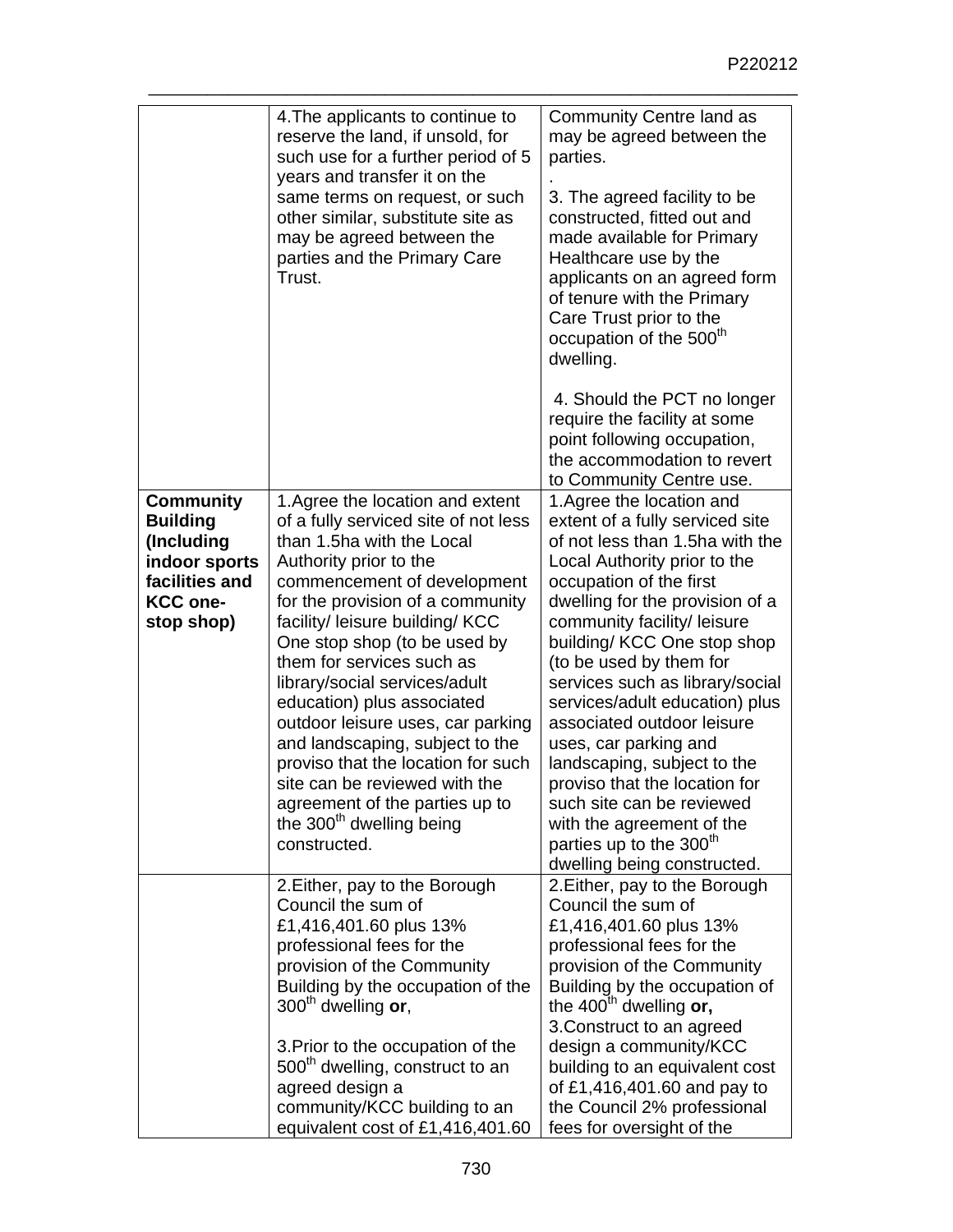|                                                                   | and pay to the Council 2%<br>professional fees for oversight of<br>the construction.<br>4. In the event of option 3 being<br>selected, to agree prior to the<br>occupation of the 300 <sup>th</sup> dwelling<br>the management arrangements<br>of the community building and<br>associated facilities.<br>5. Prior to the commencement of<br>development, to pay to KCC the<br>sum of £30,000 to be used by<br>them for the provision of IT<br>connections between the<br>Community Building and the<br><b>Ashford Town Centre Discovery</b><br>Centre (or its equivalent). | construction such building to<br>be available for use prior to<br>the occupation of the 500 <sup>th</sup><br>dwelling.<br>4. In the event of electing to<br>construct the community<br>building to agree prior to the<br>occupation of the 400 <sup>th</sup><br>dwelling the management<br>arrangements of the<br>community building and<br>associated facilities including<br>any endowment necessary.<br>5. Prior to the occupation of<br>the building to pay to KCC the<br>sum of £30,000 to be used by<br>them for the provision of IT<br>connections between the<br>Community Building and the<br><b>Ashford Town Centre</b><br>Gateway (or its equivalent). |
|-------------------------------------------------------------------|-----------------------------------------------------------------------------------------------------------------------------------------------------------------------------------------------------------------------------------------------------------------------------------------------------------------------------------------------------------------------------------------------------------------------------------------------------------------------------------------------------------------------------------------------------------------------------|-------------------------------------------------------------------------------------------------------------------------------------------------------------------------------------------------------------------------------------------------------------------------------------------------------------------------------------------------------------------------------------------------------------------------------------------------------------------------------------------------------------------------------------------------------------------------------------------------------------------------------------------------------------------|
| <b>Community</b><br><b>Building</b><br><b>Endowment</b>           | In the event of option (b) above<br>being selected, to pay to the<br>Borough Council a total of<br>£400,000 (or any such lesser<br>sum as may be agreed) to be<br>provided for the management,<br>maintenance and operation of<br>the community building for a<br>period of 10 years prior to<br>occupation of 300 dwellings.                                                                                                                                                                                                                                               | In the event of option (3)<br>above being selected, to pay<br>to the Borough Council a total<br>of £400,000 (or any such<br>lesser sum as may be<br>agreed) to be provided for the<br>management, maintenance<br>and operation of the<br>community building for a<br>period of 10 years prior to<br>occupation of 500 dwellings.                                                                                                                                                                                                                                                                                                                                  |
| <b>Floodlit</b><br><b>MUGA/</b><br><b>Tennis</b><br><b>Courts</b> | Prior to the occupation of the<br>500 <sup>th</sup> dwelling, to provide a<br>floodlit MUGA and 3 surfaced<br>tennis courts in the sum of<br>£208,750 including a commuted<br>sum for maintenance on a site<br>adjoining the Community<br>building, or, at the Council's<br>discretion, prior to the<br>occupation of the 300 <sup>th</sup> dwelling,<br>to pay the equivalent sum to the<br>Borough Council for the<br>provision of facilities of                                                                                                                          | 1. Prior to the occupation of<br>the 400 <sup>th</sup> dwelling, to either<br>pay to the Borough Council<br>the sum of £208,750 including<br>a commuted sum for<br>maintenance plus 13%<br>professional fees for the<br>provision of a floodlit MUGA<br>and 3 surfaced tennis courts,<br>or<br>2. Prior to the occupation of<br>the 500 <sup>th</sup> dwelling provide a<br>floodlit MUGA and 3 surfaced                                                                                                                                                                                                                                                          |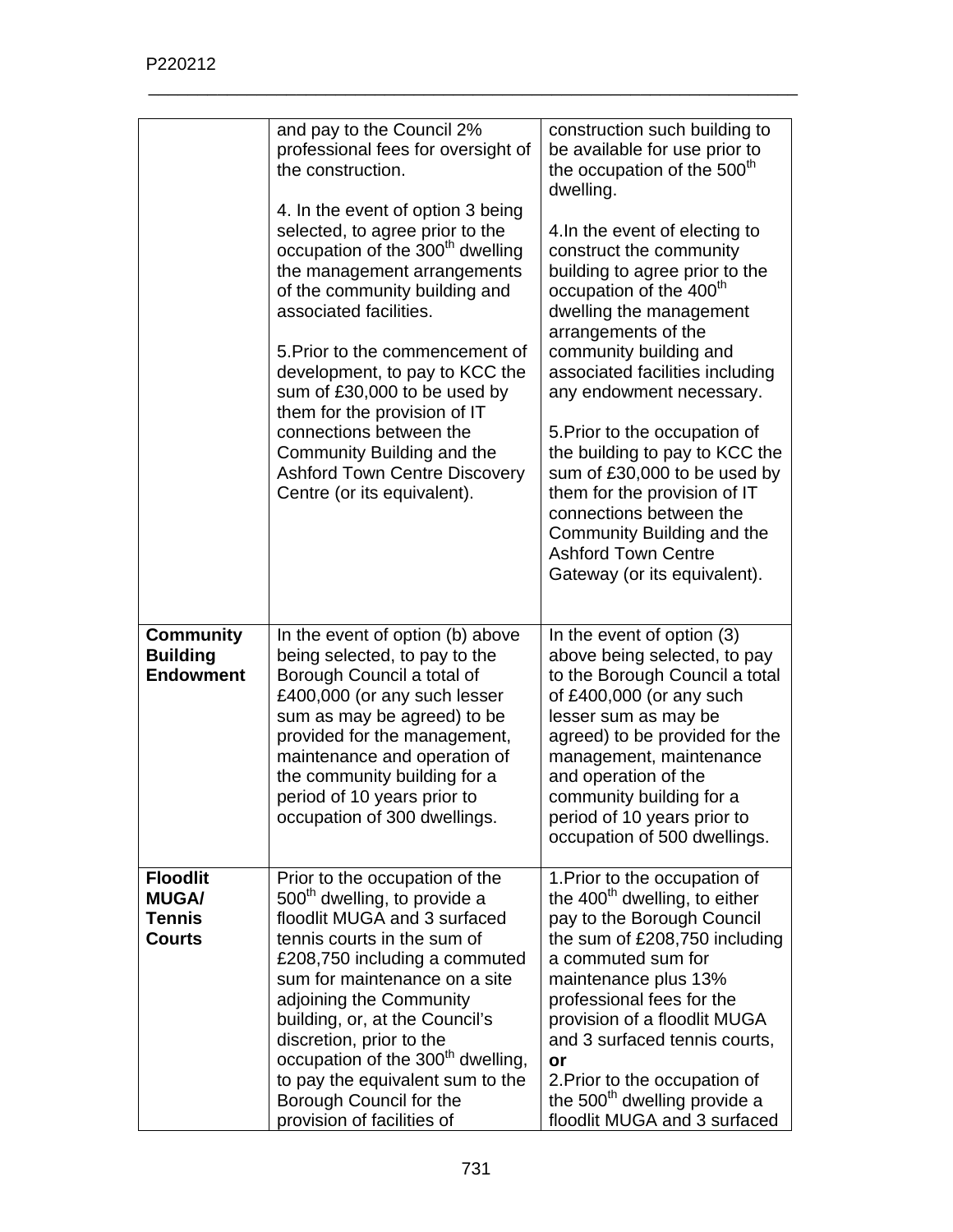|                                                                             | equivalent value at the Park<br>Farm sports area if the sports<br>facilities are provided at Park<br>Farm.                                                                                                                                                                                            | tennis courts in the sum of<br>£208,750 including a<br>commuted sum for<br>maintenance on a site<br>adjoining the Community<br>building, and pay to the<br>Council2% professional fees<br>for oversight of construction<br>or,<br>3. At the Council's discretion,<br>prior to the occupation of the<br>$400th$ dwelling, to pay the<br>equivalent sum to the<br>Borough Council for the<br>provision of facilities of<br>equivalent value at the Park<br>Farm sports area if the sports<br>facilities are provided at Park<br>Farm. |
|-----------------------------------------------------------------------------|-------------------------------------------------------------------------------------------------------------------------------------------------------------------------------------------------------------------------------------------------------------------------------------------------------|-------------------------------------------------------------------------------------------------------------------------------------------------------------------------------------------------------------------------------------------------------------------------------------------------------------------------------------------------------------------------------------------------------------------------------------------------------------------------------------------------------------------------------------|
| <b>Contribution</b><br>in lieu of on-<br>site sports<br>pitches/<br>bowling | Prior to the occupation of the<br>$150th$ dwelling, to pay to the<br>Borough Council the sum of<br>£340,000, including<br>maintenance, for the provision or<br>improvement of off-site sporting<br>facilities elsewhere in Ashford.                                                                   | Prior to the occupation of the<br>150 <sup>th</sup> Dwelling or the 1 <sup>st</sup><br>January 2015 which ever is<br>the earlier to pay to the<br>Borough Council the sum of<br>£340,000, including<br>maintenance, plus an amount<br>representing base rate<br>interest from 30 <sup>th</sup> January<br>2006 to payment for the<br>provision or improvement of<br>off-site sporting facilities<br>elsewhere in Ashford.                                                                                                           |
| <b>Off-site Play</b><br>contribution                                        | Prior to the occupation of the<br>150 <sup>th</sup> dwelling, to pay to the<br>Borough Council the sum of<br>£254,000, including<br>maintenance, for the provision or<br>improvement of off-site play<br>facilities.                                                                                  | Delete and add to sums to be<br>expended on on-site play<br>provision.                                                                                                                                                                                                                                                                                                                                                                                                                                                              |
| <b>On-site Play</b><br>provision                                            | Prior to the first occupation of<br>development to agree timing,<br>siting, design, management and<br>extent of play areas.<br>To construct two local play areas<br>in the sum of £131,000 each,<br>including maintenance, one of<br>which to be for teenage use and<br>to include a kick about area. | Prior to the first occupation on<br>the development to agree the<br>timing of the provision of all<br>play areas and when the<br>related siting, design,<br>management and extent of<br>such play areas will be<br>agreed.<br>To construct one district level                                                                                                                                                                                                                                                                       |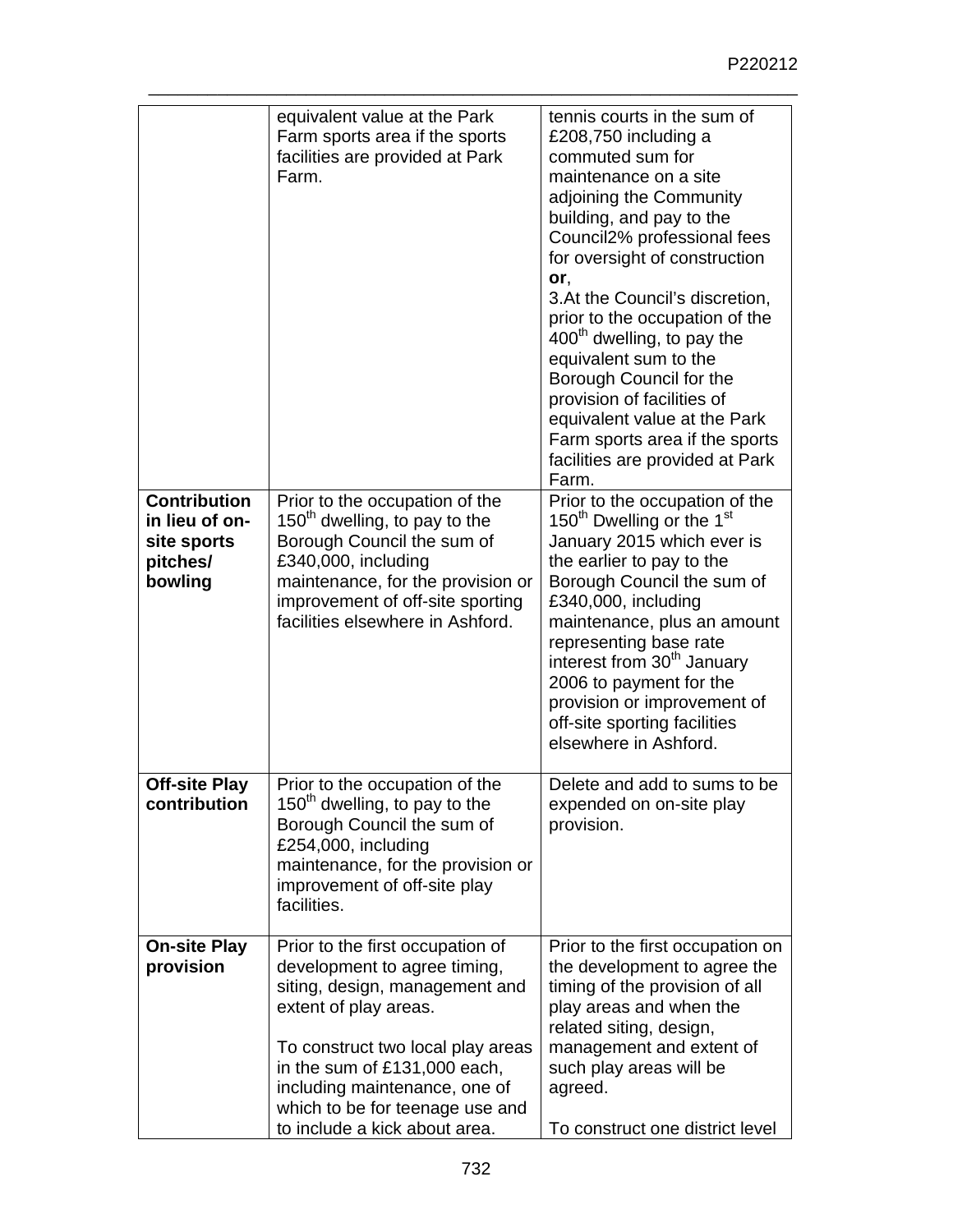|                  | To construct one neighbourhood<br>play area in the sum of £84,500,<br>including maintenance.                                                                                                                                                                                   | play area in the sum of<br>£254,000, including<br>maintenance, index linked<br>from June 2000.                                                                                                                                                               |
|------------------|--------------------------------------------------------------------------------------------------------------------------------------------------------------------------------------------------------------------------------------------------------------------------------|--------------------------------------------------------------------------------------------------------------------------------------------------------------------------------------------------------------------------------------------------------------|
|                  |                                                                                                                                                                                                                                                                                | To construct one local play<br>area in the sum of £110,000,<br>including maintenance, index<br>linked from June 2000, to<br>include a kick about area.                                                                                                       |
|                  |                                                                                                                                                                                                                                                                                | To construct two<br>neighbourhood play areas in<br>the sum of £70,000 each,<br>including maintenance, index<br>linked from June 2000.                                                                                                                        |
| <b>Education</b> | 1. Prior to the commencement of<br>development, to agree a site for<br>a primary school of 2.0ha for a 2<br>form entry school and 0.05ha for<br>an associated nursery/ crèche<br>with Kent County Council and<br>Ashford Borough Council.<br>2. Site to be made available in a | 1. Prior to the first occupation,<br>to agree a site within the<br>district centre for a primary<br>school of 2.0ha for a 2 form<br>entry school and 0.05ha for<br>an associated nursery/ crèche<br>with Kent County Council and<br>Ashford Borough Council. |
|                  | serviced condition free from<br>encumbrances prior to the<br>occupation of the 100 <sup>th</sup> dwelling.<br>3. Prior to the occupation of the<br>100 <sup>th</sup> dwelling to pay to the KCC<br>the appropriate sum for the<br>provision of a primary school.               | 2. Site to be marked out and<br>made available in a serviced<br>condition free from<br>encumbrances prior to the<br>occupation of the 50 <sup>th</sup><br>dwelling                                                                                           |
|                  | 4. Prior to the occupation of the<br>301 <sup>st</sup> dwelling to pay to the KCC<br>the appropriate sum for the<br>provision of secondary school<br>places.                                                                                                                   | 3. Prior to the occupation of<br>the 50 <sup>th</sup> dwelling to pay to the<br>KCC the first primary school<br>contribution of £100, 000<br>index-linked from the date of<br>the new deed.                                                                  |
|                  | 5. Prior to the occupation of<br>1136 dwellings to calculate and<br>pay/have repaid any residual<br>sums that may be owing due to<br>a lesser/greater number of<br>qualifying dwellings being<br>constructed.                                                                  | 4. Six months after the<br>payment of the first primary<br>school contribution to pay to<br>the KCC the second primary<br>school contribution of £450,<br>000 index-linked from the<br>date of the new deed.                                                 |
|                  | 6.In the event that the                                                                                                                                                                                                                                                        | 5. Twenty months after the                                                                                                                                                                                                                                   |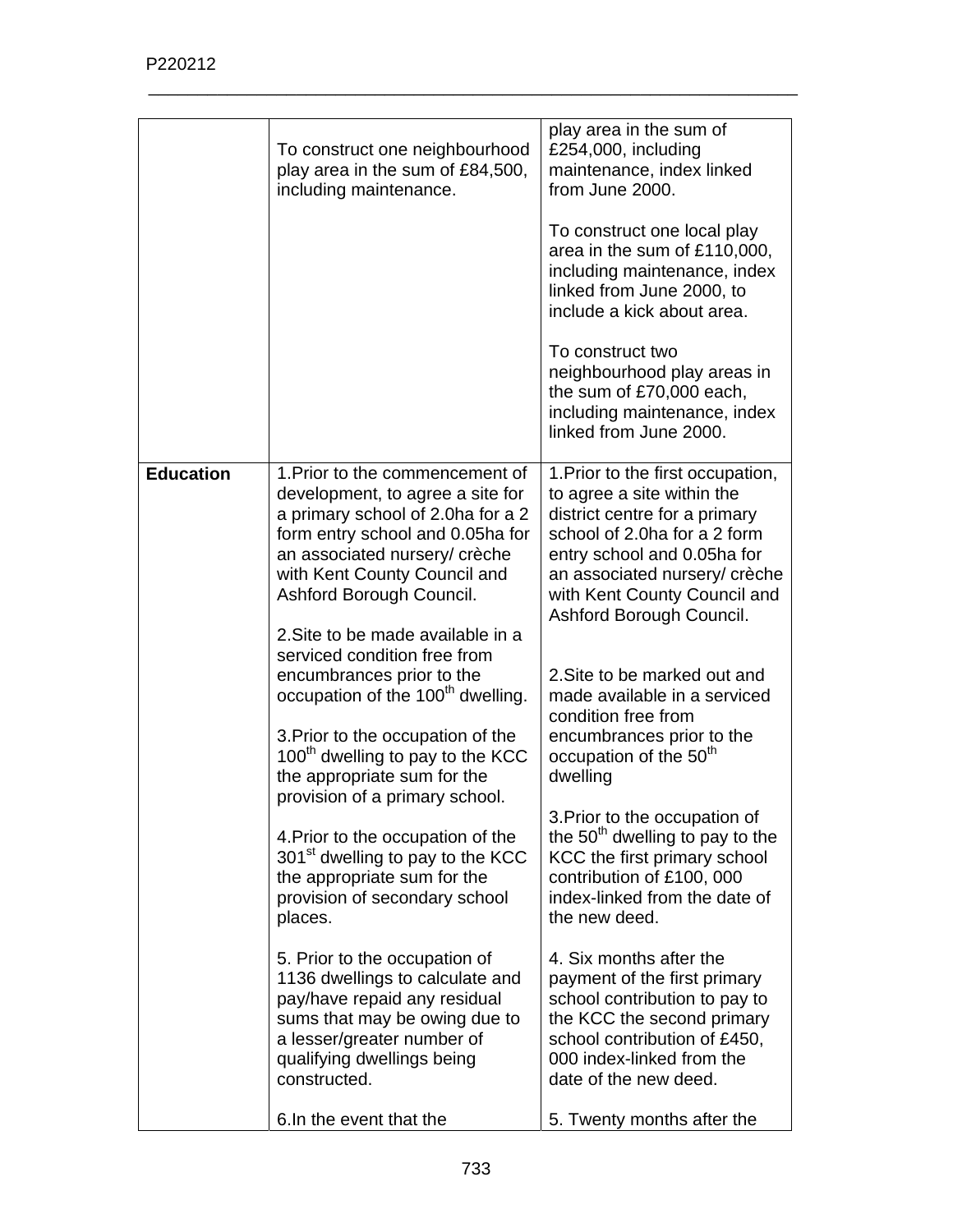|                            | Canterbury Diocese obtains                                                                                                                                                                                                                 | payment of the first primary                                                                                                                                                                                                                                                                                                                                                |
|----------------------------|--------------------------------------------------------------------------------------------------------------------------------------------------------------------------------------------------------------------------------------------|-----------------------------------------------------------------------------------------------------------------------------------------------------------------------------------------------------------------------------------------------------------------------------------------------------------------------------------------------------------------------------|
|                            | grant funding for a Primary<br>school, then the payments at 3<br>and 5 will be reduced to 25% of<br>the amounts payable and an<br>adjustment will be made<br>following construction such that<br>the cost net of grant will be<br>payable. | school contribution to pay to<br>the KCC the third primary<br>school contribution of £3,<br>828,242.50 000 index-linked<br>from the date of the new<br>deed.<br>6. Not to occupy more than<br>601 dwellings until the first<br>secondary school contribution<br>has been paid.<br>7. Not to occupy more than<br>901 dwellings until the second                              |
|                            |                                                                                                                                                                                                                                            | secondary school contribution<br>has been paid.                                                                                                                                                                                                                                                                                                                             |
|                            |                                                                                                                                                                                                                                            | 8. Secondary School<br>contribution is £2,534.00<br>multiplied by the number of<br>Dwellings Occupied prior to<br>1 <sup>st</sup> September 2015 (as<br>certified by the Owner) from<br>£3,243,436.00 Index Linked (<br>£2,534.00 x number of<br>Dwellings Occupied prior to<br>1 <sup>st</sup> September -<br>£3,243,436.00) index-linked<br>from the date of the new deed |
| Foodstore/<br>retail units | 1. Site for a 3,500 sq.m.<br>foodstore to be reserved in<br>accordance with the Devt.<br>Brief prior to the submission<br>of the first application for<br>approval of Reserved<br>Matters.                                                 | Plans to be agreed prior to<br>first occupation.                                                                                                                                                                                                                                                                                                                            |
|                            | 2. Site to be marketed in<br>accordance with an approved<br>programme of phasing for a<br>period of not less than 5<br>years.                                                                                                              |                                                                                                                                                                                                                                                                                                                                                                             |
|                            | 3. A minimum of 3 small retail<br>units of not less than 100 sq<br>m elsewhere in the<br>development to be built,<br>made available and<br>marketed at a level to be                                                                       |                                                                                                                                                                                                                                                                                                                                                                             |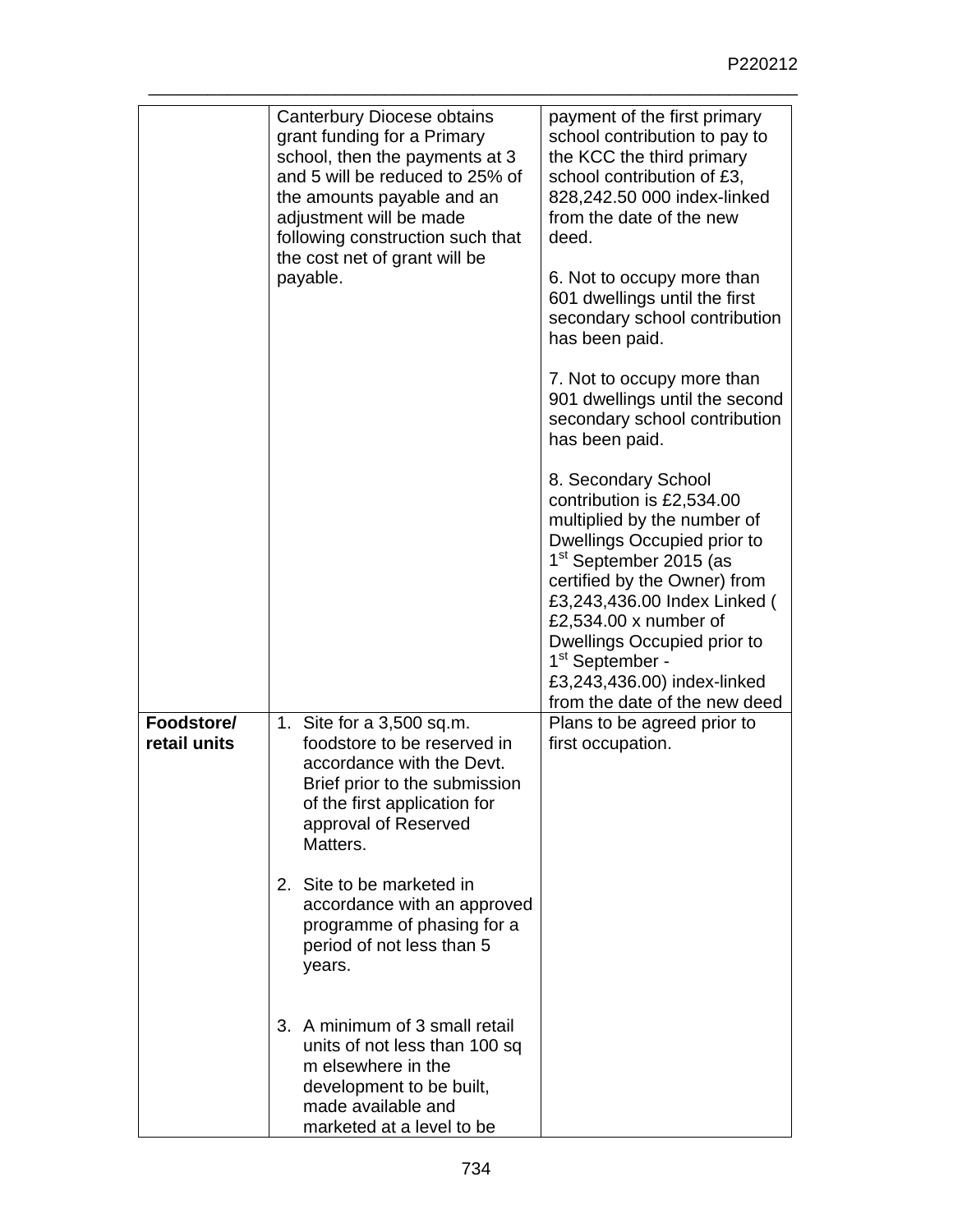|                   | agreed for a period of not<br>less than 5 years, to be |                                                          |
|-------------------|--------------------------------------------------------|----------------------------------------------------------|
|                   | phased in accordance with                              |                                                          |
|                   | an approved programme of                               |                                                          |
|                   | phasing.                                               |                                                          |
|                   |                                                        |                                                          |
| <b>Affordable</b> | 20% of all residential units to be                     | No change                                                |
| <b>Housing</b>    | affordable as generally defined                        |                                                          |
|                   | by the Ashford Borough Local                           |                                                          |
|                   | Plan 2000.                                             |                                                          |
|                   | The mix of Affordable units to be                      | Affordable rented units to be                            |
|                   | provided in accordance with the                        | substituted for social rented                            |
|                   | Development Brief unless                               | units                                                    |
|                   | otherwise agreed with the                              |                                                          |
|                   | Borough Council.                                       | The development to provide                               |
|                   |                                                        | an 80-bed extra care scheme                              |
|                   | All to be built to Housing                             | in lieu of the sheltered and                             |
|                   | Corporation Standards and at                           | supported units set out in the                           |
|                   | 70% of Total Cost Indicator.                           | <b>Development Brief</b>                                 |
|                   | Housing to be managed/                                 | <b>Total Cost Indicators to be</b>                       |
|                   | controlled by a Registered                             | removed from the Agreement.                              |
|                   | Social Landlord approved by                            |                                                          |
|                   | Ashford Borough Council where                          | In addition, if a Housing                                |
|                   | possible, otherwise on the basis                       | Association (from the                                    |
|                   | of a fallback mechanism to be                          | Council's approved affordable                            |
|                   | agreed with the Borough                                | housing developer list) gains                            |
|                   | Council.                                               | planning permission for at                               |
|                   |                                                        | least six units of local needs                           |
|                   |                                                        | housing on the land at Bower                             |
|                   |                                                        | Farm, Mersham, adjacent to                               |
|                   |                                                        | Bower Road, and the Church<br>Commissioners transfer the |
|                   |                                                        | land free of charge and with                             |
|                   |                                                        | no restrictions to the Housing                           |
|                   |                                                        | Association and the local                                |
|                   |                                                        | needs housing is constructed,                            |
|                   |                                                        | the equivalent housing                                   |
|                   |                                                        | (number and size of unit) will                           |
|                   |                                                        | be deducted from the                                     |
|                   |                                                        | affordable housing                                       |
|                   |                                                        | requirement at Cheeseman's                               |
|                   |                                                        | Green in the next relevant                               |
|                   |                                                        | phase (i.e. it is not to be                              |
|                   |                                                        | deducted from the affordable                             |
|                   |                                                        | housing at Stour Meadows or<br>Bilham Farm phases, which |
|                   |                                                        | already have reserved                                    |
|                   |                                                        | matters approval). This option                           |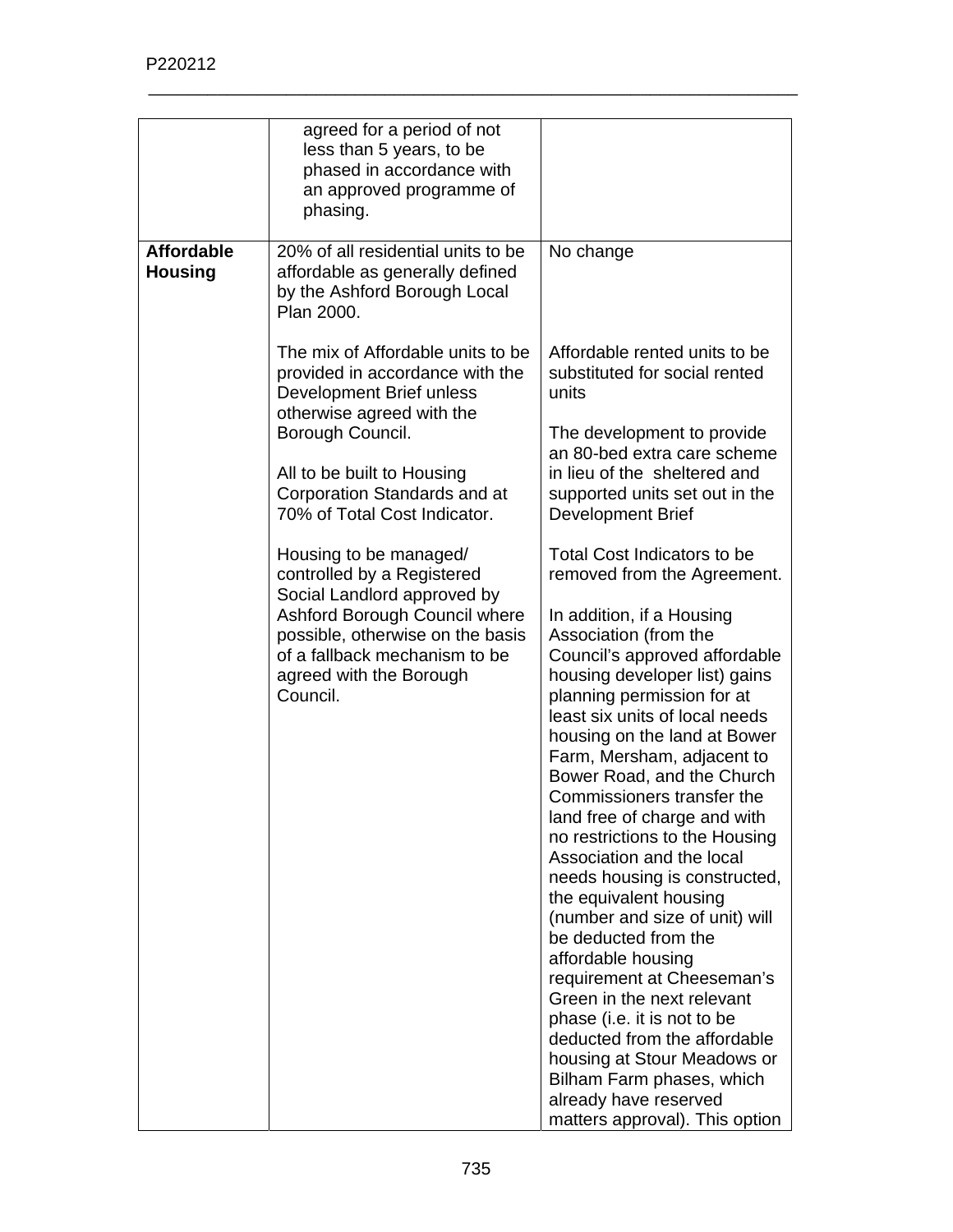|                                                                        |                                                                                                                                                                                                                                                                                                                                                                                                                                                                                                                                                                                                                                                                                                                                                                                                                                                                                                | is effective for ten years from<br>the date of its inclusion within                                                                                                                                                                                                                                                                                                                                                                                                                                                                                                                                                                                                                                                                                                                                                                                                                                                                                                                                                                                                 |
|------------------------------------------------------------------------|------------------------------------------------------------------------------------------------------------------------------------------------------------------------------------------------------------------------------------------------------------------------------------------------------------------------------------------------------------------------------------------------------------------------------------------------------------------------------------------------------------------------------------------------------------------------------------------------------------------------------------------------------------------------------------------------------------------------------------------------------------------------------------------------------------------------------------------------------------------------------------------------|---------------------------------------------------------------------------------------------------------------------------------------------------------------------------------------------------------------------------------------------------------------------------------------------------------------------------------------------------------------------------------------------------------------------------------------------------------------------------------------------------------------------------------------------------------------------------------------------------------------------------------------------------------------------------------------------------------------------------------------------------------------------------------------------------------------------------------------------------------------------------------------------------------------------------------------------------------------------------------------------------------------------------------------------------------------------|
| <b>Employment</b><br>land                                              | Provide serviced employment<br>sites sufficient to enable the<br>provision of 8,250 sq.m. B1<br>floorspace prior to the opening<br>of M20 junction 10a.<br>Subsequent to the opening of<br>M20 junction 10a, to provide<br>serviced employment sites for<br>the remaining 61,750 sq.m. B1<br>floorspace in accordance with a<br>phased programme to have<br>been previously agreed with the<br>Borough Council.                                                                                                                                                                                                                                                                                                                                                                                                                                                                                | the Section 106 variation.<br>The only change is to the<br>timing of the submission of a<br>phasing plan and a marketing<br>plan which is now to be prior<br>to first occupation.                                                                                                                                                                                                                                                                                                                                                                                                                                                                                                                                                                                                                                                                                                                                                                                                                                                                                   |
| <b>Bus/cycle</b><br>link to<br><b>Park Farm</b><br>and highway<br>link | Prior to occupation of the 100 <sup>th</sup><br>dwelling to construct the links up<br>to the boundary of the site with<br>Park Farm East to a point to<br>meet any agreed links on that<br>adjoining site or to a position<br>agreed with the Borough Council<br>in the event that those links have<br>not yet been completed or, in the<br>event that the links on Park<br>Farm have not been<br>commenced at that time, to<br>commence them within 6<br>months thereafter following<br>commencement on Park Farm<br>east, or, in the event that<br>construction does not<br>commence before the<br>occupation of 401 dwellings on<br>Cheesemans Green, to pay to<br>the Borough Council an agreed<br>equivalent amount of money for<br>construction and transfer the<br>land needed for the construction<br>of both links prior to the<br>commencement of the 500 <sup>th</sup><br>dwelling. | Prior to occupation of the<br>400 <sup>th</sup> dwelling to construct the<br>northern link up to the<br>boundary of the site with Park<br>Farm East to a point to meet<br>any agreed link on that<br>adjoining site or to a position<br>previously agreed with the<br>Borough Council in the event<br>that the link has not yet been<br>completed, and prior to the<br>occupation of the 500 <sup>th</sup><br>dwelling to construct the<br>southern link up to the<br>boundary of the site with Park<br>Farm East to a point to meet<br>any agreed link on that<br>adjoining site or to a position<br>previously agreed with the<br>Borough Council in the event<br>that the link has not yet been<br>completed,. In the event that<br>the links on Park Farm have<br>not been commenced at<br>those times, to pay to the<br>Borough Council an agreed<br>equivalent amount of money<br>for construction and transfer<br>the land and all rights needed<br>for the construction of both<br>links prior to the<br>commencement of the 500 <sup>th</sup><br>dwelling. |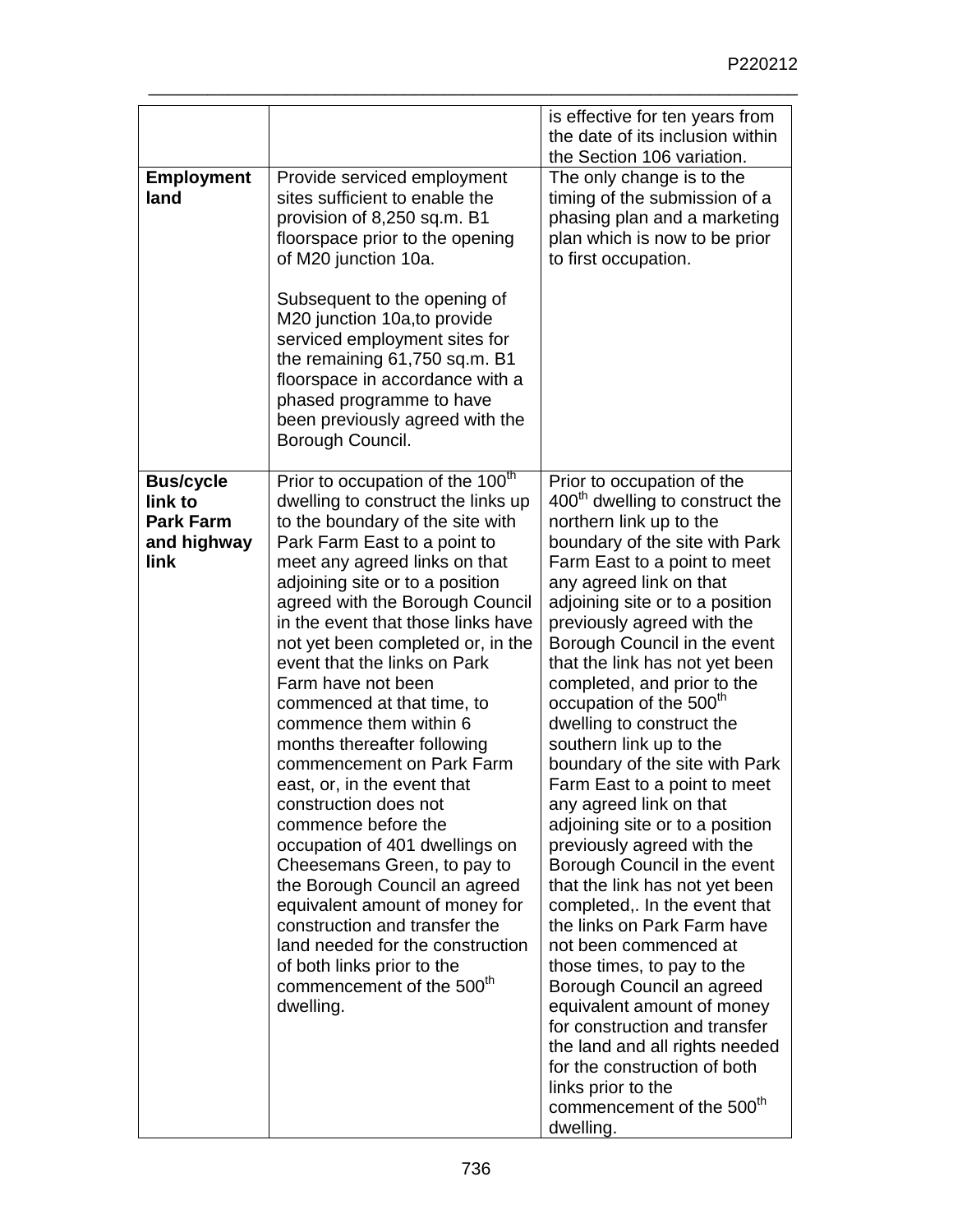| <b>Bridge over</b><br><b>Hastings</b><br>Railway | To make a contribution of<br>£100,000 for design costs and<br>securing consent and<br>£1,200,000 to KCC for<br>constructing a new<br>footpath/cycleway bridge over<br>the Ashford to Hastings railway<br>line adjacent to the grade<br>separated roundabout, to be<br>spent within 15 years of the date<br>of commencement. | 1. To either make a<br>contribution of £100,000 for<br>design costs and securing<br>consent to KCC on<br>occupation of the 50 <sup>th</sup><br>dwelling, or<br>2. To design and get approval<br>by KCC and any other<br>authorities of such of a new<br>footpath/cycleway bridge over<br>the Ashford to Hastings<br>railway line adjacent to the<br>grade separated roundabout<br>by the 100 <sup>th</sup> dwelling<br>(including payment of KCC's<br>approval fee).<br>3. To build the bridge to the<br>agreed specification by the<br>occupation of the 400 <sup>th</sup><br>dwelling, or<br>4. To make a contribution of<br>£1,200,000 to KCC towards<br>such costs by the same date.<br>5. the sums payable to be<br>index-linked from the date of<br>the new deed. |
|--------------------------------------------------|-----------------------------------------------------------------------------------------------------------------------------------------------------------------------------------------------------------------------------------------------------------------------------------------------------------------------------|-------------------------------------------------------------------------------------------------------------------------------------------------------------------------------------------------------------------------------------------------------------------------------------------------------------------------------------------------------------------------------------------------------------------------------------------------------------------------------------------------------------------------------------------------------------------------------------------------------------------------------------------------------------------------------------------------------------------------------------------------------------------------|
| Improvement<br>s to SOR<br>junction              | To construct, through a S278<br>Agreement with the Highway<br>Authority, an improvement to the<br>A2070 Orbital Park junction in<br>accordance with the Grampian<br>conditions attached to this grant<br>of permission.                                                                                                     | In accordance with the<br>variations sought to planning<br>condition32 to allow use of an<br>interim junction arrangement<br>up to the provision of 500-700<br>units, to enter into a S278<br>Agreement with the Highways<br>Agency to construct the<br>Interim improvement to the<br>A2070 Orbital Park junction<br>and the 'left-in-left-out site<br>access junction approved<br>under permission<br>10/00672/AS.                                                                                                                                                                                                                                                                                                                                                     |
| <b>New Sewer</b>                                 | Not to connect new discharges<br>to any existing sewers on or off-<br>site without the prior approval of<br>the Southern Water Services,<br>and to requisition new sewers as<br>necessary to serve the<br>development.                                                                                                      | Remove the clause altogether                                                                                                                                                                                                                                                                                                                                                                                                                                                                                                                                                                                                                                                                                                                                            |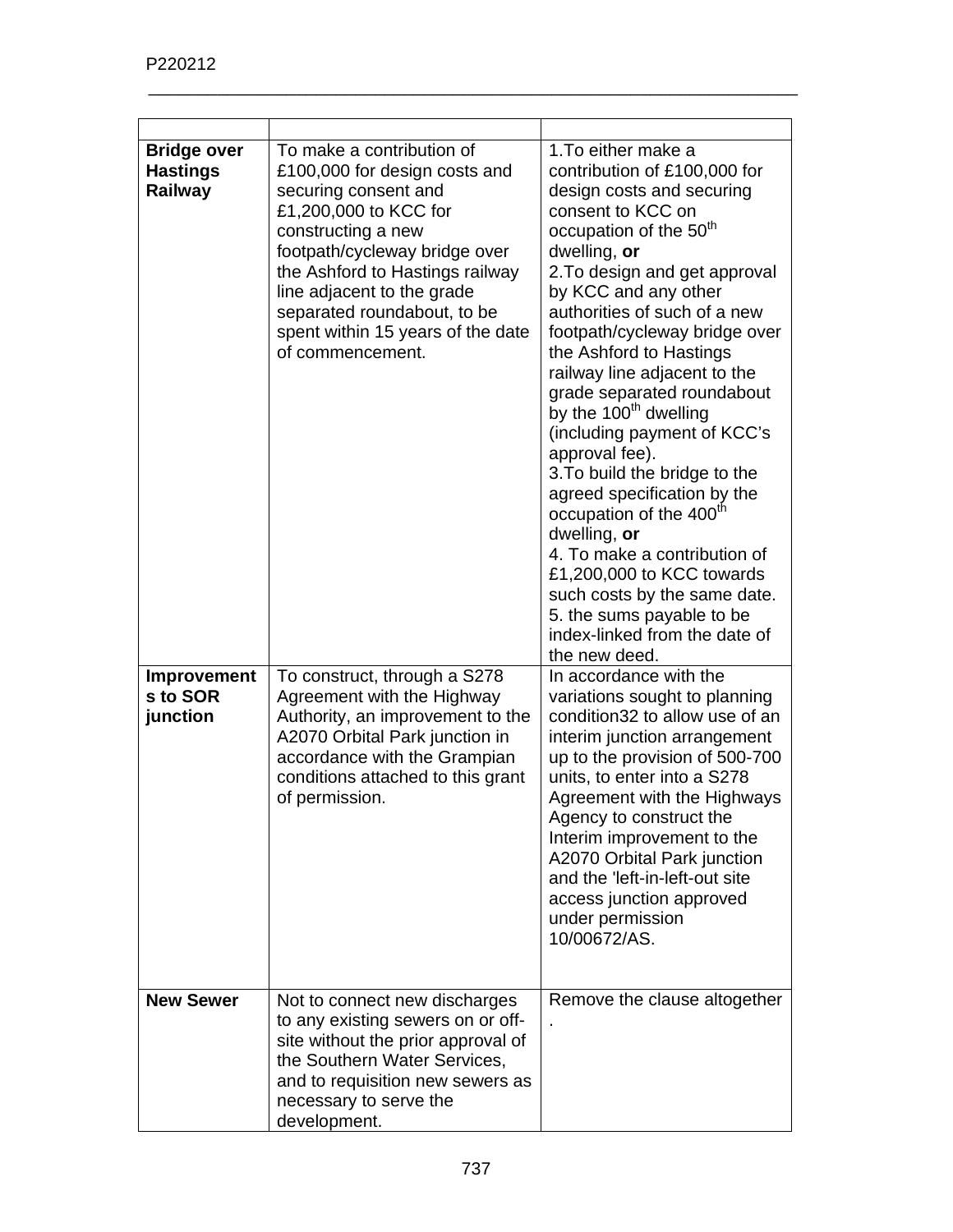| <b>Public open</b><br>space           | Provide additional Public Open<br>Space including a scheme for<br>the<br>management thereof to at least<br>the<br>standards set out in the local<br>plan<br>such maintenance arrangements<br>to be agreed prior to the<br>commencement of development<br>in<br>each phase and provision to be<br>made in accordance with a<br>phased scheme, | Phased scheme to provide for<br>approval of POS areas to<br>occur before occupation of<br>the first dwelling in each<br>phase, together with a<br>specification and<br>management arrangements.<br>Such land to be laid out and<br>managed as agreed, and<br>used additinally for flood<br>compensation, SUDS or<br>access routes. |
|---------------------------------------|----------------------------------------------------------------------------------------------------------------------------------------------------------------------------------------------------------------------------------------------------------------------------------------------------------------------------------------------|------------------------------------------------------------------------------------------------------------------------------------------------------------------------------------------------------------------------------------------------------------------------------------------------------------------------------------|
| Other open<br>space                   |                                                                                                                                                                                                                                                                                                                                              | Not to occupy the first<br>dwelling in any phase until the<br>written approval of the<br>Borough Council has been<br>obtained to a plan showing<br>the location and boundaries<br>of all other open space within<br>the phase.                                                                                                     |
| <b>Public</b><br>House/<br>restaurant | At least one site for a public<br>house/ restaurant to be agreed<br>and reserved prior to the<br>commencement of development<br>in accordance with Devt. Brief.<br>Site to be marketed from<br>commencement of the phase of<br>the development within which it<br>is proposed.                                                               | At least one site for a public<br>house/ restaurant to be<br>agreed and reserved prior to<br>the occupation of the first<br>dwelling in accordance with<br>Devt. Brief or as otherwise<br>agreed.<br>Site to be marketed from<br>commencement of the phase<br>of the development within<br>which it is proposed.                   |
| <b>Church</b>                         | Site to be reserved in<br>accordance with the<br>Development Brief.                                                                                                                                                                                                                                                                          | Site to be agreed and<br>reserved prior to the<br>occupation of the first<br>dwelling in accordance with<br>Devt. Brief or as otherwise<br>agreed to be relocated to the<br>local centre.                                                                                                                                          |
| <b>Index Linking</b>                  | All sums provided for in this<br>agreement shall be index linked<br>from relevant dates in line with<br>relevant indexes.                                                                                                                                                                                                                    | All sums provided for in this<br>agreement shall be index<br>linked from the original<br>calculation dates in line with<br>relevant indexes with the<br>exception of the off-site sports<br>provision sum, the education<br>provisions and the footbridge                                                                          |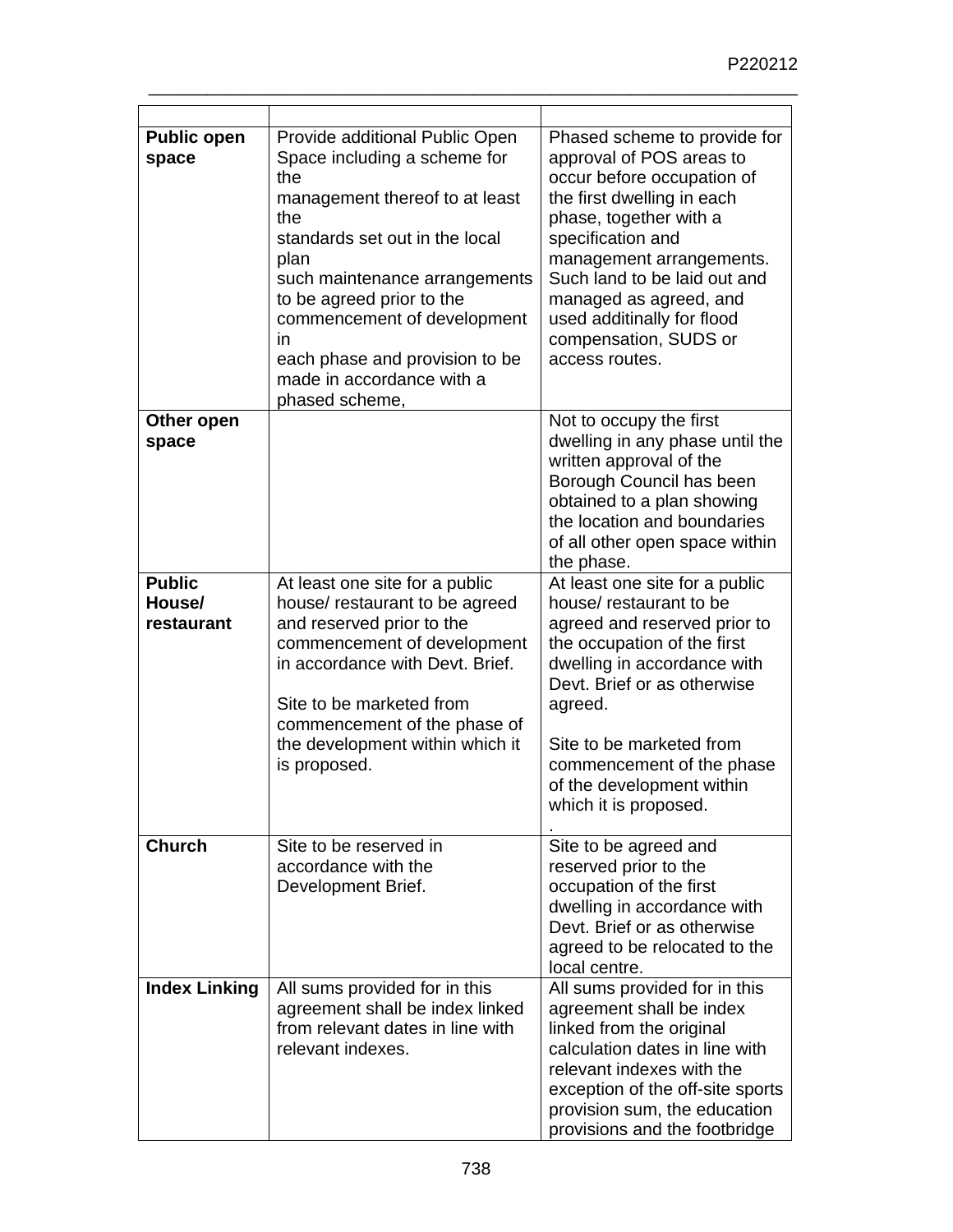|                                                            |                                                                                                                                                                                                                                                                                                       | over the Hastings Railway.                                                                                                                                                                           |
|------------------------------------------------------------|-------------------------------------------------------------------------------------------------------------------------------------------------------------------------------------------------------------------------------------------------------------------------------------------------------|------------------------------------------------------------------------------------------------------------------------------------------------------------------------------------------------------|
| <b>Management</b><br>of the<br><b>Agricultural</b><br>Land | Scheme to be submitted and<br>agreed for the long-term<br>management of the agricultural<br>land.<br>Creation of footpaths and<br>cycleways, planting and<br>ecological<br>enhancement works to be<br>sustainable and not to render<br>impracticable the efficient use of<br>the land for agriculture | Not to occupy a dwelling<br>within any phase which<br>contains agricultural land until<br>a management plan has been<br>agreed for that phase. Such<br>land to be laid out and<br>managed as agreed. |

**(B) Grant delegated authority to the Strategic Sites and Design Manager or the Development Control Manager to determine application ref. 11/00473/AS.** 

**In the event of a decision to approve the application, this shall be subject to:-** 

- **(i) such planning obligations as the Strategic Sites and Design Manager or the Development Control Manager see fit and in terms agreeable to the Head of Legal and Democratic Services;**
- **(ii) such conditions and notes as the Strategic Sites and Design Manager or the Development Control Manager consider necessary or appropriate; and**
- **(iii) the application being notified to the Secretary of State under the Town and Country Planning (Consultation) (England) Direction 2009 in respect of employment land for the reasons set out in the Joint Development Control Managers 10th September 2003 report, and to the Secretary of State having either stated that he is content for the Council to determine the application, or not responded to the notification within the relevant time period;**

**and the Planning Committee recommends the planning obligations in Table 2 and the conditions and notes below be imposed, together with any further or amended obligations and/or conditions that flow from any further consultation responses as the Strategic Sites and Design Manager or the Development Control Manager see fit, and the following reasons for approval:**

- 1. The scheme accords with the land use and other provisions of the Development Plan as amplified by the adopted Development Brief.
- 2. The scheme accords with Government advice and the mitigation measures represent good practice.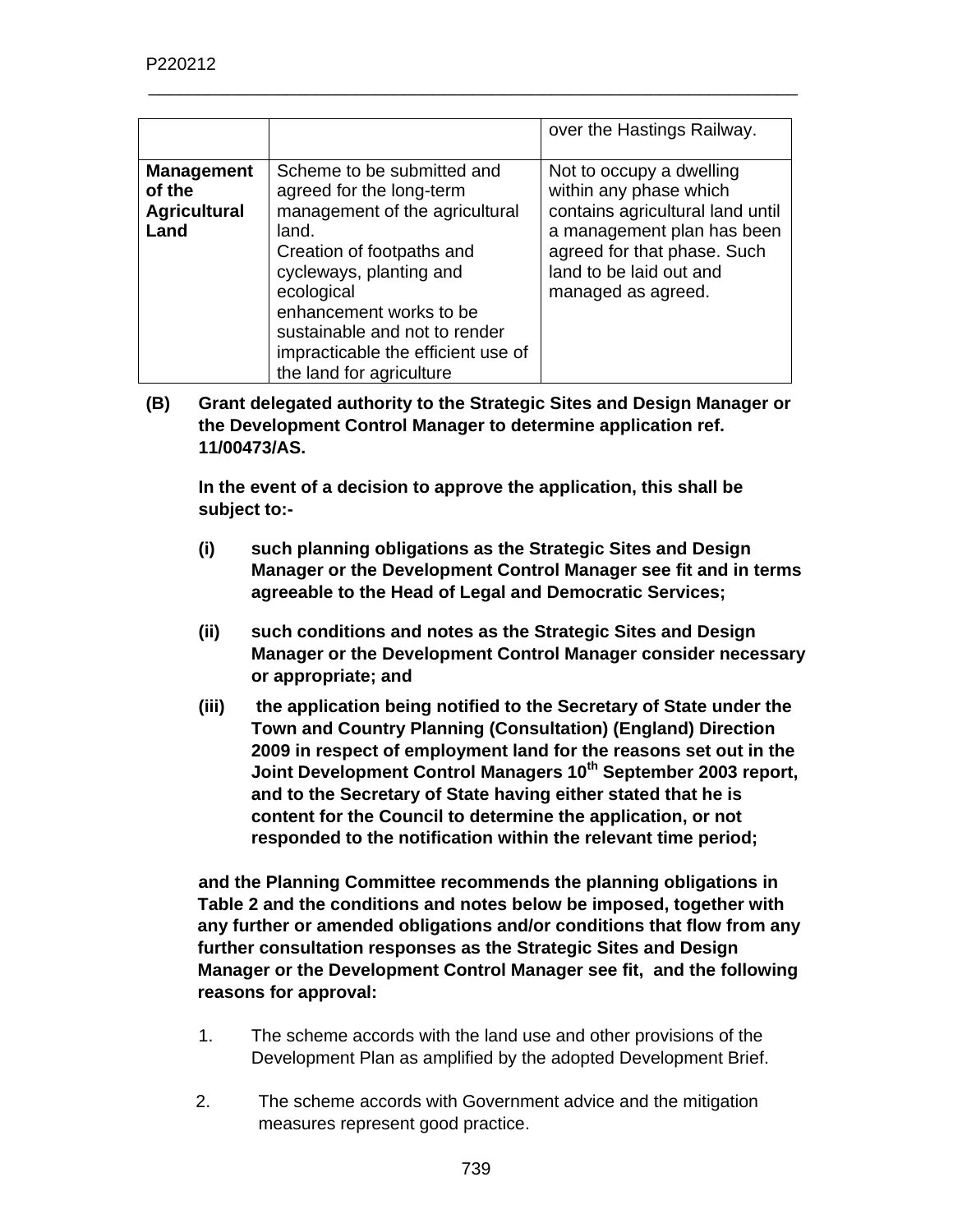3. The scheme provides for adequate access so that highway safety and convenience is not compromised.

\_\_\_\_\_\_\_\_\_\_\_\_\_\_\_\_\_\_\_\_\_\_\_\_\_\_\_\_\_\_\_\_\_\_\_\_\_\_\_\_\_\_\_\_\_\_\_\_\_\_\_\_\_\_\_\_\_\_\_\_\_\_\_\_\_\_

- 4. The proposed conditions and Section 106 Agreement deliver appropriate mitigation for any adverse effects and provide an appropriate range of community facilities to serve the needs of residents.
- 5. The scheme delivers a sustainable community and represents an appropriate balance of land uses and density.
- 6. The planning obligations that are required are considered necessary to make the development acceptable in planning terms, are considered to be directly related to the development and considered to be fairly and reasonably related in scale and kind to the development.
- **(a) A Section 106 Agreement in respect of planning obligations as detailed in Table 2, in terms agreeable to the Head of Legal and Democratic Services, with delegated authority to either the Strategic Sites and Design Manager or the Development Control Manager to make or approve changes to the planning obligations and planning conditions, that flow from any further responses in respect of the above matters, as they see fit.**

|   | <b>Planning Obligation</b>                                                                                                                                                                                                                                                                                                                                                                                                                          |                                        |                                                                                                                                                                                                                                                                                                                       |
|---|-----------------------------------------------------------------------------------------------------------------------------------------------------------------------------------------------------------------------------------------------------------------------------------------------------------------------------------------------------------------------------------------------------------------------------------------------------|----------------------------------------|-----------------------------------------------------------------------------------------------------------------------------------------------------------------------------------------------------------------------------------------------------------------------------------------------------------------------|
|   | <b>Detail</b>                                                                                                                                                                                                                                                                                                                                                                                                                                       | Amount(s)                              | <b>Trigger Point(s)</b>                                                                                                                                                                                                                                                                                               |
| 1 | <b>SPG6 Contributions</b><br>To pay to the Borough Council a<br>sum equivalent to that calculated in<br>accordance with the formula in SPG6<br>based on the development of 23.72<br>Development Units (as defined<br>in para. 6.2 of SPG6). Payments to<br>be separated into two sums, the first<br>related to the release of 8.5<br>DU's prior to J10a, the second<br>related to the release of the<br>remaining 15.22 DU's of the<br>development. | To be<br>calculated at<br>the time due | a) The first sum<br>to be phased<br>as follows: 50%<br>prior to the<br>commencement<br>of the<br>development; a<br>further 25%<br>prior to the<br>completion of<br>2.83 DU's; and<br>the remaining<br>25% prior to the<br>completion of<br>6.3755 DU's.<br>b) The second<br>sum to be<br>phased in<br>accordance with |

## **Table 2**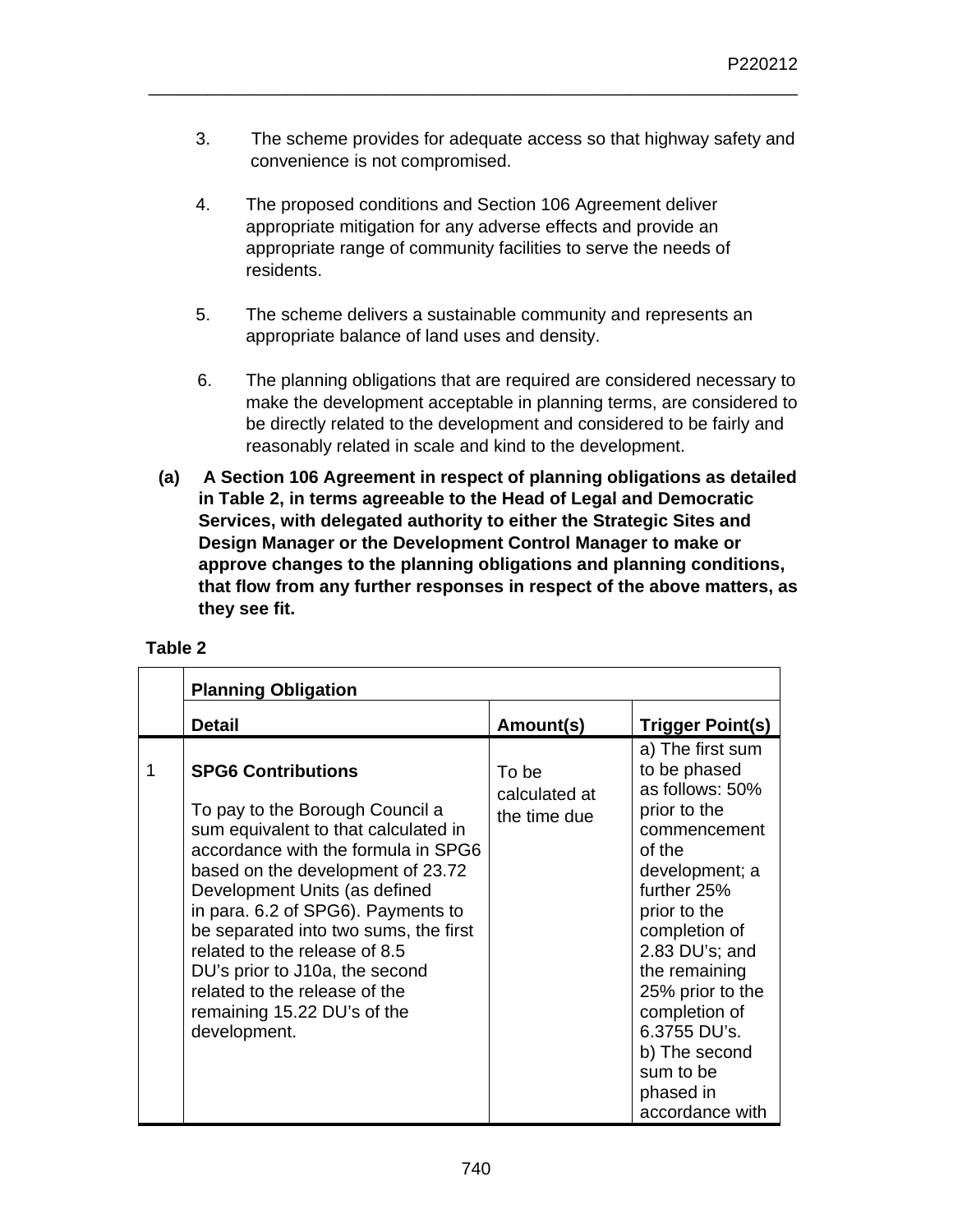|    | <b>Planning Obligation</b>                                                                                                                                                                                                                                                                                                                                                                                                                                                          |           |                                                                                              |
|----|-------------------------------------------------------------------------------------------------------------------------------------------------------------------------------------------------------------------------------------------------------------------------------------------------------------------------------------------------------------------------------------------------------------------------------------------------------------------------------------|-----------|----------------------------------------------------------------------------------------------|
|    | <b>Detail</b>                                                                                                                                                                                                                                                                                                                                                                                                                                                                       | Amount(s) | <b>Trigger Point(s)</b>                                                                      |
|    |                                                                                                                                                                                                                                                                                                                                                                                                                                                                                     |           | the guidelines<br>set out in para.<br>7.3 of SPG6.                                           |
| 2. | <b>Primary Healthcare Facility</b>                                                                                                                                                                                                                                                                                                                                                                                                                                                  | None.     |                                                                                              |
|    | 1. Agree with the Borough Council<br>and Primary Care Trust the location<br>of a site of 0.118 ha, adjoining the<br>Community Centre land capable of<br>accommodating a building or part of<br>a building, associated parking and<br>landscaping.                                                                                                                                                                                                                                   |           | 1. Prior to the<br>occupation of<br>the first dwelling,                                      |
|    | 2. The applicants to agree the<br>internal/external layout of a Primary<br>Health Care facility with the Borough<br>Council and the Primary Care Trust<br>consisting of a reception/waiting<br>facility, toilets and two consulting<br>rooms to PCT standards with<br>services thereto at the same time as<br>the design of the Community Centre.<br>The design may be wholly on the<br>0.118 ha or partly on the Community<br>Centre land as may be agreed<br>between the parties. |           |                                                                                              |
|    | 3. The agreed facility to be<br>constructed, fitted out and made<br>available for Primary Healthcare use<br>by the applicants on an agreed form<br>of tenure with the Primary Care<br>Trust.                                                                                                                                                                                                                                                                                        |           | 3. Prior to the<br>occupation of<br>the 500 <sup>th</sup><br>dwelling.                       |
|    | 4. Should the PCT no longer require<br>the facility at some point following<br>occupation, the accommodation to<br>revert to Community Centre use.                                                                                                                                                                                                                                                                                                                                  |           |                                                                                              |
| 3. | <b>Community Building (Including</b><br>indoor sports facilities and KCC<br>one-stop shop)<br>1. Agree the location and extent of a<br>fully serviced site of not less than                                                                                                                                                                                                                                                                                                         |           | 1. Prior to the<br>occupation of<br>the first dwelling<br>subject to the<br>proviso that the |
|    | 1.5ha with the Local Authority for the                                                                                                                                                                                                                                                                                                                                                                                                                                              |           | location for such<br>site can be                                                             |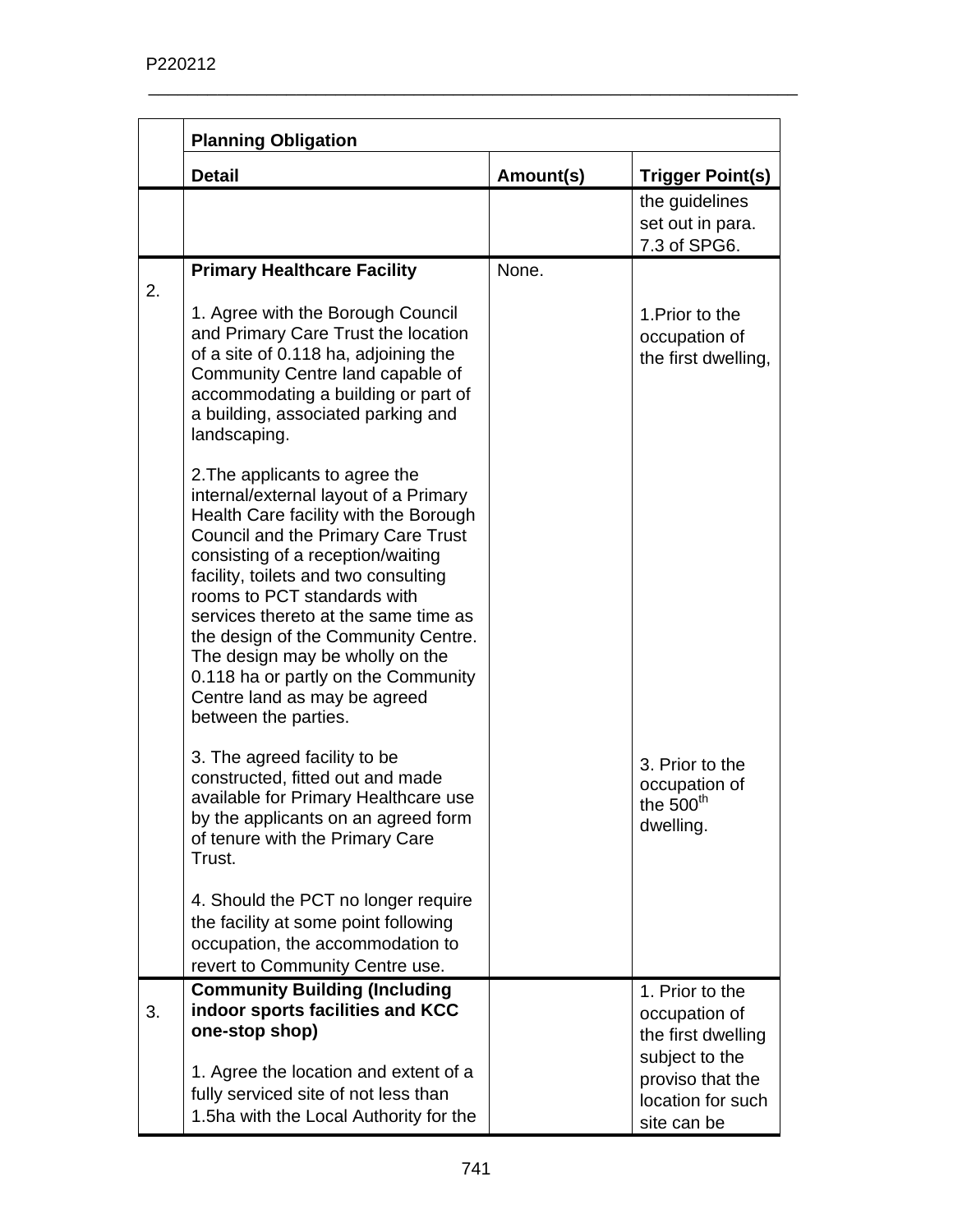|    | <b>Planning Obligation</b>                                                                                                                                                                                                                                                                                                                                                                                                                                                                                                                                                                                                                                                                                                                                                    |                                                                                         |                                                                                                                                                                                                                                                                                                                                          |
|----|-------------------------------------------------------------------------------------------------------------------------------------------------------------------------------------------------------------------------------------------------------------------------------------------------------------------------------------------------------------------------------------------------------------------------------------------------------------------------------------------------------------------------------------------------------------------------------------------------------------------------------------------------------------------------------------------------------------------------------------------------------------------------------|-----------------------------------------------------------------------------------------|------------------------------------------------------------------------------------------------------------------------------------------------------------------------------------------------------------------------------------------------------------------------------------------------------------------------------------------|
|    | <b>Detail</b>                                                                                                                                                                                                                                                                                                                                                                                                                                                                                                                                                                                                                                                                                                                                                                 | Amount(s)                                                                               | <b>Trigger Point(s)</b>                                                                                                                                                                                                                                                                                                                  |
|    | provision of a community facility/<br>leisure building/ KCC One stop shop<br>(to be used by them for services<br>such as library/social services/adult<br>education) plus associated outdoor<br>leisure uses, car parking and<br>landscaping.<br>2. Either, pay to the Borough Council<br>the sum of £1,416,401.60 plus 13%<br>professional fees for the provision of<br>the Community Building or,<br>3. Construct to an agreed design a<br>community/KCC building to an<br>equivalent cost of £1,416,401.60 and<br>pay to the Council 2% professional<br>fees for oversight of the construction<br>such building.<br>4. In the event of electing to construct<br>the community building to agree the<br>management arrangements of the<br>community building and associated | 2.<br>£1,416,401.60<br>plus 13%<br>professional<br>fees<br>3.2%<br>professional<br>fees | reviewed with<br>the agreement<br>of the parties up<br>to the 300 <sup>th</sup><br>dwelling being<br>constructed.<br>2. By the<br>occupation of<br>the $400th$<br>dwelling.<br>3. To be<br>available for use<br>prior to the<br>occupation of<br>the $500th$<br>dwelling.<br>4. Prior to the<br>occupation of<br>the $400th$<br>dwelling |
|    | facilities including any endowment<br>necessary.<br>5. To pay to KCC the sum of £30,000<br>to be used by them for the provision<br>of IT connections between the<br>Community Building and the Ashford<br>Town Centre Gateway (or its<br>equivalent).                                                                                                                                                                                                                                                                                                                                                                                                                                                                                                                         | 5. The sum of<br>£30,000                                                                | 5. Prior to the<br>occupation of<br>the building                                                                                                                                                                                                                                                                                         |
| 4. | <b>Community Building Endowment</b><br>In the event of option (3) above<br>being selected, to pay to the<br>Borough Council a total of £400,000<br>(or any such lesser sum as may be<br>agreed) to be provided for the<br>management, maintenance and<br>operation of the community building<br>for a period of 10 years.                                                                                                                                                                                                                                                                                                                                                                                                                                                     | £400,000 (or<br>any such lesser<br>sum as may be<br>agreed)                             | Prior to<br>occupation of<br>500 dwellings.                                                                                                                                                                                                                                                                                              |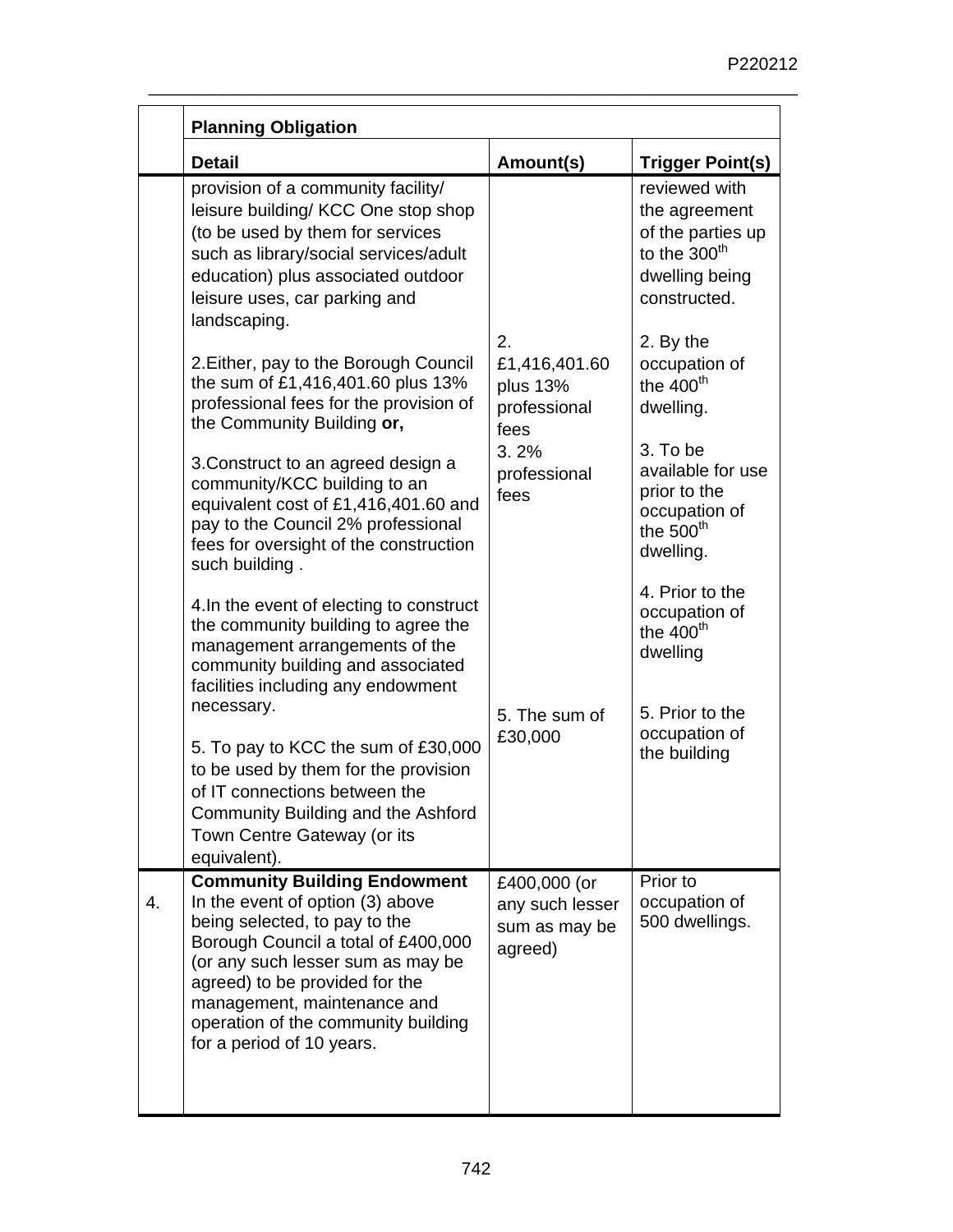|    | <b>Planning Obligation</b>                                                                                                                                                                                                                                                                                                                                                                                                                                                                                                                                                                                                                                                                                                                                                 |                                                                                                                                                                                                                                      |                                                                                                                                                                                              |
|----|----------------------------------------------------------------------------------------------------------------------------------------------------------------------------------------------------------------------------------------------------------------------------------------------------------------------------------------------------------------------------------------------------------------------------------------------------------------------------------------------------------------------------------------------------------------------------------------------------------------------------------------------------------------------------------------------------------------------------------------------------------------------------|--------------------------------------------------------------------------------------------------------------------------------------------------------------------------------------------------------------------------------------|----------------------------------------------------------------------------------------------------------------------------------------------------------------------------------------------|
|    | <b>Detail</b>                                                                                                                                                                                                                                                                                                                                                                                                                                                                                                                                                                                                                                                                                                                                                              | Amount(s)                                                                                                                                                                                                                            | <b>Trigger Point(s)</b>                                                                                                                                                                      |
| 5. | <b>Floodlit MUGA/Tennis Courts</b><br>1. To either pay to the Borough<br>Council the sum of £208,750<br>including a commuted sum for<br>maintenance plus 13% professional<br>fees for the provision of a floodlit<br>MUGA and 3 surfaced tennis courts,<br>or<br>2. Provide a floodlit MUGA and 3<br>surfaced tennis courts in the sum of<br>£208,750 including a commuted sum<br>for maintenance on a site adjoining<br>the Community building, and pay to<br>the Council2% professional fees for<br>oversight of construction or,<br>3. At the Council's discretion to pay<br>the equivalent sum to the Borough<br>Council for the provision of facilities<br>of equivalent value at the Park Farm<br>sports area if the sports facilities are<br>provided at Park Farm. | 1. £208,750<br>including a<br>commuted sum<br>for maintenance<br>plus 13%<br>professional<br>fees.<br>2. £208,750<br>including a<br>commuted sum<br>for maintenance<br>3. £208,750<br>including a<br>commuted sum<br>for maintenance | 1. Prior to the<br>occupation of<br>the $400th$<br>dwelling.<br>2. Prior to the<br>occupation of<br>the $500th$<br>dwelling.<br>3. Prior to the<br>occupation of<br>the $400th$<br>dwelling, |
| 6. | <b>Contribution in lieu of on-site</b><br>sports pitches/bowling<br>To pay to the Borough Council the<br>sum of £340,000, including<br>maintenance, plus an amount<br>representing base rate interest from<br>30 <sup>th</sup> January 2006 to payment for the<br>provision or improvement of off-site<br>sporting facilities elsewhere in<br>Ashford.                                                                                                                                                                                                                                                                                                                                                                                                                     | £340,000,<br>including<br>maintenance,<br>plus an amount<br>representing<br>base rate<br>interest                                                                                                                                    | Prior to the<br>occupation of<br>the $150th$<br>Dwelling or the<br>1 <sup>st</sup> January 2015<br>which ever is the<br>earlier                                                              |
| 7. | <b>On-site Play Provision</b><br>1. To agree the timing of the provision<br>of all play areas and when the<br>related siting, design, management<br>and extent of such play areas will be<br>agreed.<br>2. To construct one district level play<br>area in the sum of £254,000,                                                                                                                                                                                                                                                                                                                                                                                                                                                                                            | 2. £254,000,<br>including<br>maintenance.                                                                                                                                                                                            | 1. Prior to the<br>first occupation<br>on the<br>development                                                                                                                                 |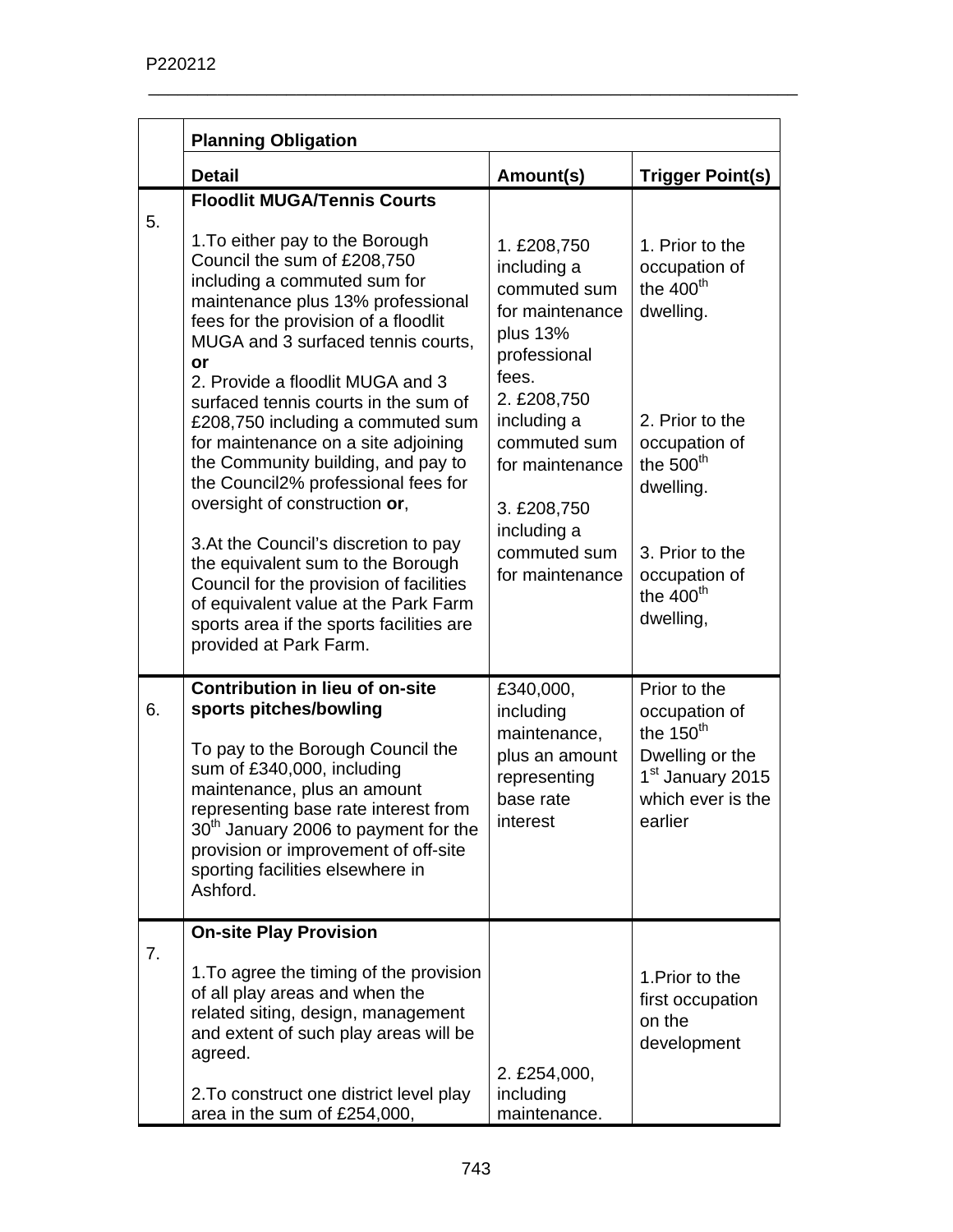|    | <b>Planning Obligation</b>                                                                                                                                                                                              |                                                                          |                                                                                             |
|----|-------------------------------------------------------------------------------------------------------------------------------------------------------------------------------------------------------------------------|--------------------------------------------------------------------------|---------------------------------------------------------------------------------------------|
|    | <b>Detail</b>                                                                                                                                                                                                           | Amount(s)                                                                | <b>Trigger Point(s)</b>                                                                     |
|    | including maintenance, index linked<br>from June 2000.<br>3. To construct one local play area in<br>the sum of £110,000, including<br>maintenance, index linked from June<br>2000, to include a kick about area.        | 3. £110,000<br>including<br>maintenance                                  |                                                                                             |
|    | 4. To construct two neighbourhood<br>play areas in the sum of £70,000<br>each, including maintenance, index<br>linked from June 2000.                                                                                   | 4. £70,000<br>each, including<br>maintenance.                            |                                                                                             |
| 8. | <b>Education</b>                                                                                                                                                                                                        |                                                                          | 1. Prior to the                                                                             |
|    | 1. To agree a site within the district<br>centre for a primary school of 2.0ha<br>for a 2 form entry school and 0.05ha<br>for an associated nursery/ crèche<br>with Kent County Council and<br>Ashford Borough Council. |                                                                          | first occupation                                                                            |
|    | 2. Site to be marked out and made<br>available in a serviced condition free<br>from encumbrances.                                                                                                                       |                                                                          | 2. Prior to the<br>occupation of<br>the $50th$ dwelling                                     |
|    | 3. To pay to the KCC the first primary<br>school contribution of £100, 000<br>index-linked from the date of the new<br>deed.                                                                                            | 3. £100, 000<br>index-linked<br>from the date of<br>the new deed.        | 3. Prior to the<br>occupation of<br>the 50 <sup>th</sup> dwelling.                          |
|    | 4. To pay to the KCC the second<br>primary school contribution of £450,<br>000 index-linked from the date of the<br>new deed.                                                                                           | 4. £450, 000<br>index-linked<br>from the date of<br>the new deed.        | 4. Six months<br>after the<br>payment of the<br>first primary<br>school<br>contribution.    |
|    | 5. To pay to the KCC the third<br>primary school contribution of £3,<br>828,242.50 index-linked from the<br>date of the new deed.                                                                                       | 5.<br>£3,828,242.50<br>index-linked<br>from the date of<br>the new deed. | 5. Twenty<br>months after the<br>payment of the<br>first primary<br>school<br>contribution. |
|    | 6. Not to occupy more than 601<br>dwellings until the first secondary                                                                                                                                                   | 6. £2,534.00<br>multiplied by the                                        | 6. No more than<br>601 dwellings.                                                           |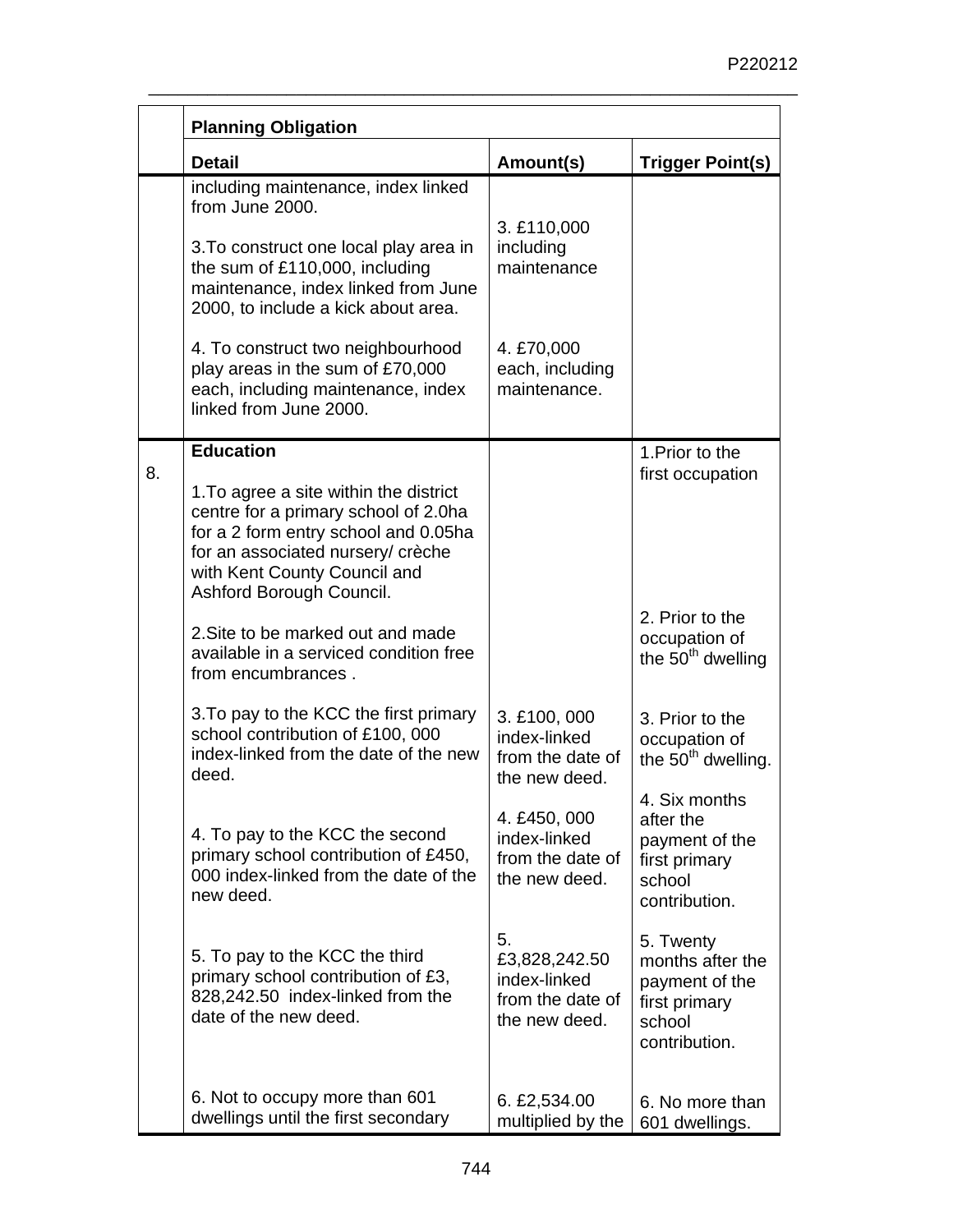|    | <b>Planning Obligation</b>                                                                                                                                                                                                                                                                                                                                          |                                                                                                                                                                                                                                                                                                                                |                                      |
|----|---------------------------------------------------------------------------------------------------------------------------------------------------------------------------------------------------------------------------------------------------------------------------------------------------------------------------------------------------------------------|--------------------------------------------------------------------------------------------------------------------------------------------------------------------------------------------------------------------------------------------------------------------------------------------------------------------------------|--------------------------------------|
|    | <b>Detail</b>                                                                                                                                                                                                                                                                                                                                                       | Amount(s)                                                                                                                                                                                                                                                                                                                      | <b>Trigger Point(s)</b>              |
|    | school contribution has been paid.                                                                                                                                                                                                                                                                                                                                  | number of<br><b>Dwellings</b><br>Occupied prior<br>to $1st$<br>September<br>2015 (as<br>certified by the<br>Owner) from<br>£3,243,436.00<br>Index Linked (<br>£2,534.00 x<br>number of<br><b>Dwellings</b><br>Occupied prior<br>to $1st$<br>September -<br>£3,243,436.00)<br>index-linked<br>from the date of<br>the new deed. |                                      |
|    | 7. Not to occupy more than 901<br>dwellings until the second secondary<br>school contribution has been paid.                                                                                                                                                                                                                                                        |                                                                                                                                                                                                                                                                                                                                | 7. No more than<br>901 dwellings     |
|    | 8. Secondary School contribution is<br>£2,534.00 multiplied by the number<br>of Dwellings Occupied prior to 1 <sup>st</sup><br>September 2015 (as certified by the<br>Owner) from £3,243,436.00 Index<br>Linked (£2,534.00 x number of<br>Dwellings Occupied prior to 1 <sup>st</sup><br>September - £3,243,436.00) index-<br>linked from the date of the new deed. |                                                                                                                                                                                                                                                                                                                                |                                      |
|    | <b>Foodstore /retail units</b>                                                                                                                                                                                                                                                                                                                                      | None.                                                                                                                                                                                                                                                                                                                          | 1. Prior to the                      |
| 9. | 1. Site for a 3,500 sq.m. foodstore to<br>be reserved in accordance with the<br>Devt. Brief.                                                                                                                                                                                                                                                                        |                                                                                                                                                                                                                                                                                                                                | occupation of<br>the first dwelling. |
|    | 2. Site to be marketed in accordance<br>with an approved programme of<br>phasing for a period of not less than<br>5 years.                                                                                                                                                                                                                                          |                                                                                                                                                                                                                                                                                                                                |                                      |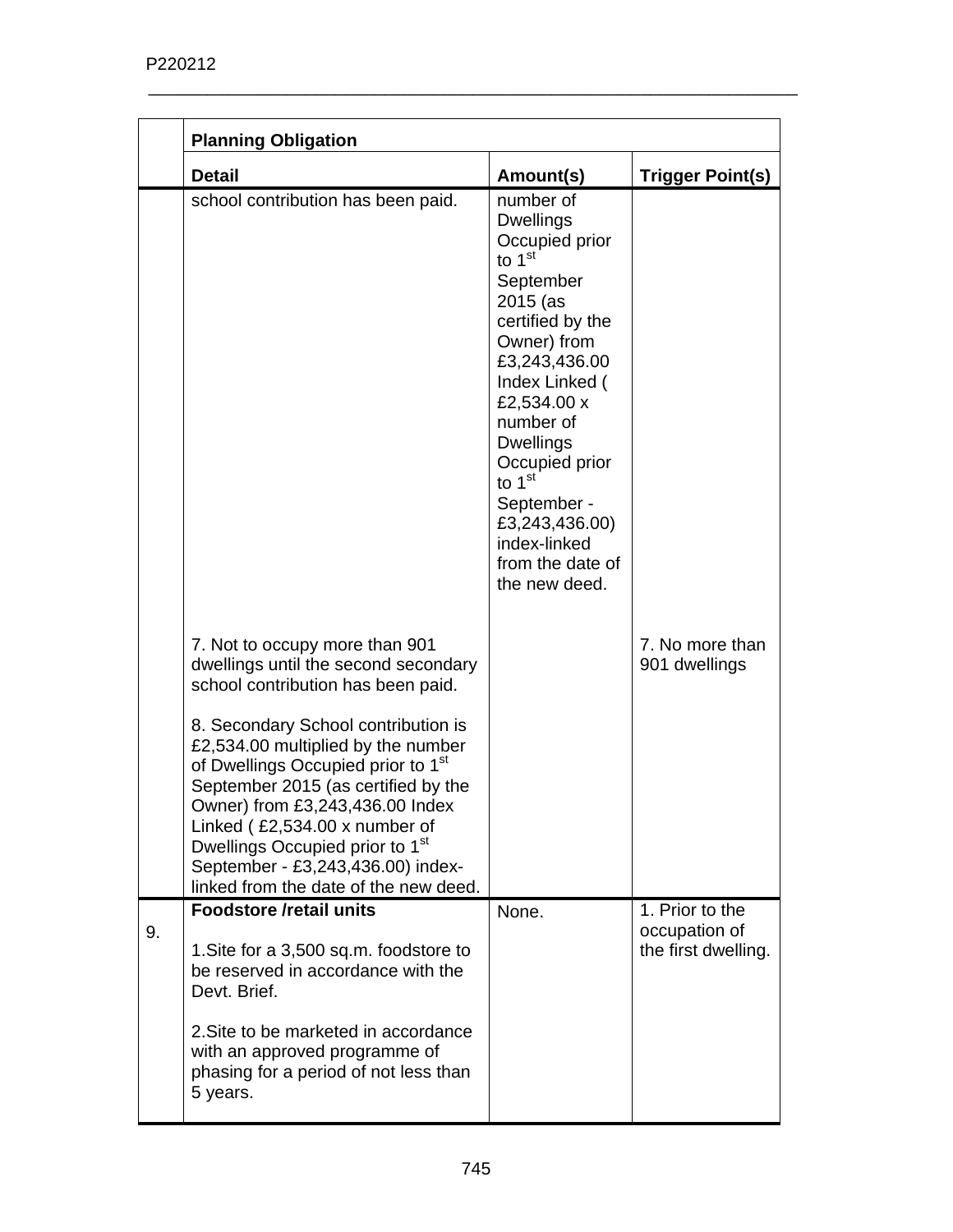|     | <b>Planning Obligation</b>                                                                                                                                                                                                                                                                                             |                      |                                                           |
|-----|------------------------------------------------------------------------------------------------------------------------------------------------------------------------------------------------------------------------------------------------------------------------------------------------------------------------|----------------------|-----------------------------------------------------------|
|     | <b>Detail</b>                                                                                                                                                                                                                                                                                                          | Amount(s)            | <b>Trigger Point(s)</b>                                   |
|     | 3.A minimum of 3 small retail units of<br>not less than 100 sq m elsewhere in<br>the development to be built, made<br>available and marketed at a level to<br>be agreed for a period of not less<br>than 5 years, to be phased in<br>accordance with an approved<br>programme of phasing.                              |                      |                                                           |
|     | Live/work units (Mixed use units)                                                                                                                                                                                                                                                                                      | None.                | As per the detail.                                        |
| 10. | 1. To provide 180 live/work units<br>within the High Street or adjoining<br>commercial areas in accordance<br>with the adopted Development Brief<br>and the phasing plan.                                                                                                                                              |                      |                                                           |
|     | 2. At least the ground floor of any<br>such unit, shall be used for B1, A1<br>and A2 uses (subject to the<br>floorspace limitations imposed by the<br>Planning Permission), unless<br>otherwise agreed by the Local<br>Planning Authority. Each such unit<br>shall be occupied as a single unit<br>and not subdivided. |                      |                                                           |
|     | 3. No more than 50 such units will be<br>constructed on the land owned by<br>Taylor Woodrow, and no units shall<br>be constructed on that land (unless<br>the landowners wish to do so) until<br>100 such units have been completed<br>and occupied elsewhere on the site.                                             |                      |                                                           |
|     | 4. Units will be constructed in groups<br>of not less than 10, and 5 completed<br>units shall be available on the site as<br>a whole for sale/rent at any one time<br>until 180 units (or such lesser/greater<br>number as may be agreed by the<br>LPA) have been constructed and<br>occupied.                         |                      |                                                           |
| 11. | <b>Affordable Housing</b><br>1.20% of all residential units to be<br>affordable as generally defined by<br>the Ashford Borough Local Plan                                                                                                                                                                              | 20% of<br>dwellings. | As agreed in the<br>scheme of<br>Affordable<br>Dwellings. |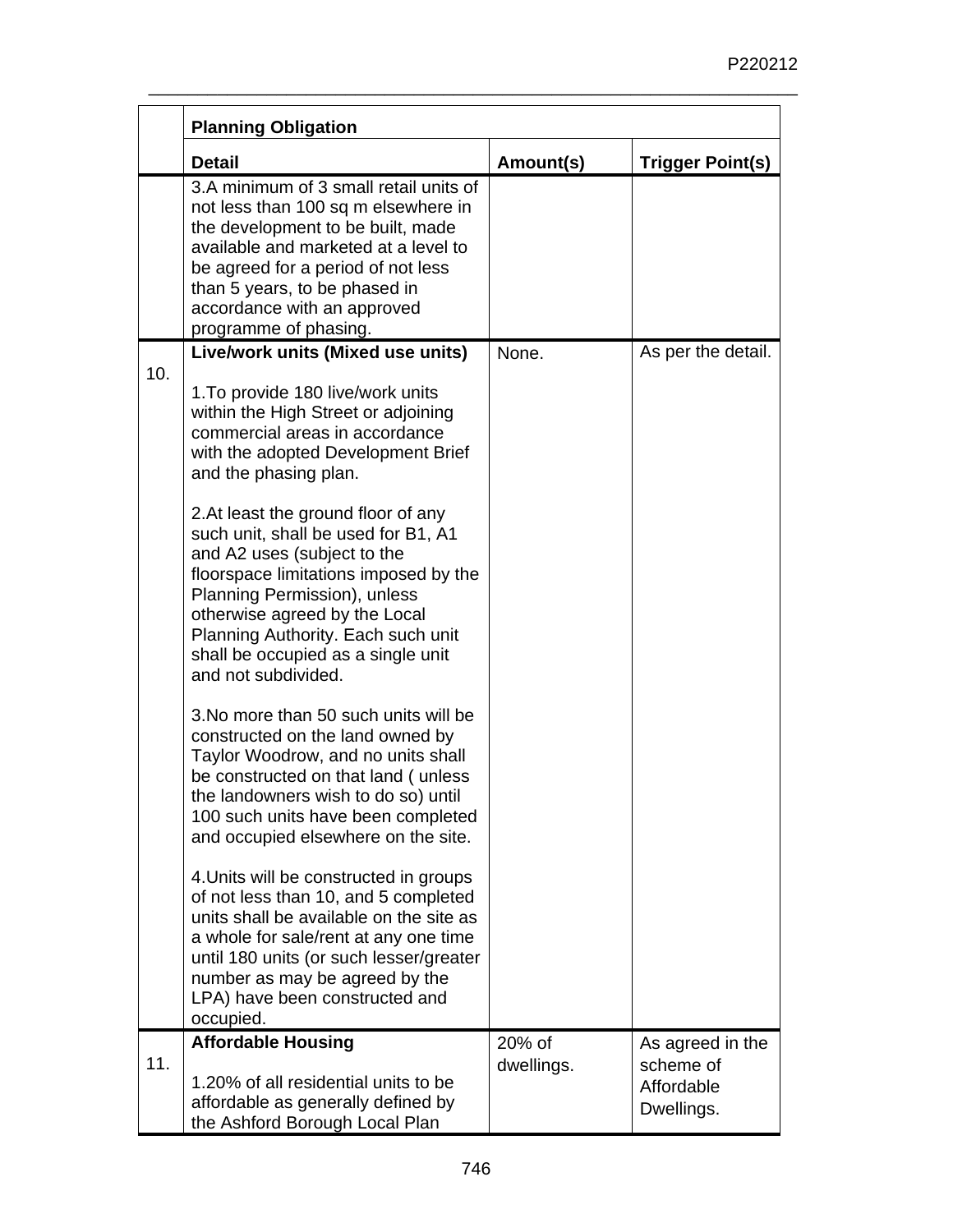| <b>Detail</b>                                                                                                                                                                                                                                                                                                                                                                                       | Amount(s) | <b>Trigger Point(s)</b> |
|-----------------------------------------------------------------------------------------------------------------------------------------------------------------------------------------------------------------------------------------------------------------------------------------------------------------------------------------------------------------------------------------------------|-----------|-------------------------|
| 2000.                                                                                                                                                                                                                                                                                                                                                                                               |           |                         |
| 2. The mix of Affordable units to be<br>provided in accordance with the<br>Development Brief other than the<br>affordable rented units to be<br>substituted for social rented units<br>and the development to provide an<br>80-bed extra care scheme in lieu of<br>the sheltered and supported units                                                                                                |           |                         |
| set out in the Development Brief,<br>unless otherwise agreed with the<br>Borough Council.                                                                                                                                                                                                                                                                                                           |           |                         |
| 3.All to be built to Homes and<br>Community Agency Standards.                                                                                                                                                                                                                                                                                                                                       |           |                         |
| 4. Housing to be managed/controlled<br>by a Registered Social Landlord<br>approved by Ashford Borough<br>Council where possible, otherwise on<br>the basis of a fallback mechanism to<br>be agreed with the Borough Council.                                                                                                                                                                        |           |                         |
| 5. If a Housing Association (from the<br>Council's approved affordable<br>housing developer list) gains<br>planning permission for at least six<br>units of local needs housing on the<br>land at Bower Farm, Mersham,<br>adjacent to Bower Road, and the<br>Church Commissioners transfer the<br>land free of charge and with no<br>restrictions to the Housing<br>Association and the local needs |           |                         |
| housing is constructed, the<br>equivalent housing (number and size<br>of unit) will be deducted from the<br>affordable housing requirement at<br>Cheeseman's Green in the next                                                                                                                                                                                                                      |           |                         |
| relevant phase (i.e. it is not to be<br>deducted from the affordable<br>housing at Stour Meadows or Bilham<br>Farm phases, which already have<br>reserved matters approval). This                                                                                                                                                                                                                   |           |                         |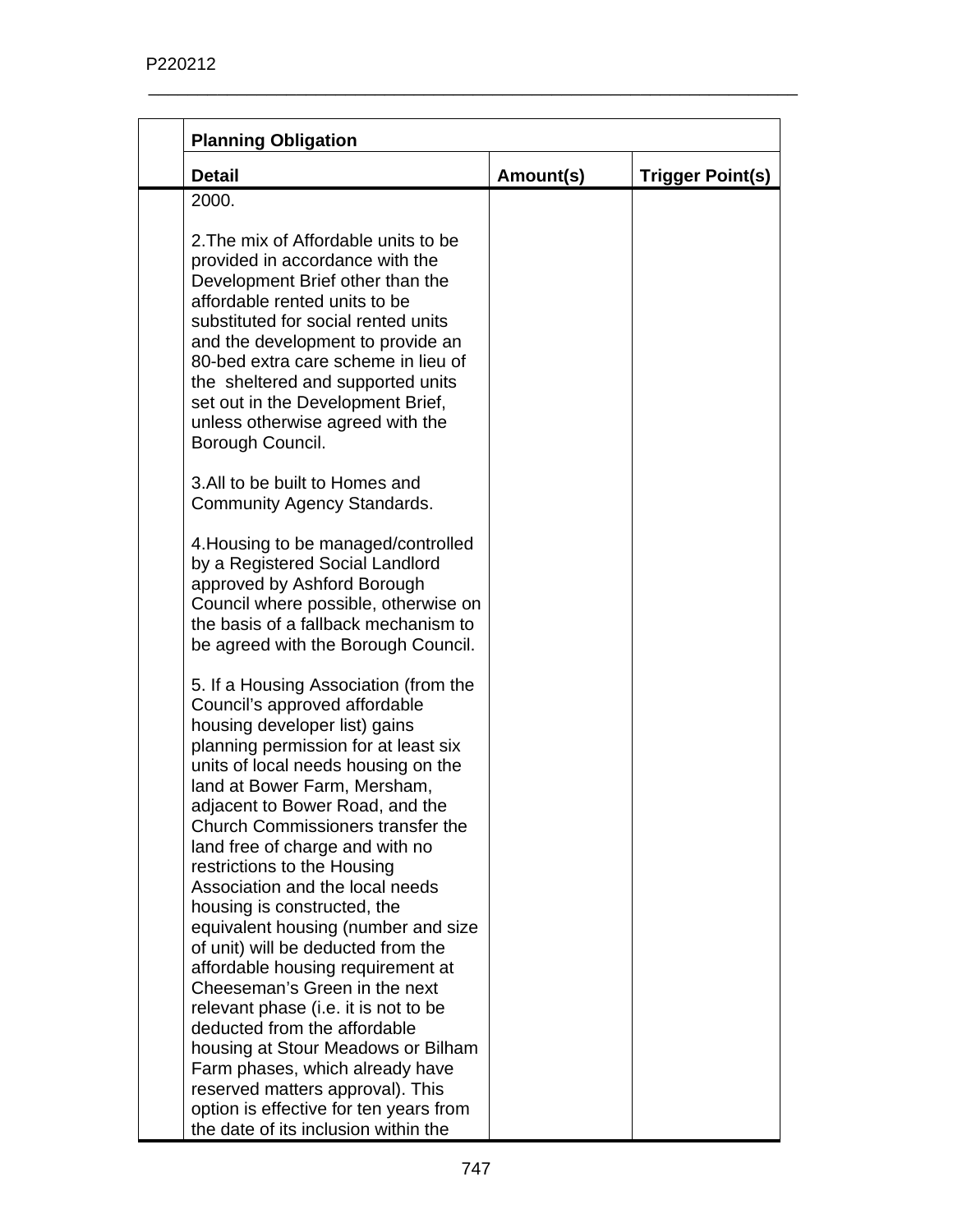|     | <b>Planning Obligation</b>                                                                                                                                                                                                                                                          |           |                                                                                                                           |
|-----|-------------------------------------------------------------------------------------------------------------------------------------------------------------------------------------------------------------------------------------------------------------------------------------|-----------|---------------------------------------------------------------------------------------------------------------------------|
|     | <b>Detail</b>                                                                                                                                                                                                                                                                       | Amount(s) | <b>Trigger Point(s)</b>                                                                                                   |
|     | section 106 variation.                                                                                                                                                                                                                                                              |           |                                                                                                                           |
|     |                                                                                                                                                                                                                                                                                     |           |                                                                                                                           |
| 12. | <b>Employment Land</b>                                                                                                                                                                                                                                                              | None.     |                                                                                                                           |
|     | 1. Provide serviced employment sites<br>sufficient to enable the provision of<br>8,250 sq.m. B1 floorspace.                                                                                                                                                                         |           | 1. Prior to<br>the opening of<br>M20 junction<br>10a.                                                                     |
|     | 2. Subsequent to the opening of M20<br>junction 10a, to provide serviced<br>employment sites for the remaining<br>61, 750 sq.m. B1 floorspace.                                                                                                                                      |           | 2. In<br>accordance with<br>a phased<br>programme to<br>have been<br>previously<br>agreed with the<br>Borough<br>Council. |
|     | 3. Market employment land in<br>parallel<br>with residential development within<br>the constraints imposed by highway<br>capacity, and so that<br>at no time shall there be a<br>requirement to market any more<br>than 2 hectares of such land.                                    |           | 3. In accordance<br>with an<br>approved<br>programme.                                                                     |
| 13. | <b>Bus/cycle link to Park Farm and</b><br>highway link                                                                                                                                                                                                                              |           |                                                                                                                           |
|     | 1. To construct the northern link up<br>to the boundary of the site with Park<br>Farm East to a point to meet any<br>agreed link on that adjoining site or<br>to a position previously agreed with<br>the Borough Council in the event that<br>the link has not yet been completed, |           | 1. Prior to<br>occupation of<br>the $400th$<br>dwelling                                                                   |
|     | 2. To construct the southern link up<br>to the boundary of the site with Park<br>Farm East to a point to meet any<br>agreed link on that adjoining site or<br>to a position previously agreed with<br>the Borough Council in the event that                                         |           | 2. Prior to the<br>occupation of<br>the $500th$<br>dwelling.                                                              |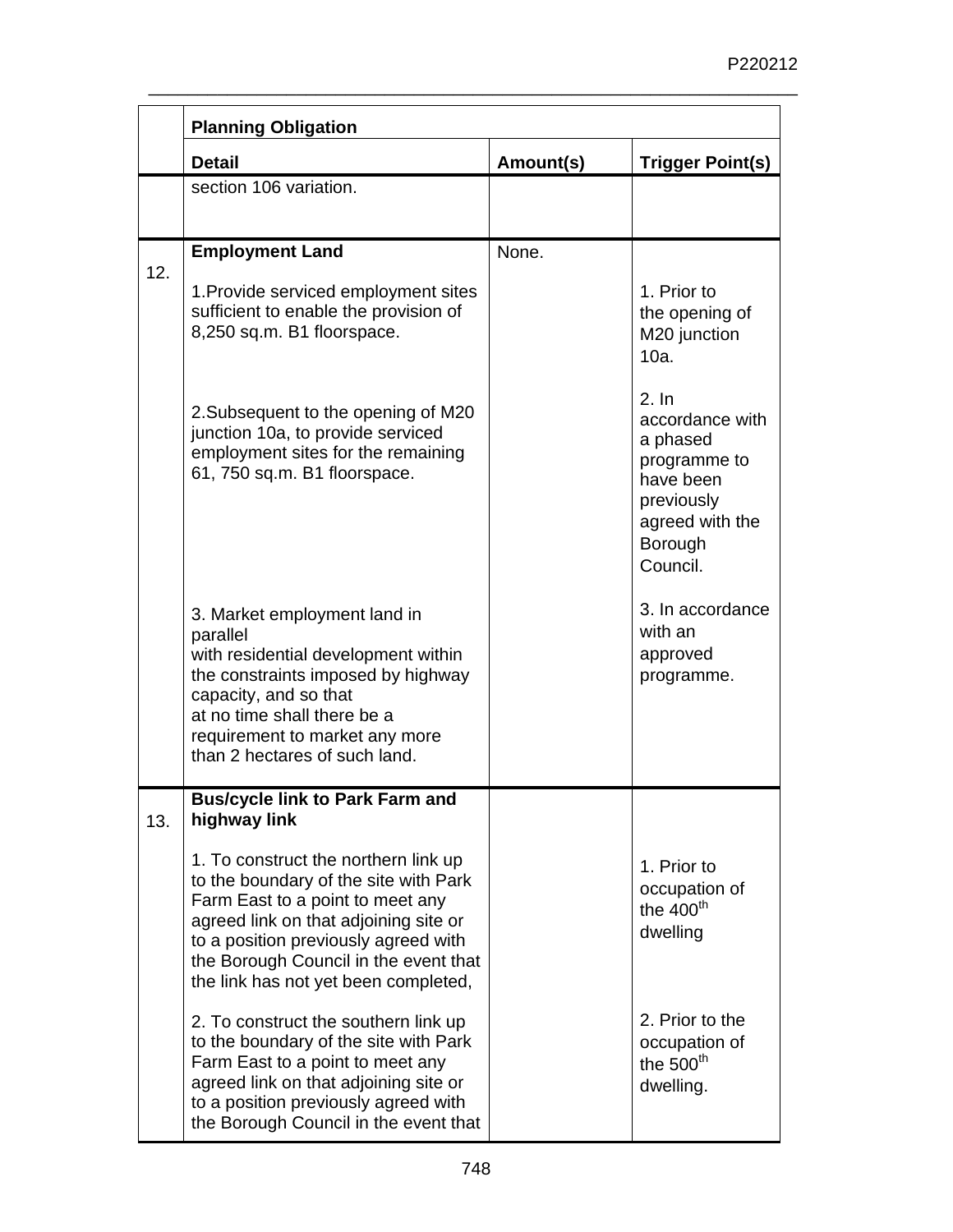|     | <b>Planning Obligation</b>                                                                                                                                                                                                                                                                                           |                                                                                                                                                                       |                                                                                                                                                                                     |
|-----|----------------------------------------------------------------------------------------------------------------------------------------------------------------------------------------------------------------------------------------------------------------------------------------------------------------------|-----------------------------------------------------------------------------------------------------------------------------------------------------------------------|-------------------------------------------------------------------------------------------------------------------------------------------------------------------------------------|
|     | <b>Detail</b>                                                                                                                                                                                                                                                                                                        | Amount(s)                                                                                                                                                             | <b>Trigger Point(s)</b>                                                                                                                                                             |
|     | the link has not yet been completed,<br>3. In the event that the links on Park<br>Farm have not been commenced at<br>those times, to pay to the Borough<br>Council an agreed equivalent<br>amount of money for construction<br>and transfer the land and all rights<br>needed for the construction of both<br>links. | 3. An agreed<br>equivalent<br>amount of<br>money for<br>construction<br>and transfer the<br>land and all<br>rights needed<br>for the<br>construction of<br>both links | 3. Prior to the<br>commencement<br>of the 500 <sup>th</sup><br>dwelling.                                                                                                            |
| 14. | <b>Bus/Cycle link to Waterbrook</b><br>1. To agree the design and costing of<br>a bus/cycleway link road and bridge<br>between the site and the Waterbrook<br>site.<br>2. To construct a bus/cycleway link to                                                                                                        |                                                                                                                                                                       | 1. Before<br>occupation<br>of the 500th<br>Dwelling.                                                                                                                                |
|     | the bank of the East Stour River to<br>a point where it is capable of being<br>linked, via a bridge, with the<br>bus/cycle link to be constructed on<br>the Waterbrook site.                                                                                                                                         |                                                                                                                                                                       | 2. To be<br>complete<br>by 1000<br>dwellings if<br>development at<br>Waterbrook is<br>commenced by<br>700 dwellings,<br>otherwise within<br>2 years of<br>Waterbrook<br>commencing. |
|     | 3. To construct a bridge from the<br>bus/cycleway link on the site to<br>Waterbrook to the agreed design.                                                                                                                                                                                                            |                                                                                                                                                                       | 3. Complete by<br>1000<br>dwellings if<br>development at<br>Waterbrook is<br>commenced by<br>700 dwellings,<br>otherwise within<br>2 years of<br>Waterbrook<br>commencing.          |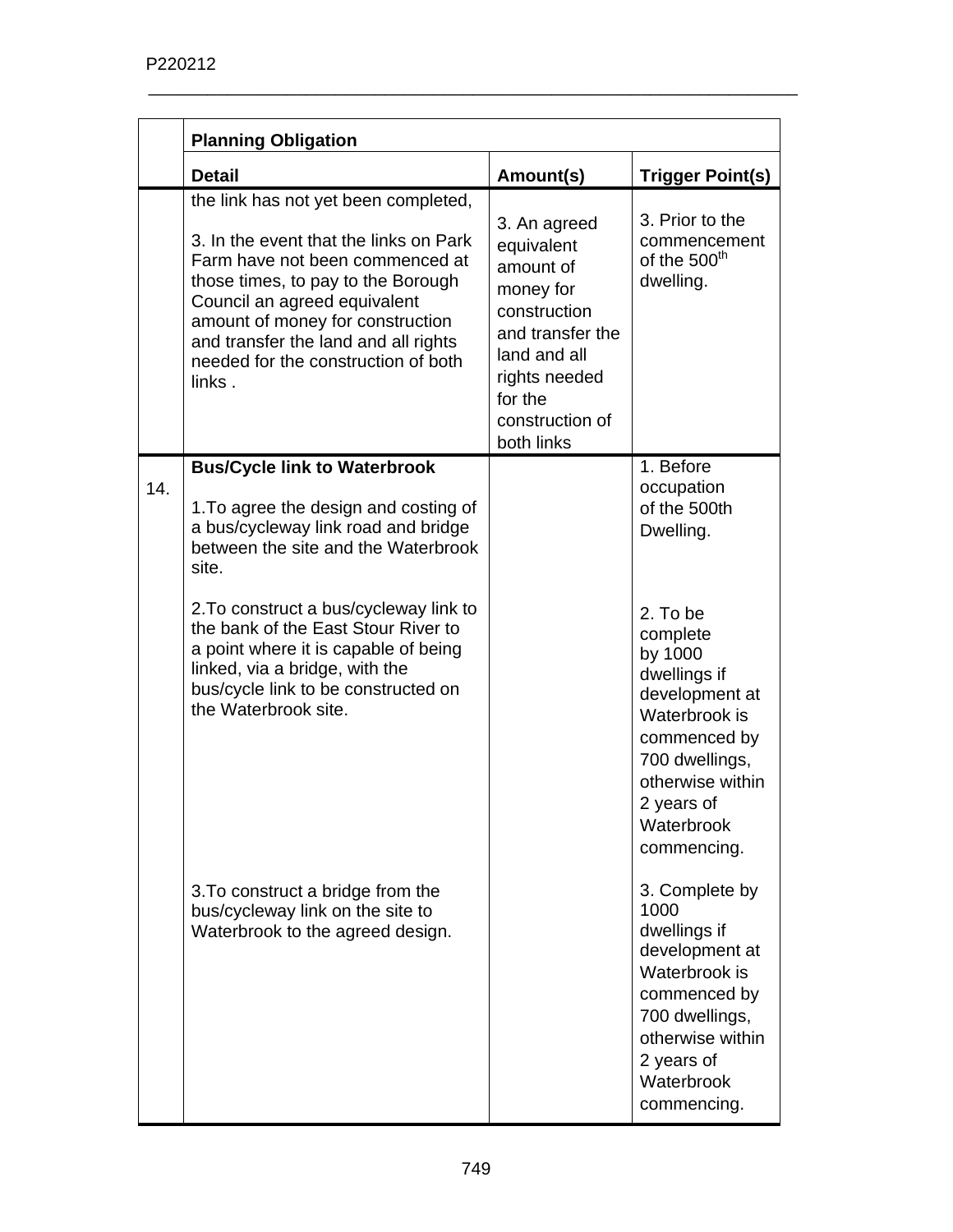|     | <b>Planning Obligation</b>                                                                                                                                                                                                                                                                                                                                                                                                                                                                                                                                                                                                        |                                                                                                                         |                                                         |
|-----|-----------------------------------------------------------------------------------------------------------------------------------------------------------------------------------------------------------------------------------------------------------------------------------------------------------------------------------------------------------------------------------------------------------------------------------------------------------------------------------------------------------------------------------------------------------------------------------------------------------------------------------|-------------------------------------------------------------------------------------------------------------------------|---------------------------------------------------------|
|     | <b>Detail</b>                                                                                                                                                                                                                                                                                                                                                                                                                                                                                                                                                                                                                     | Amount(s)                                                                                                               | <b>Trigger Point(s)</b>                                 |
|     | 4. In the event that development at<br>Waterbrook has not been<br>commenced by 1000 dwellings<br>(a) to transfer the necessary land<br>for the construction of such a<br>bridge together with an agreed<br>sum of money representing 50%<br>of the agreed costs, index<br>linked, and grant landing rights<br>for the bridge to the Highway<br>Authority by the occupation of<br>1000 dwellings, and provide a<br>top-up sum if the eventual costs<br>exceed the agreed amount.<br>(b) To either construct the road link<br>itself or transfer the land and<br>pay the agreed costs (plus a<br>top-up provisions) at its option). | 4.50%<br>of the agreed<br>costs, index<br>linked, and<br>grant landing<br>rights for the<br>bridge plus top-<br>up sum. |                                                         |
| 15. | <b>Bridge over Hastings Railway</b><br>1. To either make a contribution of<br>£100,000 for design costs and<br>securing consent to KCC, or                                                                                                                                                                                                                                                                                                                                                                                                                                                                                        | 1. £100, 000                                                                                                            | 1. On<br>occupation of<br>the 50 <sup>th</sup> dwelling |
|     | 2. To design and get approval by<br>KCC and any other authorities of<br>such of a new footpath/cycleway<br>bridge over the Ashford to Hastings<br>railway line adjacent to the grade<br>separated roundabout (including                                                                                                                                                                                                                                                                                                                                                                                                           |                                                                                                                         | 2. By the $100th$<br>dwelling.                          |
|     | payment of KCC's approval fee).<br>3. To build the bridge to the agreed<br>specification or                                                                                                                                                                                                                                                                                                                                                                                                                                                                                                                                       |                                                                                                                         | 3. By the<br>occupation of<br>the $400th$<br>dwelling,  |
|     | 4. To make a contribution of<br>£1,200,000 to KCC towards such<br>costs by the same date.<br>5. The sums payable to be index-<br>linked from the date of the new deed.                                                                                                                                                                                                                                                                                                                                                                                                                                                            | 4. £1,200,000<br>index-linked<br>form the date of<br>the deed.                                                          |                                                         |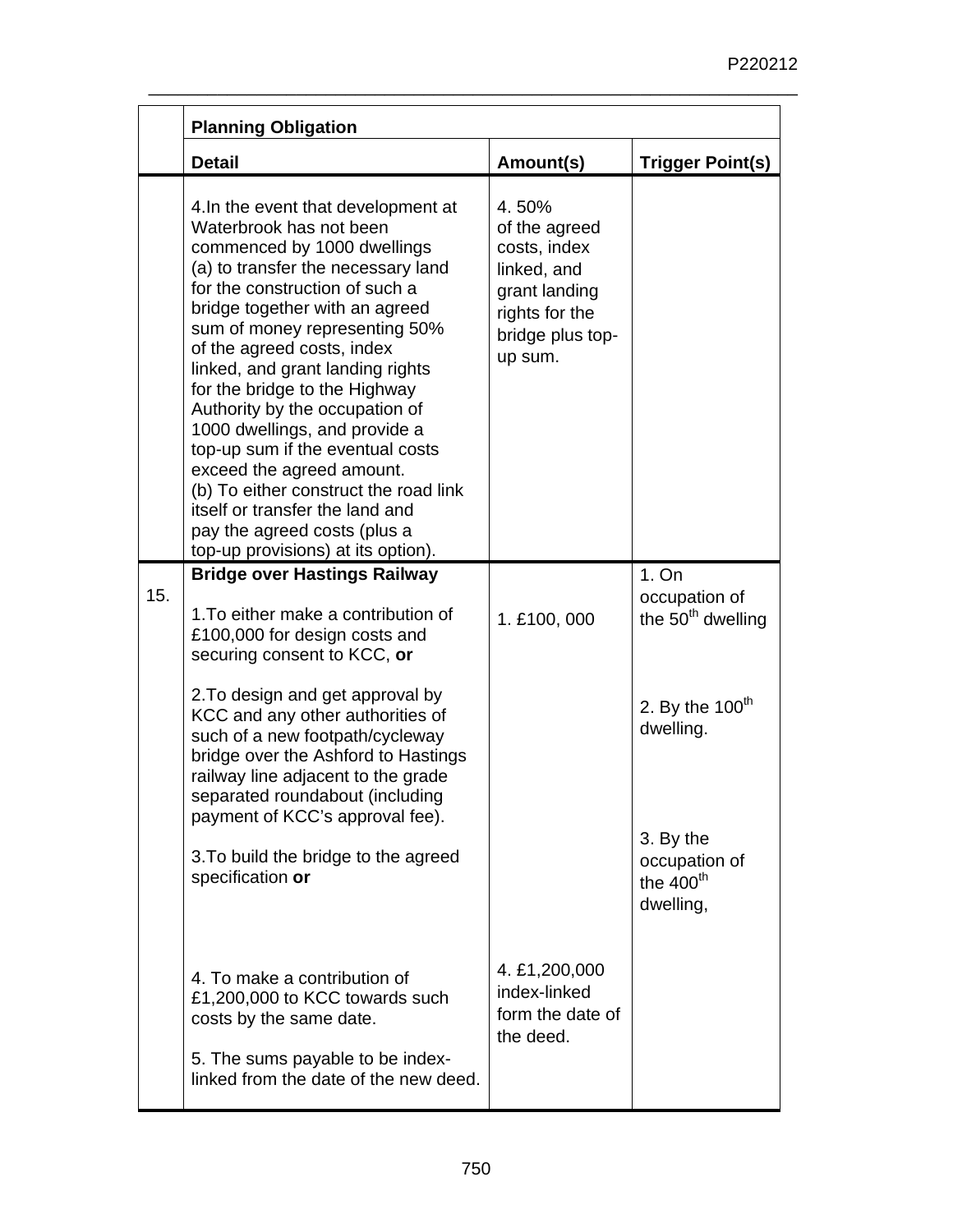|     | <b>Planning Obligation</b>                                                                                                                                                                                                                                                                                                                                                                                                                                                  |           |                                                                                                                                                                                |
|-----|-----------------------------------------------------------------------------------------------------------------------------------------------------------------------------------------------------------------------------------------------------------------------------------------------------------------------------------------------------------------------------------------------------------------------------------------------------------------------------|-----------|--------------------------------------------------------------------------------------------------------------------------------------------------------------------------------|
|     | <b>Detail</b>                                                                                                                                                                                                                                                                                                                                                                                                                                                               | Amount(s) | <b>Trigger Point(s)</b>                                                                                                                                                        |
| 16. | <b>Crossings of SOR</b><br>1. To construct a footpath/cycleway<br>beneath the A2070 adjacent to the<br>Ashford to Hastings railway line in<br>accordance with the Development<br>Brief.<br>2. The provision of an at-grade<br>pedestrian / cycleway crossing of<br>the A2070 as part of the new<br>junction on the A2070 as required<br>by the relevant Highway Authority -                                                                                                 | None.     | 1. To be<br>completed<br>before more<br>than 650<br>dwellings or any<br>employment<br>development<br>occupied.<br>2. Timing to be<br>agreed as part<br>of the phasing<br>plan. |
| 17. | <b>Improvements to SOR junction</b><br>In accordance with the variations<br>sought to planning condition32 to<br>allow use of an interim junction<br>arrangement up to the provision of<br>500-700 units, to enter into a S278<br>Agreement with the Highways<br>Agency to construct the Interim<br>improvement to the A2070 Orbital<br>Park junction and the 'left-in-left-out<br>site access junction approved under<br>permission 10/00672/AS.                           | None.     | Before 50<br>dwellings are<br>occupied and<br>before 475 are<br>occupied.                                                                                                      |
| 18. | <b>Public open Space</b><br>1. Provide additional Public Open<br>Space including a scheme for the<br>management thereof to at least the<br>standards set out in the local plan.<br>2. Phased scheme to provide for<br>approval of POS areas to occur in<br>each phase, together with a<br>specification and management<br>arrangements.<br>3. Such land to be laid out and<br>managed as agreed, and used<br>additionally for flood compensation,<br>SUDS or access routes. | None.     | 1. Before<br>occupation of<br>the first dwelling                                                                                                                               |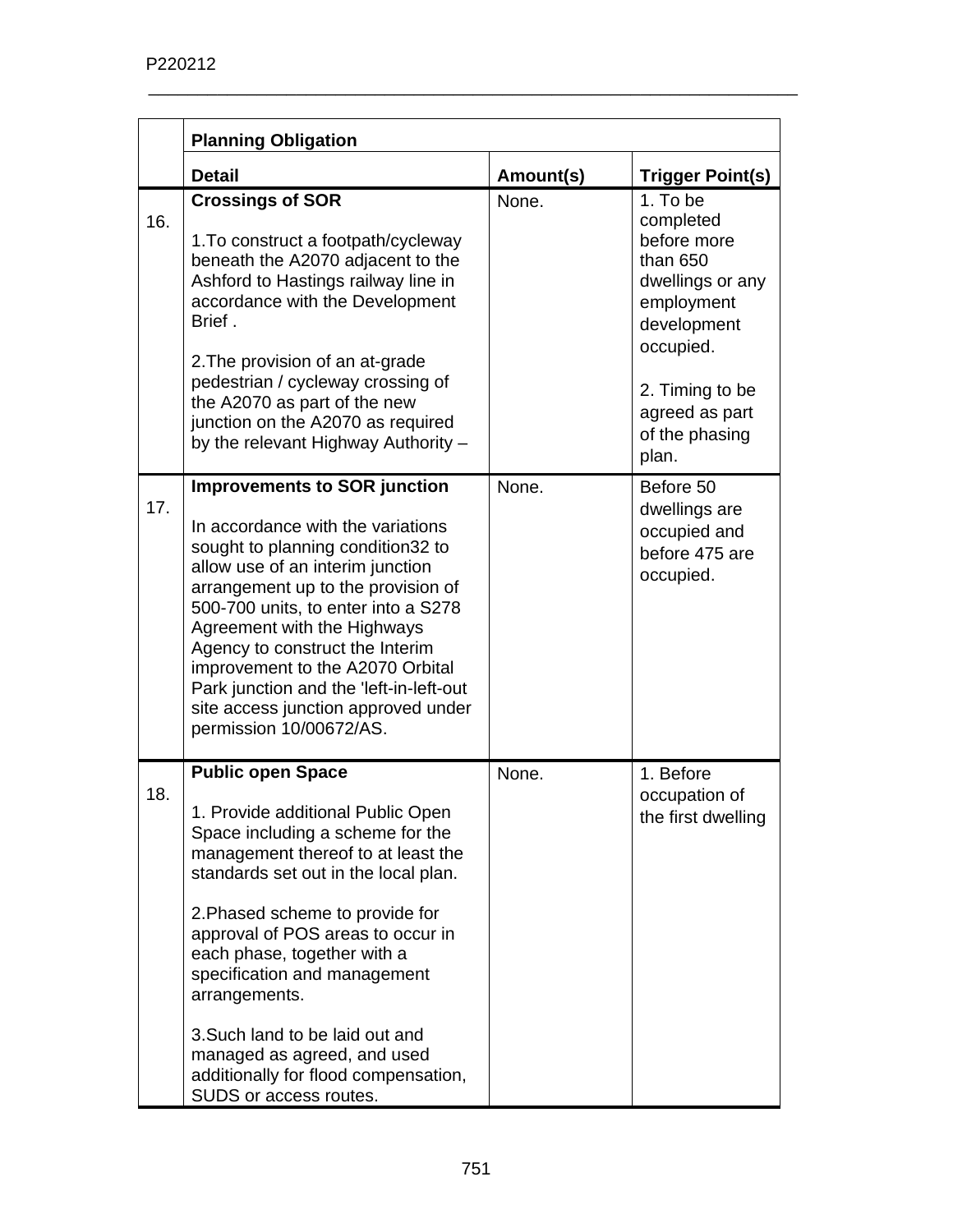|     | <b>Planning Obligation</b>                                                                                                                                                                                                                                                                                  |           |                                                        |
|-----|-------------------------------------------------------------------------------------------------------------------------------------------------------------------------------------------------------------------------------------------------------------------------------------------------------------|-----------|--------------------------------------------------------|
|     | <b>Detail</b>                                                                                                                                                                                                                                                                                               | Amount(s) | <b>Trigger Point(s)</b>                                |
| 19. | <b>Other Open space</b><br>Not to occupy the first dwelling in any<br>phase until the written approval of<br>the Borough Council has been<br>obtained to a plan showing the<br>location and boundaries of all other<br>open space within the phase.                                                         |           | 1. First dwelling<br>in each phase.                    |
| 20. | <b>Public House /Restaurant</b><br>1. At least one site for a public house/<br>restaurant to be agreed and reserved<br>in accordance with Devt. Brief or as<br>otherwise agreed.<br>2. Site to be marketed from<br>commencement of the phase of the<br>development within which it is<br>proposed.          |           | 1. Prior to the<br>occupation of<br>the first dwelling |
| 21. | <b>Church</b><br>Site to be agreed and reserved in<br>accordance with Devt. Brief or as<br>otherwise agreed to be relocated to<br>the local centre.                                                                                                                                                         |           | Prior to the<br>occupation of<br>the first dwelling    |
| 22. | <b>Index Linking</b><br>All sums provided for in the<br>agreement shall be index linked from<br>the original calculation dates in line<br>with relevant indexes with the<br>exception of the off-site sports<br>provision sum, the education<br>provisions and the footbridge over<br>the Hastings Railway. |           |                                                        |
| 23. | <b>Management of the Agricultural</b><br>Land<br>Not to occupy a dwelling within any<br>phase which contains agricultural<br>land until a management plan has<br>been agreed for that phase. Such<br>land to be laid out and managed as<br>agreed.                                                          |           |                                                        |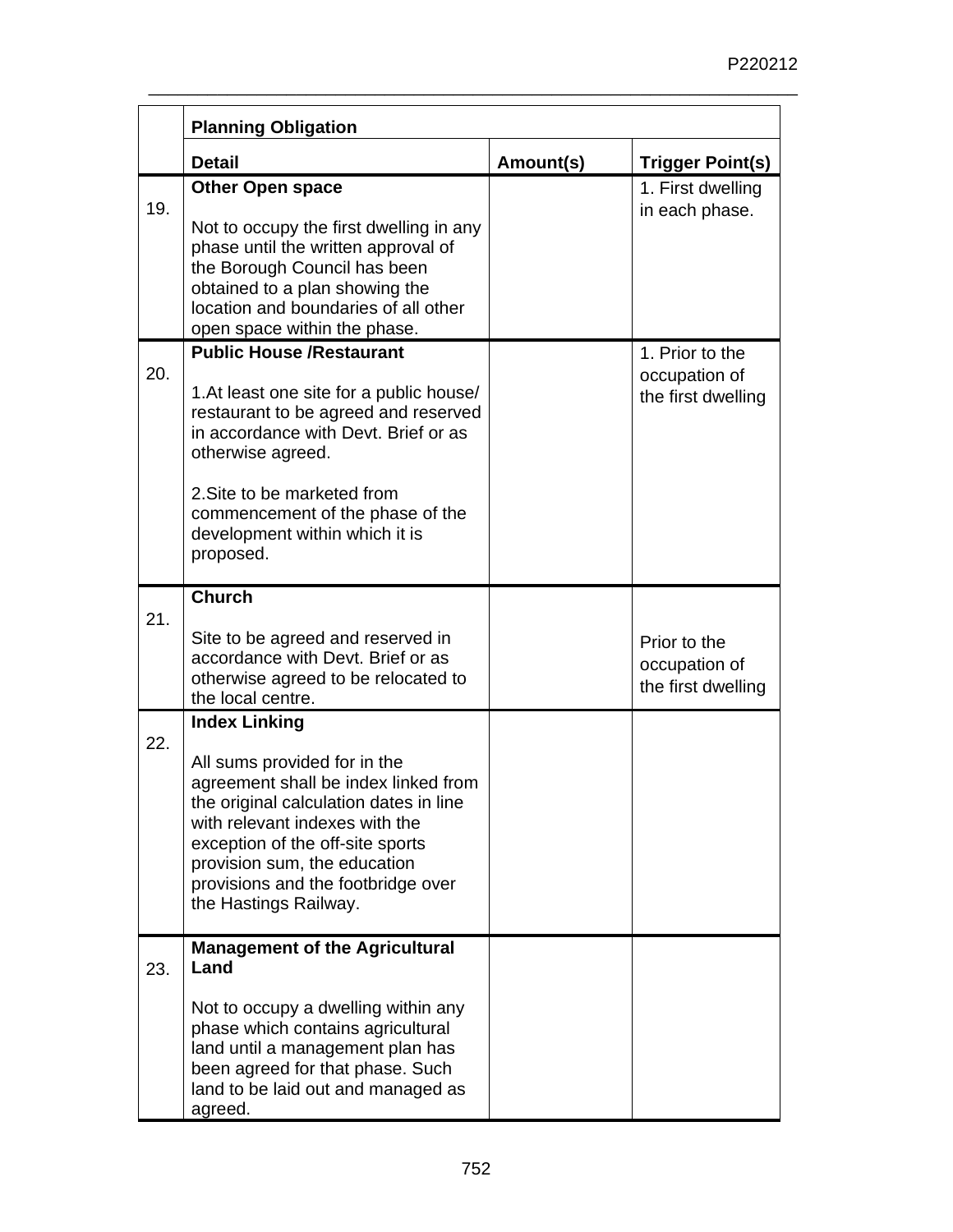|     | <b>Planning Obligation</b>                                                                                                                                                                                                                                                                                                                                             |                                                               |                         |
|-----|------------------------------------------------------------------------------------------------------------------------------------------------------------------------------------------------------------------------------------------------------------------------------------------------------------------------------------------------------------------------|---------------------------------------------------------------|-------------------------|
|     | <b>Detail</b>                                                                                                                                                                                                                                                                                                                                                          | Amount(s)                                                     | <b>Trigger Point(s)</b> |
| 24. | <b>Monitoring Fee</b><br>To pay to the Council an annual<br>monitoring fee of £10 000 during the                                                                                                                                                                                                                                                                       | £10,000 per<br>year                                           | Annually.               |
|     | development period subject to the<br>proviso that a one-off lump sum<br>may be agreed between the parties.                                                                                                                                                                                                                                                             |                                                               |                         |
| 25. | <b>Special Clauses affecting Taylor</b><br><b>Wimpey land only</b>                                                                                                                                                                                                                                                                                                     |                                                               |                         |
|     | None of the following facilities will<br>be on the TW land or required to be<br>provided by TW:-<br>- Community Building<br>- MUGA/Tennis Courts<br>- Foodstore/Retail Units<br>- Onsite Play provision<br>- Primary Healthcare Facility<br>- Primary School Site<br>- Public House/Restaurant<br>- Employment land developed prior<br>to the opening of Junction 10A. |                                                               |                         |
|     | TW to be legally restrained from<br>occupying additional development<br>on their land if a 'trigger point' for<br>providing such a facility is<br>applicable, until such time as it is<br>provided.                                                                                                                                                                    |                                                               |                         |
|     | TW not to be liable to make the full<br>SPG6 or Education Contributions at<br>the trigger points set out above, but<br>only to contribute according to the<br>amount of built floorspace on their<br>land.                                                                                                                                                             | SPG <sub>6</sub><br>payments as<br>calculated at<br>the time. | See SPG6<br>clauses.    |

The costs, expenses and disbursements of the Council's Legal and Planning Departments incurred in connection with the negotiation, preparation and completion of the deed are also payable. The Kent County Council will also require payment of their legal costs.

# **(b) Grant Outline Planning Permission**

Subject to the following Conditions and Notes:

1 The development hereby permitted shall be first begun not later than the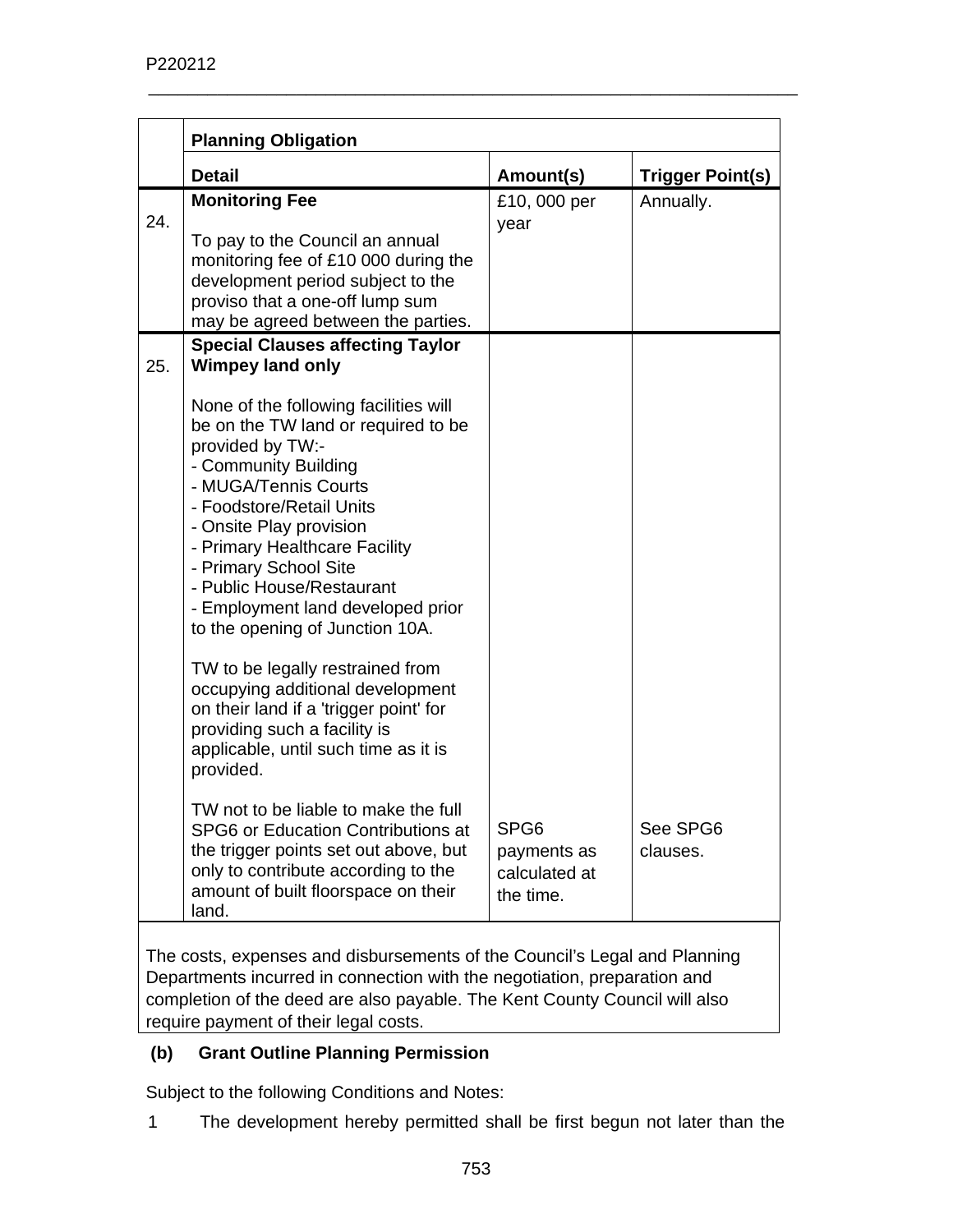expiration of two years from the date of approval of all of the Reserved Matters for the first phase of the development pursuant to this permission, unless the material operation by which the development is begun is one approved by reserved matters approval ref. 09/01566/AS under outline planning permission 02/00278/AS (for development at Stour Meadows and amendments to roads), in which case it shall be begun not later than 5 August 2012.

\_\_\_\_\_\_\_\_\_\_\_\_\_\_\_\_\_\_\_\_\_\_\_\_\_\_\_\_\_\_\_\_\_\_\_\_\_\_\_\_\_\_\_\_\_\_\_\_\_\_\_\_\_\_\_\_\_\_\_\_\_\_\_\_\_\_

Each phase of the development pursuant to this permission shall be begun within two years of final approval of all of the Reserved Matters for that phase of the development pursuant to this permission.

Application for approval of all of the Reserved Matters for the first phase of the development pursuant to this permission shall be made to the Local Planning Authority not later than the expiration of three years from the date of this permission.

The final submission of any Reserved Matters shall be made not later than 30 January 2016.

**Reason:** To comply with the provisions of Article 4 of the Town & Country Planning (Development Management Procedure) (England) Order 2010 and Sections 73 and 92 of the Town & Country Planning Act 1990 (as amended).

2 No development shall take place on each phase of the development pursuant to this permission, as identified on the phasing plan approved under condition 3, until detailed plans and information for that phase of the development pursuant to this permission regarding the following aspects of the proposed development (herein called "the Reserved Matters") have been submitted to and approved by the Local Planning Authority in writing, save for development approved by reserved matters approval ref. 09/01566/AS under outline planning permission 02/00278/AS (for development at Stour Meadows and amendments to roads), which shall be carried out in accordance with that approval. The development shall be carried out in accordance with the detailed plans

and information so approved.

- a) The detailed means of access to the site for vehicles, pedestrians and cyclists;
- b) The siting of all buildings;
- c) The layout, position and widths of all proposed roads and footpaths and the means of connection to the existing highway and footpath network;
- d) The design of all buildings including the colour and texture of facing and roofing materials;
- e) The layout and design of foul sewers and surface water drainage facilities including any ditches, swales or other devices for the handling of surface water and the boundaries of drainage zones;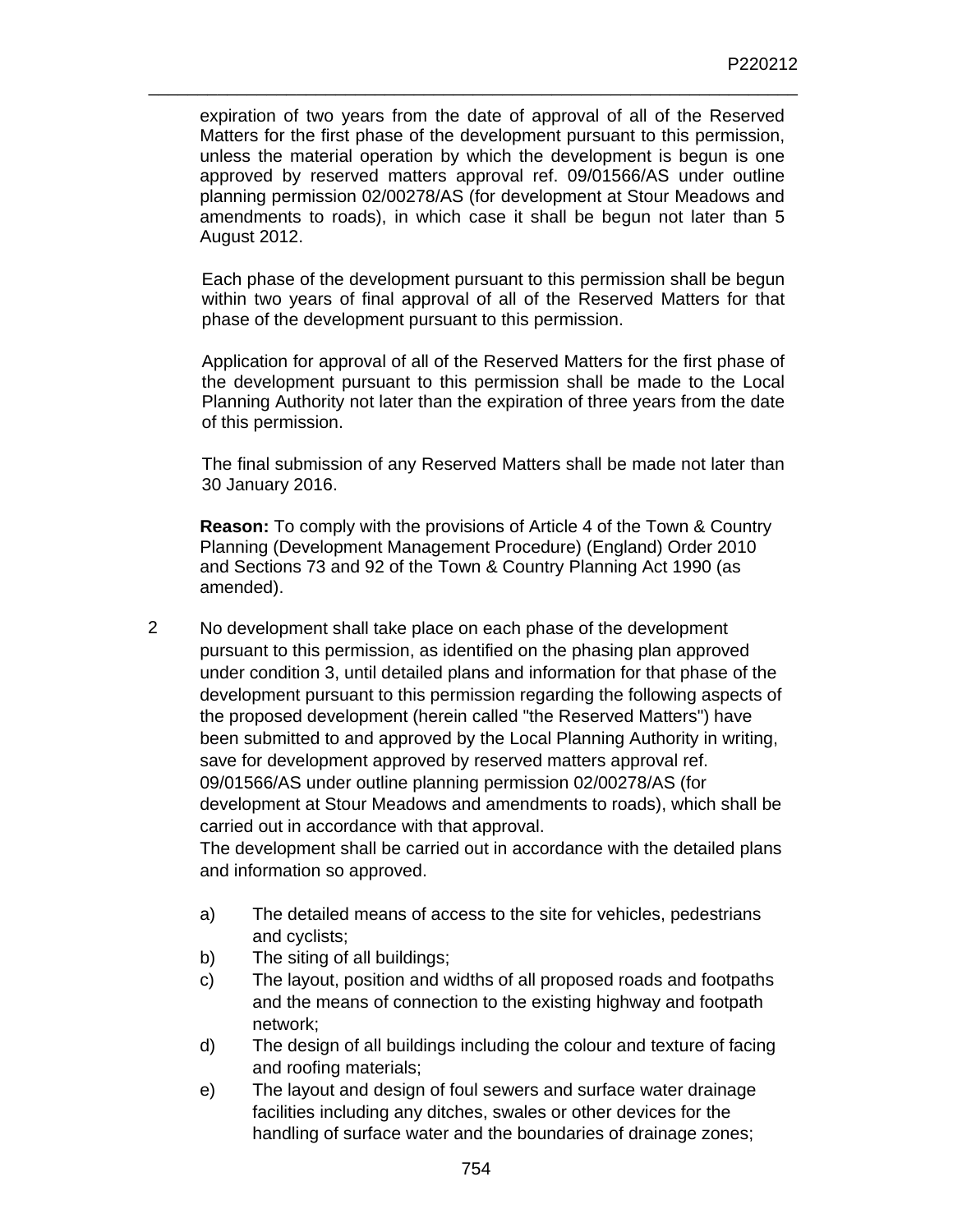f) The provision to be made for the parking, turning, loading and unloading of vehicles;

\_\_\_\_\_\_\_\_\_\_\_\_\_\_\_\_\_\_\_\_\_\_\_\_\_\_\_\_\_\_\_\_\_\_\_\_\_\_\_\_\_\_\_\_\_\_\_\_\_\_\_\_\_\_\_\_\_\_\_\_\_\_\_\_\_\_

- g) The alignment, height and materials to be used in the construction of all walls, fences or other means of enclosure;
- h) The finished levels, above Ordnance Datum, of any hard (nonporous) surfaces and of the ground floor of all proposed buildings (which in respect of all habitable buildings shall be at a level which allows for a 20% excess discharge rate over and above the undefended 1 in 100 year flood level), and the relationship of those levels to existing ground levels and to the comparable levels of any existing buildings adjoining the proposed development;
- i) Accurate plans showing the position, species, spread and condition of all existing trees on the site, in accordance with the provisions of British Standard BS5837 (Trees in Relation to Construction);
- j) A landscape planting scheme, including existing hedges and shrubs proposed for retention and areas of hard surfacing together with the finished levels in relation to existing levels;
- k) The manner of treatment of any existing watercourses or ditches.
- l) How the dwellings comply with the Residential Space Standards SPD.
- m) Details of on-plot refuse and recycling storage serving dwellinghouses and flats
- n) Details of motor vehicle parking facilities to the standards set out in the Residential Parking and Design SPD or such other standard as may be agreed by the LPA.

**Reason:** To comply with the provisions of Article 4 of the Town & Country Planning (Development Management Procedure) (England) Order 1995, Section 92 of the Town & Country Planning Act 1990 (as amended); to allow the proper consideration of the impact of the proposed development on the amenity value of the existing site; in the interests of tree preservation, amenity and to protect and enhance the amenity of the area, and to ensure that the proposal complies with the advice in PPS25.

3 Prior to the commencement of any building on the site a phased programme of works for the development pursuant to this permission, identifying the phases of development pursuant to this permission and their sequence of implementation, and within each phase all areas to be developed or left undeveloped (including the agricultural land) and sites for the Primary Healthcare Facility, Community Building (joint KCC/ABC facility), Play Areas, Primary School, Foodstore and retail units, Public Open Space, Pub/Restaurant and Church, shall be submitted to and approved in writing by the Local Planning Authority and the development shall be carried out in accordance with the approved details and programme unless otherwise agreed in writing by the Local Planning Authority.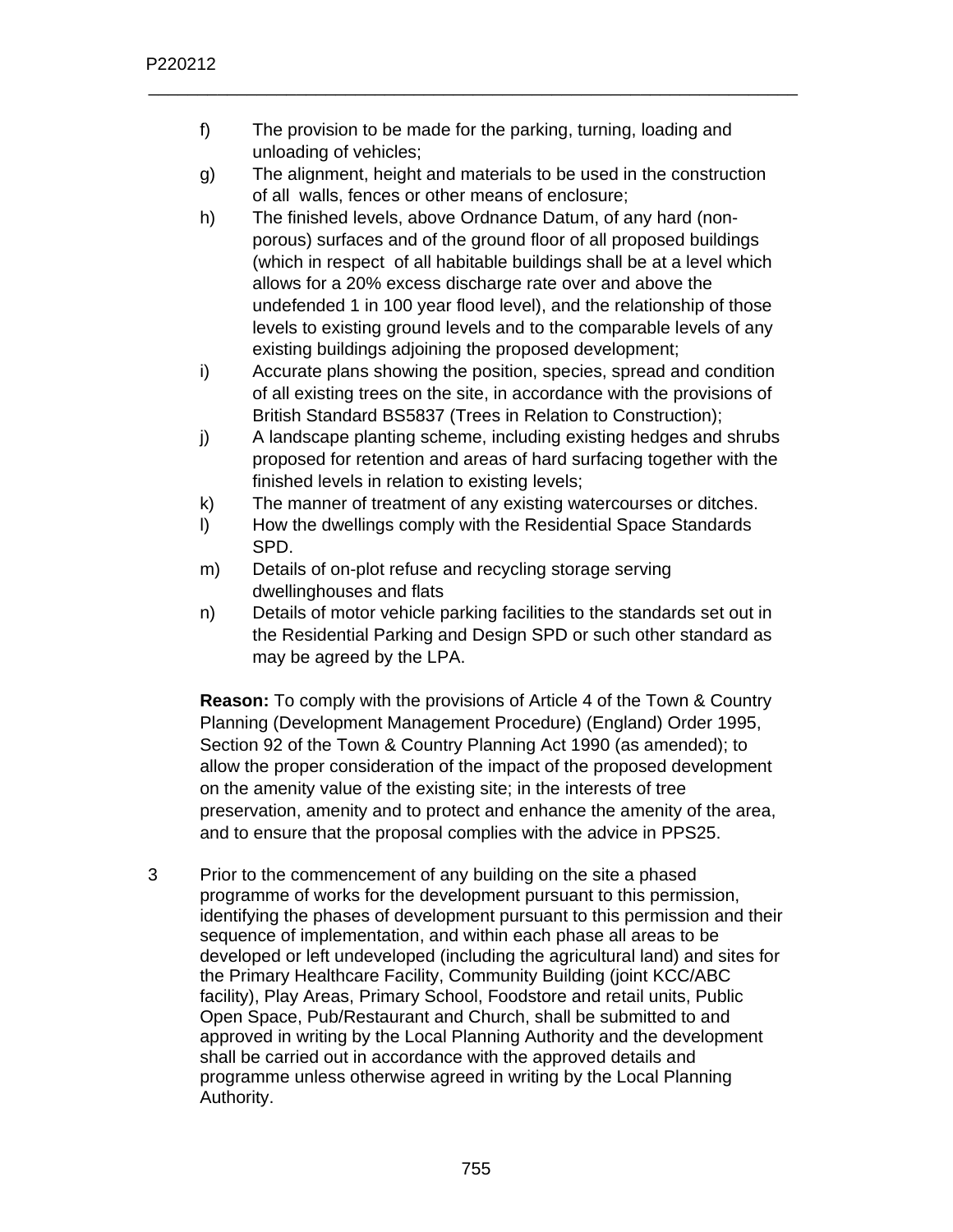**Reason:** In the interests of the proper planning of the development in accordance with the policy for Site 13.

\_\_\_\_\_\_\_\_\_\_\_\_\_\_\_\_\_\_\_\_\_\_\_\_\_\_\_\_\_\_\_\_\_\_\_\_\_\_\_\_\_\_\_\_\_\_\_\_\_\_\_\_\_\_\_\_\_\_\_\_\_\_\_\_\_\_

- 4 No development shall take place on each phase until the completion of archaeological field evaluation works for that phase in accordance with a specification and written timetable which has previously been submitted to and approved by the Local Planning Authority in writing, and following on from the evaluation the implementation for that phase of:
	- (i). any safeguarding measures including layout changes, identified in the evaluation as necessary and agreed by the Local Planning Authority to ensure preservation in situ of important archaeological remains and/or
	- (ii). further archaeological investigation including trial trenching and recording in accordance with a timetable and specification which has previously been submitted to and approved by the Local Planning Authority.

**Reason:** To ensure appropriate assessment of the archaeological implications of any development proposals and the subsequent mitigation of adverse impacts.

5 All submissions of Reserved Matters shall accord with the adopted Cheeseman's Green Development Brief, unless previously agreed in writing by the local planning authority. All submissions of Reserved Matters shall be accompanied by a detailed statement explaining how they accord with the adopted Cheeseman's Green Development Brief, and in the case of any variations, explaining the nature thereof and how their environmental effects correspond with those assessed and addressed in the Environmental Statement,

**Reason:** In order to ensure that the objectives of the adopted Development Brief are met.

6 Except where a variation does not have significantly different environmental effects from the effects of the proposals assessed in the Environmental Statement dated February 2002 (as updated and amended in April 2002, October 2002, September 2005 and December 2011) and such variation is first authorised in writing by the Local Planning Authority, the development shall conform to the proposals so assessed, and shall be carried out in accordance with the approved Reserved Matters.

**Reason:** To ensure that the requirements of the Environmental Impact Assessment Regulations 1999 (as amended) and the EU directive are given effect.

7 No dwelling or other building or part thereof within a drainage zone shown on the plans approved in writing by the Local Planning Authority shall be occupied until works for the disposal of foul and surface water from that drainage zone have been provided on and/or off the site, in accordance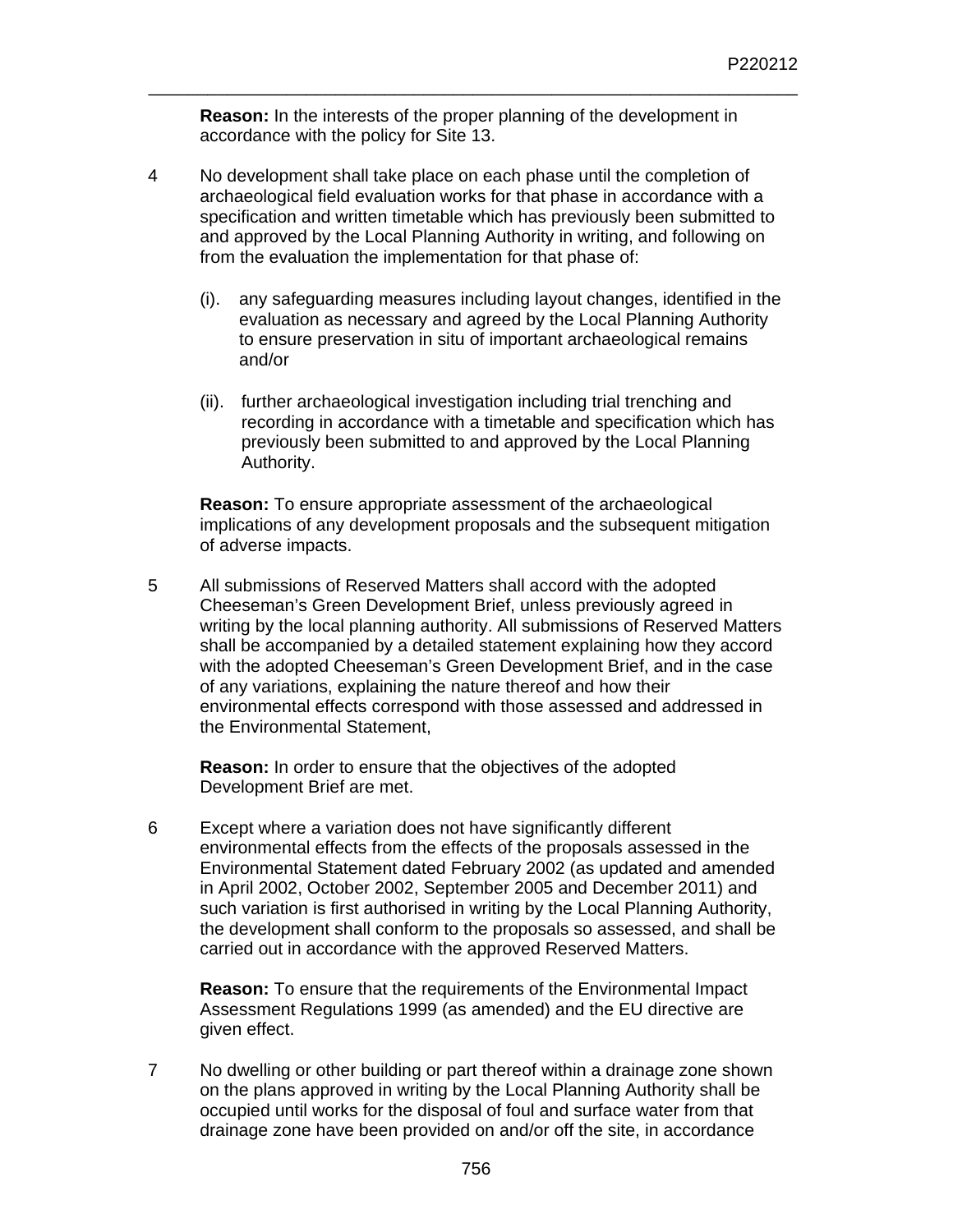with the details and plans previously submitted to and approved in writing by the Local Planning Authority.

\_\_\_\_\_\_\_\_\_\_\_\_\_\_\_\_\_\_\_\_\_\_\_\_\_\_\_\_\_\_\_\_\_\_\_\_\_\_\_\_\_\_\_\_\_\_\_\_\_\_\_\_\_\_\_\_\_\_\_\_\_\_\_\_\_\_

**Reason:** To avoid flooding or pollution of the surrounding area.

8 Prior to being discharged into any watercourse, surface water sewer or soakaway system, all surface water drainage from parking areas and hardstandings shall be passed through an oil interceptor designed and constructed to have a capacity and details compatible with the site being drained. Roof water shall not pass through the interceptor. Thereafter the interceptor shall be retained and maintained.

**Reason:** To prevent pollution of the water environment.

- 9 Before the first occupation of a dwelling works between that dwelling and the adopted highway shall be completed as follows:
	- (a) Footways and/or footpaths shall be completed;

(b) Carriageways shall be completed, with the exception of the wearing course, including (where appropriate) the provision of a turning facility beyond the dwelling together with related:

- i. highway drainage, including off-site works,
- ii. junction visibility splays,
- iii. street lighting, street nameplates and highway structures if any.

And within one year of completion of items 1-3 the final wearing course shall be applied unless otherwise agreed in writing with the Local Planning Authority.

**Reason:** In the interests of highway safety and convenience.

10 An accurate tree survey and tree categorization shall be carried out and subsequently used as the basis for a Tree Constraints Plan, in accordance with the recommendations of British Standard BS 5837, (Trees in Relation to Construction). The Tree Constraints Plan shall be submitted to and approved by the Local Planning Authority in writing prior to any works on site being commenced.

The applications for reserved matters approval in relation to each phase of the development shall be informed by the Tree Constraints Plan and any departure from its recommendations agreed in writing by the Local Planning Authority.

Trees selected for retention in accordance with the Tree Constraints Plan shall be plotted on a Tree Protection Plan, which shall contain the following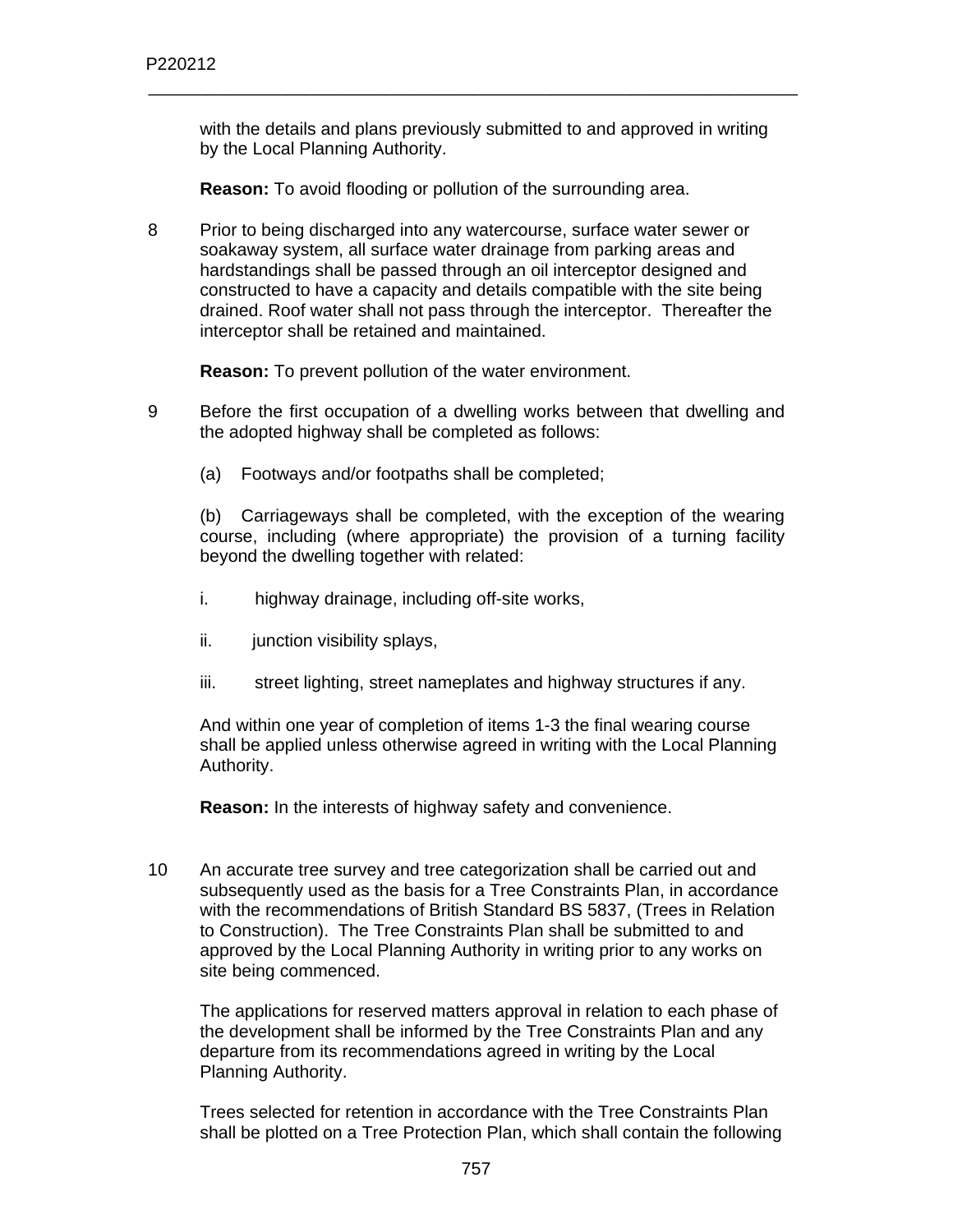information:

- a) Trees selected for retention, clearly identified
- b) Trees to be removed, clearly identified
- c) The precise location for erection of protective barriers and any other relevant physical protection measures, including ground protection for the identified Root Protection Area, and marked as a construction exclusion zone on the plan

\_\_\_\_\_\_\_\_\_\_\_\_\_\_\_\_\_\_\_\_\_\_\_\_\_\_\_\_\_\_\_\_\_\_\_\_\_\_\_\_\_\_\_\_\_\_\_\_\_\_\_\_\_\_\_\_\_\_\_\_\_\_\_\_\_\_

- d) Design details of the proposed physical means of protection, including any development facilitation pruning, which shall be described and carried out in accordance with BS 3998 (Recommendations for Tree Work)
- e) Areas of structural landscaping to be protected from construction operations to prevent the soil structure being damaged. The Tree Protection Plan shall be submitted to and approved by the Local Planning Authority prior to the commencement of the development.

An Arboricultural Method Statement which takes account of all construction operations to be undertaken in the vicinity of trees shall be submitted to and approved in writing by the Local Planning Authority prior to the commencement of the development, or of any works potentially affecting trees on site.

The Tree Protection Plan and Arboricultural Method Statement shall be implemented and overseen by a competent arboriculturist during the carrying out of the development, to the satisfaction of the Local Planning Authority.

**Reason:** In the interests of tree preservation and in order to protect and enhance the amenity and biodiversity of the area.

11 All existing hedges or hedgerows shall be retained, unless shown on the approved drawings as being removed. All hedges and hedgerows on and immediately adjoining the site shall be protected from damage for the duration of works on the site. Any parts of hedges or hedgerows removed without the Local Planning Authority's prior consent or which die or become, in the opinion of the Local Planning Authority, seriously diseased or otherwise damaged within five years following contractual practical completion of the approved development shall be replaced as soon as is reasonably practicable and, in any case, by not later than the end of the first available planting season, with plants of such size and species and in such positions as may be agreed with the Authority.

**Reason:** To ensure the continuity of amenity and biodiversity afforded by existing hedges or hedgerows.

12 No trenches for underground services or foundations shall be carried out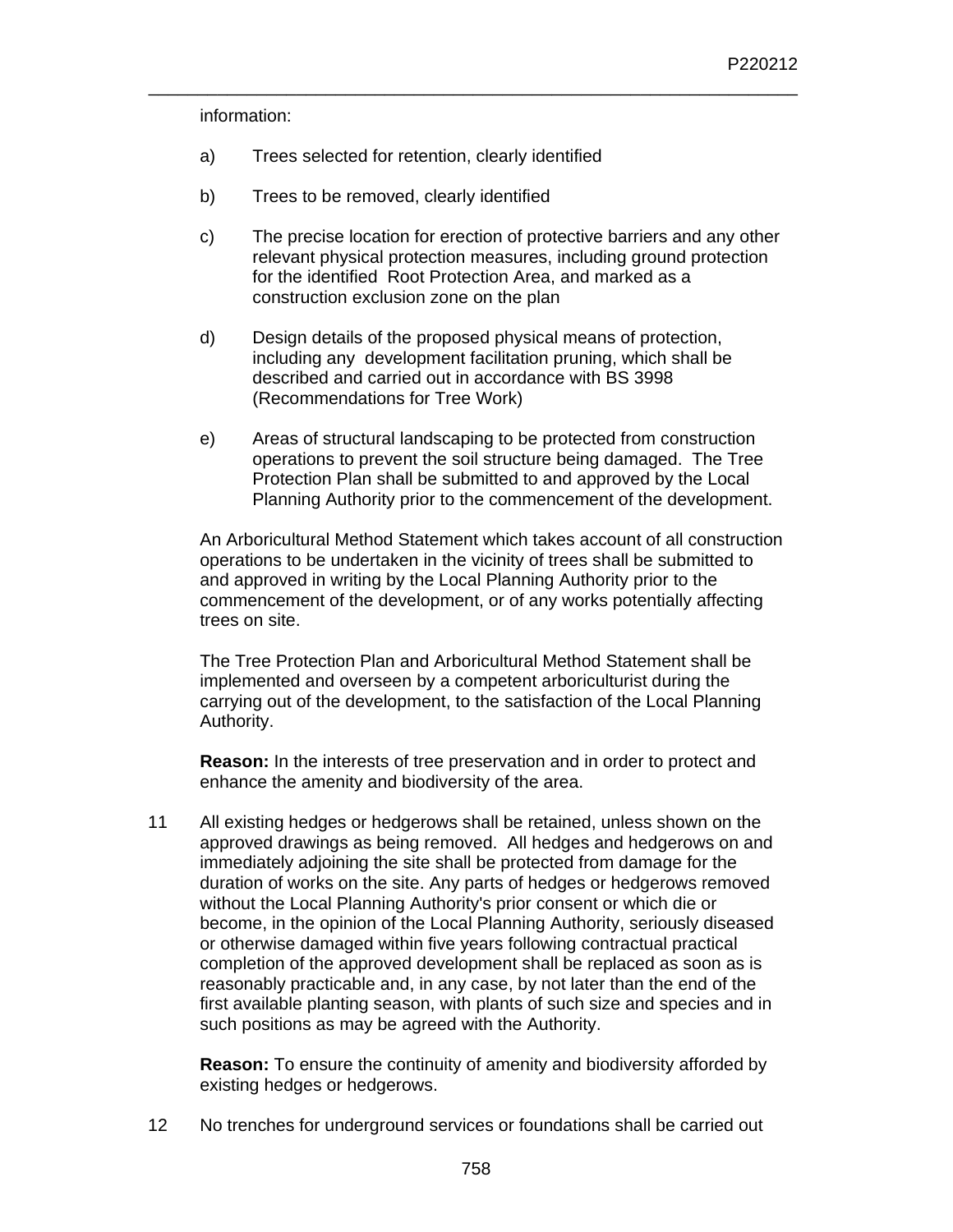under or within 5 metres of the canopy of any tree which is identified on the approved plans as being retained or within 5 metres of any hedgerows also shown to be retained without the prior consent of the Local Planning Authority in writing.

\_\_\_\_\_\_\_\_\_\_\_\_\_\_\_\_\_\_\_\_\_\_\_\_\_\_\_\_\_\_\_\_\_\_\_\_\_\_\_\_\_\_\_\_\_\_\_\_\_\_\_\_\_\_\_\_\_\_\_\_\_\_\_\_\_\_

**Reason:** To prevent damage to trees and hedgerows on the site. 13 All hard and soft landscape works for each phase of the development shall be carried out in accordance with the approved details for that phase. The works relating to each phase shall be carried out prior to the occupation of any part of the development on that phase or in accordance with the programme agreed with the Local Planning Authority; and any trees or plants whether new or retained which within a period of 5 years from the completion of the development die, are removed or become seriously damaged or diseased shall be replaced in the next planting season with others of similar size and species, unless the Local Planning Authority gives written consent to any variation.

**Reason:** In the interests of the amenity of the area.

14 A landscape and public open spaces management plan for each phase, and a separate Woodland Management Plan for Captain's Wood, including long-term design objectives, management responsibilities and maintenance schedules for all landscape areas, other than small, privately owned, domestic gardens, shall be submitted to and approved by the Local Planning Authority prior to the occupation of that phase of the development for its permitted use. The landscape and woodland management plans shall be carried out as approved.

**Reason:** To ensure the new landscaped areas and Captain's Wood are properly maintained in the interest of the amenity and biodiversity of the area.

15 No development shall take place on each phase of the development until details of the earth works for that phase have been submitted to and approved in writing by the Local Planning Authority. These details shall include the proposed grading and mounding of land areas including the levels and contours to be formed, showing the relationship of proposed mounding to existing vegetation and surrounding landform. Development shall be carried out in accordance with the approved details.

**Reason:** In the interests of the amenity of the area.

16 Underground ducts shall be installed for each phase before any of the buildings in that phase of the development hereby permitted are occupied, to enable telephone services, electricity services and communal television services to be connected to any premises within that phase of the application site without recourse to the erection of distribution poles and overhead lines and notwithstanding the provisions of Article 3(1) of the Town and Country Planning (General Permitted Development) Order 1995 or any other Order or any subsequent Order revoking or re-enacting that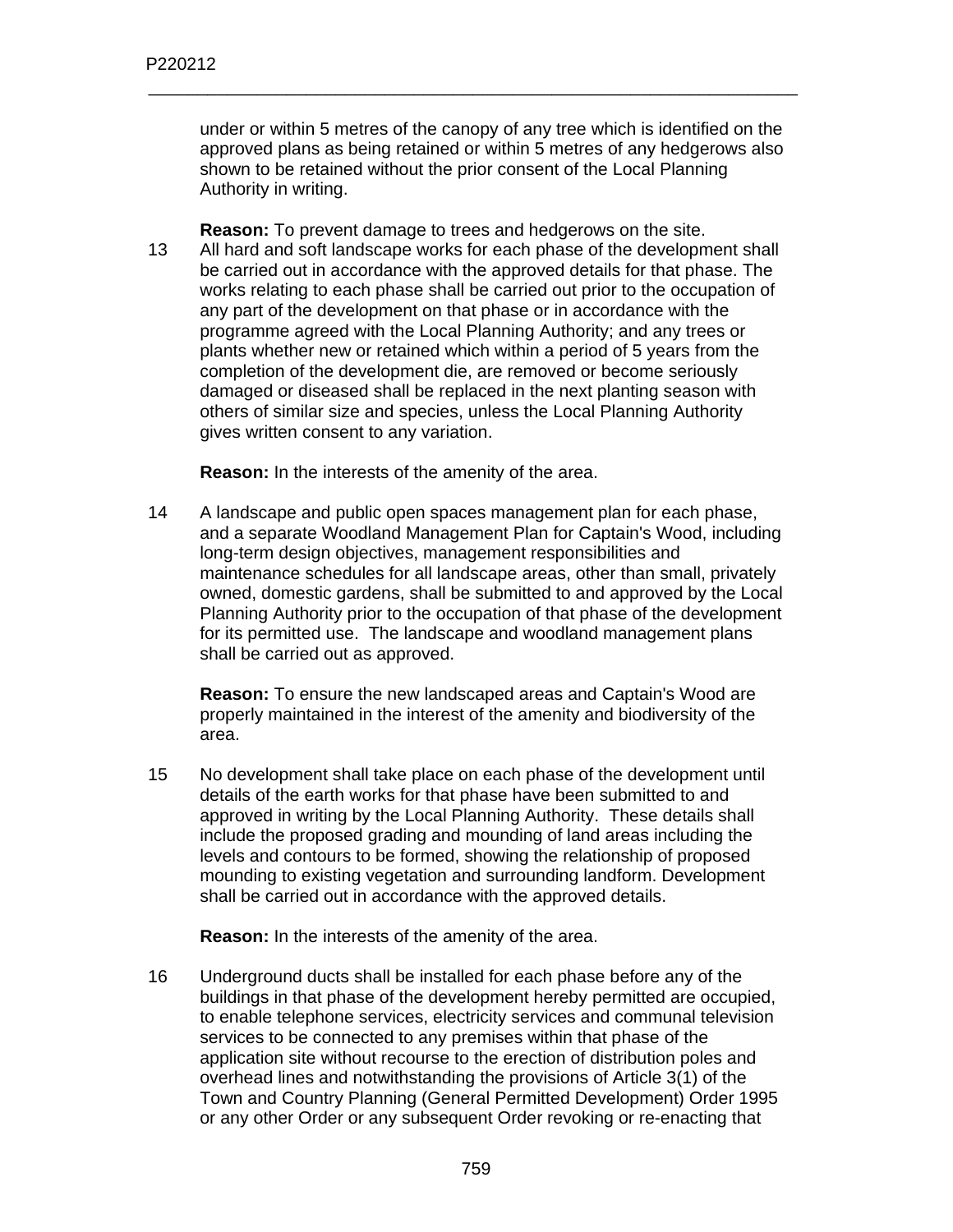Order no distribution pole or overhead line within the application site shall be erected without the express consent of the Local Planning Authority.

\_\_\_\_\_\_\_\_\_\_\_\_\_\_\_\_\_\_\_\_\_\_\_\_\_\_\_\_\_\_\_\_\_\_\_\_\_\_\_\_\_\_\_\_\_\_\_\_\_\_\_\_\_\_\_\_\_\_\_\_\_\_\_\_\_\_

**Reason:** In the interests of visual amenity.

17 The details of motor vehicle parking facilities approved under condition 02 shall be provided prior to the development to which they relate being occupied or brought into use and thereafter the facilities shall be retained for ancillary parking use and access thereto shall not be precluded.

**Reason:** To ensure the provision and retention of adequate off-street parking facilities for vehicles in the interests of highway safety.

- 18 Not used.
- 19 No development shall be commenced on each phase of the development until a scheme for the provision and implementation of a surface water regulation system for that phase that attenuates discharge to a maximum of 4 l/per sec/ha has been approved pursuant to condition 2 and no part of any development within each phase shall be occupied until the agreed scheme for that phase is implemented. The scheme shall incorporate the guidance in the Sustainable Urban Drainage SPD and include a maintenance programme for the facility, and establish future ownership and once implemented the scheme shall be retained and maintained as an effective system.

**Reason:** To prevent worsening of flood conditions downstream from the site in accordance with policy CS20 of the adopted Core Strategy.

20 The development hereby permitted shall have an overall net residential density of at least 30 dwellings per hectare and as further detailed in the adopted Cheeseman's Green Development Brief 2003.

**Reason:** To ensure the development makes the best use of Green Field land in accordance with PPG3 (as updated in January 2005).

- 21 Not used.
- 22 Not used.
- 23 Prior to the commencement of any construction work on a phase a method statement/code for construction work and maintenance during the construction period on the site shall be submitted to and approved in writing by the Local Planning Authority. The construction of the development shall then be carried out in accordance with the approved method statement unless previously agreed in writing by the Local Planning Authority. The code shall include
	- (a) An indicative programme for the carrying out of the works,
	- (b) Measures to minimise the production of dust on the site and to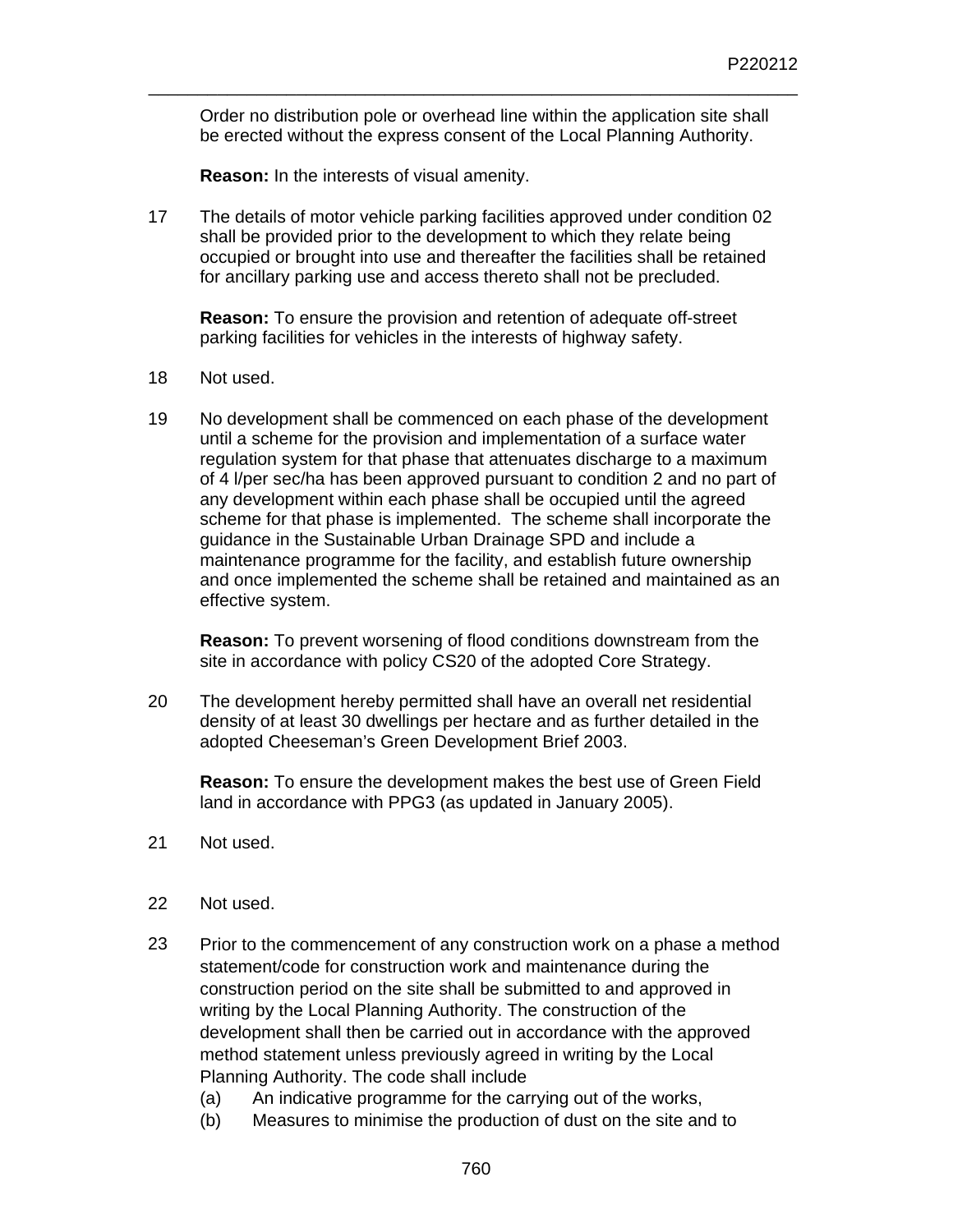mitigate any that is generated

(c) Measures to minimise the noise generated by the construction process to include the careful selection of plant and machinery, including use of noise barriers

\_\_\_\_\_\_\_\_\_\_\_\_\_\_\_\_\_\_\_\_\_\_\_\_\_\_\_\_\_\_\_\_\_\_\_\_\_\_\_\_\_\_\_\_\_\_\_\_\_\_\_\_\_\_\_\_\_\_\_\_\_\_\_\_\_\_

- (d) Maximum noise levels expected 1m from the affected façade of any residential unit adjacent to the site
- (e) Design and provision of site hoardings,
- (f) Management of traffic visiting the site including the use of holding areas for vehicles visiting the site,
- (g) Provision of off road parking for all site operatives,
- (h) Measures to prevent the transfer of mud and other extraneous material onto the public highway
- (i) Code of practice for works adjacent to the railways,
- (j) Monitoring of groundwater and gas monitoring,
- (k) Measures to manage waste produced on site (whether through demolition/site clearance or of new building materials) and to maximise the recycling and reuse of such materials,
- (l) Measures to minimise the impact of vibration from the construction processes,
- (m) Measures to minimise the potential for the pollution of ground and surface water,
- (n) The location and design of site offices,
- (o) The location of vehicle access points to the site during construction.
- (p) The arrangements for consultation and liaison during the construction process with the residents and businesses adjoining the site.
- (q) Details of street cleansing including the removal of litter, sweeping, weed control, maintenance of lighting etc. prior to adoption by the Highway Authority.
- (r) Details of the maintenance of all other areas not forming part of any sale to an occupier/RSL until either adoption by a public body or transfer to a maintenance company.
- (s) A programme for the adoption of streets/footpaths/sewers/public open space where this is the agreed maintenance regime or for transfer to a maintenance company.

**Reason:** In the interest of minimising disruption to the surrounding area and nuisance to local residents.

24 Prior to the occupation of 500 dwellings on the site, a recycling facility for general household recycling products shall have been provided in accordance with details (including future management), which shall have previously been submitted to and approved by the Local Planning Authority in writing, and the facility shall subsequently be retained and maintained available for use in accordance with the approved details.

**Reason:** To foster greater recycling of materials in accordance with policies CC3 of the South East Plan and CS10 of the Core Strategy. .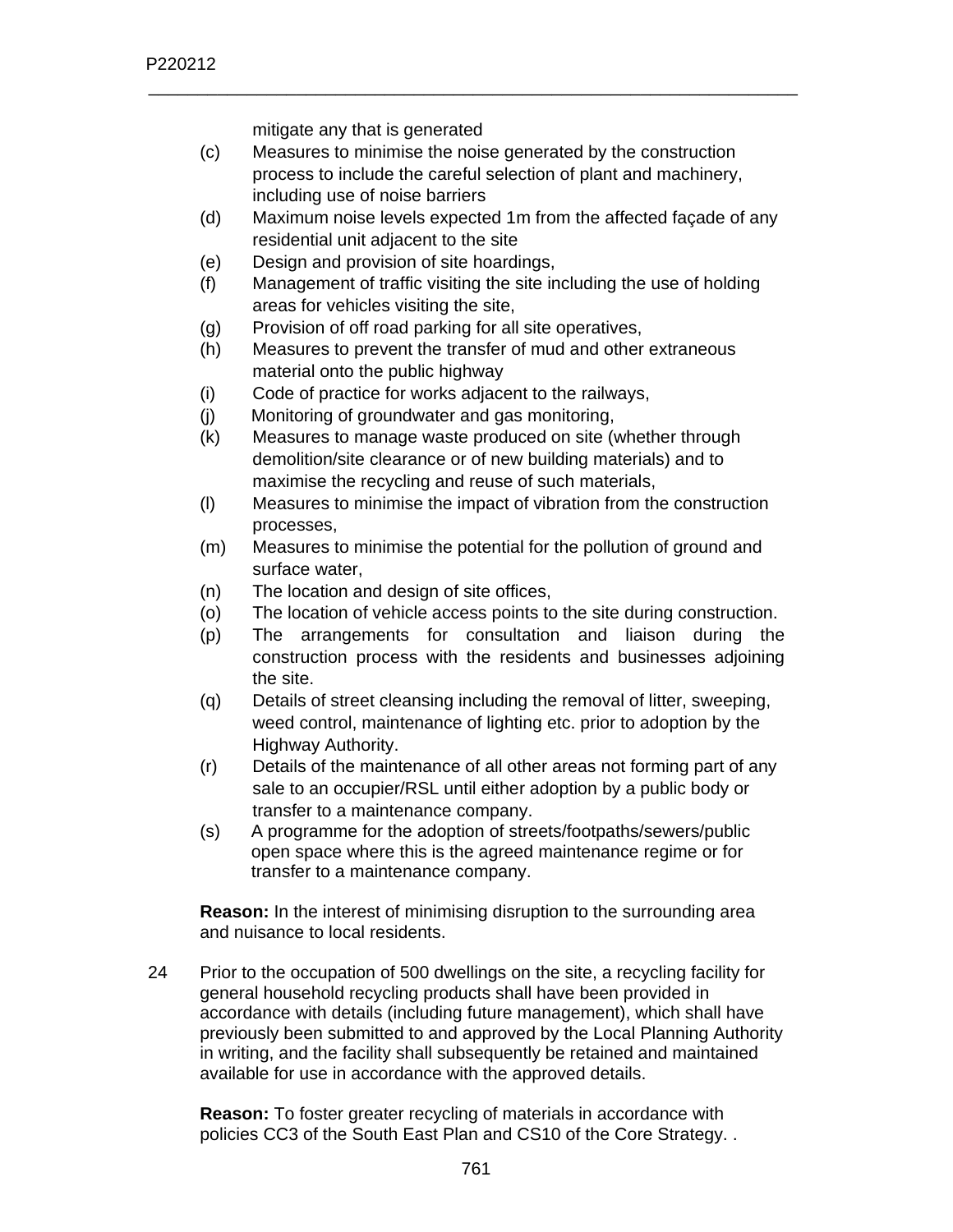25 Before any works commence on each phase details of existing and proposed levels at the boundary of the phase with the 1 in 100 year flood plain, and associated levels within the phase shall be submitted to and approved by the Local Planning Authority in consultation with the Environment Agency. The approved details for each phase shall be implemented to the satisfaction of the Local Planning Authority prior to the occupation of the first dwelling on that phase and no land raising, unless accompanied by commensurate compensation measures within the site approved by the Local Planning Authority shall take place within the 1 in 100 year flood plain.

\_\_\_\_\_\_\_\_\_\_\_\_\_\_\_\_\_\_\_\_\_\_\_\_\_\_\_\_\_\_\_\_\_\_\_\_\_\_\_\_\_\_\_\_\_\_\_\_\_\_\_\_\_\_\_\_\_\_\_\_\_\_\_\_\_\_

**Reason:** To avoid increased risk of flooding in accordance with policy CS19 of the Core Strategy and the advice in PPS25.

26 Before any building is occupied the vehicle turning areas relating to that building shall be provided in accordance with details approved pursuant to condition and the vehicle turning area shall be permanently retained available for this purpose.

**Reason:** So that vehicles may enter and leave the site in a forward gear in the interests of highway safety.

27 As part of the submission of the Reserved Matters addressing the site layout, details shall be submitted to and approved by the Local Planning Authority for the provision of bus routes, bus shelters and real time information displays and the approved facilities shall be provided in accordance with the approved details and a programme which shall have had the prior approval of the Local Planning Authority.

**Reason:** To encourage the use of public transport from and to the site.

- 28 Not used.
- 29 No more than 700 dwellings shall be occupied pursuant to this grant of planning permission unless and until the completion and opening to traffic of a new motorway junction on the M20 (referred to in SPG6 as junction '10a') or such other scheme of works substantially to the same effect which has first been approved in writing by the Secretary of State for Transport (in consultation with the Local Highway Authority) and thereafter approved in writing by the Local Planning Authority.

**Reason**: In order to comply with the Council's adopted formula for the apportionment of junction capacity at M20 Junction 10 and to prevent additional congestion at the junction. To ensure that the M20 motorway continues to be an effective part of the national system of routes for through traffic in accordance with section 10 of the Highways Act 1980 and to satisfy the reasonable requirements of road safety.

30 Other than the designated 'live / work' units, no more than employment floorspace equivalent to 1.5 Development Units (as defined in para. 6.2 of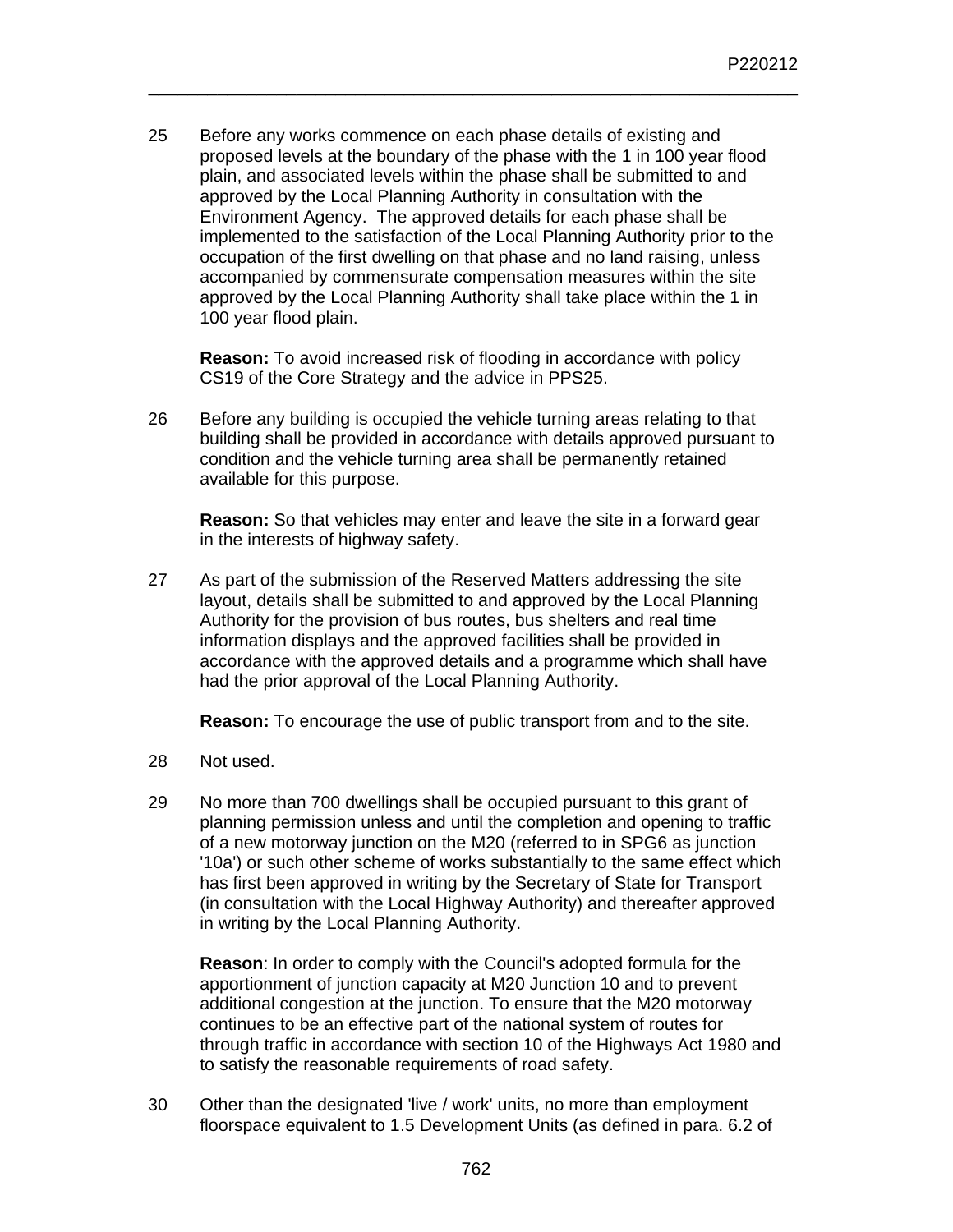the Council's SPG6, dated June 2004) shall be occupied unless and until the completion and opening to traffic of a new motorway junction on the M20 (referred to in SPG6 as junction '10a') or such other scheme of works substantially to the same effect which has first been approved in writing by the Secretary of State for Transport (in consultation with the Local Highway Authority) and thereafter approved in writing by the Local Planning Authority.

\_\_\_\_\_\_\_\_\_\_\_\_\_\_\_\_\_\_\_\_\_\_\_\_\_\_\_\_\_\_\_\_\_\_\_\_\_\_\_\_\_\_\_\_\_\_\_\_\_\_\_\_\_\_\_\_\_\_\_\_\_\_\_\_\_\_

**Reason**: In order to comply with the Council's adopted formula for the apportionment of junction capacity at M20 Junction 10 and to prevent additional congestion at the junction. To ensure that the M20 motorway continues to be an effective part of the national system of routes for through traffic in accordance with section 10 of the Highways Act 1980 and to satisfy the reasonable requirements of road safety.

31 No development shall be occupied pursuant to this grant of planning permission before the completion and opening to traffic of either a vehicular access from Park Farm East which shall have been submitted to and approved by the Local Planning Authority, or the access referred to in condition 32 below.

**Reason**: To provide a safe and suitable means of access to the development.

32 Unless otherwise agreed in writing by the Local Planning Authority, no employment floorspace other than within designated live/work units and no more than 50 dwellings shall be occupied unless and until the access shown on Bellamy Roberts drawing No. 3851/RM/002C and 3851/RM/003D and in accordance with planning permission reference 10/00672/AS (known as the Interim Junction Scheme), or such other access as may be approved in writing by the Secretary of State for Transport and thereafter by the Local Planning Authority as being substantially to the same effect as the Interim Junction Scheme, has been completed and opened to traffic.

**Reason:** In order to ensure satisfactory access to the development in terms of highway safety and capacity, pursuant to Core Strategy policy CS15.

32A. Unless otherwise agreed in writing by the Local Planning Authority, no employment floorspace other than within designated live/work units and no more than 500 dwellings (or, if D1 agreed by the Local Planning Authority as set out below is greater than 500, D1 dwellings) shall be occupied prior to the completion and opening to traffic of the full (Bellamy-Gurner) junction shown on Bellamy Roberts drawing nos. 3651/RM/002A and 3651/RM/003A, and 3652/RM/002A to the northern side of the 'Footpath Diversion' crossing-point only, and in accordance with reserved matters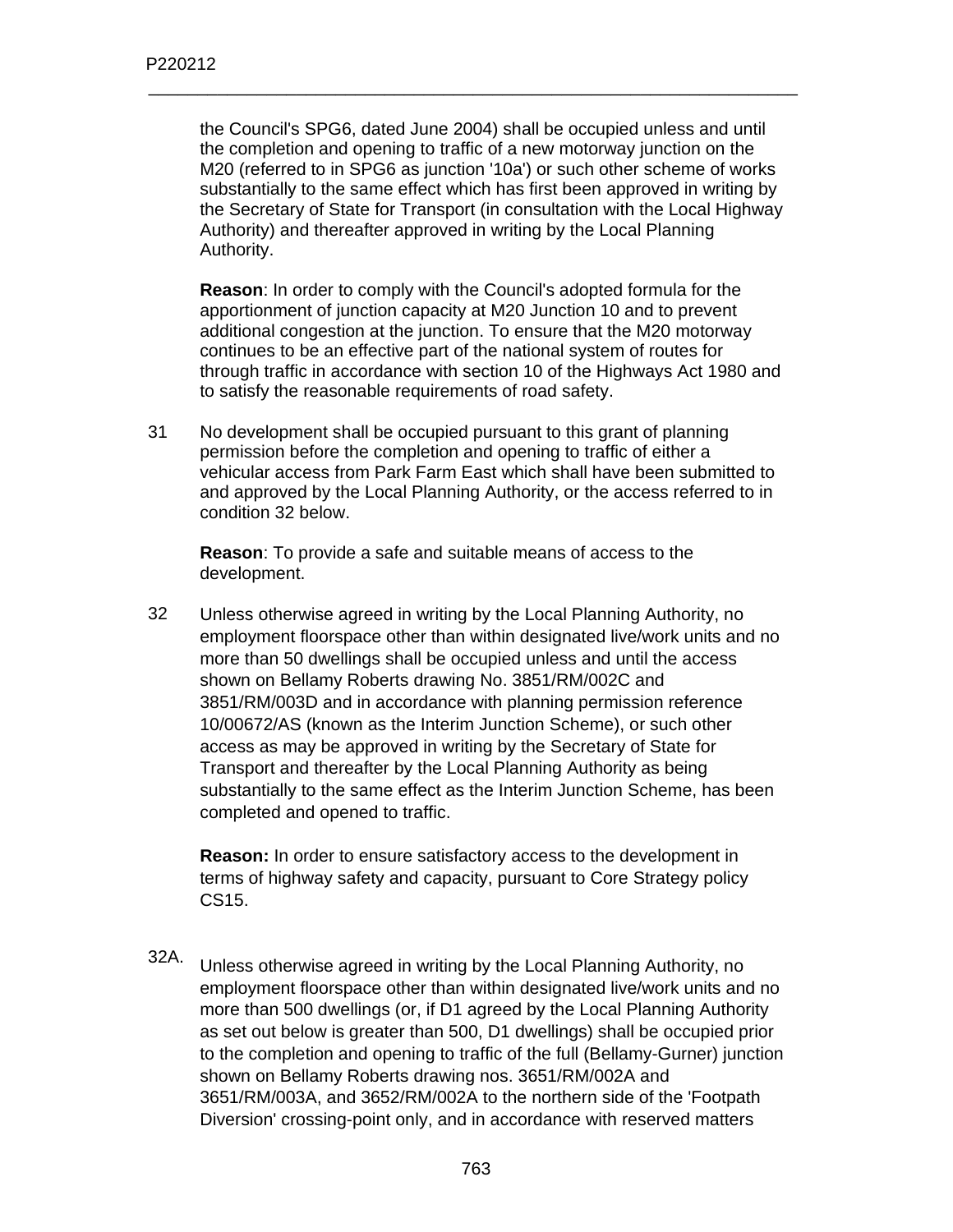approval reference 09/00081/AS, or such other scheme of works as may be approved in writing by the Secretary of State for Transport and thereafter by the Local Planning Authority as being substantially to the same effect. Immediately following occupation of 475 dwellings, traffic surveys shall be carried out in accordance with a specification previously agreed in writing by the Local Planning Authority, after consultation with the Secretary of State for Transport and the local highway authority. The surveys shall establish the total number of motor vehicles entering and (separately) leaving the site (by any route) in the morning peak traffic hour and (separately) the evening peak traffic hour, and the number of dwellings occupied at the time of the surveys. The peak traffic hours during which the surveys shall be carried out shall be the peak traffic hours measured on the A2070(T) at the principal access from the site onto the A2070(T). The results of the surveys shall be submitted to and approved in writing by the Local Planning Authority, after consultation with the Secretary of State for Transport and the local highway authority. D1 shall be the maximum number of dwellings which the Local Planning Authority (after consultation with the Secretary of State for Transport and the local highway authority) agrees in writing can be occupied on the site without more than a total of 301 motor vehicles entering or leaving the site in any peak traffic hour.

\_\_\_\_\_\_\_\_\_\_\_\_\_\_\_\_\_\_\_\_\_\_\_\_\_\_\_\_\_\_\_\_\_\_\_\_\_\_\_\_\_\_\_\_\_\_\_\_\_\_\_\_\_\_\_\_\_\_\_\_\_\_\_\_\_\_

**Reason:** Pursuant to Core Strategy policy CS15 and in the interests of highway safety and capacity, in order to ensure that the additional capacity at the A2070/Orbital Park Roundabout released by the Interim Junction Scheme is not exceeded without further improvement works being carried out, with that capacity being measured by reference to surveys of actual trip rates arising from the development.

32B. In Conditions 24, 29, 30, 32 and 32A the references to "dwellings" and "employment floorspace" and "development" shall mean dwellings and employment floorspace and development (as the case may be) on the site pursuant to this outline planning permission and/or pursuant to outline planning permission 02/00278/AS in combination

**Reason:** To ensure that all development on the site is subject to the conditions and constraints identified in the development plan, the Development Brief adopted February 2003, and the environmental, transport and other information supporting the application.

33 Before each unit of employment development pursuant to this outline planning permission is occupied or brought into use, a Green Travel Plan for that unit that accords with best practice and the principles of PPG13 shall have been submitted to and approved in writing by the Local Planning Authority, in consultation with the Highway Authorities. The Travel Plan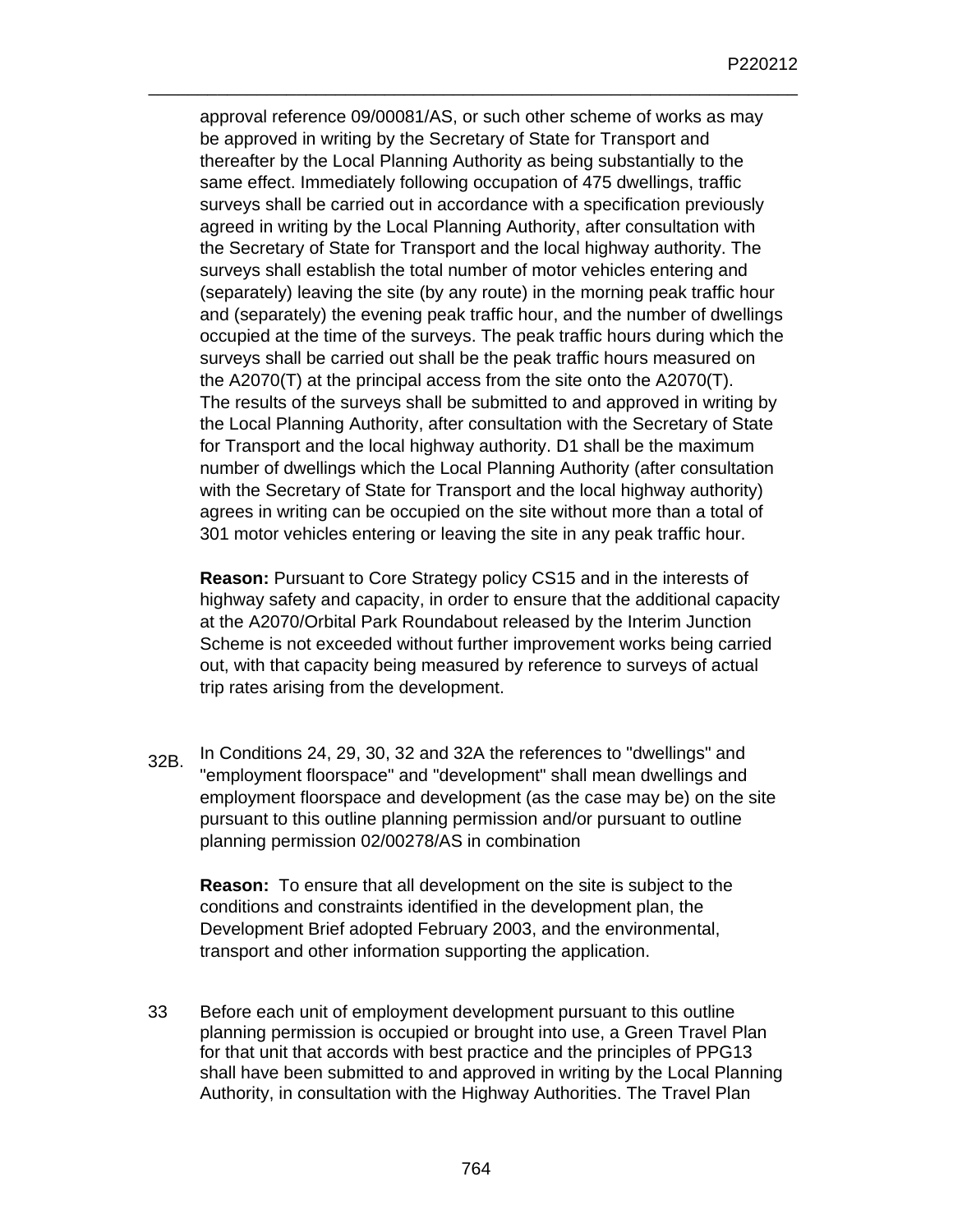shall contain:

a) details of measures designed to achieve and maintain an appropriate target modal split of travel to and from that unit in accordance with the aims of the SATS Transport Plan;

\_\_\_\_\_\_\_\_\_\_\_\_\_\_\_\_\_\_\_\_\_\_\_\_\_\_\_\_\_\_\_\_\_\_\_\_\_\_\_\_\_\_\_\_\_\_\_\_\_\_\_\_\_\_\_\_\_\_\_\_\_\_\_\_\_\_

- b) details of the methodology and timing of random traffic surveys at the unit site entrance and elsewhere to independently assess the actual modal split achieved not less than once every calendar year, and the method and frequency by which results of said surveys shall be provided in writing to the Local Planning Authority;
- c) the contact details of an individual who will be appointed as Travel Plan co-ordinator within his/her job description and who will act as a contact point for the Local Planning Authority and the manager of the measures set out within the Travel Plan;
- d) a mechanism for information to be provided to and agreed in writing by the Local Planning Authority on an annual basis (or as otherwise agreed in writing) setting out the measures forming the approved Travel Plan and performance against such measures over the relevant period;
- e) any other measures reasonably required by the Local Planning Authority. The agreed Travel Plan measures shall subsequently be implemented and thereafter maintained in full in respect of each unit within 3 months of the occupation of the unit, unless otherwise agreed in writing by the Local Planning Authority.

**Reason**: In order to realise a sustainable pattern of development in the area and to comply with the provisions of Supplementary Planning Guidance Note 6 and the South of Ashford Transport Plan.

- 34 Not used.
- 35 The use of the sales area of the proposed large retail store shall be limited to primarily A1 convenience goods with no more than 10% of the area being used for comparison goods sales without the prior consent of the Local Planning Authority.

**Reason**: In order to ensure the facility caters for the day-to-day needs of the occupants of the development in line with the requirements of PPS6.

36 Any further retail units to be provided shall be limited in size on the ground floor to no more than 150 sq m unless with the prior consent of the Local Planning Authority.

**Reason**: In order to ensure that additional retail facilities do not compete with the vitality and viability of other existing centres.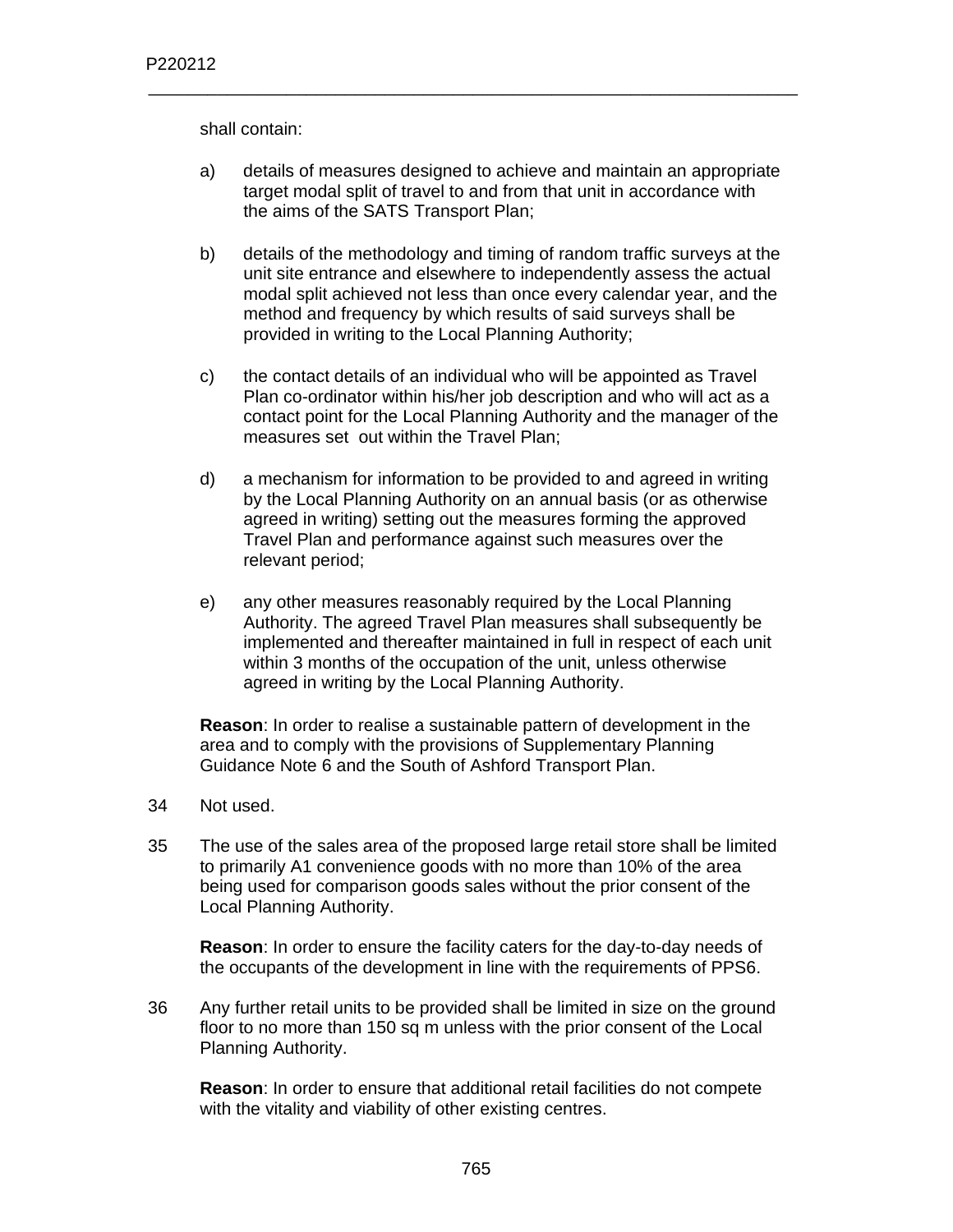37 The combined built footprint of any building(s) within each employment development plot within the site shall not exceed 35% of each plot area without the prior consent of the Local Planning Authority, and a minimum of 20% of each development plot shall be used for 'soft' landscaping in accordance with policy S13 (d) of the Ashford Borough Local Plan 2000, unless the Local Planning Authority shall have agreed otherwise in writing.

\_\_\_\_\_\_\_\_\_\_\_\_\_\_\_\_\_\_\_\_\_\_\_\_\_\_\_\_\_\_\_\_\_\_\_\_\_\_\_\_\_\_\_\_\_\_\_\_\_\_\_\_\_\_\_\_\_\_\_\_\_\_\_\_\_\_

**Reason**: In order to comply with the provisions of the Development Plan

38 The plot ratio of any employment development plot to be used for B1 uses shall not exceed 0.4:1 in accordance with policy S13 (e) of the Ashford Borough Local Plan 2000, unless the Local Planning Authority shall have agreed otherwise in writing.

**Reason**: In order to comply with the provisions of the Development Plan.

39 Between March and September of the year immediately preceding each submission of reserved matters for any phase of development, a survey for European and other protected species identified by the ES utilising a methodology that shall have been previously agreed with English Nature and Kent Wildlife Trust, shall be carried out on the site and surrounding area and the results of the survey shall be submitted in conjunction with any application for reserved matters, together with any details of proposed mitigation and its timing. The mitigation measures as approved shall be subsequently carried out should approval be given.

**Reason**: To ensure the protection of European and other protected species on the site.

40 Each building or house/flat approved under the terms of this permission shall be constructed to achieve:

(A) a minimum Building Research Establishment BREEAM (or subsequent equivalent quality assured scheme) overall 'Very Good' standard comprising the following minimum credit requirements:

- v) 'Excellent' standard in respect of energy credits
- vi) 'Maximum' standard in respect of water credits
- vii) 'Excellent' standard in respect of materials credits
- viii)under criterion Ene4 (Low and Zero Carbon Technologies) (or subsequent equivalent criterion) 1 credit for a feasibility study and 2 credits for a 10% reduction in carbon emissions

OR (as the case may be)

(B) a minimum Code for Sustainable Homes (or subsequent equivalent quality assured scheme) Level 3 with 1 / 2 credits awarded under the Ene7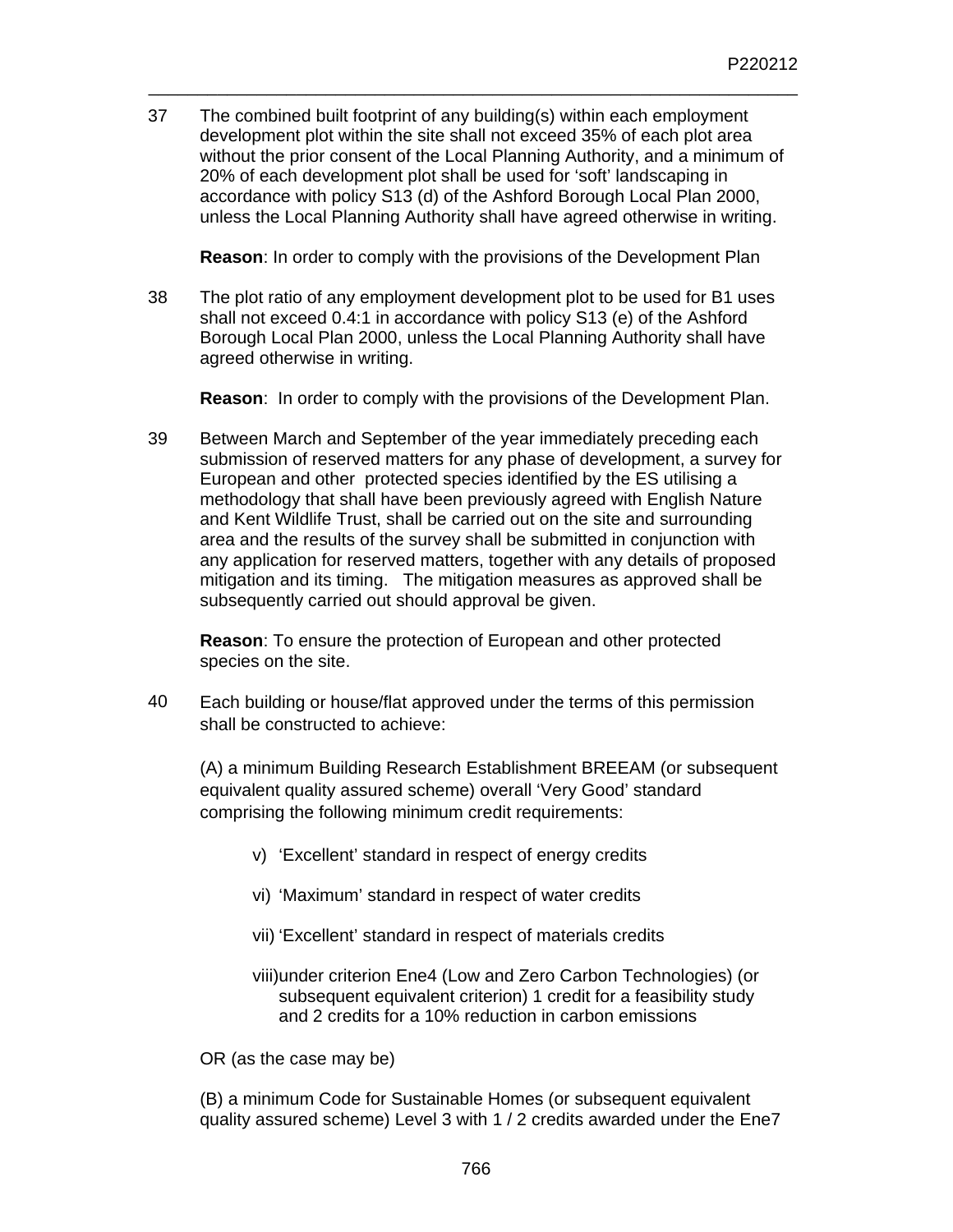(Low and Zero Carbon Technologies) criterion (or subsequent equivalent criterion)

\_\_\_\_\_\_\_\_\_\_\_\_\_\_\_\_\_\_\_\_\_\_\_\_\_\_\_\_\_\_\_\_\_\_\_\_\_\_\_\_\_\_\_\_\_\_\_\_\_\_\_\_\_\_\_\_\_\_\_\_\_\_\_\_\_\_

Unless otherwise agreed in writing by the Local Planning Authority, no work on each building or house / flat shall commence until the following for that building or house / flat have been submitted to and approved in writing by the Local Planning Authority:

(a) A feasibility study to establish the most appropriate local low and zero carbon ("LZC") technologies to install and which, for non-residential schemes, shall be in accordance with the feasibility study requirements set out within BREEAM 2011 New Construction (or subsequent equivalent requirements)

(b) Standard Assessment Procedure ("SAP") calculations from a competent person stating the estimated amount of carbon emissions from energy demand with and without LZC technologies installed

(c) A BREEAM or Code for Sustainable Homes (as the case may be) 'Design Stage' report and related certification produced by a registered assessor

(d) Details of the measures and LZC and other technologies to be used to achieve the BREEAM credit requirements or the Code for Sustainable Homes Level and credit(s) specified above (as the case may be).

The development shall be carried out in accordance with the approved report and details. The approved measures and LZC and other technologies for achieving the BREEAM credit requirements and/or Code for Sustainable Homes Level and credit(s) (as applicable) specified above shall thereafter be retained in working order unless otherwise agreed in writing by the Local Planning Authority.

Unless otherwise agreed in writing by the Local Planning Authority, no building or house shall be occupied until (i) and either (ii) or (iii) below (as the case may be) have been submitted to and approved in writing by the Local Planning Authority for that building or house:

(i) SAP calculations from a competent person stating (i) the actual amount of carbon emissions from energy demand with the LZC technologies that have been installed and what the emissions would have been without them and (ii) the actual amount of residual carbon emissions

(ii) a BREEAM 'Post Construction Stage' report and related certification produced by a registered assessor confirming the BREEAM standard that has been achieved and the credits awarded under Ene4

(iii) a Code for Sustainable Homes 'Post Construction Stage' report and related certification produced by a registered assessor confirming the Code level that has been achieved and the credits awarded under Ene7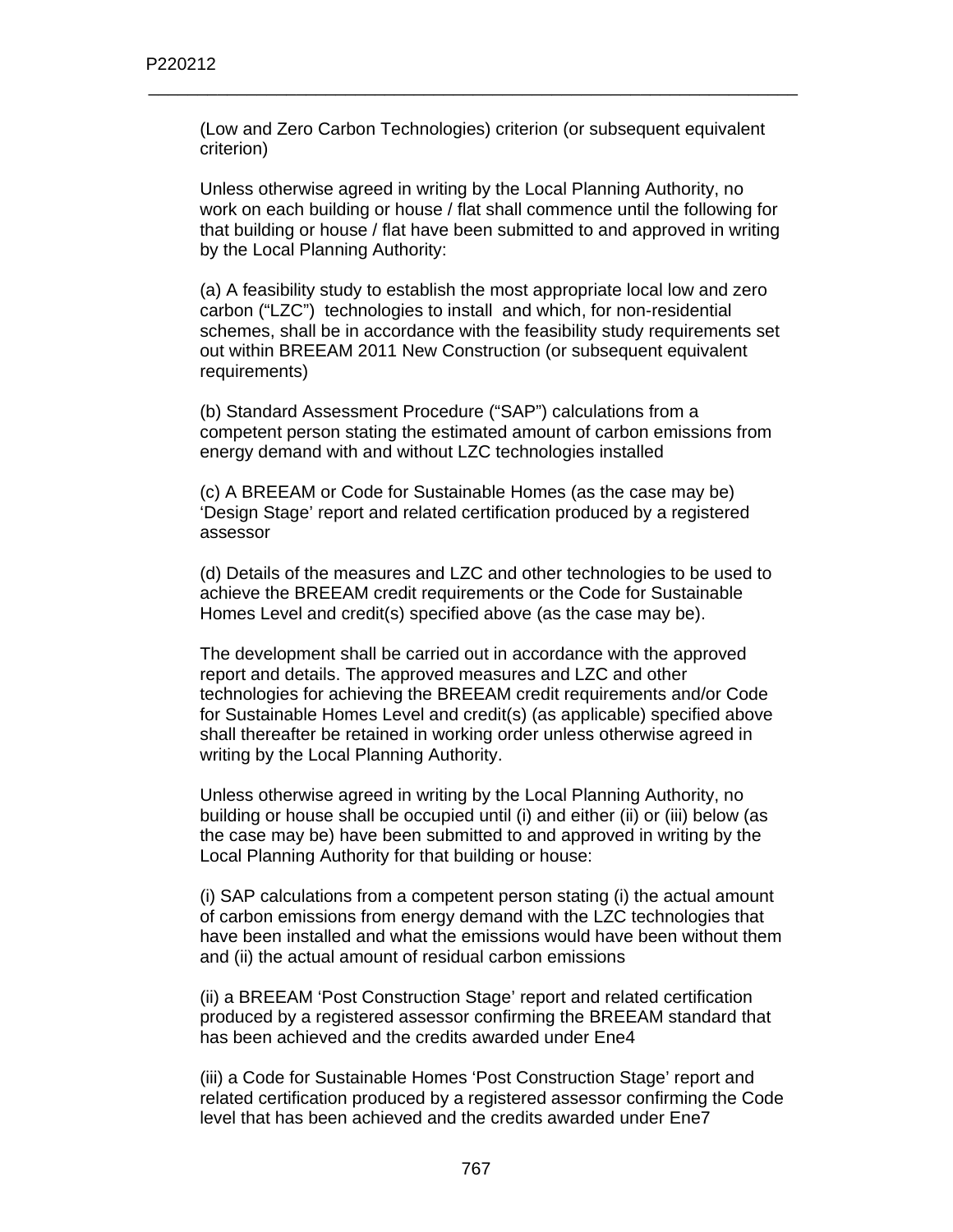**Reason:** In order to (i) achieve low carbon growth and ensure the construction of sustainable buildings and a reduction in the consumption of natural resources, (ii) seek to achieve a low carbon development through sustainable design features and on-site low and/or zero carbon technologies and (iii) confirm the sustainability of the development and a reduction in the consumption of natural resources all pursuant to Core Strategy policy CS10, the Sustainable Design and Construction SPD.

\_\_\_\_\_\_\_\_\_\_\_\_\_\_\_\_\_\_\_\_\_\_\_\_\_\_\_\_\_\_\_\_\_\_\_\_\_\_\_\_\_\_\_\_\_\_\_\_\_\_\_\_\_\_\_\_\_\_\_\_\_\_\_\_\_\_

41.

The details submitted pursuant to Condition 2 shall show the provision of a water-butt to all dwelling houses and any single flats provided with a private amenity space and such butts shall be installed prior to occupation of the dwellings to which they relate.

**Reason:** To allow for the storage of rainwater on site for watering of soft landscaping and thereby reduce the demand for mains water on site.

- 42. No dwelling or single flat provided with a garden with soft landscaping shall be occupied until details of a residents' information pack in respect of the approved soft landscaping and tree planting on the Plot (or within communal areas) has been submitted and approved by the Local Planning Authority in writing. The residents' information pack shall comprise the following:-
	- (a) appropriate graphic and written material to illustrate the details of landscaping to be provided on the Plot or within the relevant communal areas of flats together with similar material to identify how the landscaping is a component part of the street scene within which the Plot or block of flats is located,
	- (b) details of the likely visual impact of the approved planting at maturity and the benefits of chosen species in terms of enhancing biodiversity
	- (c) details of essential maintenance information per season to help residents and those managing communal areas maintain approved landscaping to maturity.

 The approved details shall be given to the first occupier of the dwelling and also those managing communal areas at flats at first occupation.

**Reason:** In order to ensure that the approved soft landscaping and tree planting is understood by occupiers and those managing communal space and to help its early maturity.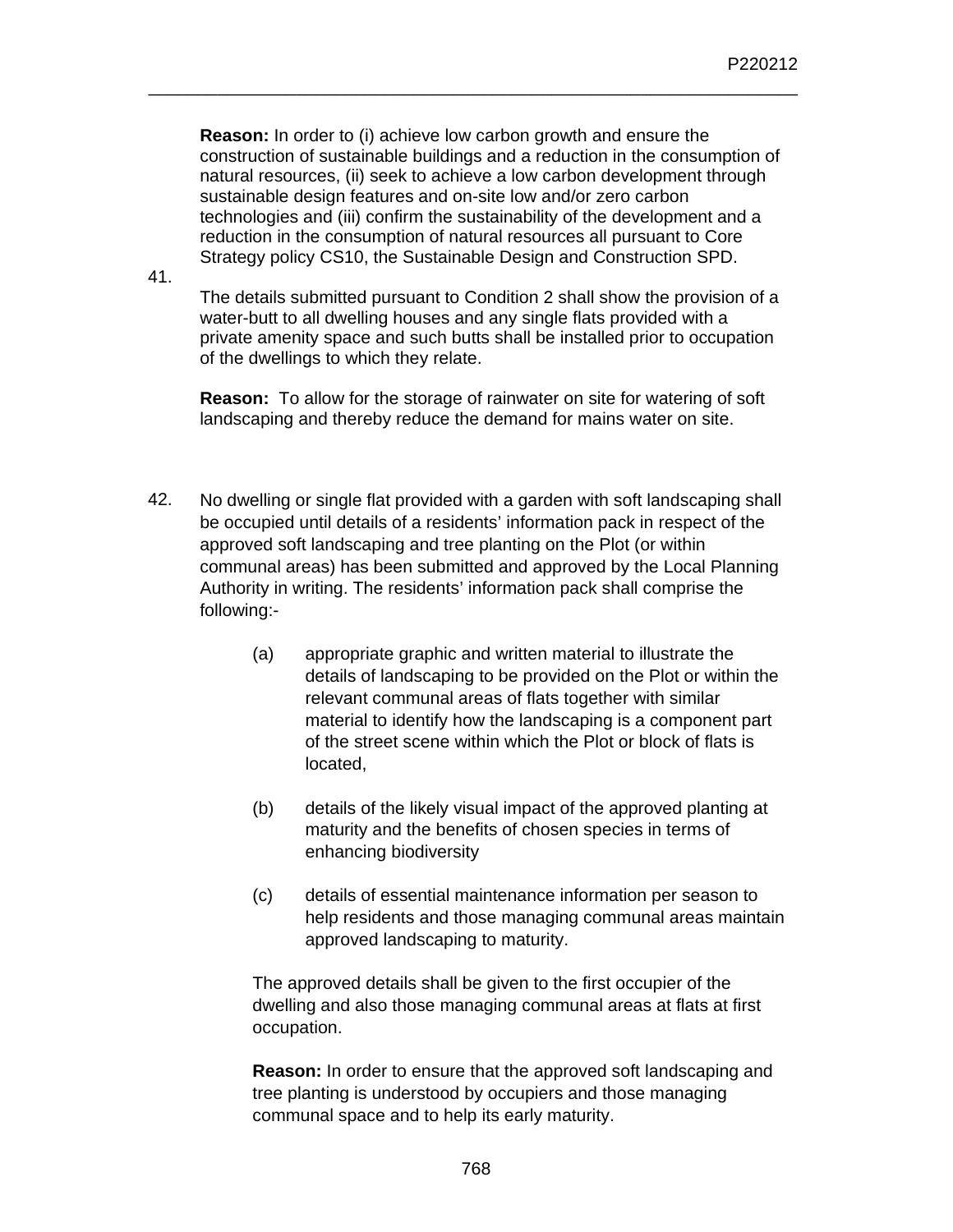43 At the same time as submissions pursuant to Condition 2 of this permission details shall be submitted to the Local Planning Authority in respect of bird and bat boxes together with a plan showing their spatial distribution in the relevant phase or sub-phase and approved by the Local Planning Authority in writing (following prior consultation with the Kent Wildlife Trust). Dwellings that are identified for provision of bird and bat boxes shall only be occupied following the provision and attachment of such boxes in accordance with the approved detail pursuant to this condition.

\_\_\_\_\_\_\_\_\_\_\_\_\_\_\_\_\_\_\_\_\_\_\_\_\_\_\_\_\_\_\_\_\_\_\_\_\_\_\_\_\_\_\_\_\_\_\_\_\_\_\_\_\_\_\_\_\_\_\_\_\_\_\_\_\_\_

**Reason:** To ensure that the impact of the development is appropriately mitigated in terms of nesting opportunities for birds and bats.

44. Other than the designated Live/work units notwithstanding the provisions of the Town and Country Planning (General Permitted Development) Order 1995 (as amended) or any other Order or any subsequent Order revoking or re-enacting that Order, the dwellings hereby approved shall only be occupied as single dwelling houses as described by Use Class C3 of the Town and Country Planning Use Classes Order 1987 as amended.

**Reason:** To ensure that car parking provided within the development remains adequate to meet the needs of the occupiers of the development and to protect the amenities of future occupiers of the development.

- 45 Each of the following is required to be submitted to and approved by the Local Planning Authority in writing prior to their usage in any building:
	- (a) the location and colour of rain water and soil pipes;
	- (b) the location, size and colour of external vents, grilles and flues in walls or the roof;
	- (c) 1:20 scale elevations and sections sufficient to identify the specific form and location of all external electricity and gas meter boxes and associated pipe work, together with their relationship to proposed adjacent ground levels whether hard or soft landscaped;
	- (d) 1:20 scale front and side elevations of any projecting, or Juliet style, balconies;
	- (e) 1:20 scale front and side elevations of any bay or oriel style windows;
	- (f) 1:20 scale front and side elevations of any flat or pitched roofed door canopies (including materials and finish, details of any supporting posts and related brick plinths and roofing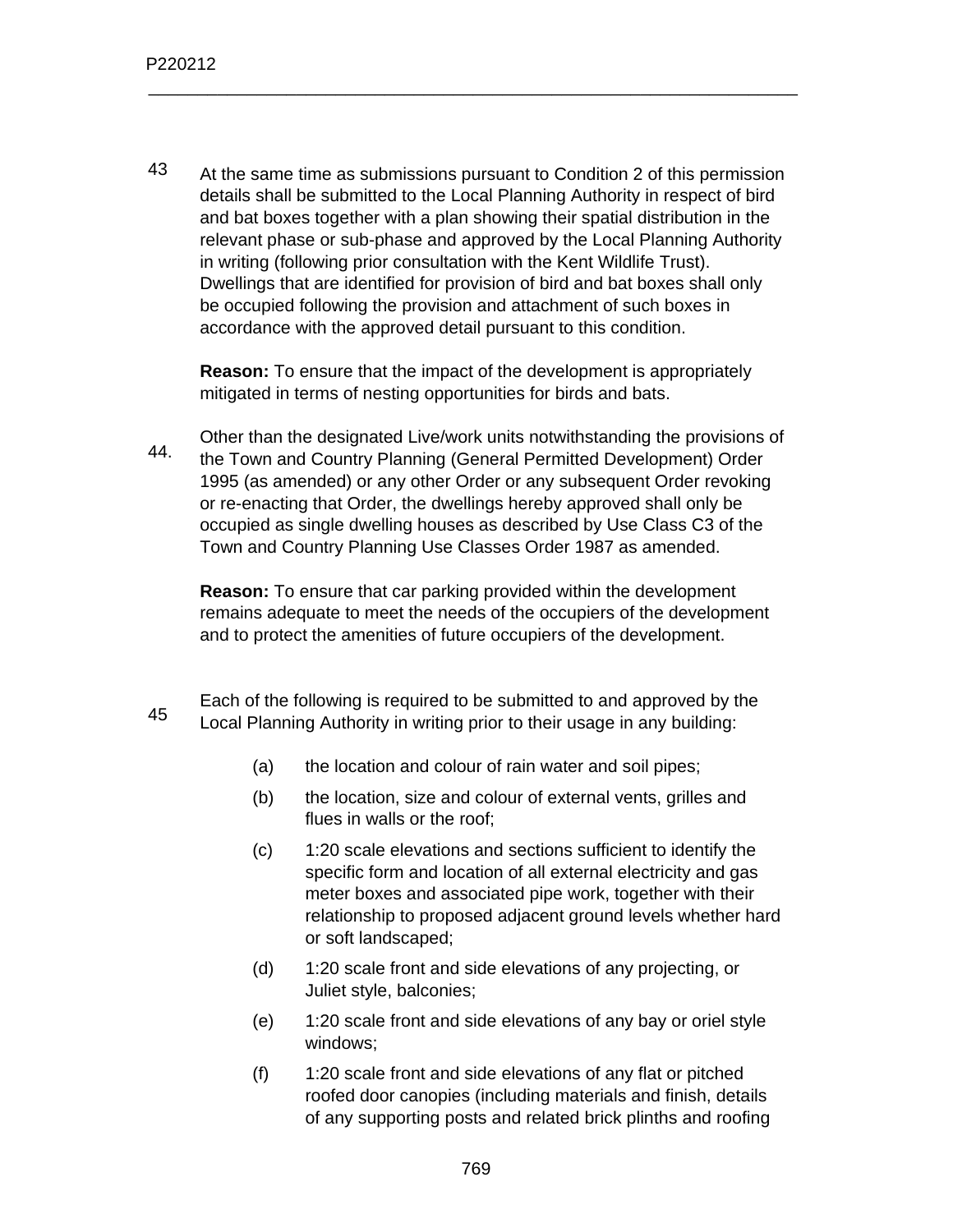materials);

(g) details sufficient to show proposed flashings at the intersections of roof planes between individual buildings combined to give continuous frontage to the street;

\_\_\_\_\_\_\_\_\_\_\_\_\_\_\_\_\_\_\_\_\_\_\_\_\_\_\_\_\_\_\_\_\_\_\_\_\_\_\_\_\_\_\_\_\_\_\_\_\_\_\_\_\_\_\_\_\_\_\_\_\_\_\_\_\_\_

- (h) 1:20 scale front and side elevations of proposed any flat-roof and pitched-roof dormer windows.
- (i) 1:20 details of all proposed eaves and verge treatments, including the use of over fascia venting (or any methods obviating the need for such)
- (j) 1:20 scale elevations and sections of the ground floor street frontage windows and doors to mixed use units and mixed use units to be provided and marketed specifically for ground floor retail use.

and the development shall be constructed in accordance with the approved details.

**Reason:** In order to ensure that fine details are of a high standard, contribute to visual richness in the built environment and are complementary to the visual quality of the building within which they are incorporated.

46 (a) Prior to the approved soft landscaping works being commenced in accordance with the details required to be submitted pursuant to Condition 2 (and any subsequent variations to those details agreed in writing by the local planning authority) a 'soft landscaping implementation notice' shall have been served on the local planning authority in writing stating the date of commencement of landscaping works and the anticipated date of completion of the soft landscaping works within the relevant planting season.

(b) Within 10 working days of the completion of the approved soft landscaping works other than for street trees a 'plot landscaping completion notice' shall have been served on the local planning authority in writing identifying the date at which the plot landscaping works were considered as being completed.

(c) Within 10 working days of the completion of the approved soft landscaping works other than for plots a 'street tree landscaping completion notice' shall have been served on the local planning authority in writing identifying the date at which the street tree landscaping works were considered as being completed.

**Reason:** To enable the local planning authority to monitor soft landscaping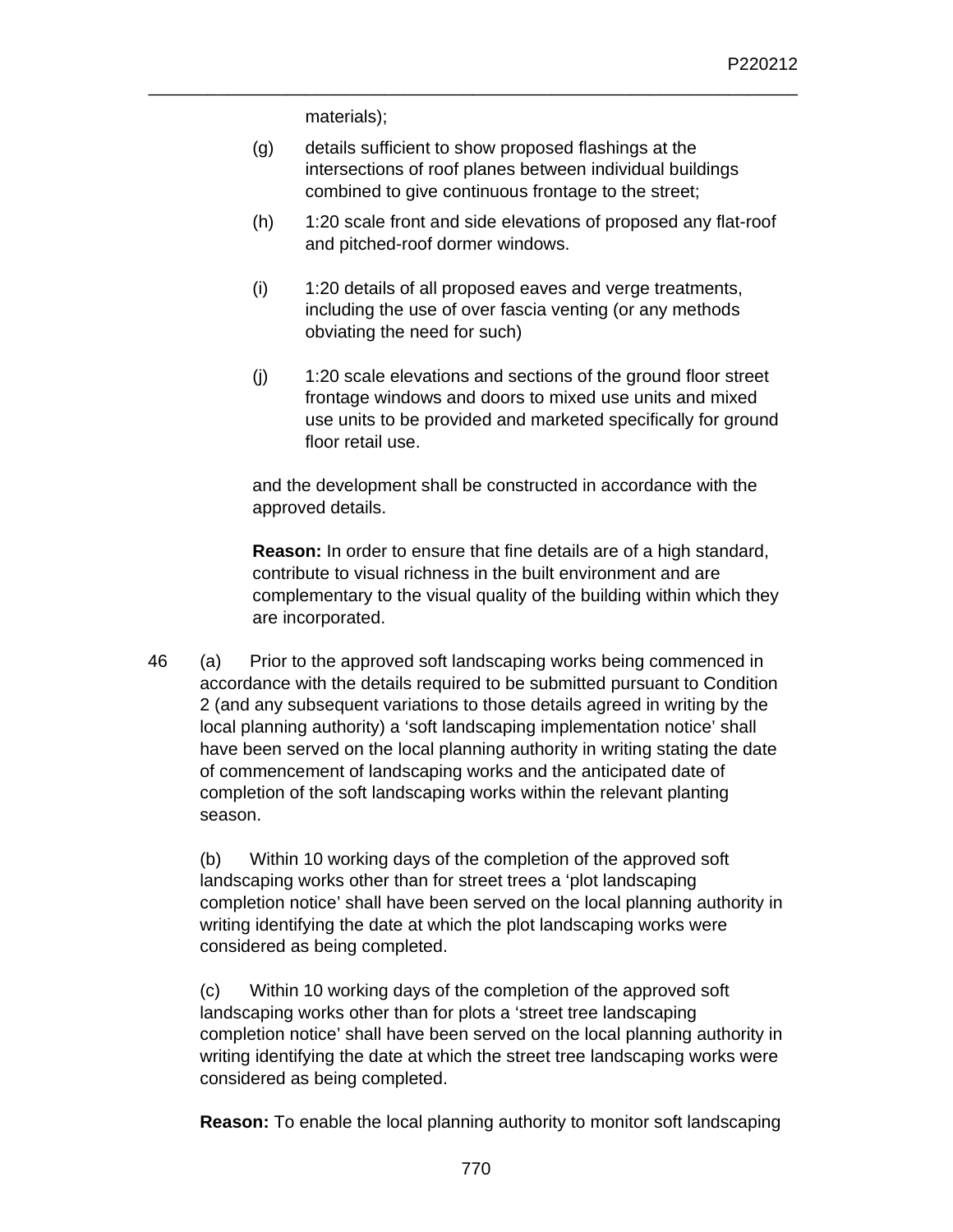works for compliance with the approved soft landscaping details.

\_\_\_\_\_\_\_\_\_\_\_\_\_\_\_\_\_\_\_\_\_\_\_\_\_\_\_\_\_\_\_\_\_\_\_\_\_\_\_\_\_\_\_\_\_\_\_\_\_\_\_\_\_\_\_\_\_\_\_\_\_\_\_\_\_\_

47 The layout details required to be submitted pursuant to Condition 2 of this permission shall be accompanied by layout plans (together with other plans and sections as may be necessary) to demonstrate the provision of level thresholds to all principal entrances of dwellings (and/or level thresholds accessed by shallow ramps where level thresholds cannot be provided linking the principal entrance of a dwelling to that which forms the public realm).

**Reason:** To ensure that dwellings will be accessible and are able to accommodate varying mobility needs over time.

48 (1) The total number of dwellings constructed on the site pursuant to this outline planning permission and outline planning permission 02/00278/AS in combination shall not exceed 1100 dwellings.

(2) The total amount of business floorspace constructed pursuant to this outline planning permission and outline planning permission 02/00278/AS in combination shall not exceed 70,000 square metres;

(3) Only one access junction to the Southern Orbital Road (A2070) shall be constructed pursuant to this outline planning permission and outline planning permission 02/00278/AS and full planning permission 10/00672/AS in combination;

**Reason:** To restrict development on the site to that which was envisaged in the Cheeseman's Green Development Brief (adopted on 27 February 2003) and to ensure that the impact of the development does not exceed the environmental, traffic and other effects of the proposed development as assessed through the documents submitted in support of the application and for the purposes of the Town and Country Planning (Environmental Impact Assessment) Regulations.

## **Notes to Applicant**

- 1 The applicant is advised to note the provisions of the Environmental Protection Act 1990 Part III with regard to noise.
- 2 The estate roads to be designed and built to adoptable standards in accordance with current requirements of the Highway Authority are to be subject to an adoption agreement under Section 38 of the Highways Act, which must be entered into before the development or any part of it is occupied.
- 3 The applicant's attention is drawn to the provisions of the Wildlife and Countryside Act 1981.
- 4 A footpath or other public right of way runs across or adjacent to the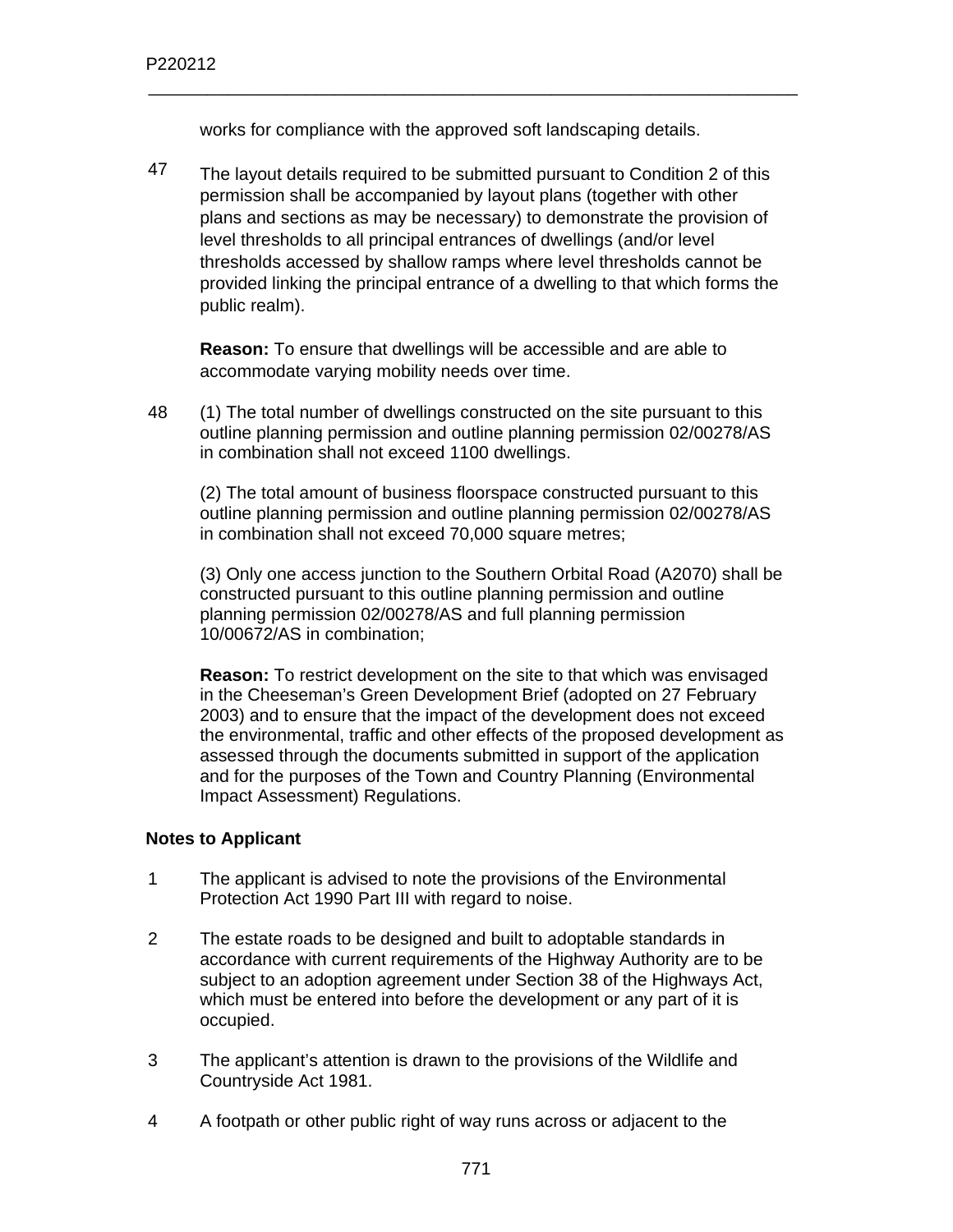application site and the applicant is advised to contact the Mid Kent Area PROW Team, Unit C, Marten Park, High Halden, Ashford, TN26 3JP to establish the precise implications thereof.

\_\_\_\_\_\_\_\_\_\_\_\_\_\_\_\_\_\_\_\_\_\_\_\_\_\_\_\_\_\_\_\_\_\_\_\_\_\_\_\_\_\_\_\_\_\_\_\_\_\_\_\_\_\_\_\_\_\_\_\_\_\_\_\_\_\_

- 5 The applicant should ensure that surface water drainage is not directed to, or connected to, the public foul sewer.
- 6 This development is also the subject of an Obligation under Section 106 of the Town and Country Planning Act 1990, which affects the way in which the property may be used.
- 7 The applicant is advised to contact those bodies responsible for the supply of gas, electricity, water, telephone and other such services as soon as possible to ascertain their requirements and to ensure that suitable provision is included within the detailed plans submitted to the Local Planning Authority pursuant to this permission. The applicant should take steps to ensure that the services are installed in a co-ordinated manner at the time of development and that electricity and telephone supply cables are placed underground. The applicant's attention is drawn to the guidelines set out in the National Joint Utilities Group Publication Number 2 (further details available from NJUG Secretariat c/o The Electricity Council, 30 Millbank, London SW1P 4RD).
- 8 The applicant be advised that consent under the Building Regulations is required for the work proposed.
- 9 Any culverting of a watercourse requires the prior written approval of the Local Authority under the terms of the Public Health Act 1936, and the prior written consent of the Environment Agency under the terms of the Land Drainage Act 1991/Water Resources Act 1991. The Environment Agency seeks to avoid culverting, and its consent for such works will not normally be granted except for access crossings. Under the terms of the Water Resources Act 1991 and the Land Drainage Byelaws, the prior written consent of the Environment Agency is required for any proposed works in, on, over or within 8 metres of the Aylesford Stream. The applicant is advised to contact the Kent Area Office of the Environment Agency regarding the necessary approvals.
- 10 This permission does not convey any approval for the required vehicular crossing or any other works within the highway for which permission must be obtained from Kent Highway Services Mid Kent Area Office, Doubleday House, St. Michaels Close, Aylesford, ME20 7BU.
- 11 Reserved matters approval ref. 09/00081/AS (for development at Bilham Farm and construction of access and roads and to which lawful development certificate ref. 11/00876/AS refers), and reserved matters approval ref. 09/01566/AS (for development at Stour Meadows and amendments to roads), relate to outline planning permission 02/00278/AS and are not Reserved Matters approvals for the purpose of this outline planning permission.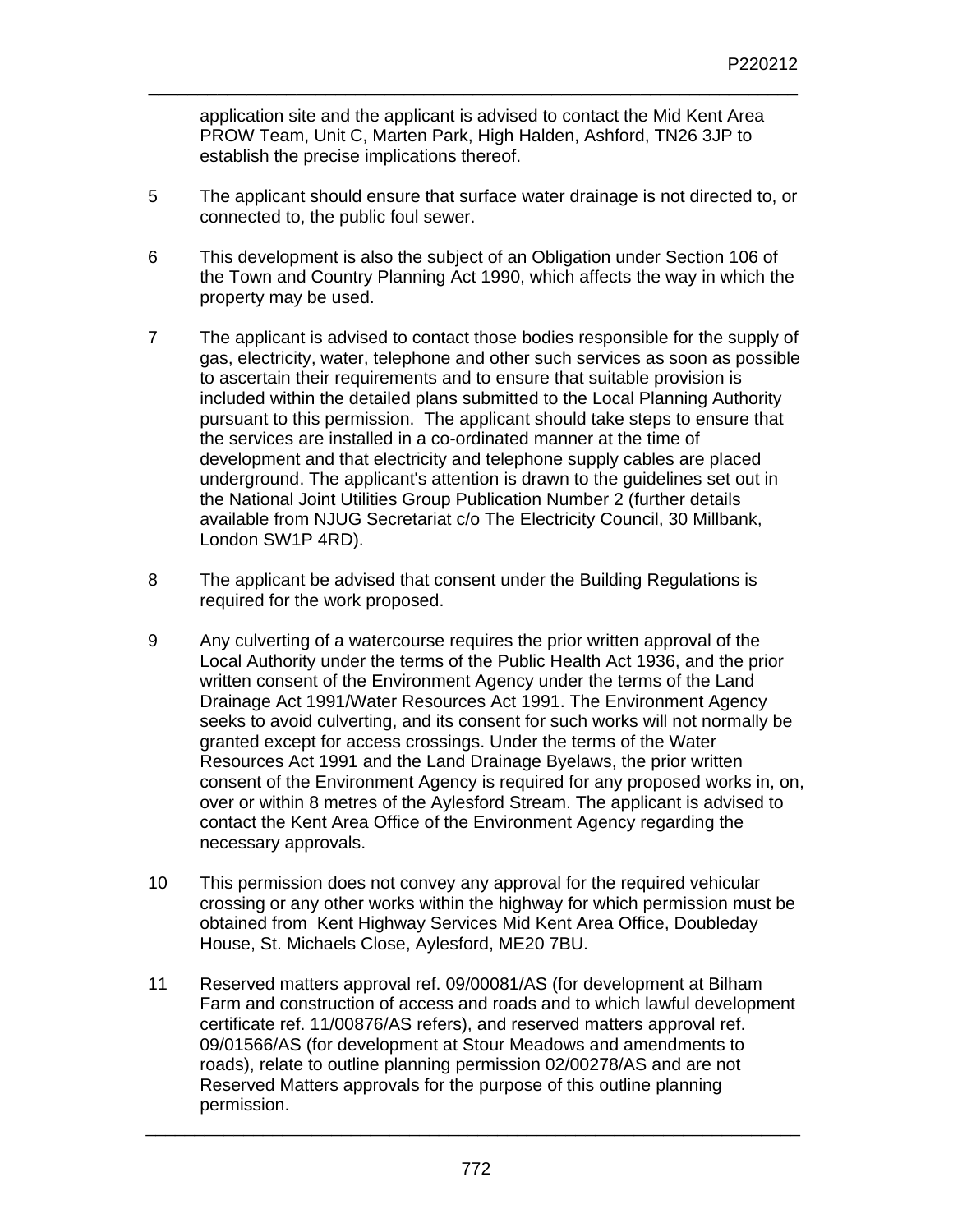| <b>Application Number</b>                | 11/01330/AS                                                                                                                                                                                           |     |                                                                                                     |
|------------------------------------------|-------------------------------------------------------------------------------------------------------------------------------------------------------------------------------------------------------|-----|-----------------------------------------------------------------------------------------------------|
| <b>Location</b>                          | Phase 1, Waterbrook Park, Waterbrook Avenue,<br>Sevington, Kent                                                                                                                                       |     |                                                                                                     |
| <b>Grid Reference</b>                    | 03251/40260                                                                                                                                                                                           |     |                                                                                                     |
| <b>Parish Council</b>                    | Sevington                                                                                                                                                                                             |     |                                                                                                     |
| <b>Ward</b>                              | <b>Weald East</b>                                                                                                                                                                                     |     |                                                                                                     |
| <b>Application</b><br><b>Description</b> | Development of a vehicle testing facility, a vehicle & plant<br>storage/maintenance facility and class B1, B2 and B8<br>small business units together with associated highway &<br>earthworks on land |     |                                                                                                     |
| <b>Applicant</b>                         | GSE Waterbrook Ltd, The Mews, Princes Parade, Hythe,<br>CT21 6AQ                                                                                                                                      |     |                                                                                                     |
| <b>Agent</b>                             | Sittingbourne Road, Maidstone ME14 3EN                                                                                                                                                                |     | Mr M Page, DHA Planning, Eclipse House, Eclipse Park,                                               |
| <b>Site Area</b>                         | 12.7 hectares                                                                                                                                                                                         |     |                                                                                                     |
| $24/-$<br>(a)                            | (b)                                                                                                                                                                                                   | (c) | KHS X; HA X; PROW X;<br>KCC (Heritage) X; PO<br>(drainage) X; SG X; EHM<br>$X$ ; NE $X$ ; KWT $X$ ; |

The Strategic Sites and Design Manager drew Members' attention to the Update Report. The Ward Members for Weald East and Highfield both supported the application.

The Ward Member for South Willesborough attended and spoke on the proposed conditions.

#### **Resolved:**

### **(A) That for the following reasons the Planning Committee Permit this application:**

- 1. Any potential significant impacts on the amenities of nearby dwellings can be satisfactorily mitigated by conditions.
- 2. The site is within a designated employment area where there is no objection to the principle of the proposed development.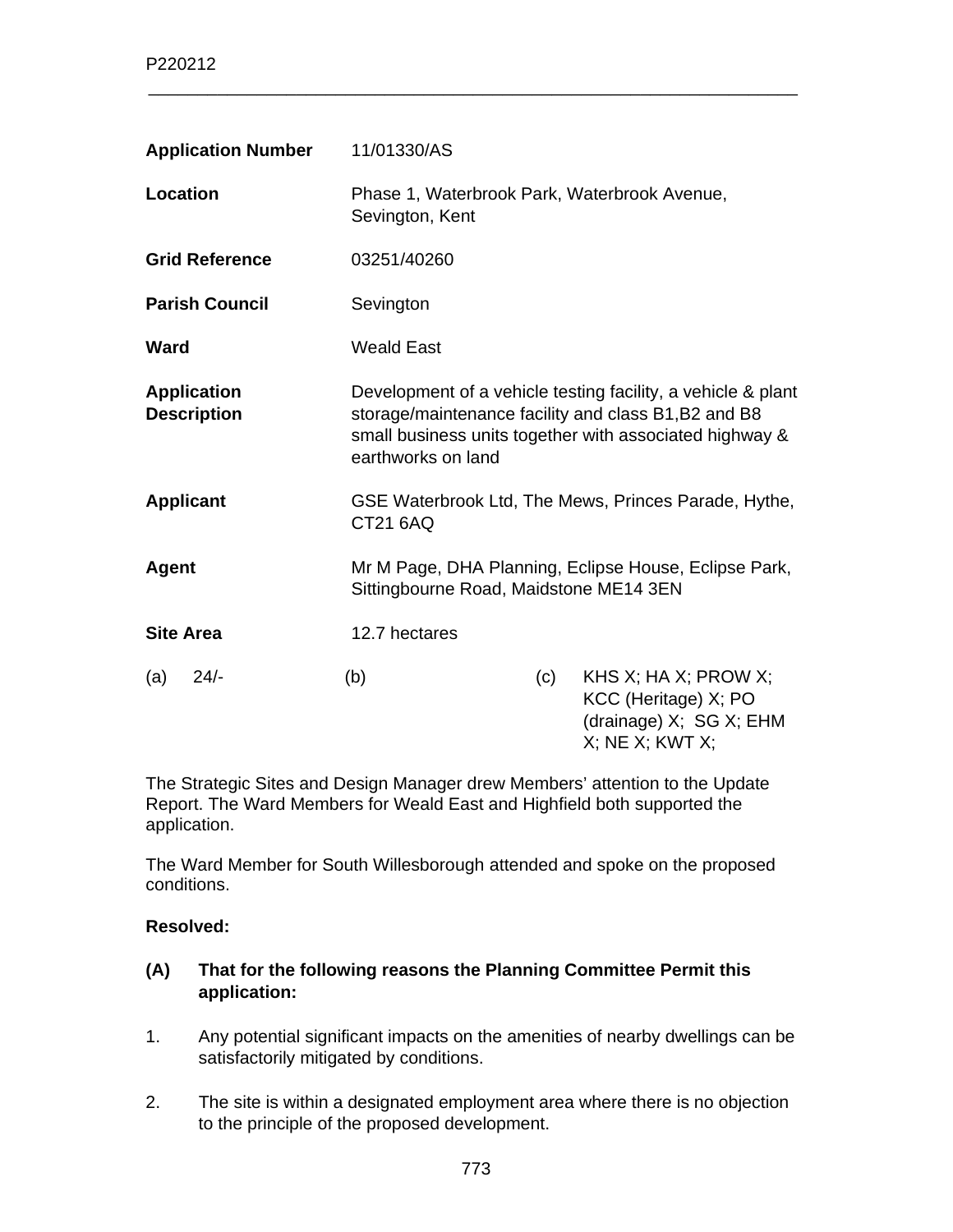3. The traffic movements generated by the development could be accommodated without detriment to highway safety, subject to conditions.

\_\_\_\_\_\_\_\_\_\_\_\_\_\_\_\_\_\_\_\_\_\_\_\_\_\_\_\_\_\_\_\_\_\_\_\_\_\_\_\_\_\_\_\_\_\_\_\_\_\_\_\_\_\_\_\_\_\_\_\_\_\_\_\_\_\_

- 4. The applicant has demonstrated that there is a need for the proposed development in this location.
- 5. The scale, location and design of the development would respect the context of the site and preserve the visual amenities of the locality.
- 6. The planning obligations are necessary to make the development acceptable in planning terms, are directly related to the development and are fairly and reasonably related in scale and kind to the development.
- **(B) Subject to the applicant first entering into a Section 106 agreement in respect of planning obligations as detailed in Table 1, on terms agreeable to the Head of Legal and Democratic Services, with delegated authority to either the Strategic Sites and Design Manager or the Development Control Manager to make or approve minor changes to the planning obligations and planning conditions, as they see fit.**

## **Table 1**

| <b>Detail</b>                     | <b>Amount</b>           | <b>Trigger points</b>            |
|-----------------------------------|-------------------------|----------------------------------|
| SPG6 - South of                   | £348,712 for each       | 50% of the payment prior to      |
| <b>Ashford Transport</b>          | Development Unit        | commencement                     |
| <b>Study</b>                      |                         |                                  |
| Contribution towards              |                         | 25% of the payment prior to      |
| cycleways and                     |                         | occupation of more than 0.3244   |
| improvements to                   |                         | DUs of floorspace                |
| public transport and              |                         |                                  |
| works associated                  |                         |                                  |
| with strategic                    |                         |                                  |
| highway works                     |                         | 25% of the payment prior to      |
| including junctions               |                         | occupation of more than 0.73 DUs |
| 10 and 10A of the                 |                         | of floorspace                    |
| M <sub>20</sub> . Provide details |                         |                                  |
| of floorspace                     |                         |                                  |
| commenced and                     |                         |                                  |
| occupied and limit on             |                         |                                  |
| construction of more              |                         |                                  |
| than 0.9733 DUs of                |                         |                                  |
| floorspace                        |                         |                                  |
|                                   |                         |                                  |
| <b>Carbon Off-Setting</b>         | To be calculated        | Payable within 15 days of the    |
| <b>Contribution</b>               | using the shadow        | Council's approval of the post   |
| Contribution to the               | price of carbon set out |                                  |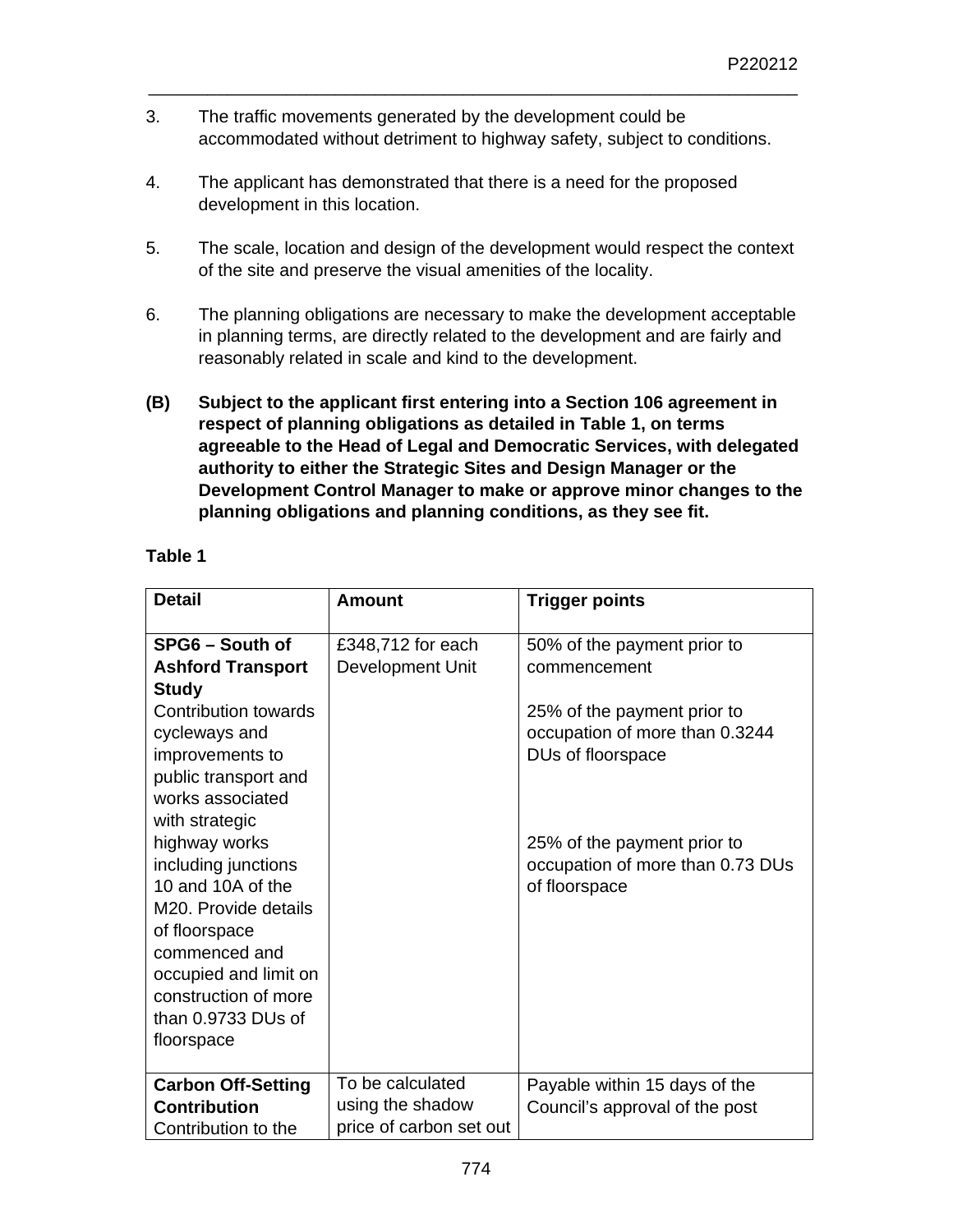| <b>Ashford Carbon</b><br>Fund based on the<br>residual carbon<br>emissions of each<br>building set out in the<br>approved post<br>construction<br>assessment and<br>quantified over 10<br>years                                                                                                                                                          | in the Sustainable<br>Design and<br><b>Construction SPD</b> | construction assessment                                                                                                                                                                                                                                       |
|----------------------------------------------------------------------------------------------------------------------------------------------------------------------------------------------------------------------------------------------------------------------------------------------------------------------------------------------------------|-------------------------------------------------------------|---------------------------------------------------------------------------------------------------------------------------------------------------------------------------------------------------------------------------------------------------------------|
| <b>Travel Plan</b><br>Submit a travel plan<br>to be approved by<br>the Council which<br>aims to reduce car<br>use by occupiers and<br>encourage<br>alternative modes of<br>transport. Payment<br>of a bond to be<br>drawn upon by the<br>Council in case<br>modal split targets<br>are not achieved<br>Implementation of<br>the approved travel<br>plan. | Amount of bond to be<br>agreed                              | Travel plan to be approved prior to<br>first occupation To be implemented<br>and bond paid within 3 months of<br>first occupation. To be reviewed at<br>the end of each year for 5 years<br>and any changes implemented at<br>the start of the following year |
| <b>Travel Plan</b><br><b>Monitoring Fee</b><br>Contribution<br>towards the cost of<br>monitoring<br>compliance with the<br>travel plan and<br>helping to ensure its<br>success                                                                                                                                                                           | £10 000                                                     | £1000 upon submission to the<br>Council of the draft travel plan, and<br>£9000 on the anniversary thereof<br>for 4 years                                                                                                                                      |
| <b>Bus Access</b><br>Permit buses to use<br><b>Waterbrook Avenue</b><br>and the roads within<br>the site                                                                                                                                                                                                                                                 | N/a                                                         | Upon completion of the roads                                                                                                                                                                                                                                  |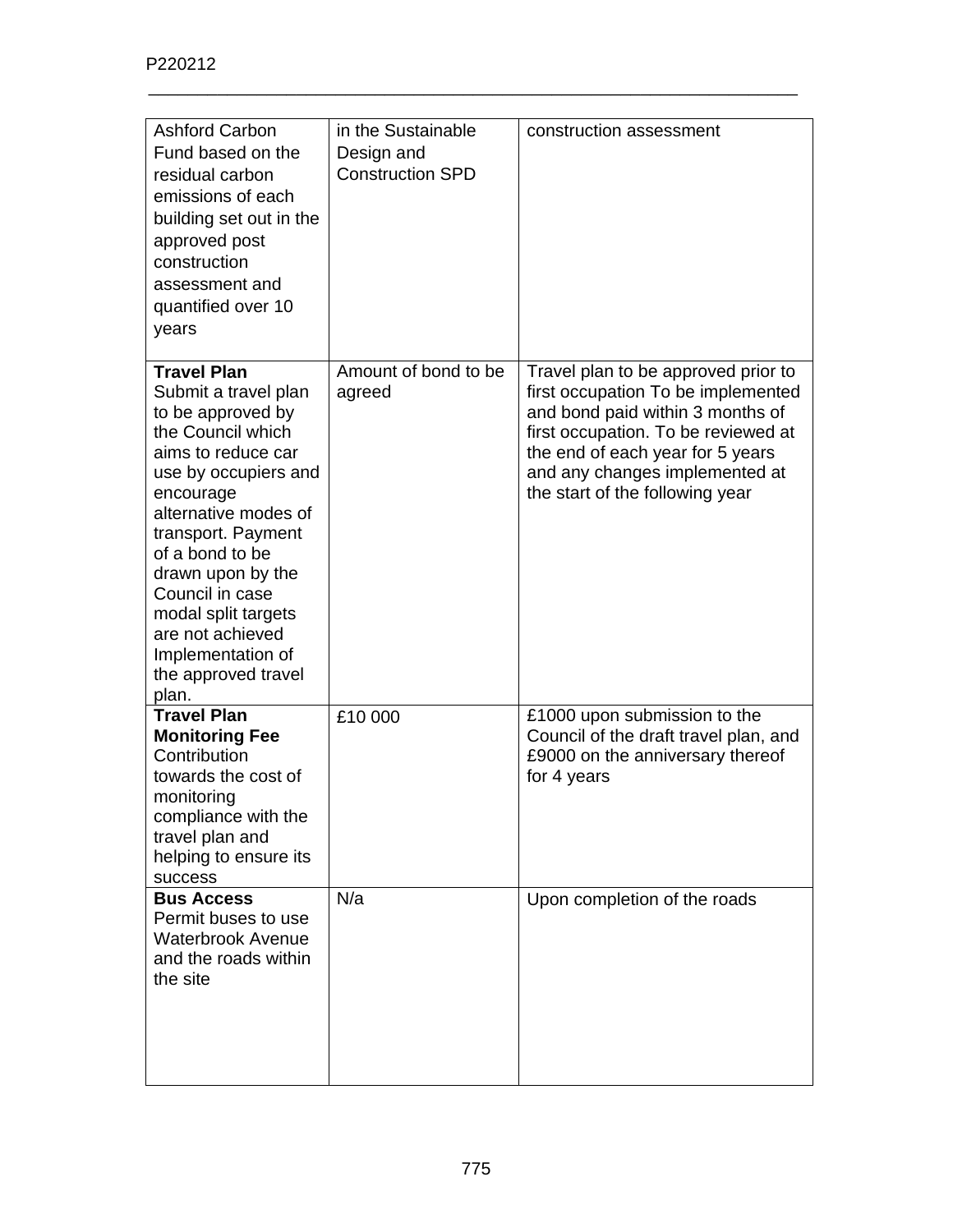| <b>Monitoring Fee</b><br>Contribution towards<br>the Council's costs of<br>Monitoring<br>compliance with the<br>agreement | £5000 | Upon commencement of<br>development |
|---------------------------------------------------------------------------------------------------------------------------|-------|-------------------------------------|
|                                                                                                                           |       |                                     |

All contributions to be index linked (from the date of the Committee's resolution, except in the case of theSPG6 contribution) in order to ensure the value is not reduced over time. The costs, expenses and disbursements of the Council's Legal and Planning Departments incurred in connection with the negotiation, preparation and completion of the deed are also payable. The Kent County Council will also require payment of their legal costs

# **(C) Permit**

Subject to the following conditions and note:

1. The development to which this permission relates must be commenced no later than 3 years from the date of this permission; written notice of the date of commencement shall be provided to the Local Planning Authority within 7 days of such commencement.

**Reason:** To comply with the requirements of section 91 of the Town and Country Planning Act 1990 as amended by Section 51 of the Planning and Compulsory Purchase Act 2004

2. No unit forming part of the development shall be occupied until works for the disposal of sewage have been provided on the site to serve that unit in accordance with details previously submitted to and approved in writing by the Local Planning Authority.

**Reason:** To ensure proper sewage disposal and avoid pollution of the surrounding area.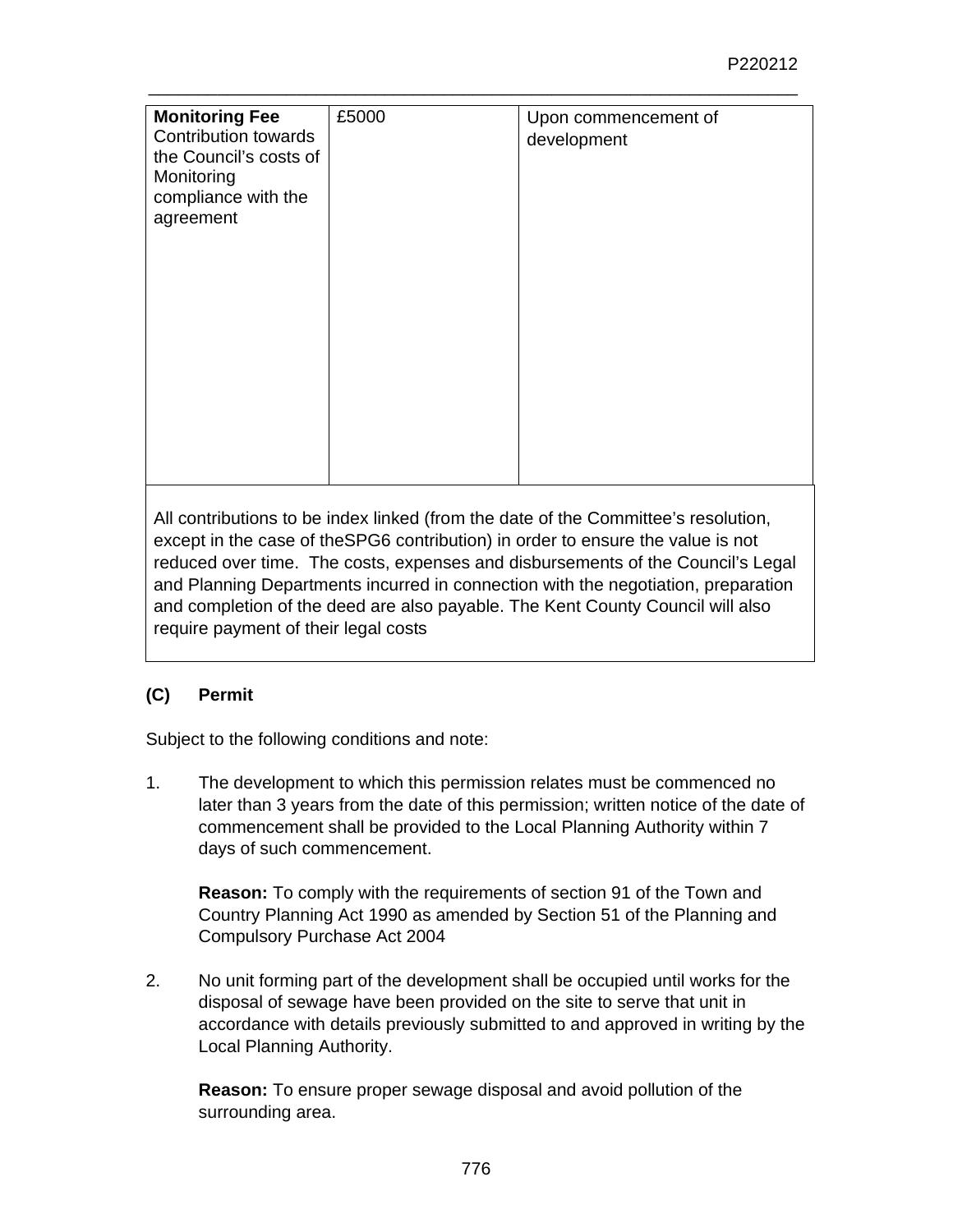- 3. (a) No development shall begin until:
	- (i) the surface water drainage works for which detailed permission is hereby given have been refined into a detailed surface water drainage scheme for the site, incorporating sustainable drainage principles to include ditches, swales, wetland, ponds, reed beds, permeable paving and such other surface water storage as may be agreed. Such scheme shall include:

- a design and location for control devices to ensure that surface water discharge to the East Stour River from the site is restricted to no more than 4 litres per second per hectare for storm events up to and including a 1:100 year event.
- a programme of works for the provision of each item within the scheme, identifying the precise stage of the development by which each item, and the scheme as a whole, shall be provided and made available for use.
- details of the maintenance and management arrangements for the scheme thereafter.

and

- (ii) such scheme has been submitted to and approved in writing by the Local Planning Authority.
- (b) Each item within the approved scheme, and the scheme as a whole, shall subsequently be provided strictly in accordance with the approved details and programme of works, or such other programme as may have first been approved in writing by the Local Planning Authority, and thereafter retained and maintained in effective working order in accordance with the maintenance and management arrangements set out in the approved scheme, or such other arrangements as may have first been approved in writing by the Local Planning Authority.
- (c) No built development, nor the creation of any hardstanding or other area which could result in the need for discharge of surface water from the site, shall be begun until the relevant works to provide effective attenuation of surface water arising have been provided as indicated in the approved programme of works and approved by the Local Planning Authority in writing.

**Reason:** To ensure the disposal of surface water from the site to prevent the increased risk of flooding and provide sustainable drainage systems in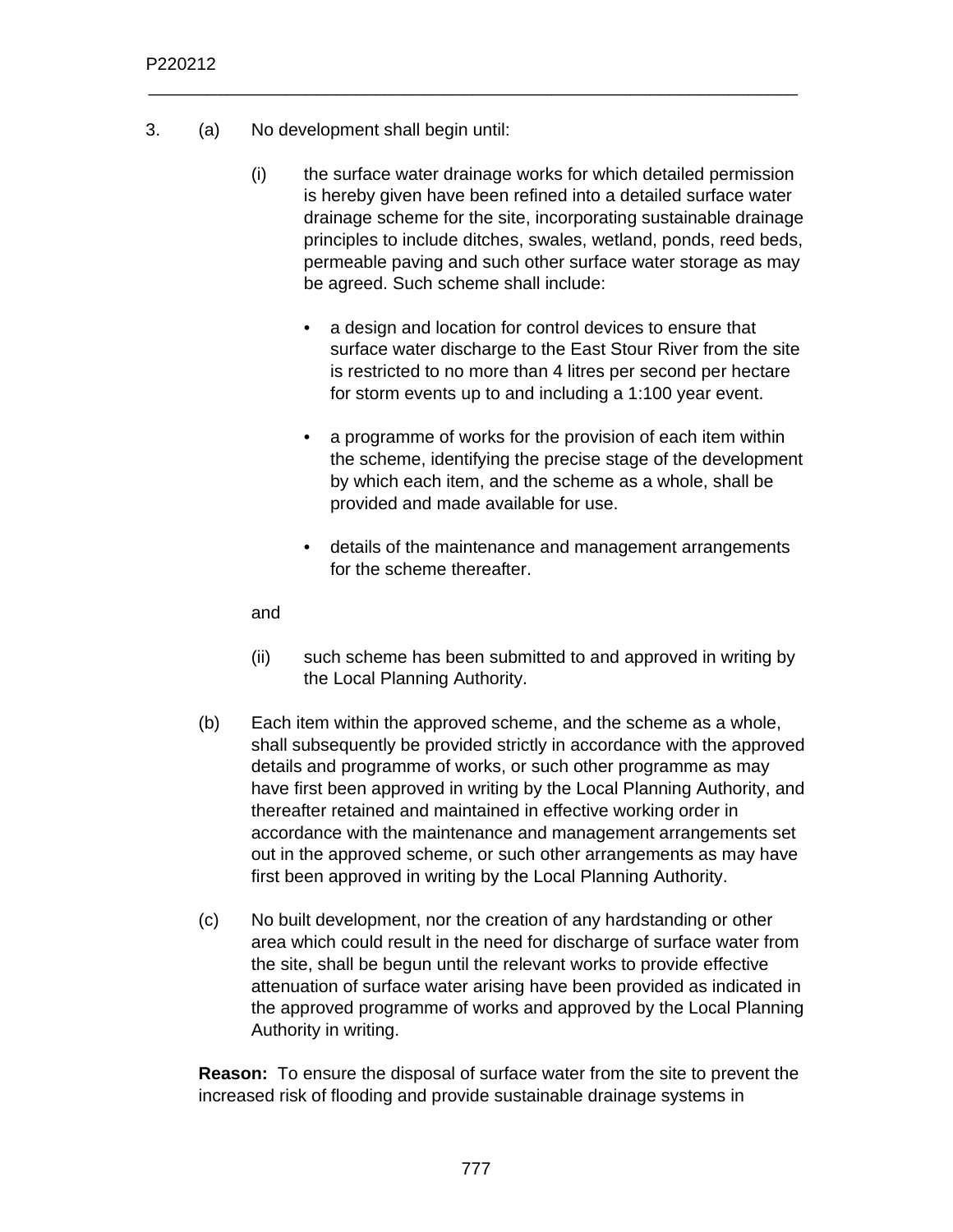accordance with policy CS20 of the Local Development Framework Core strategy.

\_\_\_\_\_\_\_\_\_\_\_\_\_\_\_\_\_\_\_\_\_\_\_\_\_\_\_\_\_\_\_\_\_\_\_\_\_\_\_\_\_\_\_\_\_\_\_\_\_\_\_\_\_\_\_\_\_\_\_\_\_\_\_\_\_\_

4. All surface water drainage from parking areas and hard standings shall be passed through an oil interceptor designed and constructed to have capacity and capability compatible with the site being drained. Roof water shall not pass through the interceptor. Such interceptor shall thereafter be retained and maintained.

**Reason:** To avoid pollution of the surrounding area.

- 5. Before the first occupation of each area forming part of the development, the following works between that area and the adopted highway shall be completed:
	- (a) Footways/cycleways, with the exception of the wearing course:
	- (b) Carriageways, with the exception of the wearing course, including the provision of agreed turning facilities together with related highway drainage, including off-site works,
	- (c) Junction visibility splays, street lighting, street nameplates and highway structures if any.

The relevant wearing courses shall be completed within one year of the first occupation of any sub-phase of the development and the works as completed shall thereafter be retained and maintained.

**Reason:** In the interest of highway safety

6. Prior to work commencing on any building, details of the slab level, the external finished levels and building floor levels of the proposed building shall be submitted to and approved in writing by the Local Planning Authority and the development shall be carried out to the approved levels.

**Reason:** In the interests of visual amenity

- 7. Prior to the commencement of any works a method statement for construction work on the site shall be submitted to and approved in writing by the Local Planning Authority. The construction of the development shall then be carried out in accordance with the approved method statement unless previously agreed in writing by the Local Planning Authority. The statement shall include:
	- (a) An indicative programme for the carrying out of the works.
	- (b) Measures to minimise the production of dust on the site and to mitigate any that is generated.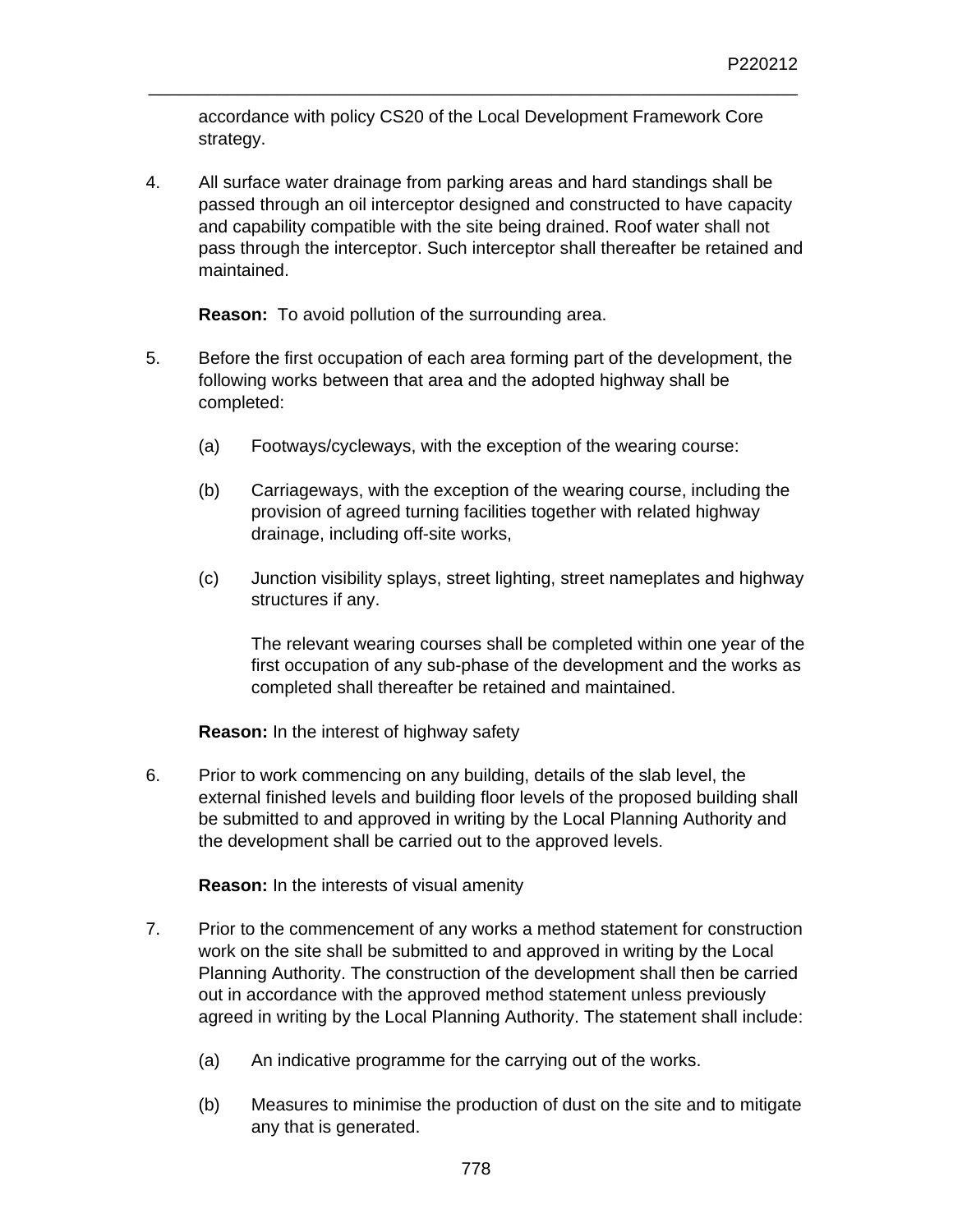(c) Measures to minimise the noise generated by the construction process, to include the selection of plant and machinery and the use of noise barriers.

\_\_\_\_\_\_\_\_\_\_\_\_\_\_\_\_\_\_\_\_\_\_\_\_\_\_\_\_\_\_\_\_\_\_\_\_\_\_\_\_\_\_\_\_\_\_\_\_\_\_\_\_\_\_\_\_\_\_\_\_\_\_\_\_\_\_

- (d) Maximum noise levels expected 1m from the affected façade of the following residential properties; Orchard Cottage, The Paddocks, 1 & 2 Maytree Cottages, Ashdown/Ashdown Cottage, Bridge Cottage and Imber.
- (e) Design and provision of site hoardings.
- (f) Management of traffic visiting the site including the use of Waterbrook Avenue as a holding area for vehicles visiting the site.
- (g) Provision of off road parking for all site operatives.
- (h) Measures to prevent the transfer of mud and other extraneous material on to the public highway.
- (i) A code of practice for works adjacent to the railways.
- (j) Monitoring of groundwater and gas monitoring.
- (k) Measures to manage waste produced on site (whether through demolition/site clearance or new building materials) and to maximise the recycling and reuse of such materials.
- (l) Measures to minimise the impact of vibration from the construction processes.
- (m) Measures to minimise the potential for the pollution of ground and surface water.
- (n) The location and design of site offices.
- (o) The location of vehicle access points to the site during construction.
- (p) The arrangements for consultation and liaison during the construction process with residents and businesses adjoining the site.

**Reason:** In the interest of protecting the amenity of surrounding residents, highway safety and avoid pollution of the surrounding area

8. Prior to the occupation of any built development, details and a timetable shall be submitted to and approved by the Local Planning Authority in writing for the provision of bus stops (which shall incorporate bus shelters, bus boarders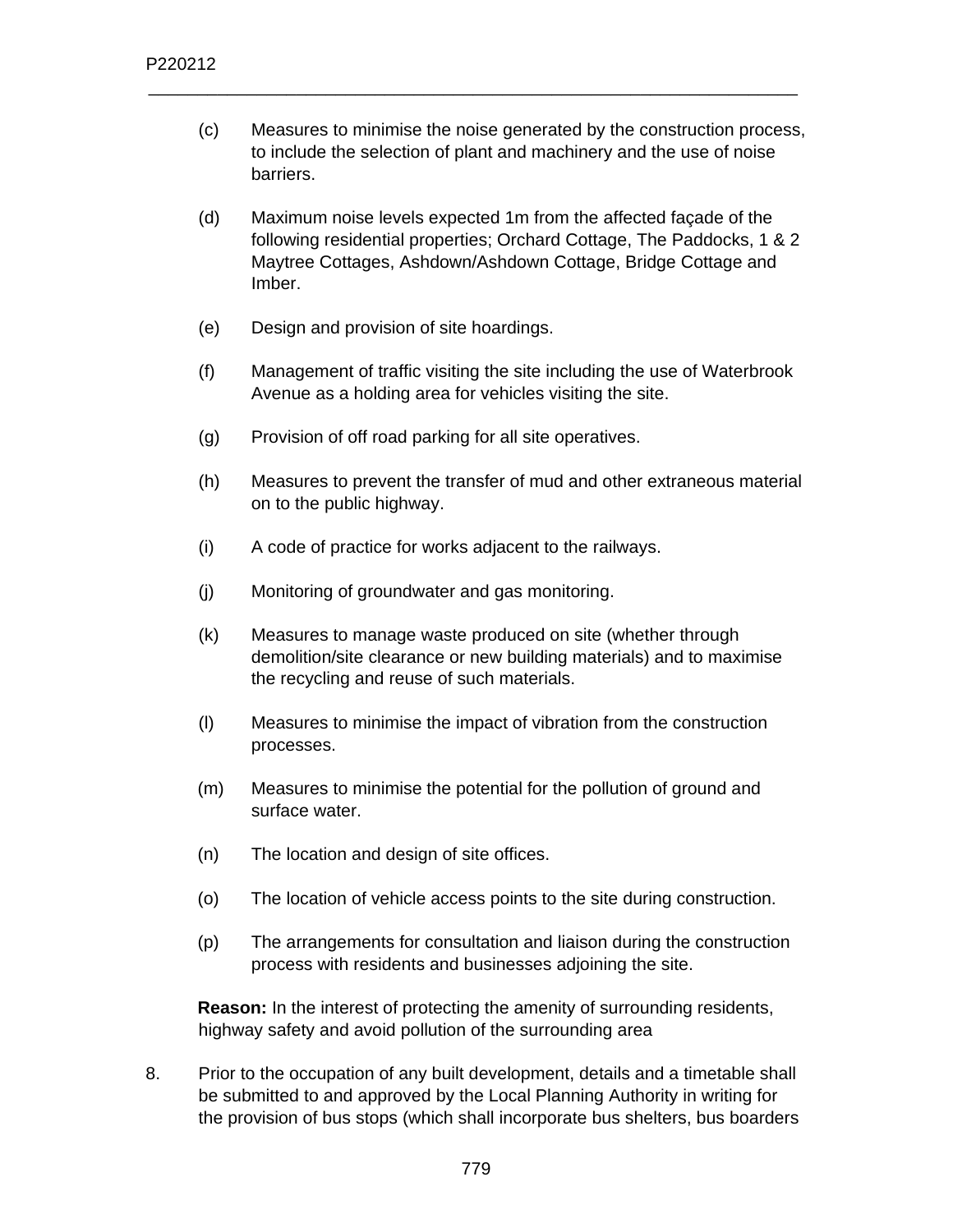and real time information displays together with details of their maintenance) along Waterbrook Avenue and the new access roads.

\_\_\_\_\_\_\_\_\_\_\_\_\_\_\_\_\_\_\_\_\_\_\_\_\_\_\_\_\_\_\_\_\_\_\_\_\_\_\_\_\_\_\_\_\_\_\_\_\_\_\_\_\_\_\_\_\_\_\_\_\_\_\_\_\_\_

Such works shall be carried out to the approved timetable and in accordance with the approved details unless the Local Planning Authority otherwise agrees in writing. The displays shall be maintained in accordance with the approved timetable

**Reason:** In order to enhance public transport links to the site.

9. Prior to the occupation of the VOSA building, an acoustic barrier shall be constructed along the edge of the roadway/yard between the building and Orchard Cottage, the barrier being 5m high and 60m long, its design and precise location to be previously agreed in writing by the Local Planning Authority before construction of the barrier commences, and thereafter the barrier shall be retained and maintained as approved.

**Reason:** In the interests of protecting the residential amenity of surrounding residents and visual amenity

10. All industrial processing shall only take place in the building(s) identified for such use on the approved plans, and no such work shall be undertaken in any building unless all doors and windows of that building are shut, other than when access to the buildings is required. No storage of materials shall take place outside the area(s) previously specified in writing for that use on the approved plans. The height of any storage within that area shall not exceed 4 metres above ground level.

**Reason:** In the interests of protecting the residential amenity of surrounding residents.

- 11. Prior to the commencement of development, a methodology shall be submitted to and approved in writing by the Local Planning Authority, for the following detailed population surveys, which shall be undertaken in advance of any further site clearance or development: Amphibians (including Great Crested Newts); Reptiles (including Slow Worm, Common Lizard and Grass Snake); Breeding Birds (including Barn Owl); Water Voles; and such surveys shall be repeated on an annual basis at the times appropriate to the species concerned and in accordance with best practice guidance as issued by Natural England, until the completion of the development. The population survey results shall be used to inform an appropriate mitigation strategy for each species (as further provided for below), illustrating how the populations are to be maintained, and monitored.
	- (a) Reptiles and Amphibians: No works or site clearance or pond/ditch filling/draining shall commence on site until a mitigation scheme or schemes (if appropriate) for the protection and benefit of any identified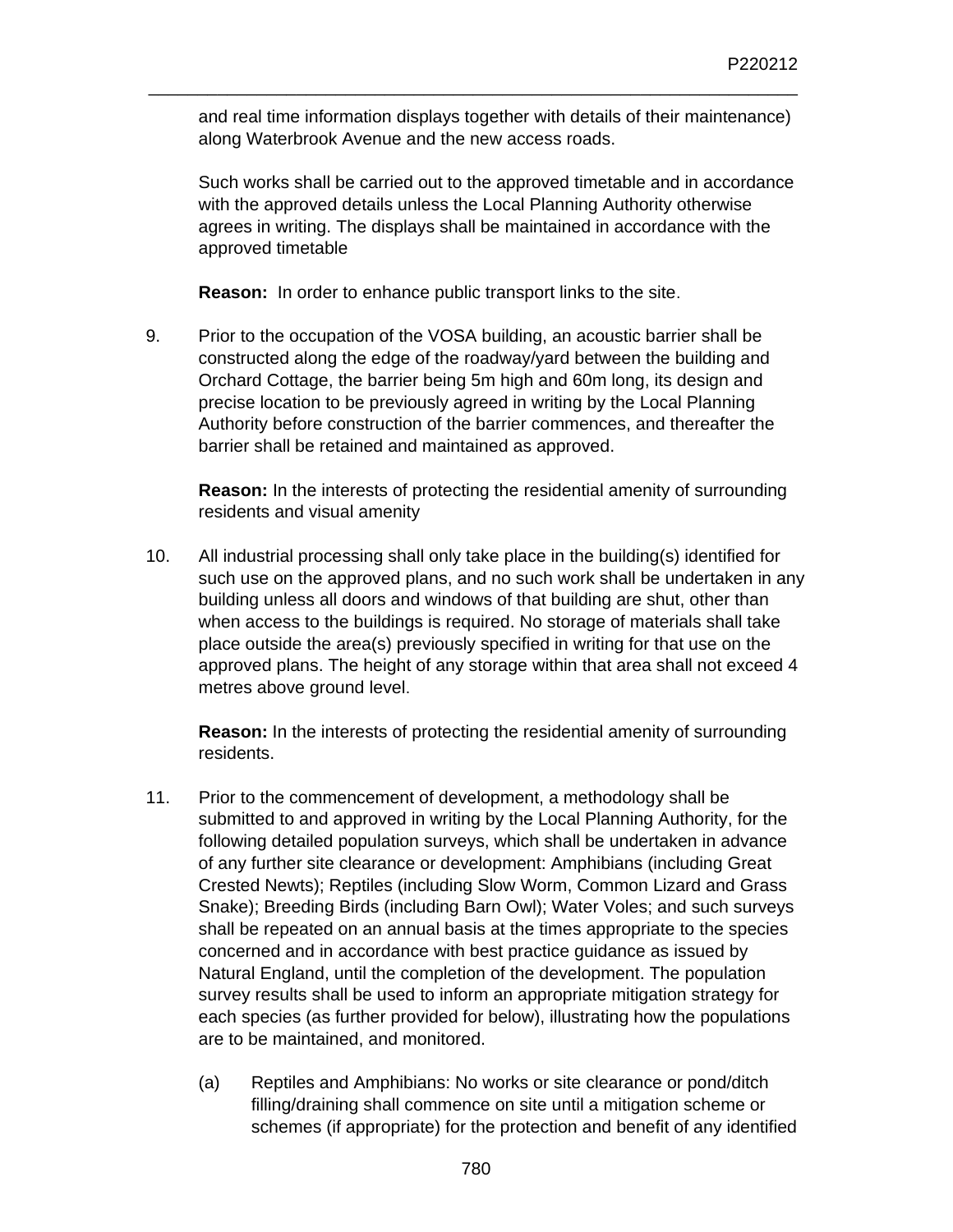Great Crested Newts, Slow Worms, Grass Snakes and Common Lizards for either retention on site and/or translocation of such species to a site or sites, together with full details of the monitoring and maintenance of such translocation sites in perpetuity has been submitted to and approved in writing by the Local Planning Authority and any necessary European Protected Species Licences applied for and obtained. The mitigation scheme(s) shall be phased with the implementation of the development. The approved mitigation scheme(s) shall, unless otherwise agreed by the Local Planning Authority in writing, be implemented in full in accordance with an agreed timetable, and thereafter maintained and no development or site clearance shall take place contrary to such scheme(s).

\_\_\_\_\_\_\_\_\_\_\_\_\_\_\_\_\_\_\_\_\_\_\_\_\_\_\_\_\_\_\_\_\_\_\_\_\_\_\_\_\_\_\_\_\_\_\_\_\_\_\_\_\_\_\_\_\_\_\_\_\_\_\_\_\_\_

- (b) Water Voles: No works or site clearance within 5 metres of the bank tops of water courses, ditches or ponds within the site shall take place until a scheme of enhancement of habitat for any identified Water Voles has been submitted to and agreed in writing by the Local Planning Authority. The enhancement scheme shall include a long term habitat management plan and arrangements for monitoring populations, together with details of how this will be carried out and maintained in perpetuity. The approved mitigation scheme, unless agreed in writing by the Local Planning Authority, shall be implemented in full in accordance with an agreed timetable, and thereafter maintained, and no development or site clearance shall take place contrary to such a scheme.
- (c) Breeding birds: No work shall take place until a mitigation scheme for any identified protected breeding birds has been submitted to and approved by the Local Planning Authority, and the approved scheme shall be implemented in accordance with an agreed timetable and thereafter retained and maintained.

**Reason:** in the interests of protecting the ecology of the area.

12. Prior to the commencement of development, details for each building of doors and fenestration, including cross sections of the elevations to show cills and reveals, eaves and parapets and jointing of any cladding or brickwork at a scale of 1:20, details and samples of bricks, tiles and cladding materials to be used externally, details of any external plant shall be submitted to and approved in writing by the Local Planning Authority.

Thereafter the development of each building shall be undertaken in accordance with the approved details.

**Reason:** In the interests of the visual amenity.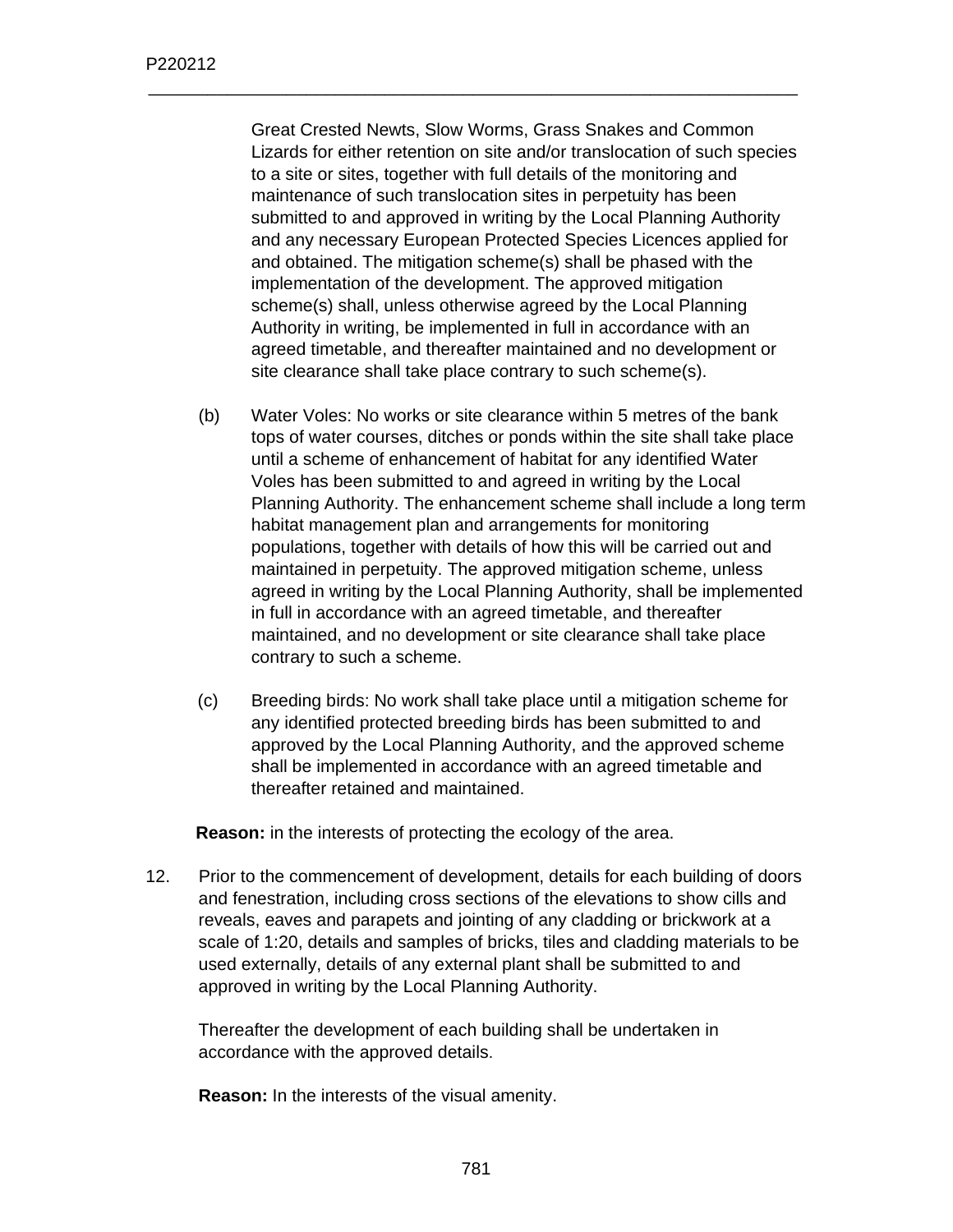13. Details of any external lighting shall be submitted to and approved by the Local Planning Authority before being installed on site; such lighting shall comply with the Institute of Lighting Engineers Guidance Notes in respect of the need to reduce light pollution to a minimum and thereafter such lighting shall be retained and maintained as approved.

\_\_\_\_\_\_\_\_\_\_\_\_\_\_\_\_\_\_\_\_\_\_\_\_\_\_\_\_\_\_\_\_\_\_\_\_\_\_\_\_\_\_\_\_\_\_\_\_\_\_\_\_\_\_\_\_\_\_\_\_\_\_\_\_\_\_

**Reason:** In order to avoid unacceptable light pollution of the area.

14. Prior to the commencement of the development of any and each plot, final details of the hard and soft landscaping for that plot shall be submitted to and approved in writing by the Local Planning Authority, together with details of the phases of implementation of it, and these works shall be carried out as approved, unless otherwise agreed in writing with the Local Planning Authority. The details required to be submitted and approved shall include proposed finished levels or land contours; means of enclosure; all hard surfacing materials; minor artefacts and structures (e.g. furniture, art, refuse or other storage units (including litter and dog bins), signs, lighting etc); proposed and existing functional services above and below ground (e.g. drainage, power, communications cables etc indicating lines, manholes, supports etc) together with full details of ground preparation and maintenance. All trees, shrubs and other soft landscaping approved and planted and hard landscaping approved and provided on plots shall be maintained in accordance with the agreed scheme of maintenance for a period of 5 years following the implementation of the scheme, and such maintenance shall include the replacement in the next planting season of any tree or plant which dies or becomes diseased, is removed or becomes seriously damaged with another of similar size and species, unless the Local Planning Authority gives written consent to any variation.

**Reason**: In order to protect and enhance the amenity of the area.

15. Any public right of way crossing the site shall be kept free of obstructions until such time as it may be formally diverted.

**Reason:** To ensure the continued obstructed provision of public rights of way.

16. The motor vehicle parking facilities for each unit forming part of the development shall be provided prior to the unit to which they relate being occupied or brought into use, and thereafter those facilities shall be retained and maintained for ancillary parking use and access thereto shall not be precluded.

**Reason:** Development without the provision of adequate accommodation for the parking of vehicles is likely to lead to parking inconveniently to other uses.

17. No development shall take place until the applicant, or their agents or successors in title, has secured the implementation of a programme of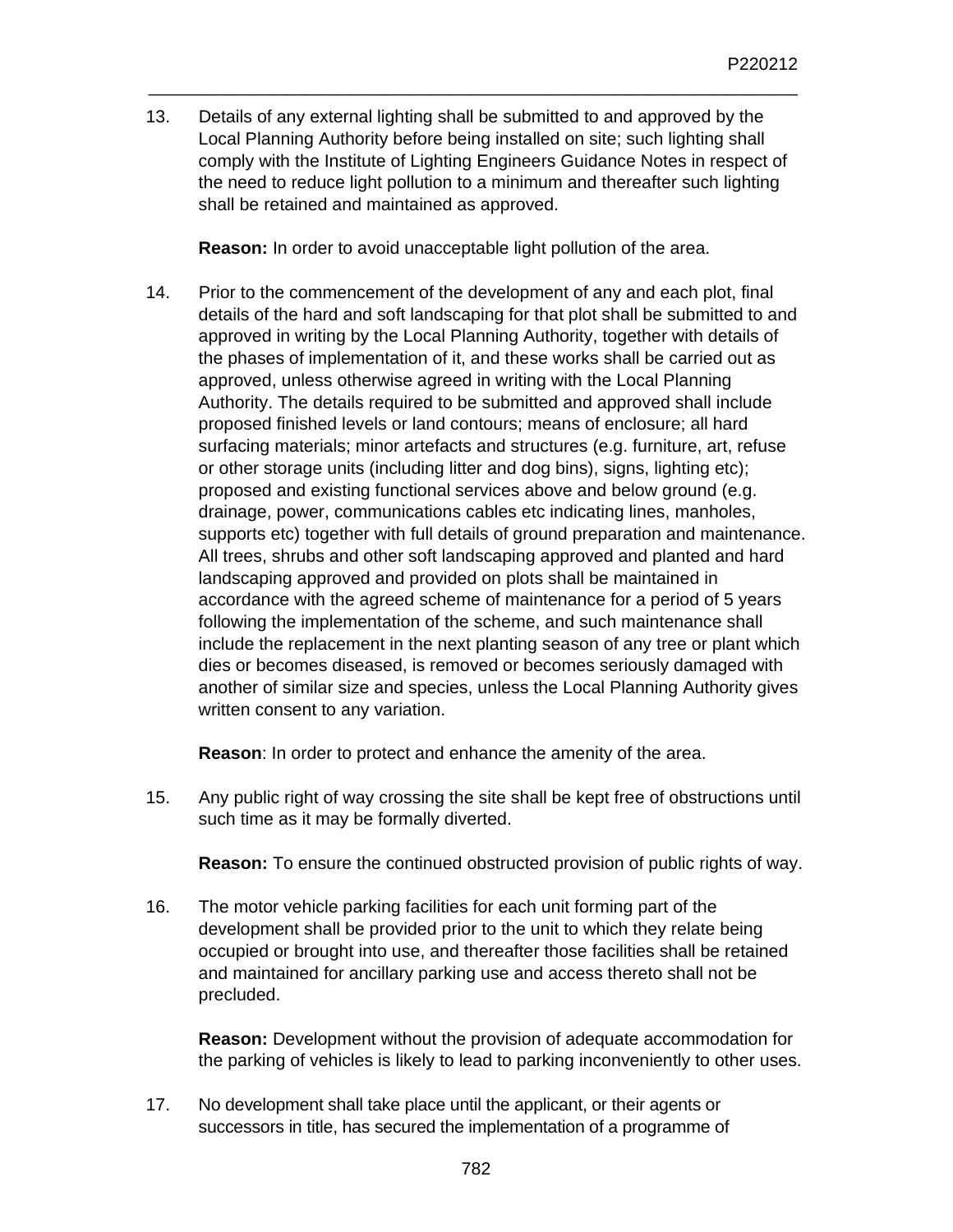archaeological work in accordance with a written specification and timetable which has been submitted to and approved by the Local Planning Authority*.*

\_\_\_\_\_\_\_\_\_\_\_\_\_\_\_\_\_\_\_\_\_\_\_\_\_\_\_\_\_\_\_\_\_\_\_\_\_\_\_\_\_\_\_\_\_\_\_\_\_\_\_\_\_\_\_\_\_\_\_\_\_\_\_\_\_\_

**Reason**: To ensure that features of archaeological interest are properly examined and recorded.

18. No building shall be occupied until space has been laid out within that site for bicycles to be parked in accordance with the details that have been submitted and approved in writing by the Local Planning Authority, and these cycle spaces shall subsequently be retained and maintained available for use by staff and visitors to the premises.

**Reason:** To ensure the provision of adequate parking facilities for bicycles in the interests of highway safety**.** 

19. Unless otherwise agreed with the Local Planning Authority in writing, no building shall be occupied until cycle changing/shower/locker facilities have been provided for that building (whether in that building or in an adjoining one) in accordance with details that shall have been submitted to and approved by the Local Planning Authority in writing, and these facilities shall subsequently be retained and maintained available for use by staff and visitors to the premises.

**Reason:** In order to promote cycling as a means of transport to work in the interest of providing alternative non car based modes of transport.

20. Any facility for the storage of oils, fuels or chemicals shall be sited within impervious bund walls. The volume of the bunded compound should be at least equivalent to the capacity of the tank plus 10%. If there is multiple tankage, the compound should be at least equivalent to the capacity of the largest tank, or the combined capacity of the largest group of interconnected tanks, which ever is the larger, plus 10%. All filling points, vents, gauges and sight glasses shall be located within the bund. The drainage system of the bund shall be sealed, with no discharge to any watercourse, land or underground strata. Associated pipework shall be located above ground and protected from accidental damage. All filling points and tank overflow pipe outlets shall be constructed to discharge downwards into the bund. All such bunds and associated equipment installed shall thereafter be retained and maintained.

**Reason**: In order to avoid the pollution of the surrounding area.

21. All trees planted shall be protected against stock and rabbits and appropriately staked when planted, in accordance with details that shall have been previously agreed with the Local Planning Authority in writing, and such protection shall be retained and maintained at all times.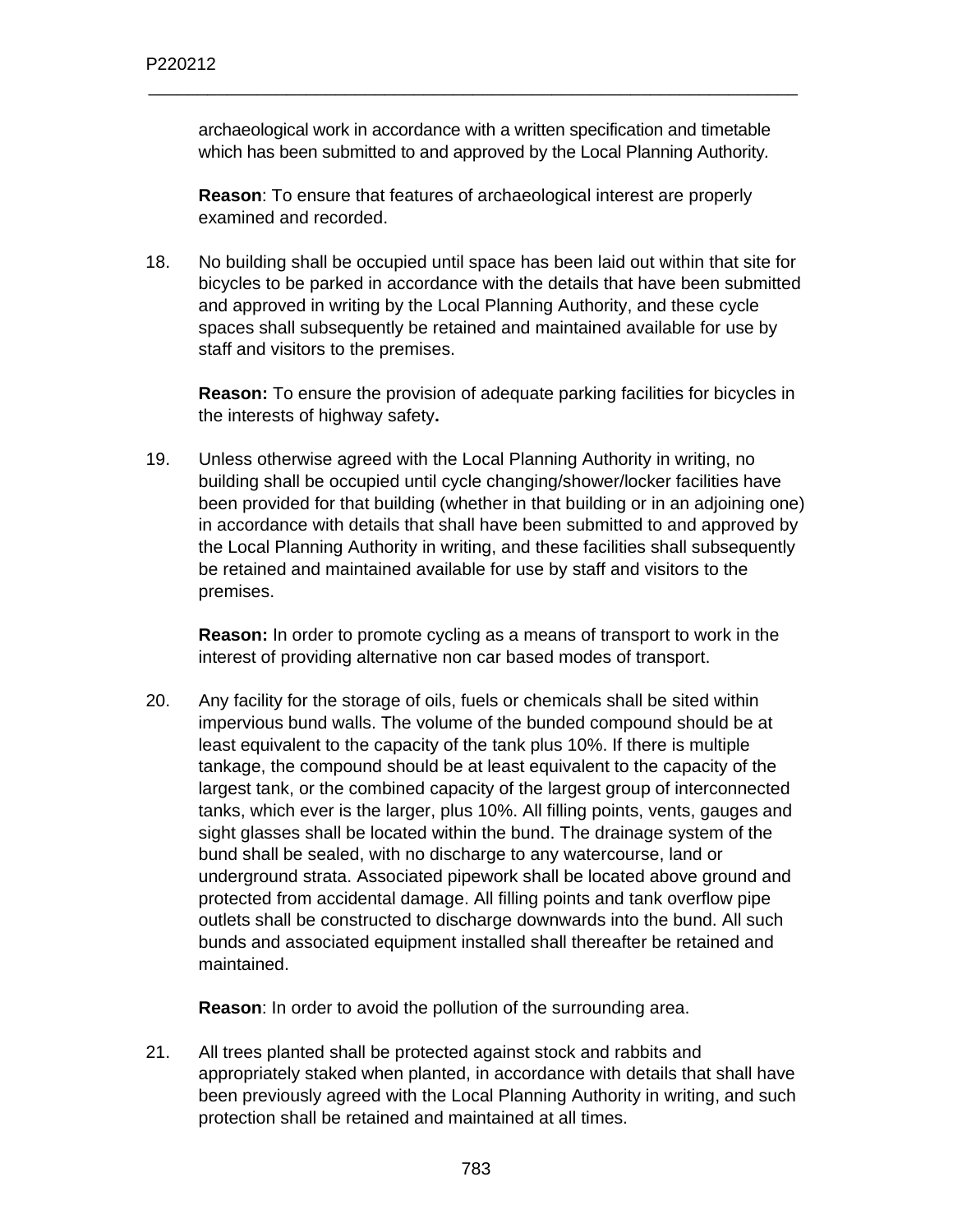**Reason:** In the interests of tree protection on site.

22. Underground ducts shall be installed before each of the buildings hereby permitted is occupied, to enable telephone services, electricity services and communal television services to be connected to any premises within the application site without recourse to the erection of distribution poles and overhead lines. Notwithstanding the provisions of Article 3(1) of the Town and Country Planning (General Permitted Development) Order 1995 or any other Order or any subsequent Order revoking or re-enacting that Order, no distribution pole or overhead line shall be erected within the application site without the express consent in writing of the Local Planning Authority.

\_\_\_\_\_\_\_\_\_\_\_\_\_\_\_\_\_\_\_\_\_\_\_\_\_\_\_\_\_\_\_\_\_\_\_\_\_\_\_\_\_\_\_\_\_\_\_\_\_\_\_\_\_\_\_\_\_\_\_\_\_\_\_\_\_\_

**Reason:** To enable telephone services, electricity services and communal television services to be connected to any premises within the application site without recourse to the erection of distribution poles and overhead lines and in the interest of visual amenity.

23. No development hereby approved (other than engineering work approved in detail by grant of this permission) shall commence unless and until the works shown on Bellamy Roberts drawing no 3851/RM/002c and in accordance with permission ref. 10/00672/AS apart from those works at the proposed access to Cheeseman's Green which would not become part of the A2070 trunk road (known as the Interim Junction Scheme), or such other works as may be approved in writing by the Secretary of State for Transport and thereafter by the Local Planning Authority as being substantially to the same effect as the Interim Junction Scheme, have been completed and opened to traffic.

**Reason:** To ensure that additional capacity at the A2070 Orbital Park Roundabout released by the interim junction scheme is not exceeded

- 24. No part of the development hereby permitted shall be begun until a scheme to deal with any contamination has previously been submitted to and approved in writing by the Local Planning Authority for that part of the site to be developed. Thereafter, no part of the site shall be occupied unless and until the measures approved in that scheme for that part of the site have been implemented. The investigation report shall be conducted and presented in accordance with the guidance in CLR11 "Model Procedures for the Management of Contaminated Land" published by the Environment Agency. The scheme shall include all of the following measures unless the Local Planning authority dispenses with any such requirement specifically and in writing.
	- (a) A desktop study carried out by a competent person to identify and evaluate all potential sources and impacts of land and/or groundwater contamination relevant to the site. The requirements of the Local Planning Authority shall be fully established before the desktop study is commenced and it shall conform to any such requirement. Two full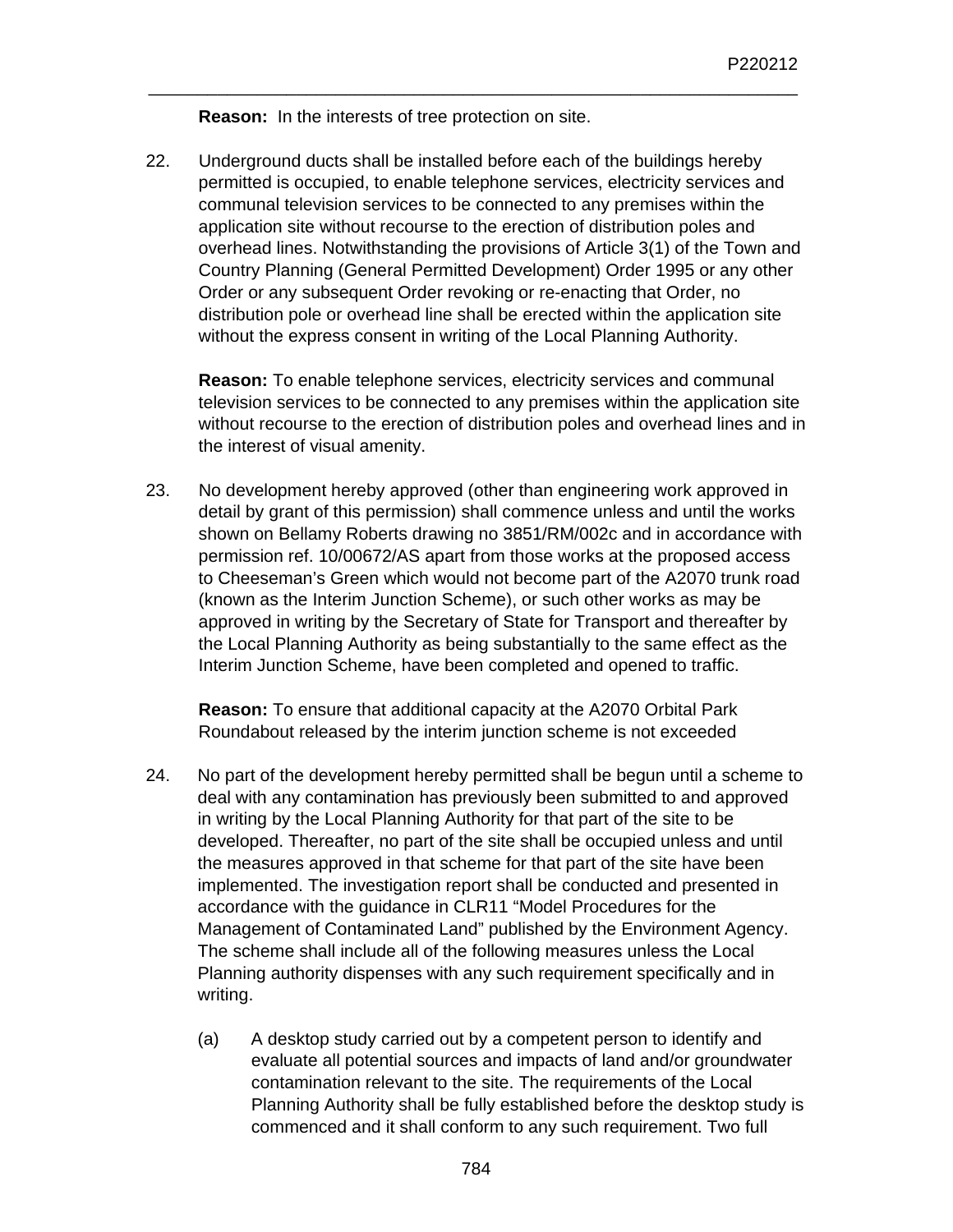written copies of the desktop study and a non-technical summary shall be submitted to the Local Planning Authority without delay upon completion.

(b) A site investigation shall be carried out by a competent person to characterise fully and effectively the nature and extent of any land and/or groundwater contamination, and its implications. The site investigation shall not be commenced until:

\_\_\_\_\_\_\_\_\_\_\_\_\_\_\_\_\_\_\_\_\_\_\_\_\_\_\_\_\_\_\_\_\_\_\_\_\_\_\_\_\_\_\_\_\_\_\_\_\_\_\_\_\_\_\_\_\_\_\_\_\_\_\_\_\_\_

- (i) A desktop study has been completed, satisfying the requirements of paragraph (a) above.
- (ii) The requirements of the Local Planning Authority for site investigations have been fully established, and
- (iii) The extent and methodology have been agreed in writing with the Local Planning Authority.

Two full copies of a report on the completed site investigation shall be submitted to the Local Planning Authority without delay upon completion.

(c) A written method statement for the remediation of land and/or groundwater contamination affecting the site, taking account of impacts on protected species, archaeology and habitats and trees shown to be retained, shall be agreed in writing with the Local Planning Authority prior to commencement, and all requirements shall be implemented and completed to the satisfaction of the Local Planning Authority by a competent person. No deviation shall be made from this scheme without the express written agreement of the Local Planning Authority. Two full copies of a full completion report confirming the objectives, methods, results and conclusions of all remediation works shall be submitted to the Local Planning Authority.

**Reason:** To control pollution of land and water in the interest of the environment and public safety

25. Prior to the occupation of the first building pursuant to this permission, the applicants shall submit for the written approval of the Local Planning Authority a restoration and management plan and timetable for the topsoiling and grass seeding of the filled areas, and the landscaping/restoration of the cut areas in accordance with the after uses proposed in the documents and the Great Crested Newt strategy to be agreed, and the works shall be carried out in accordance with the agreed programme and the areas thereafter maintained.

**Reason:** In the interests of the visual amenity and ecology of the area.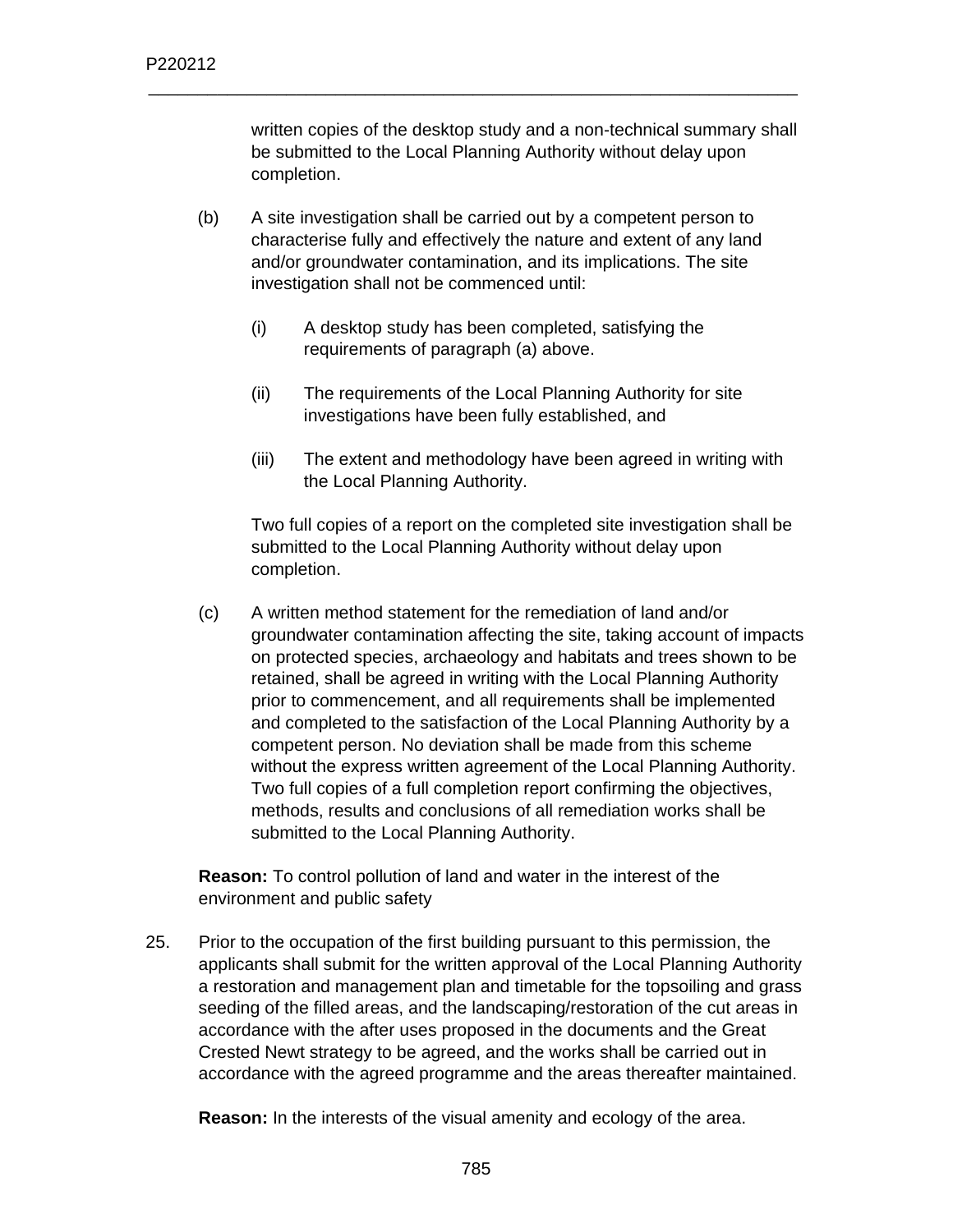26. The development shall be carbon neutral. Each building hereby approved shall be constructed to achieve a minimum Building Research Establishment BREEAM (or subsequent equivalent quality assured scheme) overall 'Excellent' standard comprising the following minimum elements:

\_\_\_\_\_\_\_\_\_\_\_\_\_\_\_\_\_\_\_\_\_\_\_\_\_\_\_\_\_\_\_\_\_\_\_\_\_\_\_\_\_\_\_\_\_\_\_\_\_\_\_\_\_\_\_\_\_\_\_\_\_\_\_\_\_\_

- i) 'Excellent' standard in respect of energy credits
- ii) 'Maximum' standard in respect of water credits
- iii) 'Excellent' standard in respect of materials credits
- iv) under criterion Ene4 (Low and Zero Carbon Technologies) (or subsequent equivalent criterion) 1 credit for a feasibility study and 2 credits for a 10% reduction in carbon emissions

Unless otherwise agreed in writing by the Local Planning Authority, no work on a building shall commence until the following for that building have been submitted to and approved in writing by the Local Planning Authority:

- a) A feasibility study to establish the most appropriate local low and zero carbon ("LZC") technologies to install and which, for non-residential schemes, shall be in accordance with the feasibility study requirements set out within BREEAM 2011 New Construction (or subsequent equivalent requirements)
- b) Standard Assessment Procedure ("SAP") calculations from a competent person stating the estimated amount of carbon emissions from energy demand with and without LZC technologies installed
- c) Details of a BREEAM 'Design Stage' report and related certification produced by a registered assessor
- d) Details of the measures and LZC and other technologies to be used to achieve BREEAM credit requirements specified above.

The development shall be carried out in accordance with the approved report and details.

The approved measures and LZC and other technologies for achieving the BREEAM credit requirements specified above shall thereafter be retained in working order unless otherwise agreed in writing by the Local Planning Authority.

Unless otherwise agreed in writing by the Local Planning Authority, no building shall be occupied until a) and b) below in respect of that building have been submitted to and approved in writing by the Local Planning Authority: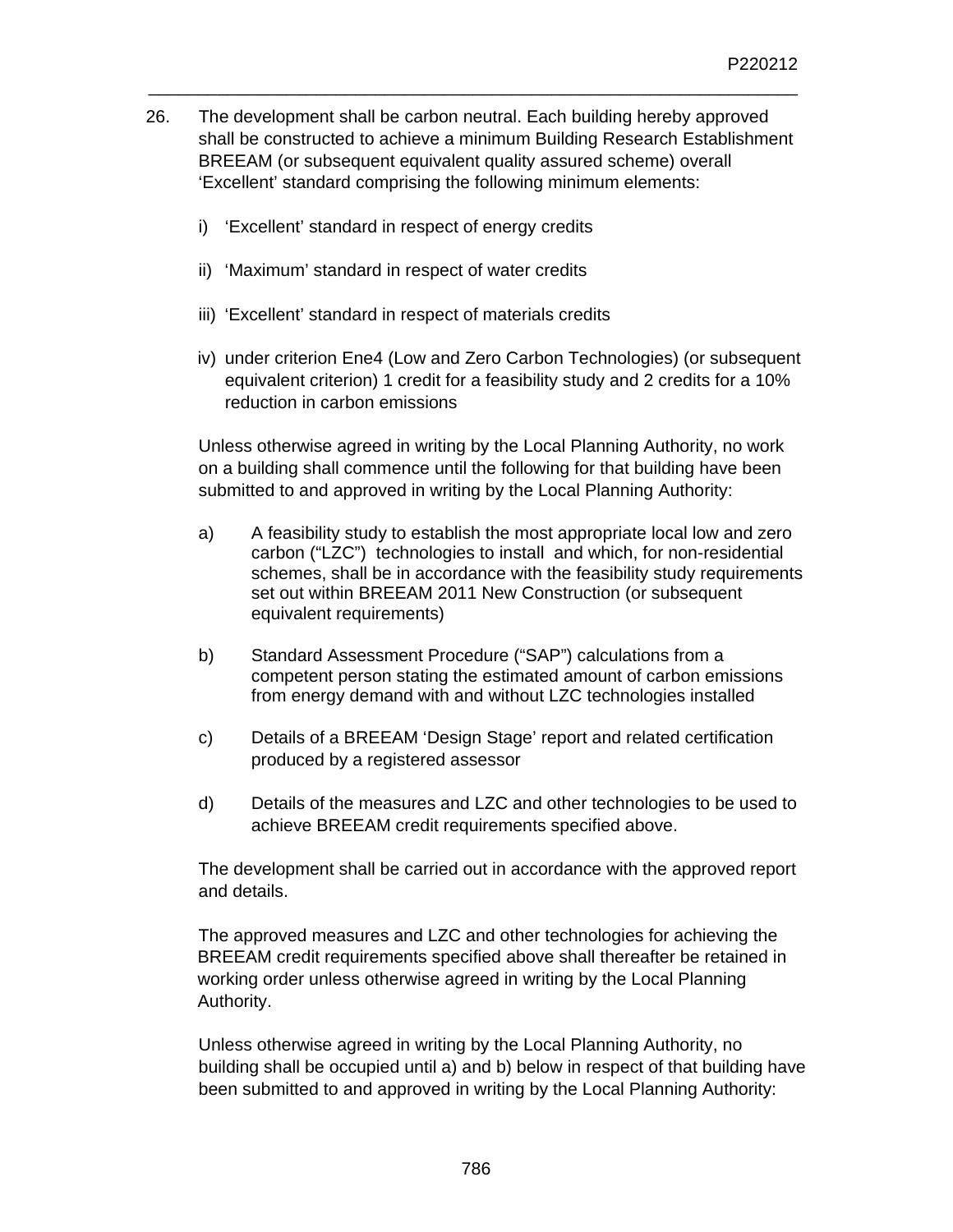a) SAP calculations from a competent person stating (i) the actual amount of carbon emissions from energy demand with the LZC technologies that have been installed and what the emissions would have been without them and (ii) the actual amount of residual carbon emissions

\_\_\_\_\_\_\_\_\_\_\_\_\_\_\_\_\_\_\_\_\_\_\_\_\_\_\_\_\_\_\_\_\_\_\_\_\_\_\_\_\_\_\_\_\_\_\_\_\_\_\_\_\_\_\_\_\_\_\_\_\_\_\_\_\_\_

b) a BREEAM 'Post Construction Stage' report and related certification produced by a registered assessor confirming the BREEAM standard that has been achieved and the credits awarded under Ene4

**Reason:** In order to (i) achieve zero carbon growth and ensure the construction of sustainable buildings and a reduction in the consumption of natural resources, (ii) seek to achieve a carbon neutral development through sustainable design features and on-site sustainable energy technologies and (iii) confirm the sustainability of the development and a reduction in the consumption of natural resources and to calculate any amount payable into the Ashford Carbon Fund, thereby making the development carbon neutral, all pursuant to Core Strategy policy CS10, the Sustainable Design and Construction SPD and advice in PPS1 and the Supplement to PPS1

27. All vehicles shall only enter the development sites (other than the VOSA site) between 07:00 and 19:00 hours on Mondays to Fridays and 08:00 and 13:00 hours on Saturdays, and no vehicles shall enter or leave those sites at any time on Sundays or Bank or Public Holidays, except with the prior written consent of the Local Planning Authority.

**Reason:** In the interest of protecting the amenity of the surrounding residents.

28. No operations shall take place on the development sites (other than within the VOSA site area) except between 07:00 and 19:00 hours on Mondays to Fridays and 08:00 and 13:00 hours on Saturdays, and no operations shall take place on those sites at any time on Sundays or Bank or Public Holidays, except with the prior written consent of the Local Planning Authority.

**Reason:** In the interest of protecting the amenity of the surrounding residents.

29. The development shall be carried out in accordance with the plans listed in the section of this decision notice headed Plans/documents approved by this decision.

**Reason:** To ensure the development is carried out in accordance with the approval and to ensure the quality of development indicated on the approved plans is achieved in practice.

30. The exit doors of the VOSA building shall remain closed whilst inspections/testing are in progress, between 23.00 and 07.00 hours.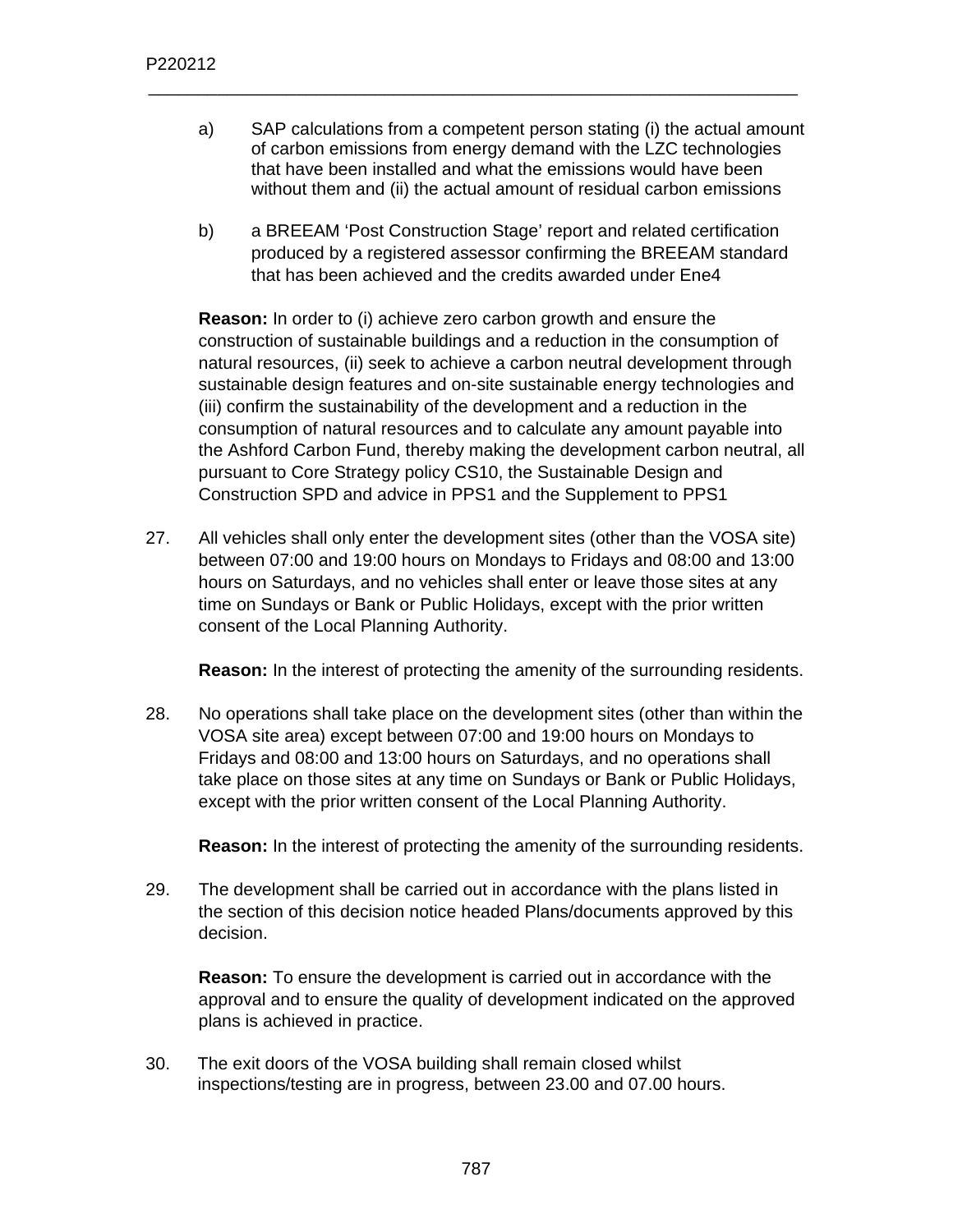**Reason:** In the interest of protecting the amenity of the surrounding residents.

\_\_\_\_\_\_\_\_\_\_\_\_\_\_\_\_\_\_\_\_\_\_\_\_\_\_\_\_\_\_\_\_\_\_\_\_\_\_\_\_\_\_\_\_\_\_\_\_\_\_\_\_\_\_\_\_\_\_\_\_\_\_\_\_\_\_

31 A landscaping plan shall be submitted to and approved by the Local Planning Authority detailing the Green Infrastructure to be provided throughout the site. This should look to contain a network of hedgerow and grassland habitat that connects the scrub and woodland with the floodplain and green or brown roofs on all roofs of buildings where possible. The scheme shall be carried out in accordance with the approved details.

**Reason** To provide habitat for biodiversity to extend and enhance habitat within the locality

## **Note to Applicant**

1. This development is also the subject of an Obligation under Section 106 of the Town and Country Planning Act 1990 which affects the way in which the property may be used.

\_\_\_\_\_\_\_\_\_\_\_\_\_\_\_\_\_\_\_\_\_\_\_\_\_\_\_\_\_\_\_\_\_\_\_\_\_\_\_\_\_\_\_\_\_\_\_\_\_\_\_\_\_\_\_\_\_\_\_\_\_\_\_\_\_\_\_

| <b>Application Number</b>                | 11/00645/AS                                                                                                                                                                             |  |
|------------------------------------------|-----------------------------------------------------------------------------------------------------------------------------------------------------------------------------------------|--|
| Location                                 | Wolfson House, Upper Bridge, Street, Wye, TN25 5AN                                                                                                                                      |  |
| <b>Grid Reference</b>                    | 05478/46682                                                                                                                                                                             |  |
| <b>Parish Council</b>                    | Wye with Hinxhill                                                                                                                                                                       |  |
| Ward                                     | Wye                                                                                                                                                                                     |  |
| <b>Application</b><br><b>Description</b> | Erection of building to accommodate 6 x 2 bedroom flats<br>and 4 x 1 bedroom flats along with the provision of 16 car<br>parking spaces, refuse store, cycle storage and<br>landscaping |  |
| <b>Applicant</b>                         | Mr G Dixon                                                                                                                                                                              |  |
| Agent                                    | Savills I & P Ltd 74 High Street Sevenoaks Kent tn13 1 JR                                                                                                                               |  |
| <b>Site Area</b>                         | $0.15$ ha                                                                                                                                                                               |  |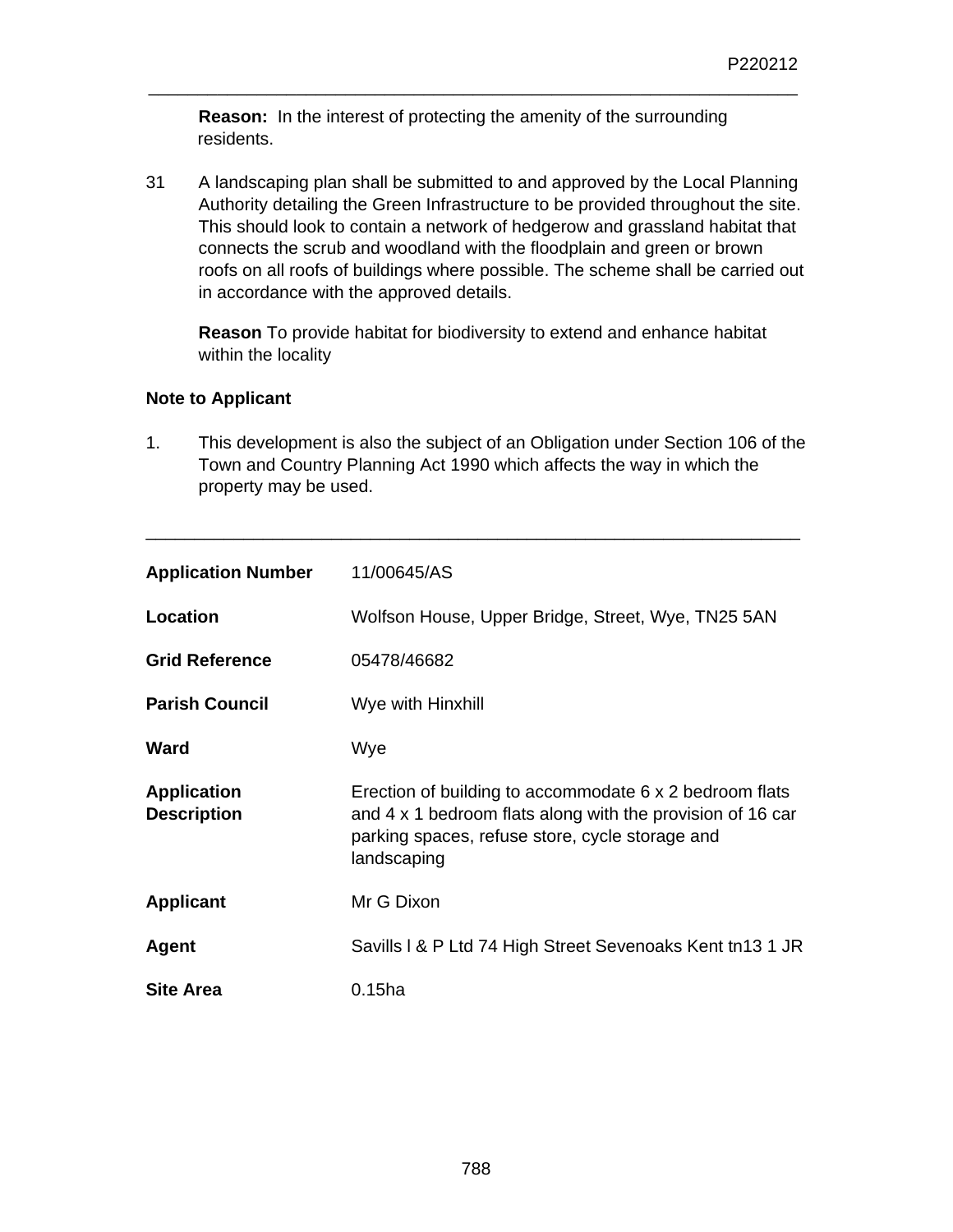(a) 50/71 R, 1X petition 153 signatories and a petition of 11 signatories. Further 66 letters as a result of reconsultation on amended details (b) R (c) KH R EHM (EP)  $X$ , Spokes R, PO X, Kent Police R, Wye Village Design R

\_\_\_\_\_\_\_\_\_\_\_\_\_\_\_\_\_\_\_\_\_\_\_\_\_\_\_\_\_\_\_\_\_\_\_\_\_\_\_\_\_\_\_\_\_\_\_\_\_\_\_\_\_\_\_\_\_\_\_\_\_\_\_\_\_\_

In accordance with Procedure Rule 9.3 Ms Chissell, a local resident, spoke in objection to the application. She advised the Committee that the owners of the site had not consulted with local residents regarding the proposal. There had been unanimous opposition to the scheme. The site already had permission for conversion into six flats. Should the proposal be granted permission it would result in further congestion in Upper Bridge Street, and the proposed extra parking provision would make little difference. 153 residents had signed a petition against the proposal. There was a need for more family homes in Wye, however these provided little outside space. The site was within an Area of Outstanding Natural Beauty and it should be enhanced not detracted from as would happen should this proposal be permitted. She urged the Committee to support the Officers Recommendation.

In accordance with Procedure Rule 9.3 Mr McFee from Wye with Hinxhill Parish Council, spoke in objection to the application. He advised that there had been numerous objections to the application and commended the Officers Report. It was unfortunate that the applicant, Imperial College, did not consult with local residents. Limited information was submitted with the application so the Parish Council had commissioned a 3D model to show how the proposal would impact upon Upper Bridge Street. He was certain that the proposal would have been unopposed if the development was appropriate to the location. This was a prominent corner in the village and it should be enhanced. The development would be 67 units per hectare which would result in overdevelopment of the site and provide limited amenity space for its occupiers. He urged Members to refuse the application.

The Ward Member attended and spoke in objection to the application.

### **Resolved:**

### **Refuse**

### **on the following grounds:**

- 1. The proposal would be contrary to Policies H5 and BE6 of the South East Plan 2009, Policies CS1 and CS9 of the Local Development Framework Core Strategy 2008, Policies TRS1 of the Tenterden and Rural Sites DPD 2010, Policies EN16 and HG5 of the Adopted Ashford Borough Local Plan 2000; Central Government policy contained in PPS1, PPS3 and PPS5; the adopted Ashford Borough Council Residential Parking SPD 2010 and the adopted Wye Village Design Statement and would therefore be harmful to matters of acknowledged planning importance for the following reasons:
	- (a) The development pays no regard to the prevailing urban grain or context of the site due to the type, form, bulk and amount of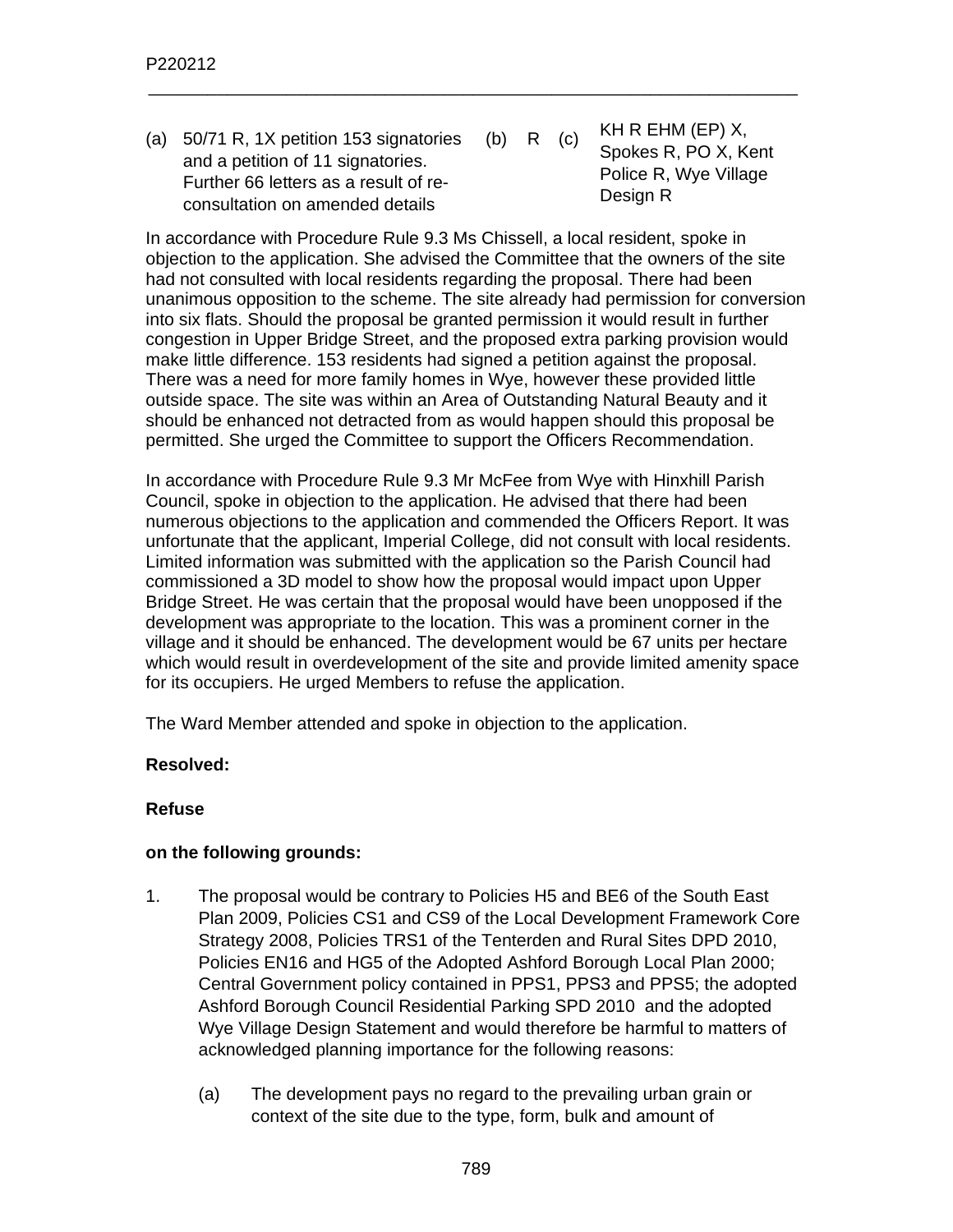development proposed together with the layout. The development would be incongruous and out of keeping in this context and consequently out of character with and detrimental to the visual character of the surrounding area.

\_\_\_\_\_\_\_\_\_\_\_\_\_\_\_\_\_\_\_\_\_\_\_\_\_\_\_\_\_\_\_\_\_\_\_\_\_\_\_\_\_\_\_\_\_\_\_\_\_\_\_\_\_\_\_\_\_\_\_\_\_\_\_\_\_\_

- (b) The proposed development by reason of its design and massing on this important corner, lying within the Wye Conservation Area, and close by to Listed buildings will have a detrimental effect on the character of the Conservation Area, the setting of the listed buildings and the street scene. It will not make a positive contribution to the character of the area
- (c) For reasons given above the development would provide very limited opportunities to soften the scheme due to the amount and location of the development on the site.
- (d) The proposed development fails to provide sufficient car parking in accordance with Ashford Borough Council's Adopted Residential Parking and Design SPD, any increase in on- street parking is likely to cause issues of highway safety for all road users in Upper Bridge Street.

\_\_\_\_\_\_\_\_\_\_\_\_\_\_\_\_\_\_\_\_\_\_\_\_\_\_\_\_\_\_\_\_\_\_\_\_\_\_\_\_\_\_\_\_\_\_\_\_\_\_\_\_\_\_\_\_\_\_\_\_\_\_\_\_\_\_\_

| <b>Application Number</b>                | 11/01116/AS                                                                                                                                                                                                                                                                                                                                                                                                                                                                                                                                                                                                                   |
|------------------------------------------|-------------------------------------------------------------------------------------------------------------------------------------------------------------------------------------------------------------------------------------------------------------------------------------------------------------------------------------------------------------------------------------------------------------------------------------------------------------------------------------------------------------------------------------------------------------------------------------------------------------------------------|
| Location                                 | Tesco Store, Moat Field Meadow, Kingsnorth, Ashford,<br><b>TN23 3LU</b>                                                                                                                                                                                                                                                                                                                                                                                                                                                                                                                                                       |
| <b>Grid Reference</b>                    | 00571/39861                                                                                                                                                                                                                                                                                                                                                                                                                                                                                                                                                                                                                   |
| <b>Parish Council</b>                    | Kingsnorth                                                                                                                                                                                                                                                                                                                                                                                                                                                                                                                                                                                                                    |
| Ward                                     | Park Farm North                                                                                                                                                                                                                                                                                                                                                                                                                                                                                                                                                                                                               |
| <b>Application</b><br><b>Description</b> | Variation of condition 34 of 11/00068/AS for various minor<br>material amendments to include provision of a draught<br>lobby at the entrance, various amendments to the internal<br>layout and external appearance, installation of an ATM<br>pod on the south east elevation, retention of the existing<br>layouts of the roundabout, service yard entry and petrol<br>filling station, reduction in the number of parking spaces<br>and alterations to car parking layout including the location<br>of the bus stop, relocation of the sprinkler tank with<br>fencing around it and amendment to the landscaping<br>scheme. |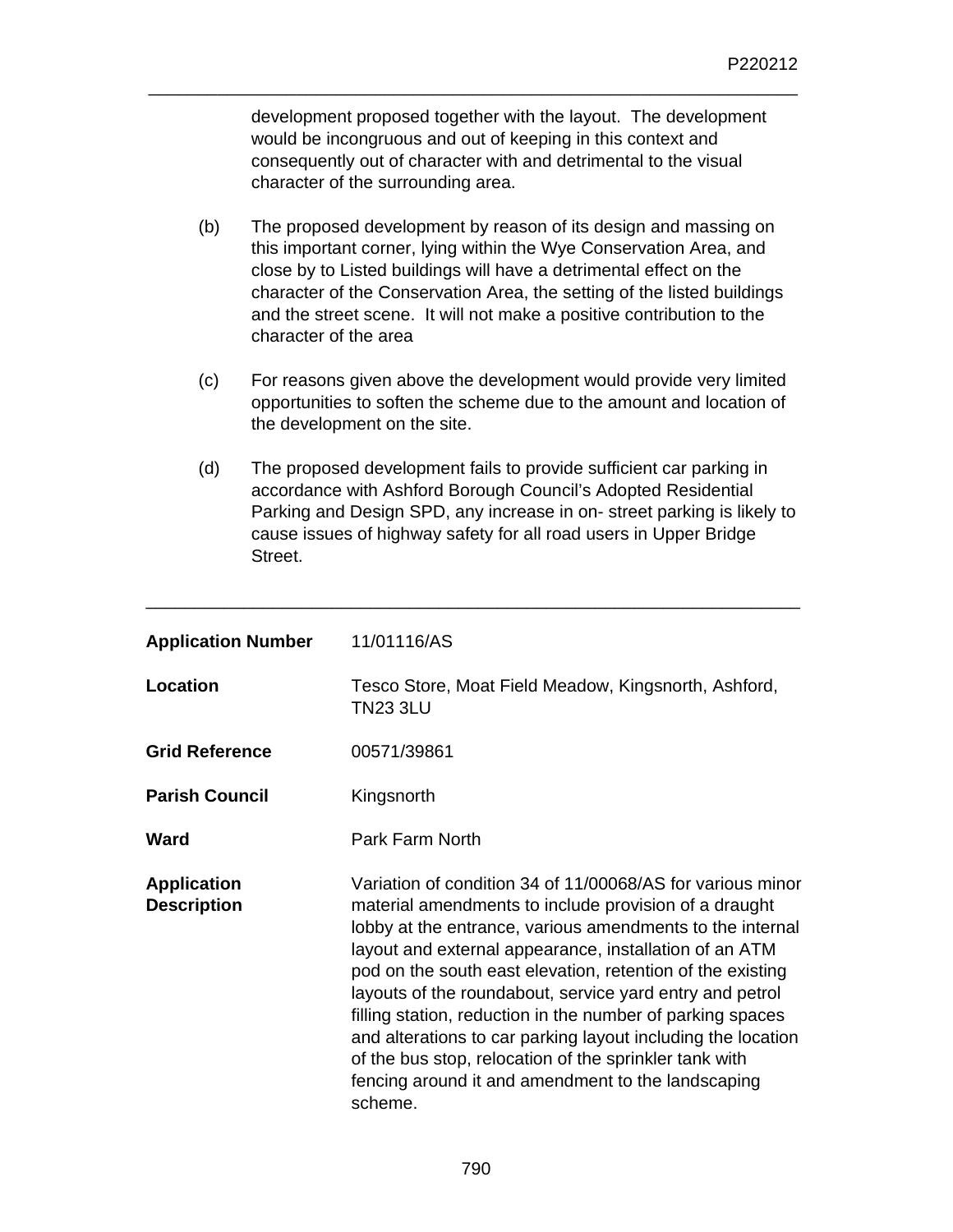| <b>Applicant</b> |       | <b>Tesco Stores Limited</b>                        |               |     |       |
|------------------|-------|----------------------------------------------------|---------------|-----|-------|
| Agent            |       | DDP LLP, Audrey House, Ely Place, London, EC1N 6SN |               |     |       |
| <b>Site Area</b> |       |                                                    | 4.75 hectares |     |       |
| (a)              | 33/3R | (b)                                                | R             | (C) | KHS S |

The Strategic Sites and Design Manager drew Members' attention to the Update Report. An incorrect location plan was attached to the report, the correct one was contained at appendix 2 of the Update Report.

In accordance with Procedure Rule 9.3 Mr Holmes, the agent, spoke in support of the application. He advised Members that the application related to minor material amendments which had been made to improve functionality of the site. A wind lobby had been installed along with amendments to the car park layout. There had been no change to the architectural details and there had been no increase in floorspace. Retrospective permission was never a preferred option however there had been a pressing need to ensure that the works were carried out within the funding period. There had been a reduction in car parking spaces however the layout ensured that vehicles were able to navigate the site more easily. Operationally there was no need for the additional spaces, these were surplus to requirements and were not conducive to the sustainable travel plan. If the parking provision were insufficient then Tesco would not have entertained reducing the number of spaces on site. The car parking and other amendments had been well received by shoppers and he urged the Committee to support the Officers Recommendation.

### **Resolved:**

- **(A) That for the following reasons the Planning Committee Permit this application:**
- 1. The proposal is acceptable in terms of impact on the town centre.
- 2. The scale, location and design of the development would respect the context of the site and preserve the visual amenities of the locality.
- 3. The traffic movements generated by the development could be accommodated without detriment to highway safety or capacity.
- 4. The development would not harm highway safety.
- 5. The development would respect the context of the site and would not be harmful to the street scene.
- 6. Other environmental impacts have been assessed and there are not any which are potentially significant which cannot be controlled by conditions.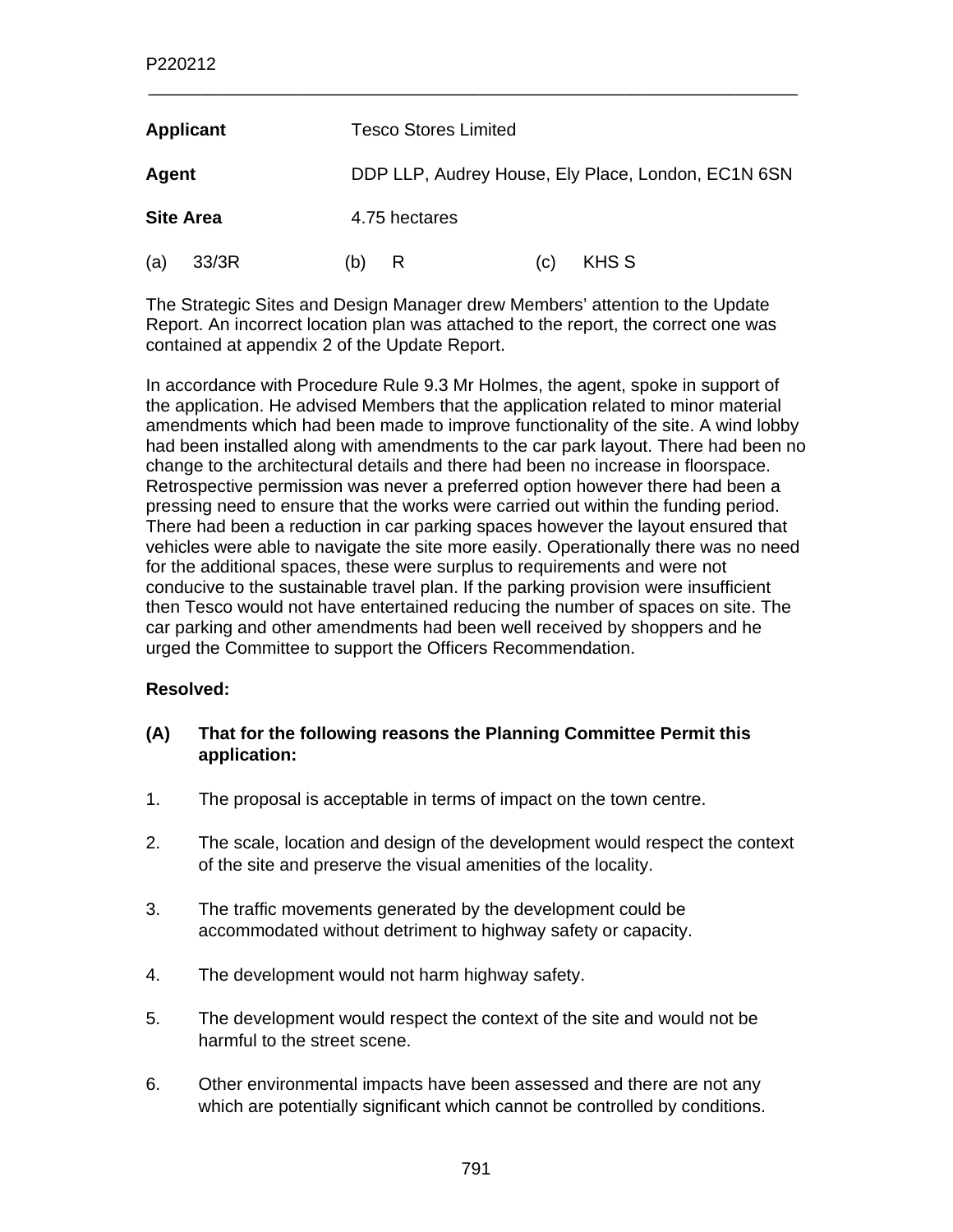**(B) Subject to the applicant first entering into a Section 106 Agreement in respect of planning obligations related to the below (or through an appropriate alternative mechanism that secures the same) on terms agreeable to the Head of Legal and Democratic Services, with delegated authority to either the Strategic Sites and Design Manager or the Development Control Manager to make or approve minor changes to the planning obligations as they see fit:** 

\_\_\_\_\_\_\_\_\_\_\_\_\_\_\_\_\_\_\_\_\_\_\_\_\_\_\_\_\_\_\_\_\_\_\_\_\_\_\_\_\_\_\_\_\_\_\_\_\_\_\_\_\_\_\_\_\_\_\_\_\_\_\_\_\_\_

- 1. Carbon off-setting
- 2. Travel Plan
- 3. Travel Plan monitoring fee
- 4. SPG6 contribution
- 5. Monitoring fee to ABC

#### **Table 1**

|                | <b>Planning Obligation</b>                                                                                                                                                                                                                                                        |                                                                                                                             |                                                                                                        |  |
|----------------|-----------------------------------------------------------------------------------------------------------------------------------------------------------------------------------------------------------------------------------------------------------------------------------|-----------------------------------------------------------------------------------------------------------------------------|--------------------------------------------------------------------------------------------------------|--|
|                | <b>Detail</b>                                                                                                                                                                                                                                                                     | Amount(s)                                                                                                                   | <b>Trigger Point(s)</b>                                                                                |  |
| 1              | <b>Carbon Off-Setting</b><br><b>Contributions</b>                                                                                                                                                                                                                                 |                                                                                                                             |                                                                                                        |  |
|                | Contributions to the<br><b>Ashford Carbon</b><br>Fund based on the<br>residual carbon<br>emissions of the<br>extension to the<br>supermarket building<br>as set out in the<br>approved post<br>construction<br>assessment for the<br>extension and<br>quantified over 10<br>years | To be calculated using the<br>shadow price of carbon set<br>out in the Sustainable<br>Design and Construction<br><b>SPD</b> | Payable within 15 days of<br>the Council's approval of the<br>relevant post construction<br>assessment |  |
| $\overline{2}$ | <b>Travel Plan</b>                                                                                                                                                                                                                                                                |                                                                                                                             |                                                                                                        |  |
|                | Submit a travel plan<br>to be approved by<br>the Council which                                                                                                                                                                                                                    | n/a                                                                                                                         | Travel Plan to be approved<br>and take effect prior to<br>occupation of the food store                 |  |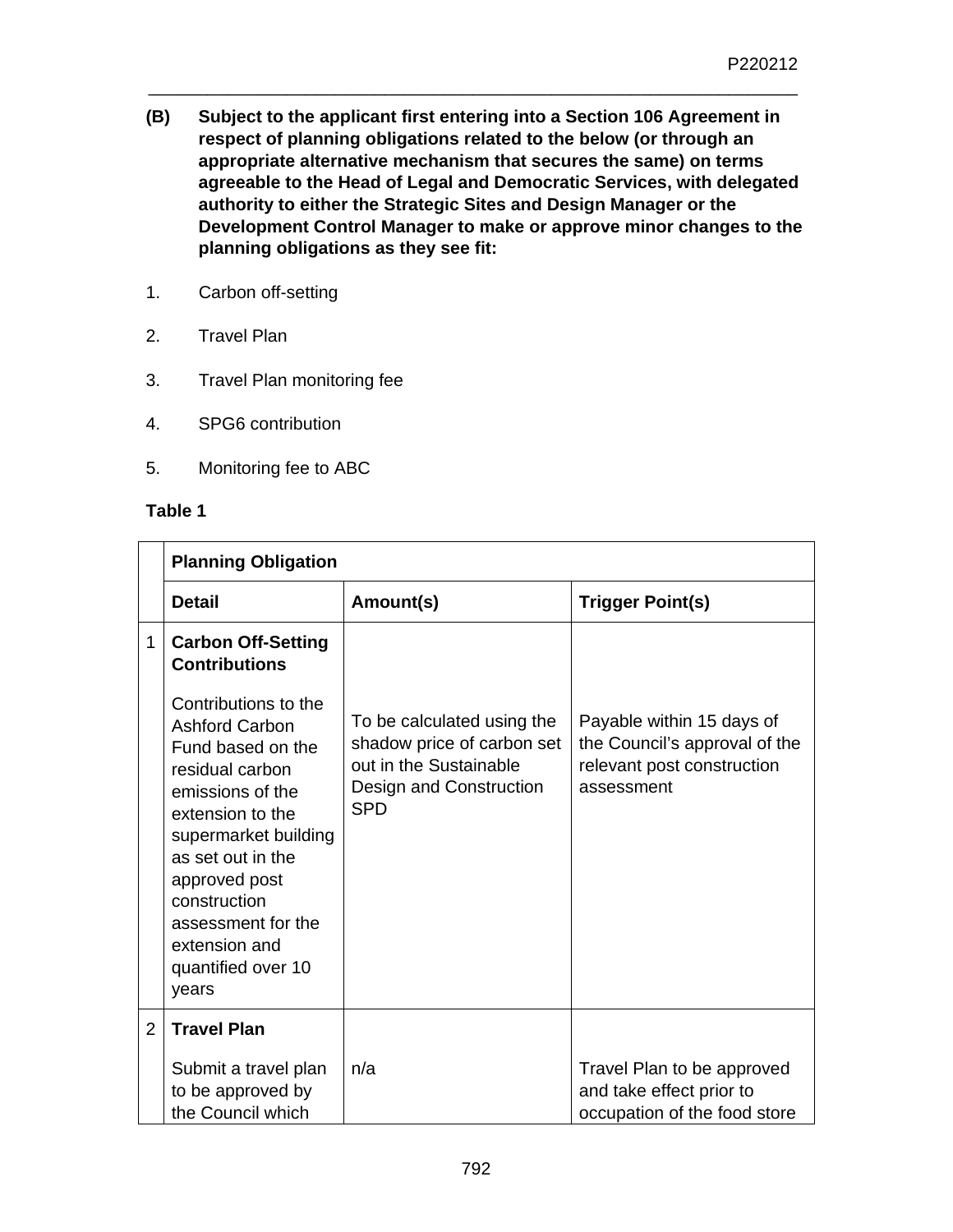|   | aims to (i) reduce<br>the dependence of<br>employees on single<br>occupancy private<br>car travel, and (ii)                                                                                                                                                                                                                                                                                                                              |                       | extension                                                                                                                |
|---|------------------------------------------------------------------------------------------------------------------------------------------------------------------------------------------------------------------------------------------------------------------------------------------------------------------------------------------------------------------------------------------------------------------------------------------|-----------------------|--------------------------------------------------------------------------------------------------------------------------|
|   | encourage<br>employees and<br>customers to make<br>more sustainable<br>travel choices when<br>travelling to and<br>from the store. The<br>travel plan shall<br>contain (a) initial<br>modal share targets,<br>(b) targets for<br>reduction in<br>vehicular trips and<br>an increase in<br>sustainable travel,<br>(c) the measures to<br>be taken to achieve<br>the targets, (d)<br>remedies in the<br>event targets are not<br>achieved. |                       |                                                                                                                          |
| 3 | <b>Travel Plan</b><br><b>Monitoring Fee</b>                                                                                                                                                                                                                                                                                                                                                                                              |                       |                                                                                                                          |
|   | <b>Contribution towards</b><br>the cost of<br>monitoring<br>compliance with the<br>travel plan and<br>helping to ensure its<br>success                                                                                                                                                                                                                                                                                                   | £5000                 | £1000 upon approval by the<br>Council of the travel plan<br>and £1000 on the<br>anniversary thereof for 4<br>years       |
| 4 | <b>SPG6 Contribution</b>                                                                                                                                                                                                                                                                                                                                                                                                                 |                       |                                                                                                                          |
|   | Contributions to the<br>South of Ashford<br><b>Transport Study on</b><br>the basis of the<br>development<br>generating 0.568<br>DUs (after taking                                                                                                                                                                                                                                                                                        | £198,068<br>(indexed) | (a) $50\%$ prior to<br>implementation of the<br>permission and (b) 50% prior<br>to occupation of the store<br>extension. |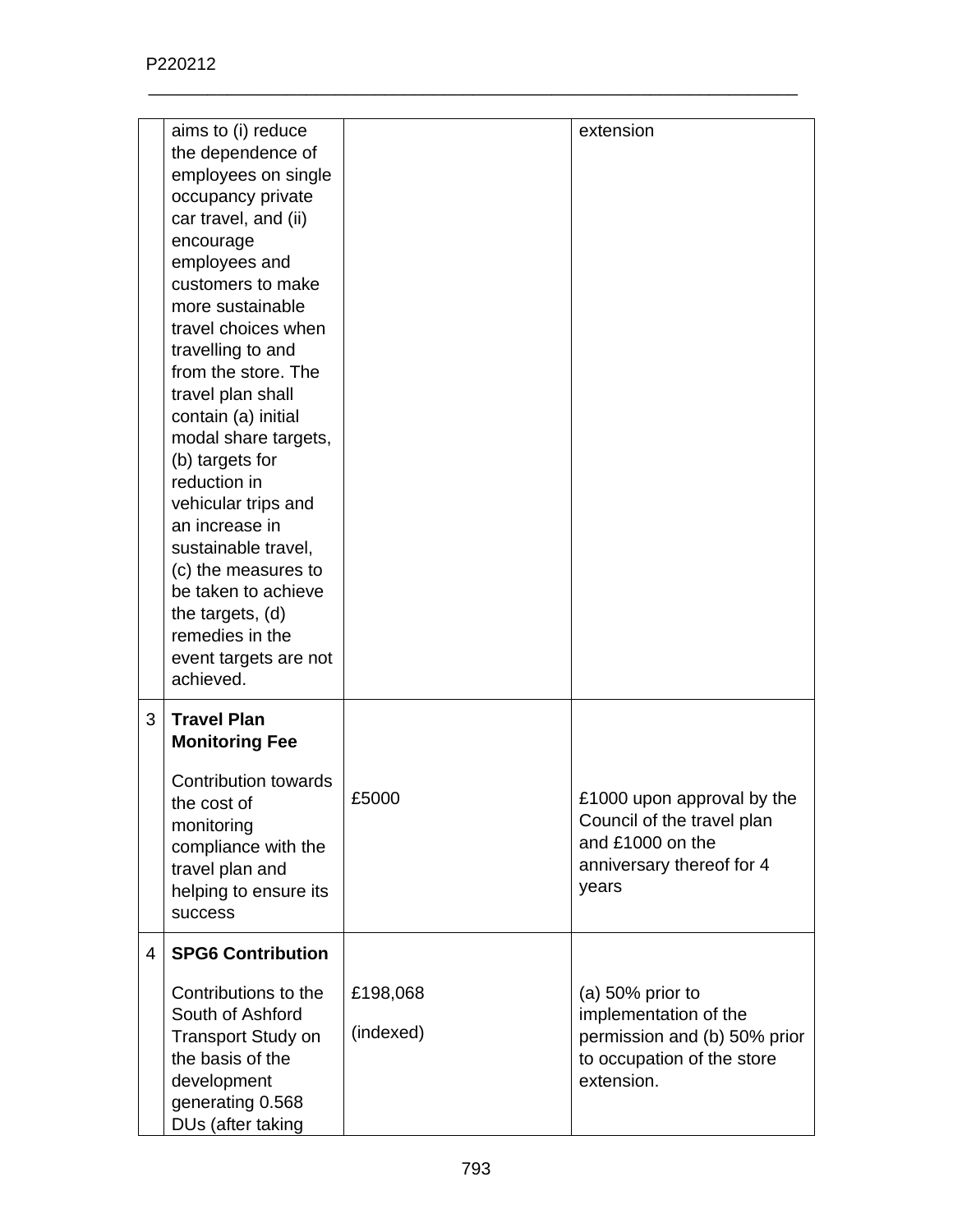|   | into account the<br>40% diversion of<br>existing trips).                                                                  |       |                                                    |
|---|---------------------------------------------------------------------------------------------------------------------------|-------|----------------------------------------------------|
| 5 | <b>Monitoring Fee</b><br>Contribution towards<br>the Council's costs<br>of monitoring<br>compliance with the<br>agreement | £1000 | Payable prior to<br>commencement of<br>development |

All contributions to be **index linked** (normally from the date of the Committee's resolution), in order to ensure the value is not reduced over time. The costs, expenses and disbursements of the Council's Legal and Planning Departments incurred in connection with the negotiation, preparation and completion of the deed are also payable. The Kent County Council will also require payment of their legal costs.

## **(C) Authority be delegated to the Joint Development Control Managers to thereafter issue the decision notice with any further conditions or minor changes to the conditions set out below as deemed relevant.**

## **(D) Permit**

Subject to the following conditions and notes:

1. The development hereby permitted shall be begun before the expiration of 3 years from the 15<sup>th</sup> July 2011.

**Reason:** To comply with the requirements of Section 91 of the Town and Country Planning Act 1990 as amended by Section 51 of the Planning and Compulsory Purchase Act 2004.

2. The development shall be carried out in accordance with the details of external materials specified in the application which shall not be varied without the prior written permission of the Local Planning Authority.

**Reason:** In the interests of visual amenity.

3. The works shown in the landscaping scheme for the site shown on Drawing No. 4976/PP/04/ Rev. C, Tree Protection Plan shown on Drawing No. AA/TPP/03 and revised Landscape Specification and Maintenance Schedule submitted with the application shall be carried out fully within 12 months of the ground floor areas in the approved extensions being brought into use. Any trees or other plants which within a period of five years from the completion of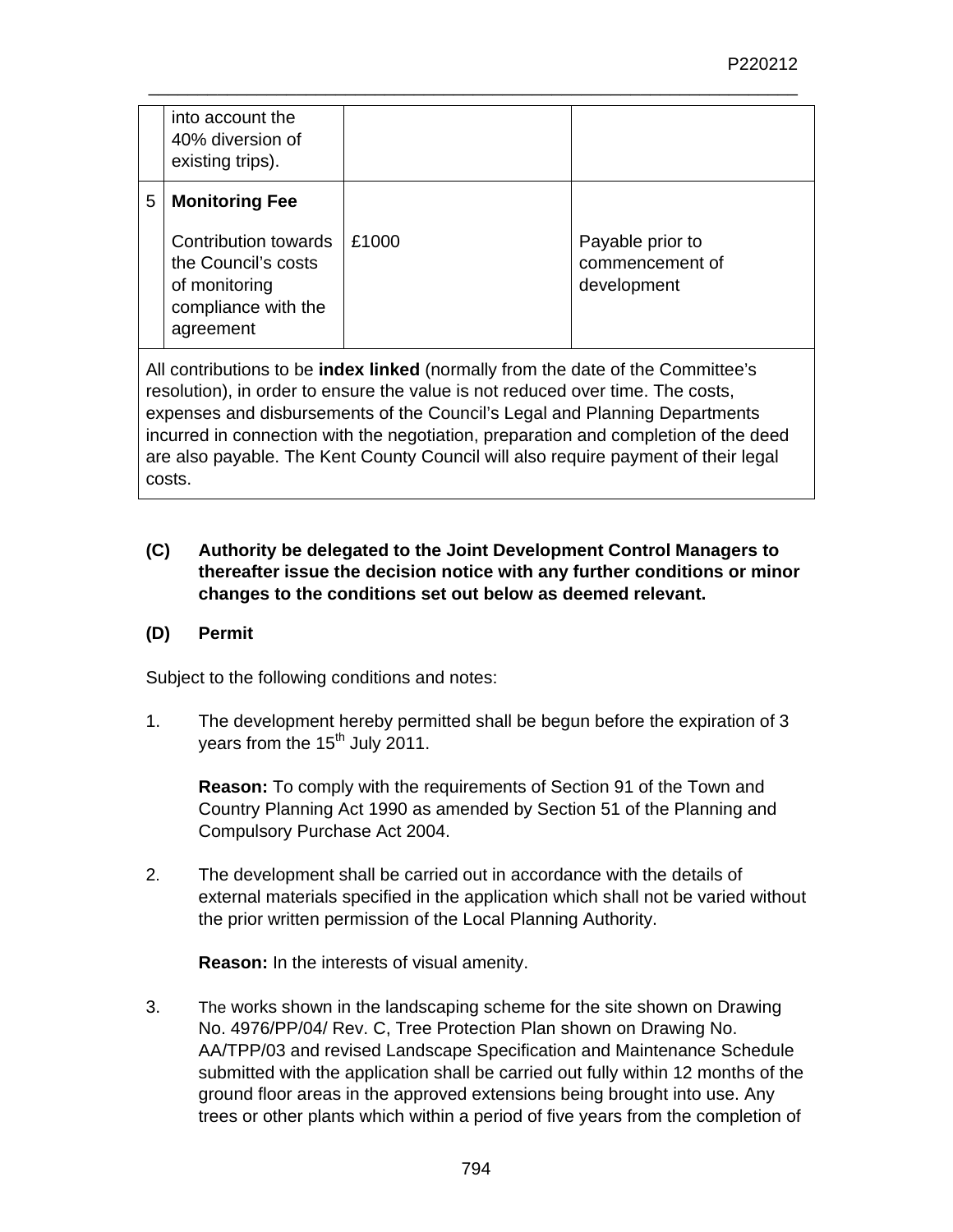the development die, are removed or become seriously damaged or diseased shall be replaced in the next planting season with others of a similar size and species unless the Local Planning Authority give prior written consent to any variation.

\_\_\_\_\_\_\_\_\_\_\_\_\_\_\_\_\_\_\_\_\_\_\_\_\_\_\_\_\_\_\_\_\_\_\_\_\_\_\_\_\_\_\_\_\_\_\_\_\_\_\_\_\_\_\_\_\_\_\_\_\_\_\_\_\_\_

**Reason:** In order to protect and enhance the amenity of the area and to ensure that any new planting is acceptable in terms of its contribution towards achievement of increases in bio-diversity at the site.

4. The litter bins shown on Drawing No. 1977/P/66 Rev. D shall be installed prior to the ground floor areas in the approved extensions being brought into use and, thereafter shall be retained in effective working order in perpetuity.

**Reason:** To ensure that customers of the store are adequately provided for in terms of access to well-maintained litter bins in order to assist in the maintenance of a visually attractive, litter free site. The provision of additional litter bins will also assist to reduce the amount of air-borne litter that is picked up from within the site and deposited outside the site with concomitant visual detriment.

5. The benches to be relocated for customers waiting for the arrival of the shopping bus as shown on Drawing No. 1977/P/10 shall be provided in the approved location prior to the ground floor areas in the approved extensions being brought into use and thereafter shall be retained in perpetuity for the benefit of those customers. Following the provision of the benches shown on Drawing No. 1977/P/10, the existing benches adjacent to the existing shopping bus pull-in area on the south east facing elevation of the store shall be permanently removed and no other seating externally shall be provided without the written approval of the Local Planning Authority.

**Reason:** In order to meet the needs of customers waiting at the shopping bus pull-in area and, at the same time, to help reduce anti-social behaviour generally and anti-social behaviour around the existing store entrance specifically.

6. The new shopping bus pull-in area shown on Drawing No. 1977/P/10 shall be retained available for shopping bus use only in perpetuity.

**Reason:** In order to ensure the retention of the shopping bus pull-in facility for the benefit of customers and to help facilitate the use of this service in the interests of helping to reduce the need for individual motorised travel to the site, especially for elderly people.

7. The 46 no. cycle parking facilities shown on Drawing No. 1977/P/10 shall be retained in perpetuity and access thereto shall not be precluded.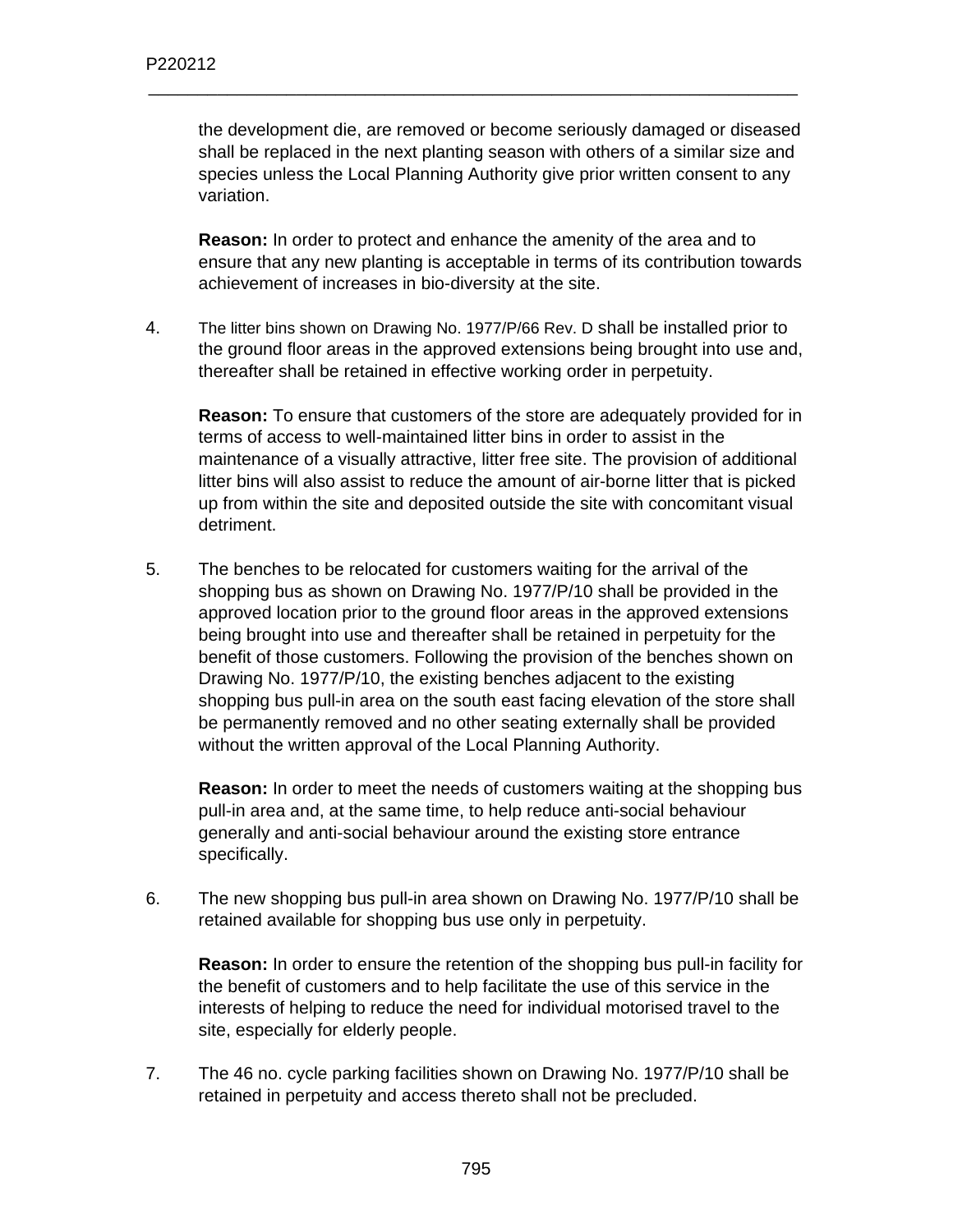**Reason:** In order to meet the needs of cyclists using the store and to assist promotion of cycling to the store as a sustainable local means of transport through the provision of the necessary related security facilities.

\_\_\_\_\_\_\_\_\_\_\_\_\_\_\_\_\_\_\_\_\_\_\_\_\_\_\_\_\_\_\_\_\_\_\_\_\_\_\_\_\_\_\_\_\_\_\_\_\_\_\_\_\_\_\_\_\_\_\_\_\_\_\_\_\_\_

8. The trolley-lock system proposed by the applicant and detailed in the applicant's agents' letter dated 06/06/2006 and supporting material received 08/06/2006, submitted under planning permission reference 05/0688/AS, shall have been fully installed on all trolleys provided for the use of customers at the site and the related system equipment shall have been installed at all exits to the site to the surrounding public highway. Thereafter, the trolley-lock system shall be retained in full working order and operated in perpetuity.

**Reason:** In order to prevent trolleys being removed from the site and dumped in the surrounding streets and other public spaces to the detriment of the visual quality of the surrounding area.

9. The trolley parking areas shown on Drawing No. 1977/P/66 Rev. D shall be retained in perpetuity and access thereto shall not be precluded.

**Reason:** In order to provide facilities for the effective management of trolleys in the interests of the safety of customers and those moving through the site on bicycle and in vehicles.

10. The CCTV cameras shown on Drawing No. 1977/P/41 Rev. A shall be fully installed within three months of the date of this permission, and thereafter, the approved CCTV system shall be retained in fully operational condition and shall be operated for so long as the store continues to trade.

**Reason:** To improve the security of the external areas of the site serving customers and to help prevent anti-social behaviour and deter crime within the site.

11. The lighting arrangements for the new area of car park and service yard as shown on Drawing No. 1977/P/41/Rev. shall be installed prior to the new area of car parking being available for use and thereafter maintained in accordance with the approved details. No other external lights shall be provided without the written approval of the Local Planning Authority.

**Reason:** In order to ensure that new lighting arrangements are appropriate to the context of the site and its surroundings and avoid light pollution that would be to the detriment of the nearby residential occupiers

12. The extended areas to the main store hereby permitted shall not be open for trading outside the hours of 0700 to 2200 Monday to Saturday and 0800 to 1800 on Sundays and Bank and Public Holidays.

**Reason:** In the interests of the amenity of the locality.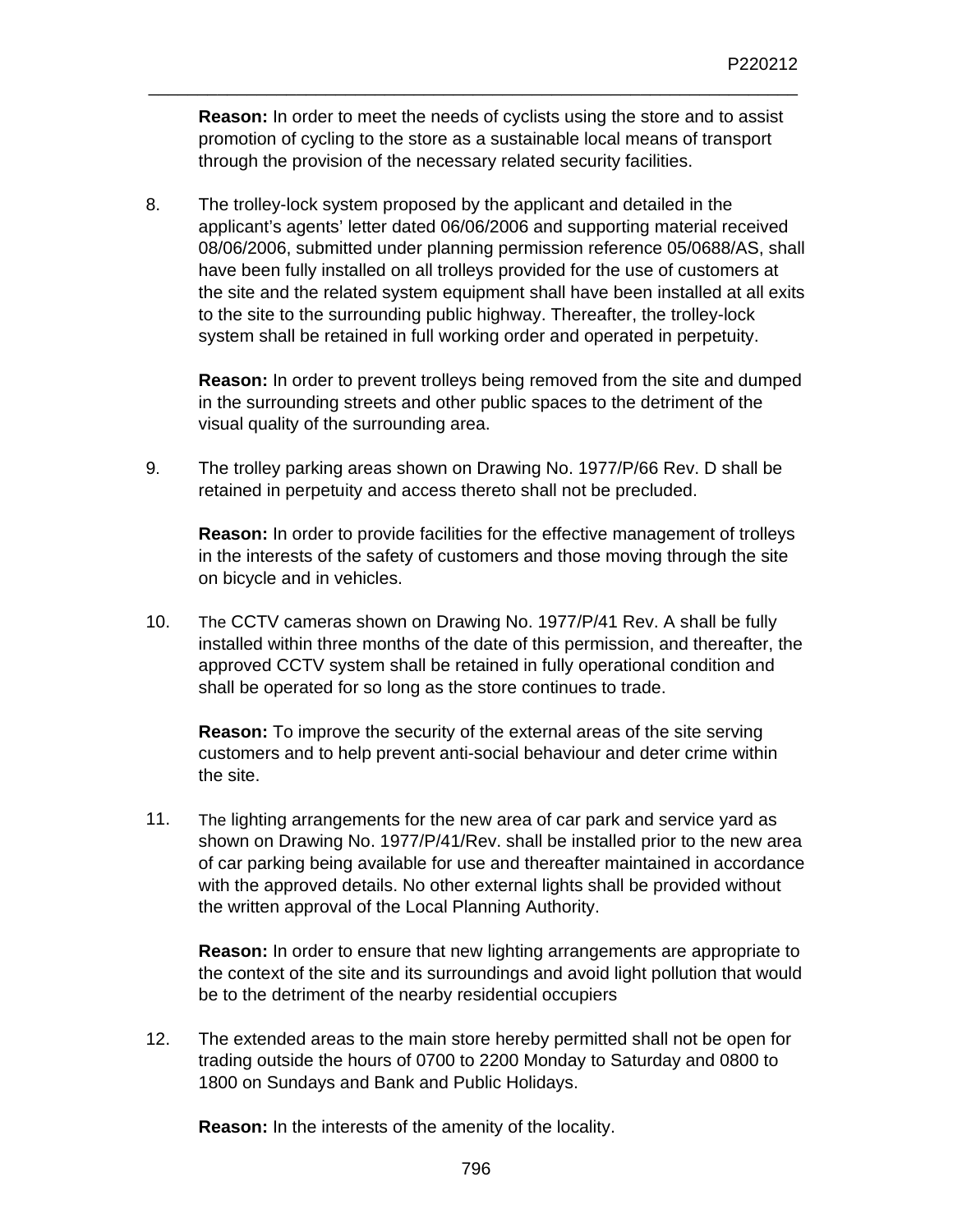13. Notwithstanding the provisions of the Town and Country Planning (Control of Advertisements) (England) Regulations 2007 Schedule 1, Class I no advertisement shall be placed within one metre of any window or other opening through which it would be visible from outside the building from a distance of 19 metres (or any other distance agreed with the Local Planning Authority in writing) measured from the south-east corner of the building along its south-east facing frontage and all glazing within this zone shall only be installed as clear glazing which shall thereafter be retained in perpetuity and shall not be obstructed by furniture or other articles.

\_\_\_\_\_\_\_\_\_\_\_\_\_\_\_\_\_\_\_\_\_\_\_\_\_\_\_\_\_\_\_\_\_\_\_\_\_\_\_\_\_\_\_\_\_\_\_\_\_\_\_\_\_\_\_\_\_\_\_\_\_\_\_\_\_\_

**Reason:** In order to ensure that the repositioned seating along the south-east frontage of the store benefits from the maximum amount of borrowed light from the interior of the building through clear glass without integral advertisement or applied internal advertisement and in order to assist in the visual surveillance of external customer seating.

14. No more than 1,742 sq. metres of floor space (whether internal or external) shall be used for the sale of comparison goods.

**Reason:** It is necessary to ensure that the vitality and viability of existing strategic centres is not undermined by individual or cumulative retailing proposals in other locations, and any changes to the amount of comparison goods floor space and in particular the amount of comparison floorspace to be used for the sale of clothing, would need to be assessed in relation to the provisions of PPS4 in order to assess the impact of such proposals on the town centre.

15. No more than 5,805 sq m of the building as extended shall be used for retail sales, and no further retail floorspace shall be created internally or externally without the prior written consent of the Local Planning Authority. No external areas of the site shall be used for retail sales without the prior written consent of the Local Planning Authority.

**Reason:** It is necessary to ensure that the vitality and viability of existing strategic centres is not undermined by individual or cumulative retailing proposals in other locations, and any changes to the amount of retailing floor space would need to be assessed in relation to the provisions of PPS4 in order to assess the impact of such proposals on the town centre.

16. No fewer than 343 car parking spaces shall be provided as shown on Drawing No. 03/055/P-02 Rev N and those spaces shall be laid out as shown unless otherwise agreed in writing by the Local Planning Authority, and thereafter retained for parking spaces.

**Reason:** To ensure that adequate parking is provided on site given the location of the store in a primarily residential area.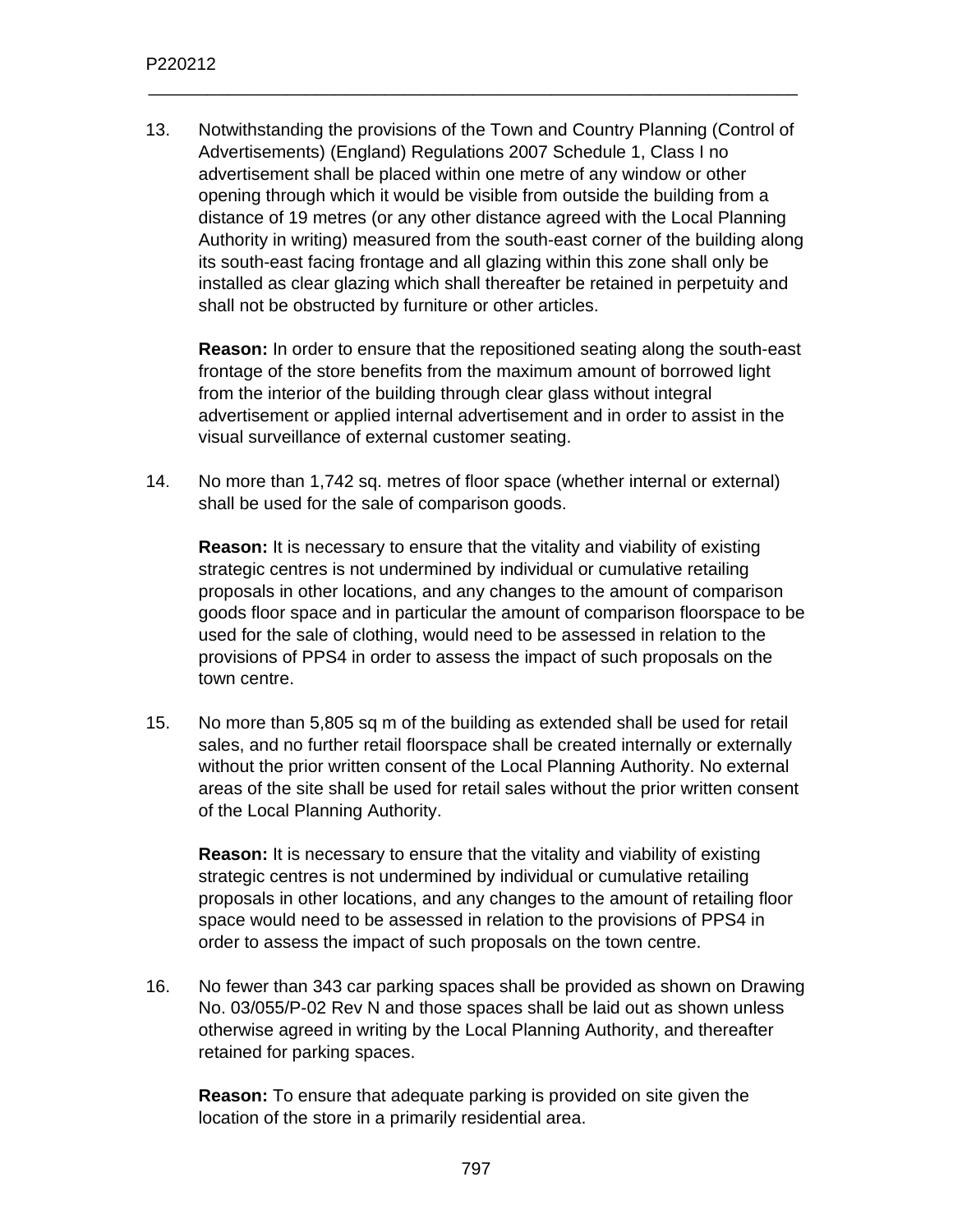17. The mezzanine area shown on Drawing No. 1977/P/11 shall only be used for the purposes of the relocated café and the customer toilets shown on that plan and shall not be put to any other use without the prior approval of the Local Planning Authority in writing.

\_\_\_\_\_\_\_\_\_\_\_\_\_\_\_\_\_\_\_\_\_\_\_\_\_\_\_\_\_\_\_\_\_\_\_\_\_\_\_\_\_\_\_\_\_\_\_\_\_\_\_\_\_\_\_\_\_\_\_\_\_\_\_\_\_\_

**Reason:** The mezzanine area proposed for the café and customer toilets has not been included in the total net area of 1496 sq. metres upon which the percentage split between convenience sales and comparison sales is based and the retail impact of an alternative use has not been examined through the grant of this permission.

18. No deliveries shall take place to the extended store between 2300 and 0630 on any day and there shall be no unloading activity within the service/delivery yard shown on Drawing No. 1977/P/10 between 0030 and 0630 on any day.

**Reason:** In order to limit the impact of deliveries on residential amenity and to limit the impact of unloading activity within the service / delivery yard on residential amenity.

19. No window openings to serve the relocated café shall be created on the north facing elevation at the first floor level without the permission of the local planning authority.

**Reason**: To safeguard residential amenity.

20. Within three months of the date of this permission, full details of existing and proposed recycling facilities at the site shall be submitted to and approved by the Local Planning Authority. New facilities shall include provision for customers to recycle unwanted packaging including a carrier bag recycling point. The facilities shall be provided before the extended store is opened for business and shall thereafter be retained available for use unless the Local Planning Authority agree otherwise.

**Reason**: In order to ensure that waste arising is, wherever possible, recycled or re-used in accordance with the advice set out in PPS10.

21. The access details shown on Drawing no. 1977/P/66 Rev. D shall be completed to the satisfaction of the Local Planning Authority, and shall thereafter be maintained to the satisfaction of the Local Planning Authority.

**Reason**: In the interests of highway safety.

22. Within three months of the date of this permission, plans and particulars of a sustainable drainage system (including the details below) for the disposal of the site's surface water shall be submitted to and approved in writing by the Local Planning Authority.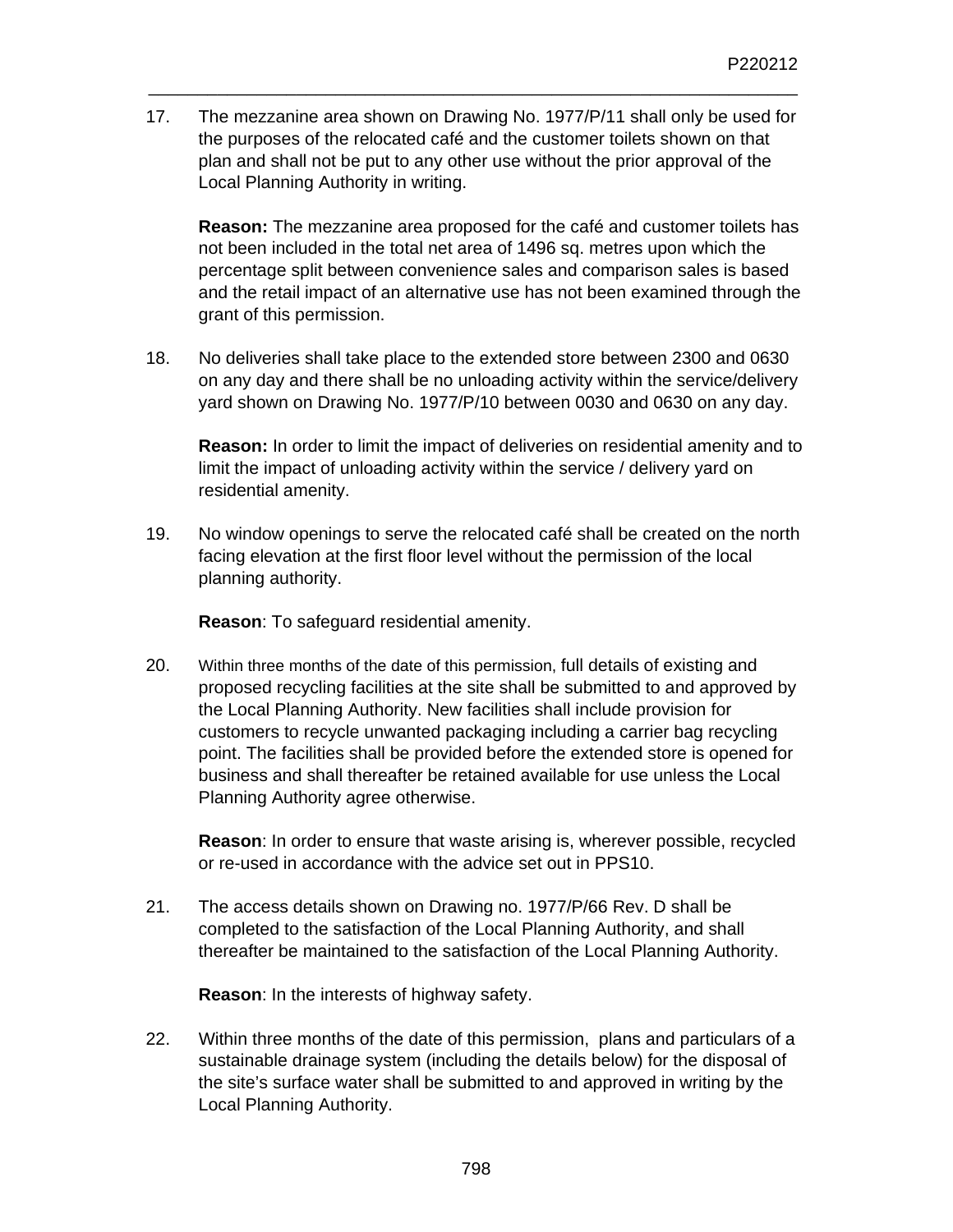The submitted system shall comprise retention or storage of the surface water on-site or within the immediate area in a way which is appropriate to the site's location, topography, hydrogeology and hydrology. The submitted system shall be designed to (i) avoid any increase in flood risk, (ii) avoid any adverse impact on water quality, (iii) achieve a run-off rate equal to or less than existing through the application of SUDS, (v) promote biodiversity, (v) enhance the landscape, (vi) improve public amenities, (vii) return the water to the natural drainage system as near to the source as possible, and (viii) operate both during construction of the development and post-completion.

\_\_\_\_\_\_\_\_\_\_\_\_\_\_\_\_\_\_\_\_\_\_\_\_\_\_\_\_\_\_\_\_\_\_\_\_\_\_\_\_\_\_\_\_\_\_\_\_\_\_\_\_\_\_\_\_\_\_\_\_\_\_\_\_\_\_

The submitted details shall include identification of the proposed discharge points from the system, a timetable for provision of the system and arrangements for future maintenance (in particular the type and frequency of maintenance and responsibility for maintenance). The approved system shall be provided in accordance with the approved timetable. The approved system shall be maintained in accordance with the approved details and shall be retained in working order until such time as the development ceases to be in use.

**Reason**: In order to reduce the impact of the development on flooding, manage run-off flow rates, protect water quality and improve biodiversity and the appearance of the development pursuant to Core Strategy Policy CS20.

- 23. The proposed extension hereby approved shall be constructed to achieve a minimum Building Research Establishment BREEAM (or subsequent equivalent quality assured scheme) overall good standard comprising the following minimum elements:
	- i) 'Excellent' standard in respect of energy credits
	- ii) 'Excellent' standard in respect of water credits
	- iii) 'Very Good' standard in respect of material credits

Prior to development commencing, the following details shall be submitted to the Local Planning Authority for written approval:

- (a) Details to confirm that the extension has been designed to achieve these standards including details of a 'Design Stage' assessment, and
- (b) Details of how the development will reduce carbon dioxide emissions to a level 10% below the predicted total energy demand through the use of on-site sustainable energy technologies such as renewables and/or low carbon technologies.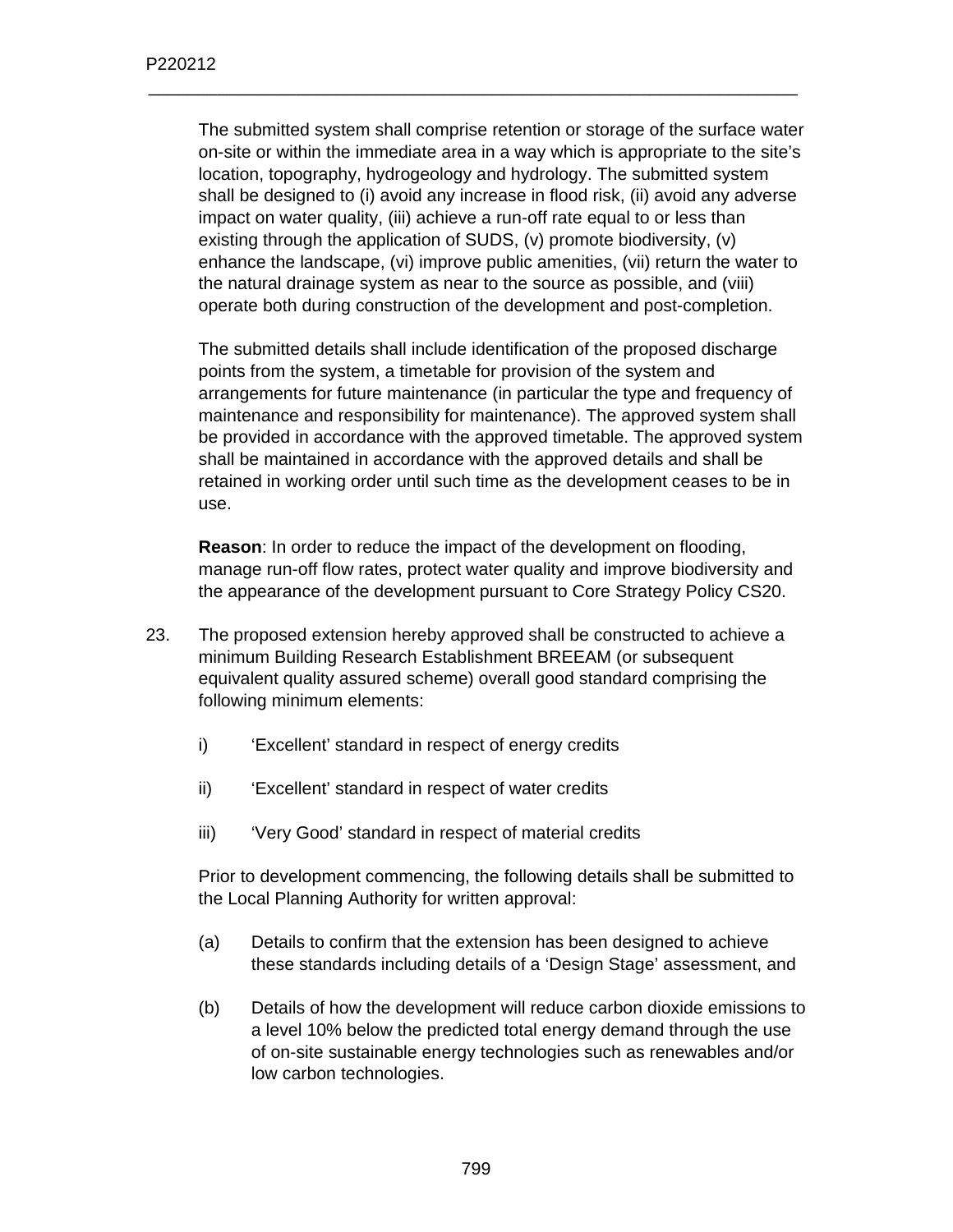Following completion of the final building, a BREEAM 'Post Construction Stage' assessment confirming the BREEAM standard that has been achieved, and stating the amount of residual carbon emissions and how they are proposed to be dealt with to ensure that the development is carbon neutral (including details of any necessary mechanisms to be put in place and associated timetables) shall be submitted to and approved in writing by the Local Planning Authority.

\_\_\_\_\_\_\_\_\_\_\_\_\_\_\_\_\_\_\_\_\_\_\_\_\_\_\_\_\_\_\_\_\_\_\_\_\_\_\_\_\_\_\_\_\_\_\_\_\_\_\_\_\_\_\_\_\_\_\_\_\_\_\_\_\_\_

Following any approval of a 'Post Construction State' assessment, the approved measures and technologies to achieve the BREEAM good standard and to ensure that development is carbon neutral shall be implemented in accordance with the approval and thereafter shall be retained in working order in perpetuity.

**Reason**: In order to ensure that the energy efficiency through sustainable design and construction are met in accordance with policy CS10 of the adopted Ashford Core Strategy

24. The development shall be carried out in accordance with the plans listed in the section of this decision notice headed Plans/Documents approved by this decision.

**Reason:** To ensure that the development is carried out in accordance with the approval and to ensure the quality of development indicated on the approved plans is achieved in practice.

## **Notes to Applicant**

- 1. The Borough Council wishes to emphasise to the applicant the need to improve the site's operational relationship with the occupiers of surrounding residential properties in the light of problems that have been experienced to date. This permission is subject to planning conditions. Failure to observe the terms of these planning conditions will result in consideration of the expediency of enforcement action. The Borough Council expects Tesco Senior Management to ensure that site management and employees are all fully instructed about the terms of these conditions, adherence to these conditions is monitored and any problems arising from such monitoring are promptly addressed. The Borough Council holds records of all of the planning permissions granted in respect of this site should Tesco need to review this material as part of this process.
- 2. This development is also the subject of an Obligation under Section 106 of the Town and Country Planning Act 1990 which affects the way in which the property may be used.

\_\_\_\_\_\_\_\_\_\_\_\_\_\_\_\_\_\_\_\_\_\_\_\_\_\_\_\_\_\_\_\_\_\_\_\_\_\_\_\_\_\_\_\_\_\_\_\_\_\_\_\_\_\_\_\_\_\_\_\_\_\_\_\_\_\_\_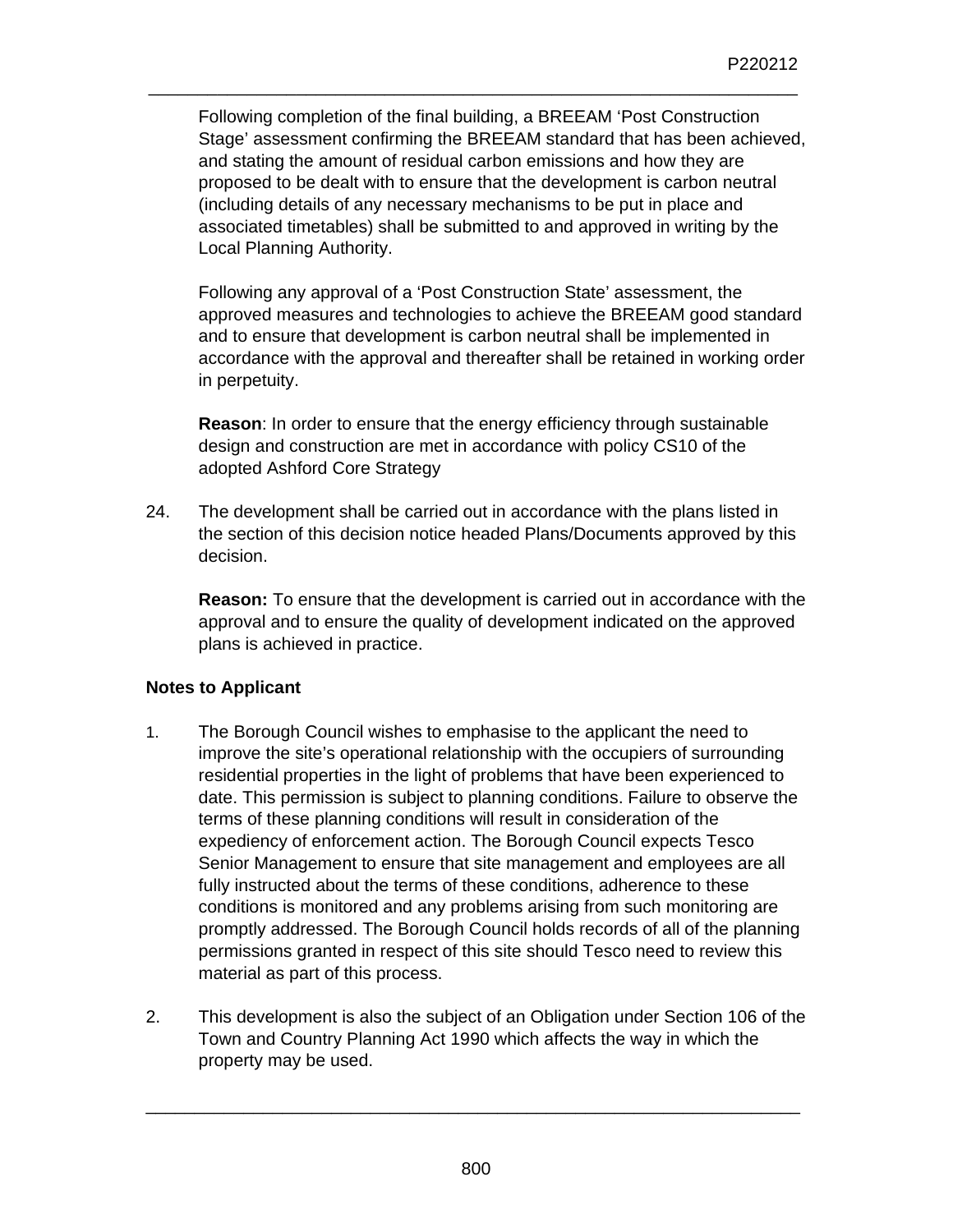| <b>Application Number</b>                | 11/01206/AS                                                                                                                                                                                                                                                                                                                                                                                                                                                                                                                                                                                                                                                                                                   |  |  |
|------------------------------------------|---------------------------------------------------------------------------------------------------------------------------------------------------------------------------------------------------------------------------------------------------------------------------------------------------------------------------------------------------------------------------------------------------------------------------------------------------------------------------------------------------------------------------------------------------------------------------------------------------------------------------------------------------------------------------------------------------------------|--|--|
| Location                                 | Tesco Store, Moat Field Meadow, Kingsnorth, Ashford,<br>Kent, TN23 3LU                                                                                                                                                                                                                                                                                                                                                                                                                                                                                                                                                                                                                                        |  |  |
| <b>Grid Reference</b>                    | 00571/39861                                                                                                                                                                                                                                                                                                                                                                                                                                                                                                                                                                                                                                                                                                   |  |  |
| <b>Parish Council</b>                    | Kingsnorth                                                                                                                                                                                                                                                                                                                                                                                                                                                                                                                                                                                                                                                                                                    |  |  |
| <b>Ward</b>                              | <b>Park Farm North</b>                                                                                                                                                                                                                                                                                                                                                                                                                                                                                                                                                                                                                                                                                        |  |  |
| <b>Application</b><br><b>Description</b> | Retrospective application for an amendment to car park<br>and landscaping to the north east of the store (approved<br>under ref: 11/00068/AS), to include an additional row of<br>parking spaces along the north eastern boundary, an<br>amended layout to accommodate the existing roundabout<br>which is to be retained, a reduction in the number of<br>parking spaces, retention of re-cycling area in existing<br>position with additional screening, repositioning of trolley<br>bays, litter bins, lighting columns and barriers, an increase<br>in the height and width of the bund on the north east<br>boundary and position of palisade fence at the base of the<br>bund adjacent to the car park. |  |  |
| <b>Applicant</b>                         | <b>Tesco Stores Limited</b>                                                                                                                                                                                                                                                                                                                                                                                                                                                                                                                                                                                                                                                                                   |  |  |
| <b>Agent</b>                             | DDP LLP, Audrey House, Ely Place, London, EC1N 6SN                                                                                                                                                                                                                                                                                                                                                                                                                                                                                                                                                                                                                                                            |  |  |
| <b>Site Area</b>                         | 0.89 hectares                                                                                                                                                                                                                                                                                                                                                                                                                                                                                                                                                                                                                                                                                                 |  |  |
| 19/2R<br>(a)                             | KHS S; ES S<br>(b)<br>R<br>(c)                                                                                                                                                                                                                                                                                                                                                                                                                                                                                                                                                                                                                                                                                |  |  |

The Strategic Sites and Design Manager drew Members' attention to the Update Report. There were a number of points to take note of:

- The applicant's agent had confirmed that the four lighting columns in the car park nearest Redberry Road had been fitted with shields to minimise lighting spill. It was therefore recommended that condition 9 be amended to refer to lighting column no. 30 as well as 31, 32, and 33.
- No further works had been carried out to the existing drain at the foot of the bund. An additional condition was proposed requesting details of the existing drain to be submitted within one month of the date of the permission and for it to be subject to regular maintenance to ensure its long term effectiveness.
- The number of parking spaces on the site was corrected to 214.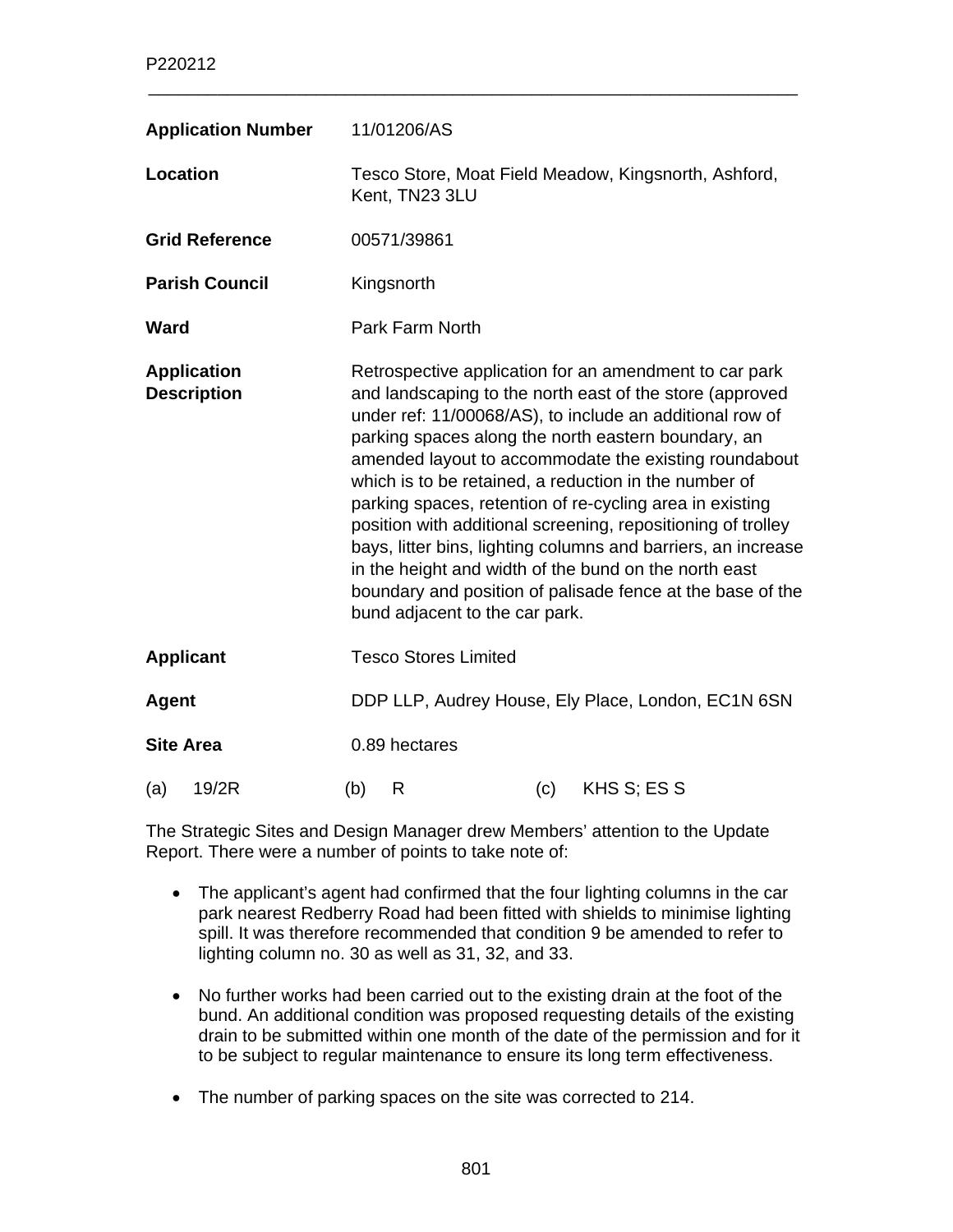In accordance with Procedure Rule 9.3 Mr Holmes, the agent, spoke in support of the application. He advised Members that the parking in the north-east part of the site had been reduced by 28 parking spaces. This reduction was supported by clubcard data and there had been no issues with the operation of the car park since reopening in November 2011. The bund had been increased in height by 1.5 metres and was seeded in the autumn. There had been resident engagement events at the store which had been productive and residents' concerns had been taken on board and listened to. The lighting columns nearest the bund had been relocated 36 metres from the boundary instead of the 21 metres that had previously been agreed and the height of these columns had been reduced from 8 metres to 6 metres. These lighting columns had been fitted with shields to prevent light spill and had been independently assessed. The palisade fence would remain as agreed and the French drain at the bottom of the bund would be retained. The Store Manager would be responsible for the monitoring of this drain. He urged the Committee to support the Officers Recommendation.

\_\_\_\_\_\_\_\_\_\_\_\_\_\_\_\_\_\_\_\_\_\_\_\_\_\_\_\_\_\_\_\_\_\_\_\_\_\_\_\_\_\_\_\_\_\_\_\_\_\_\_\_\_\_\_\_\_\_\_\_\_\_\_\_\_\_

## **Resolved:**

## **(A) That for the following reasons the Planning Committee Permit this application:**

- 1. The scale, location and design of the development would respect the context of the site and preserve the visual amenities of the locality.
- 2. Any potentially significant impacts on the amenities of nearby dwellings can be satisfactorily mitigated by conditions.
- 3. The development would not harm highway safety.
- 4. The development would respect the context of the site and would not be harmful to the street scene.

### **(B) Permit**

Subject to the following conditions:

1. The development hereby permitted shall be begun before the expiration of 3 years from the date of this decision.

**Reason:** To comply with the requirements of Section 91 of the Town and Country Planning Act 1990 as amended by Section 51 of the Planning and Compulsory Purchase Act 2004.

2. Detailed proposals for the landscaping of the bund hereby permitted shall be submitted to and approved by the Local Planning Authority within one month of the date of the permission. Thereafter, the approved landscaping shall be carried out fully within the next planting season. Any plants which within a period of five years from the grant of planning permission die, are removed or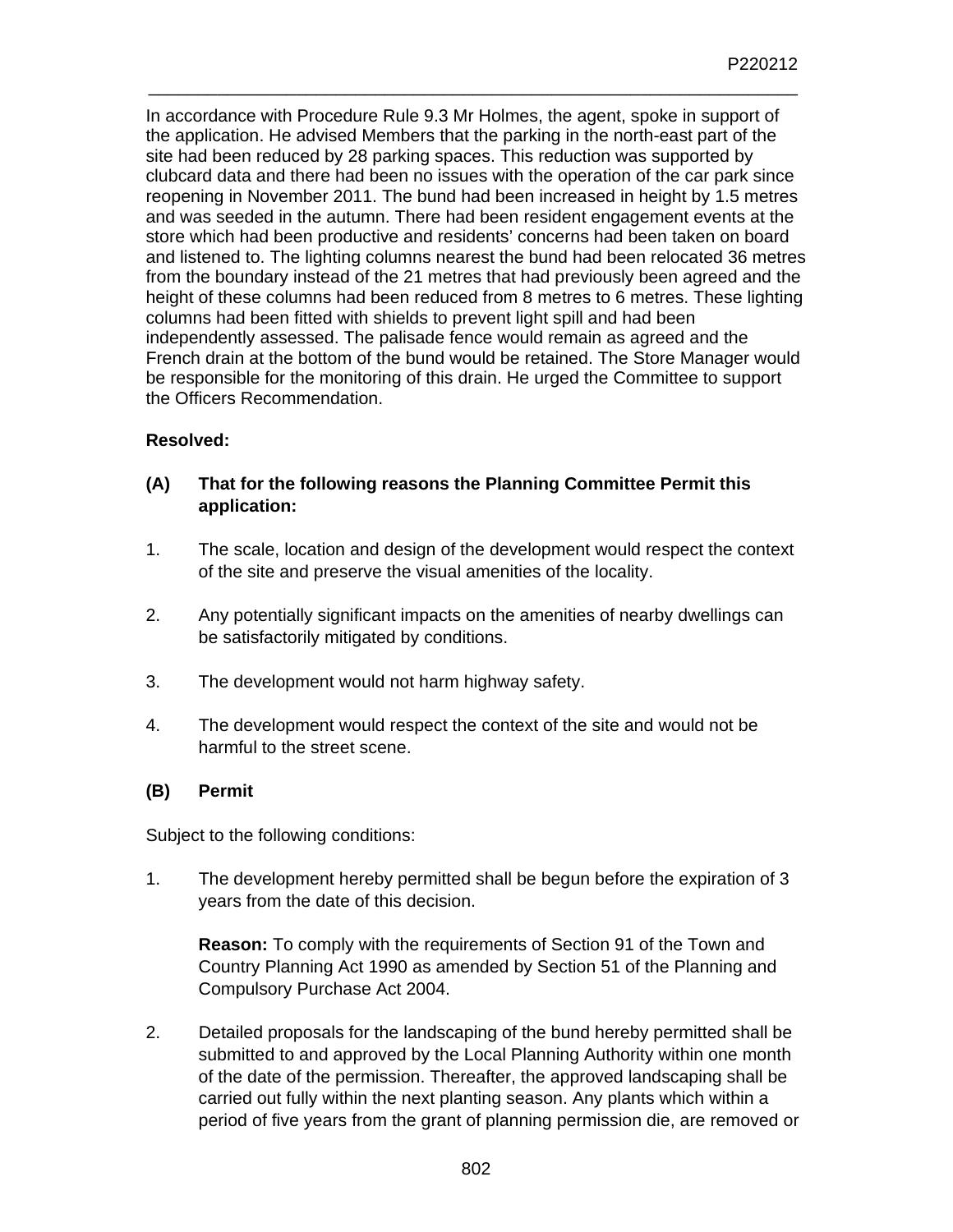become seriously damaged or diseased shall be replaced in the next planting season with others of a similar size and species unless the Local Planning Authority give prior written approval to any variation.

\_\_\_\_\_\_\_\_\_\_\_\_\_\_\_\_\_\_\_\_\_\_\_\_\_\_\_\_\_\_\_\_\_\_\_\_\_\_\_\_\_\_\_\_\_\_\_\_\_\_\_\_\_\_\_\_\_\_\_\_\_\_\_\_\_\_

**Reason:** In order to protect and enhance the amenity of the area and to ensure that any new planting is acceptable in terms of its contribution towards achievement of increases in bio-diversity at the site.

3. The details of soft landscape works required in condition 2 above shall include planting plans; written specifications (including cultivation and other operations associated with plant and grass establishment); schedules of plants, noting species, plant sizes and proposed numbers/densities where appropriate; and an implementation programme.

**Reason:** To ensure that adequate details of the proposals are submitted in the interests of both the protection and enhancement of the area and the contribution towards bio-diversity.

4. Within 3 months of the date of this permission, a schedule of landscape maintenance for a minimum period of 5 years shall be submitted to the Local Planning Authority for approval. The schedule shall include details of the proposed times for maintenance during the year, a plan showing the extent of the land areas to be maintained, the regularity of visits to the land areas so identified, the specific proposals for the maintenance of the land areas identified and the proposed method of dealing with litter found within them as well as the arrangements for the implementation of the schedule for landscape maintenance. Maintenance shall be carried out in accordance with the approved schedule.

**Reason:** To ensure that landscaped areas are properly maintained in the interests of the amenity of the area and due to their contribution towards gains in bio-diversity and that litter is dealt with appropriately as part of an acceptable approach to landscape management.

5. The trolley parking areas shown on Drawing No 1977/P/67 Rev B shall be retained in perpetuity and access thereto shall not be precluded.

**Reason:** In order to provide facilities for the effective management of trolleys in the interests of the safety of customers and those moving through the site on bicycles and in vehicles.

6. Within two months of the date of this permission, full details of the proposed CCTV system to be installed within the application site, shall be submitted in writing to the Local Planning Authority for approval and the approved CCTV system shall be fully installed within two months of approval by the Local Planning Authority. Thereafter, the CCTV system shall be retained in fully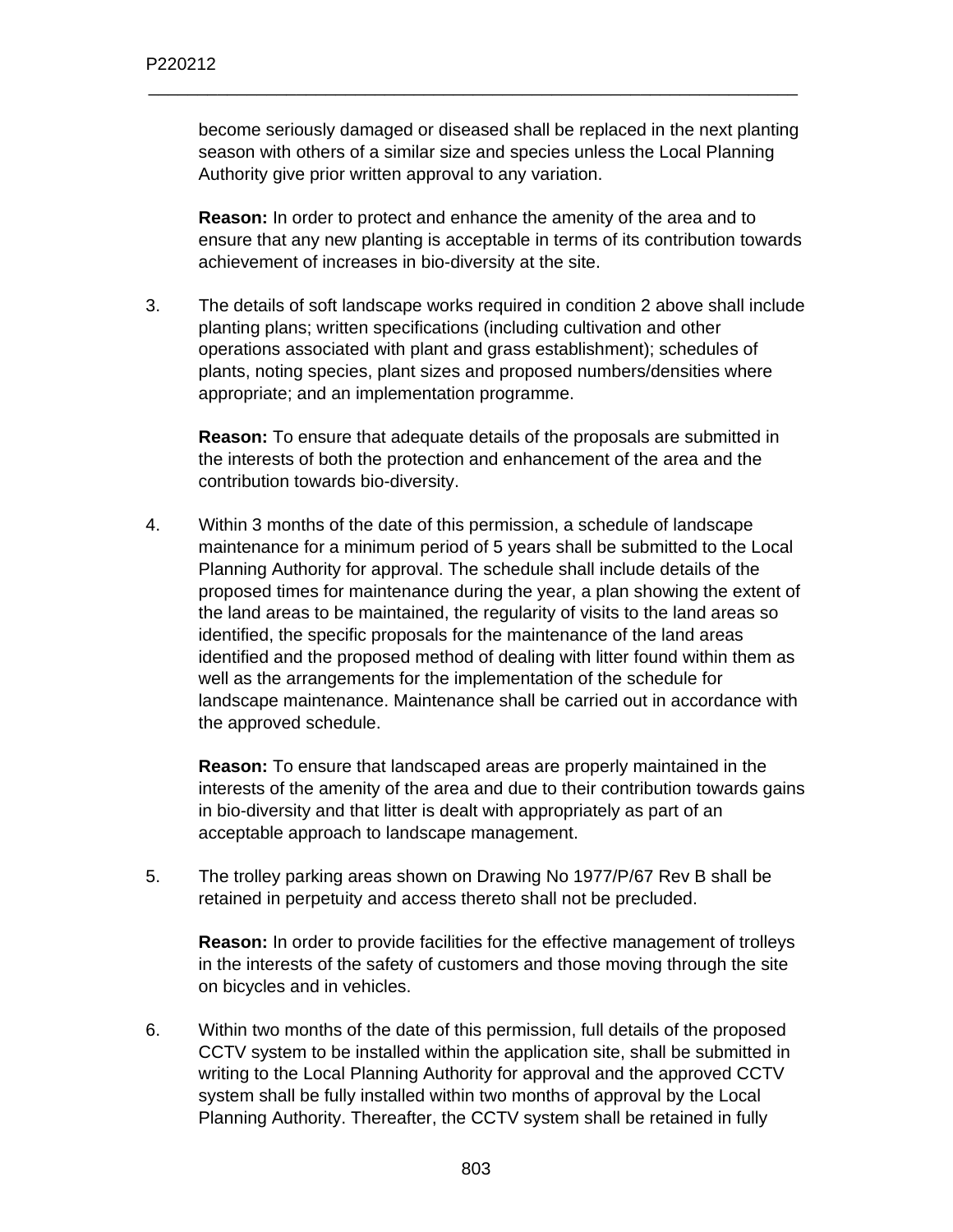operational condition and shall be operated for so long as the store continues to trade.

\_\_\_\_\_\_\_\_\_\_\_\_\_\_\_\_\_\_\_\_\_\_\_\_\_\_\_\_\_\_\_\_\_\_\_\_\_\_\_\_\_\_\_\_\_\_\_\_\_\_\_\_\_\_\_\_\_\_\_\_\_\_\_\_\_\_

**Reason:** To improve the security of the external areas of the site serving customers and to help prevent anti-social behaviour and deter crime within the site.

- 7. The barriers shown on Drawing no. 1977/P/40 Rev. A shall be retained in perpetuity and operated in accordance with the following procedures:
	- i) save for any situation requiring the raising of the approved barriers to allow temporary access for emergency vehicles (in which instance the Local Planning Authority shall be notified in writing within 5 working days of the date of the incident and furnished with details of the incident necessitating access and the relevant emergency service that attended), the barriers hereby approved shall be fully lowered and locked at 2300 Monday to Saturday and 1900 on Sundays and Bank and Public Holidays and not unlocked and raised until 0700 the following day save for Sundays and Bank and Public Holidays when the barriers shall not be unlocked and raised until 0800.
	- ii) Save for the temporary parking of any emergency vehicle in the circumstances defined in this condition, no driving or parking of motor vehicles shall take place in the car parking areas to which the barriers are intended to restrict access on Monday to Saturday after 2300 or before 0700 and on Sundays and Bank and Public Holidays after 1900 or before 0800.

**Reason:** To ensure that access to, and use of, the additional parking area by cars and commercial vehicles is restricted in order to safeguard the amenities of nearby residential occupiers in terms of noise and disturbance at sensitive times.

8. No fewer than 214 car parking spaces shall be provided on the application site and they shall be maintained as laid out in accordance with the layout shown on Drawing no. 1977/P//67 Rev. B unless otherwise agreed in writing by the Local Planning Authority, and hereafter retained for parking purposes.

**Reason:** To ensure that adequate parking is provided on site given the location of the store in a primarily residential area.

9. The shields positioned on the lighting columns numbered 30, 31, 32 and 33 as shown on Drawing No. LS16311/11 shall be retained in perpetuity unless otherwise agreed in writing by the Local Planning Authority.

**Reason:** In order to protect the residential amenities of properties in Redberry Road, which back onto the application site.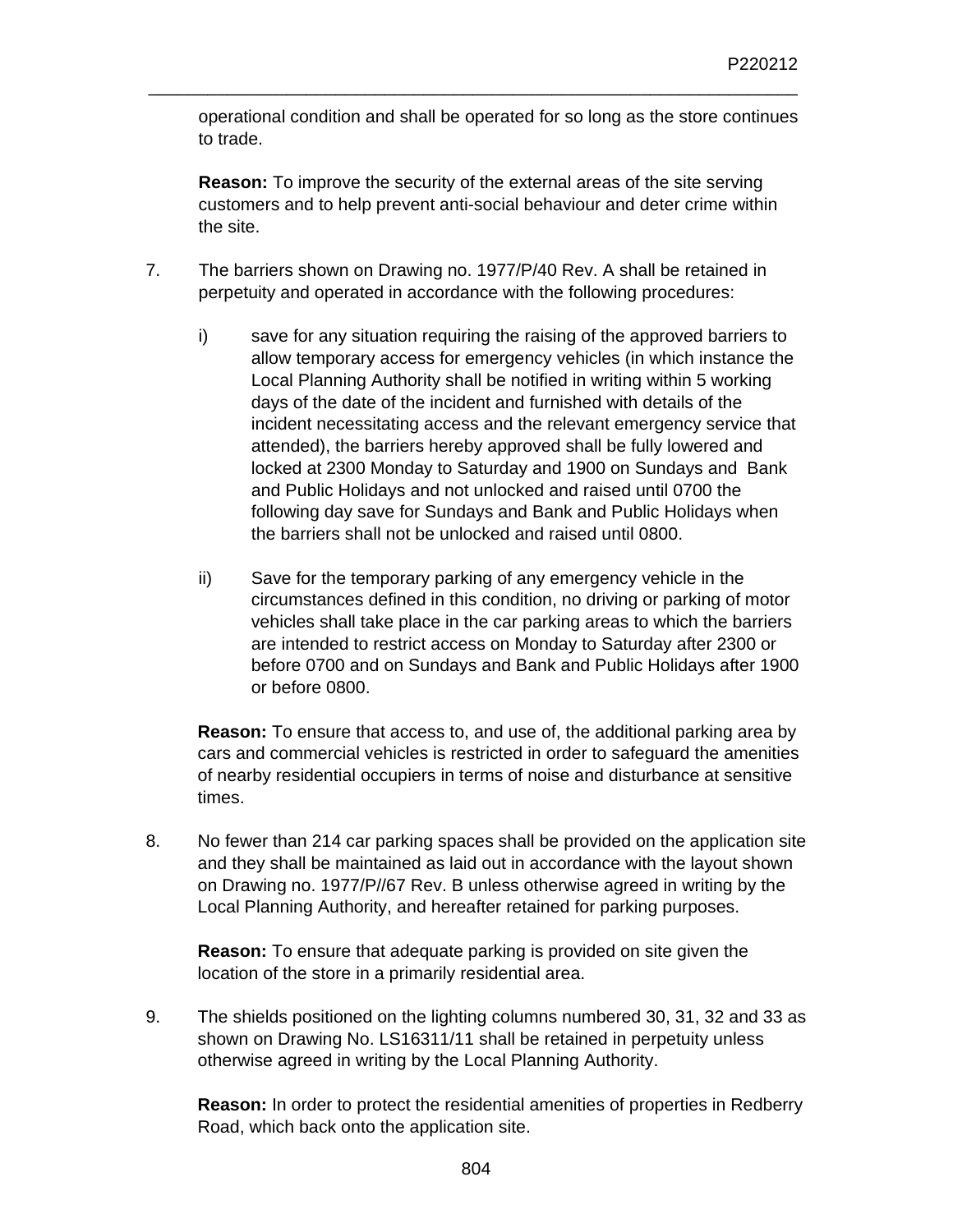10. The lights hereby approved shall be switched off on Mondays to Saturday between 2300 and 0700 and on Sundays and Bank and Public Holidays between 1900 and 0800, in accordance with the store opening hours and condition 7 which relates to the bollards restricting access to this car park at those times.

\_\_\_\_\_\_\_\_\_\_\_\_\_\_\_\_\_\_\_\_\_\_\_\_\_\_\_\_\_\_\_\_\_\_\_\_\_\_\_\_\_\_\_\_\_\_\_\_\_\_\_\_\_\_\_\_\_\_\_\_\_\_\_\_\_\_

**Reason:** In order to protect the residential amenities of properties in Redberry Road, which back onto the application site.

11. Within one month of the date of this permission, details of the existing drain at the foot of the bund which forms the north eastern boundary of the car park shall be submitted to the Local Planning Authority, together with written confirmation that the drain has sufficient capacity to accommodate surface water run-off from the bund as increased in size. The details shall include the exact location of the drain, its construction and diameter, the point of discharge and access/inspection chamber positions. At the same time, a scheme for the regular inspection and maintenance of the drain shall be submitted to and approved in writing by the Local Planning Authority, and upon approval, the methods agreed shall be implemented in perpetuity. If it is found that the existing drain has inadequate capacity or is failing, then details of a new drain shall be submitted to and approved by the Local Planning Authority and this shall be retained and shall be subject to the same inspection and maintenance programme.

**Reason:** To ensure that adequate drainage exists and to protect the adjoining residents from potential surface water run-off from the bund.

\_\_\_\_\_\_\_\_\_\_\_\_\_\_\_\_\_\_\_\_\_\_\_\_\_\_\_\_\_\_\_\_\_\_\_\_\_\_\_\_\_\_\_\_\_\_\_\_\_\_\_\_\_\_\_\_\_\_\_\_\_\_\_\_\_\_\_

| <b>Application Number</b>                | 11/00229/AS                                                                                                                     |  |  |
|------------------------------------------|---------------------------------------------------------------------------------------------------------------------------------|--|--|
| Location                                 | Gusbourne Estate Vineyard,<br>Kenardington<br>Road,<br>Appledore, Kent TN26 2BE.                                                |  |  |
| <b>Grid Reference</b>                    | 96243/31401                                                                                                                     |  |  |
| <b>Parish Council</b>                    | Appledore                                                                                                                       |  |  |
| Ward                                     | Isle of Oxney                                                                                                                   |  |  |
| <b>Application</b><br><b>Description</b> | Erection of winery building and associated landscaping                                                                          |  |  |
| <b>Applicant</b>                         | Mr A Weeber, Gusbourne Estate Vineyard, Kenardington<br>Road, Appledore, Kent TN26 3BE                                          |  |  |
| Agent                                    | Mr Michael Dade, Speer Dade Planning Consultants,<br>Meru Cottage, Gatehouse Lane, Framfield. Uckfield, East<br>Sussex TN22 5RS |  |  |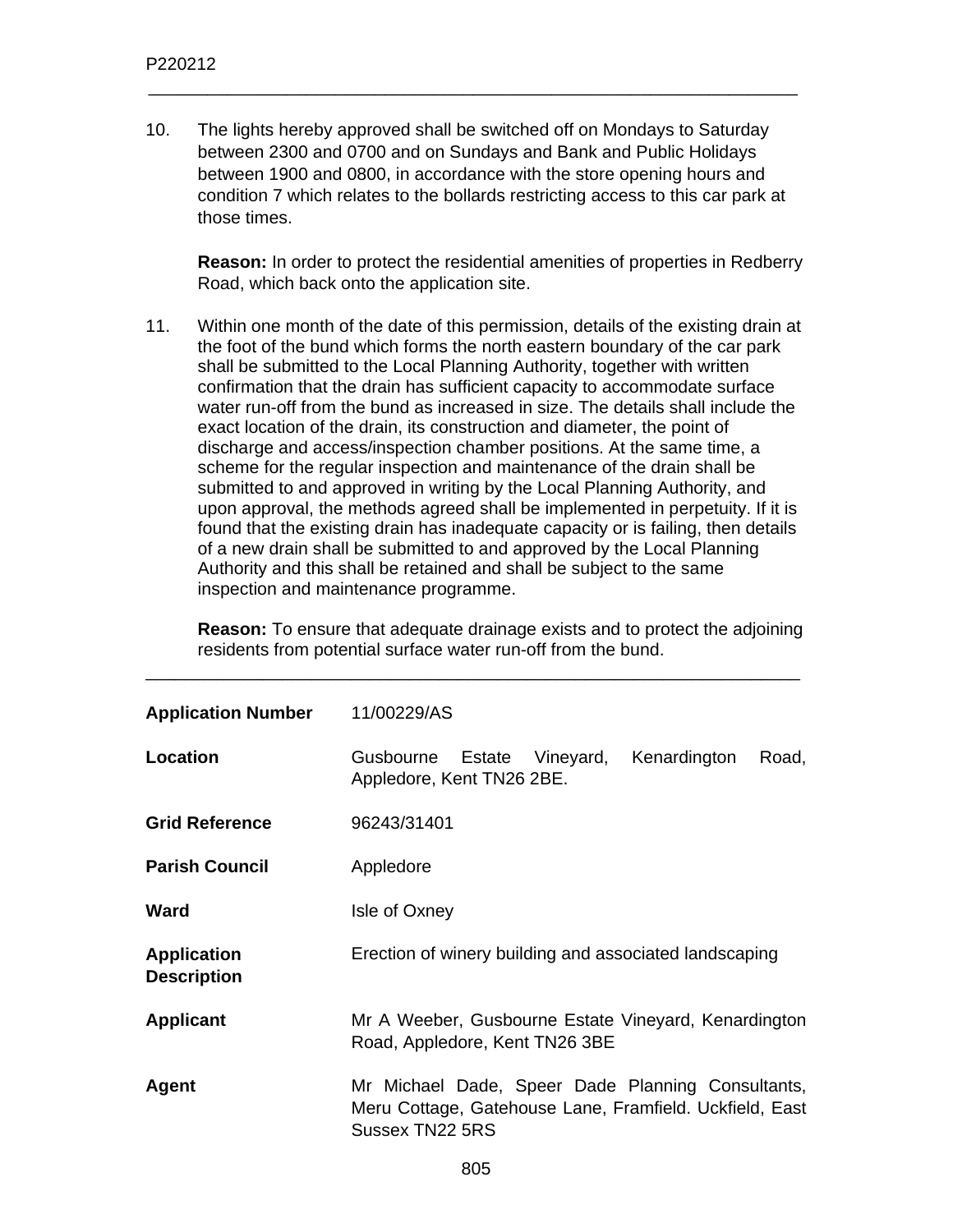| <b>Site Area</b> | 2.7ha     |  |
|------------------|-----------|--|
| (a) $5/11S$ , 3R | $(b)$ S,S |  |

S (c) KHS X, RPL X, WKPS S, CPRE S, KCC (Heritage) +, EA X, SW X, NE X, EHM  $(C) +$ ,

The Development Control Manager drew Members' attention to the Update Report. A further condition was proposed that restricted the use of the building to processing and storing grapes primarily produced at Gusbourne Vineyard. This was because the winery was only being recommended for approval in this countryside location to meet the needs of this rural enterprise and this would not be an appropriate location for an unrestricted processing building. The applicant had indicated that he was satisfied with this condition.

\_\_\_\_\_\_\_\_\_\_\_\_\_\_\_\_\_\_\_\_\_\_\_\_\_\_\_\_\_\_\_\_\_\_\_\_\_\_\_\_\_\_\_\_\_\_\_\_\_\_\_\_\_\_\_\_\_\_\_\_\_\_\_\_\_\_

In accordance with Procedure Rule 9.3 Mr Weeber, the applicant, spoke in support of the application. He advised the Committee that the application was the culmination of four years' work between himself, the architects and planning officers. The local community had been consulted when making the application. The proposal would create employment at all levels. Viticulture was considered to be an agricultural practice. It was a labour intensive process and all of the grapes were picked by hand. There were a further 250 acres in total that could be used for planting vines. Since the first harvest in 2006 Gusbourne wines had won a number of prizes and awards.

In accordance with Procedure Rule 9.3 Mrs Smith from Appledore Parish Council, spoke in support of the application. She advised the Committee that the Parish Council supported the application for a number of reasons. The vineyard would create employment opportunities and the production of wine on the site would help to ensure the viability of the vineyard. The proposal fitted into the landscape and the Parish Council were pleased with the proposed green roof. They were privileged to have such a quality product produced in the village and supported the method of hand picking the grapes rather than machine picking.

The Ward Member attended and spoke in support of the application.

## **Resolved:**

- **A) That for the following reasons the Planning Committee Permit this application:**
- 1. The scale, location and design of the development would preserve the character and appearance of the countryside.
- 2. The development would not be harmful to the residential amenities of nearby dwellings.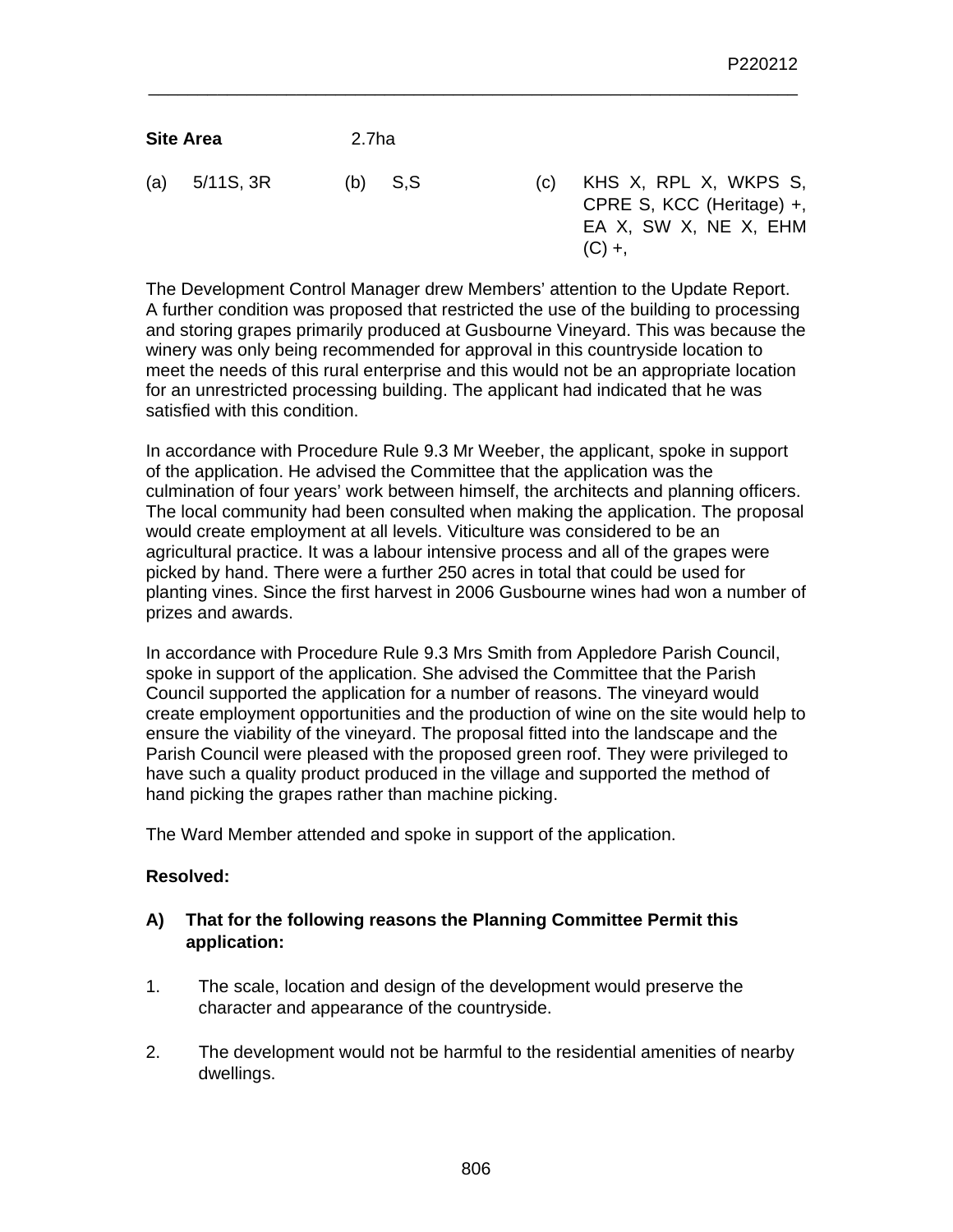- 3. The traffic movements generated by the development could be accommodated without detriment to highway safety.
- 4. The development makes adequate provision for the parking of vehicles within the application site.

- 5. Other issues raised by consultees have been assessed and there are not any which would warrant refusal of the application.
- **B) Subject to the applicant first entering into a Section 106 agreement in respect of planning obligations related to:** 
	- **a. Carbon off-setting contribution**
	- **b. Monitoring fee**

**as detailed in Table 1, in terms agreeable to the Head of Legal and Democratic Services, with delegated authority to either the Strategic Sites and Design Manager or the Development Control Manager to make or approve minor changes to the planning obligations and planning conditions, as they see fit** 

|   | <b>Planning Obligation</b>                                                                                                                                                                                                                                |                                                                                                                                                |                                                                                                     |
|---|-----------------------------------------------------------------------------------------------------------------------------------------------------------------------------------------------------------------------------------------------------------|------------------------------------------------------------------------------------------------------------------------------------------------|-----------------------------------------------------------------------------------------------------|
|   | <b>Detail</b>                                                                                                                                                                                                                                             | Amount(s)                                                                                                                                      | <b>Trigger Point(s)</b>                                                                             |
|   | <b>Carbon Off-Setting</b><br><b>Contribution</b><br>Contribution to the Ashford<br>Carbon Fund based on the<br>residual carbon emissions of<br>the development set out in the<br>approved post construction<br>assessment and quantified<br>over 10 years | be calculated<br>To:<br>using the shadow<br>price of carbon set<br>in<br>the<br>out<br>Sustainable Design<br>Construction<br>and<br><b>SPD</b> | Payable within 15 days of<br>the Council's approval of<br>construction<br>the<br>post<br>assessment |
| 2 | <b>Monitoring Fee</b>                                                                                                                                                                                                                                     |                                                                                                                                                |                                                                                                     |
|   | Contribution towards<br>the<br>Council's costs of monitoring<br>compliance<br>with<br>the                                                                                                                                                                 | £1000 per annum<br>until<br>development<br>is completed                                                                                        | Upon commencement<br>Οf<br>development                                                              |

**Table 1**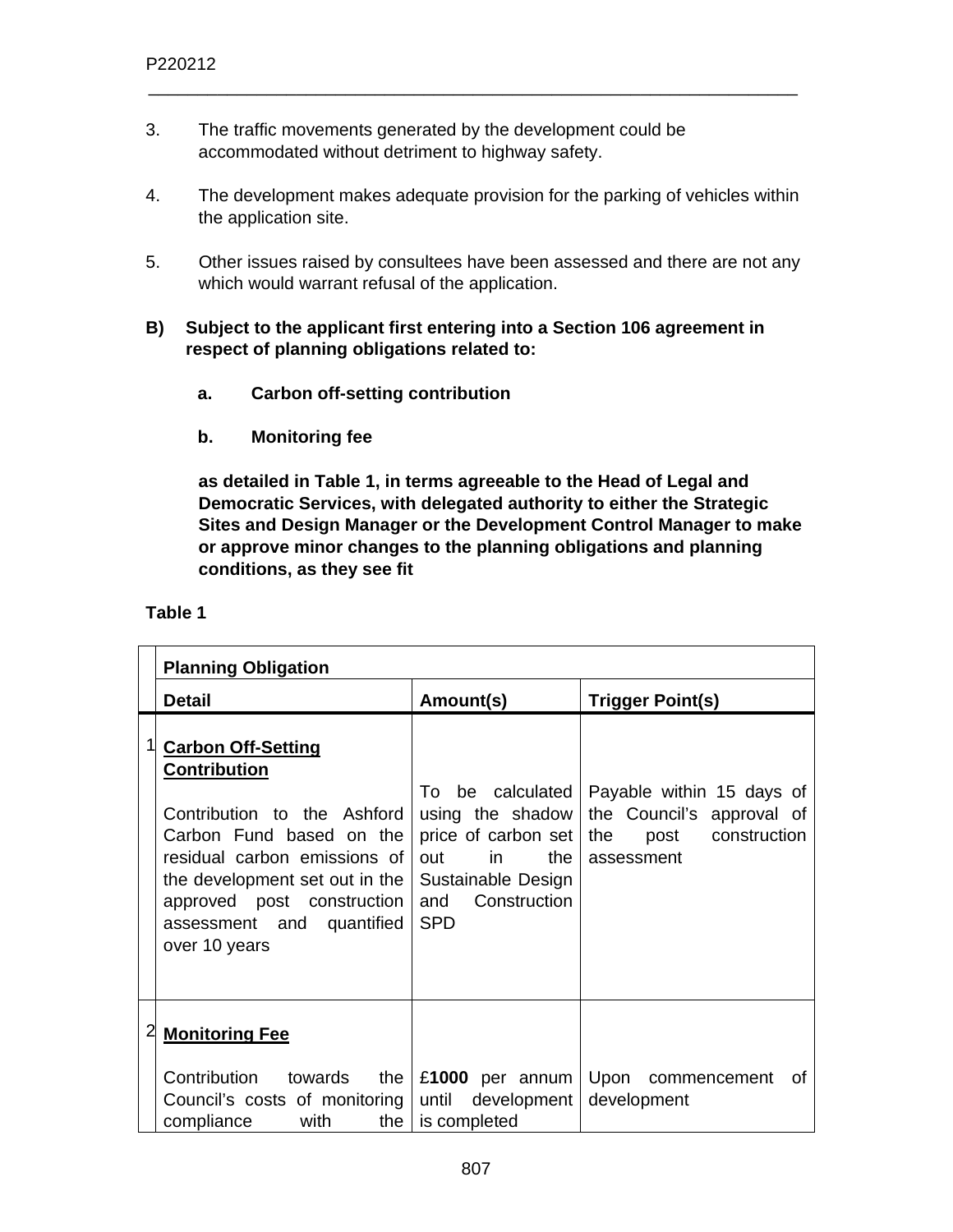|                                                                                        | <b>Planning Obligation</b>                                                 |           |                         |  |
|----------------------------------------------------------------------------------------|----------------------------------------------------------------------------|-----------|-------------------------|--|
|                                                                                        | <b>Detail</b>                                                              | Amount(s) | <b>Trigger Point(s)</b> |  |
|                                                                                        | agreement or undertaking                                                   |           |                         |  |
|                                                                                        |                                                                            |           |                         |  |
| All contributions to be <b>index linked</b> (normally from the date of the Committee's |                                                                            |           |                         |  |
| resolution) in order to ensure the value is not reduced over time. The costs,          |                                                                            |           |                         |  |
|                                                                                        | expenses and disbursements of the Council's Legal and Planning Departments |           |                         |  |

nses and disbursements of the Council's Legal and Planning Departments incurred in connection with the negotiation, preparation and completion of the deed are also payable. The Kent County Council will also require payment of their legal costs.

# **C) Permit**

Subject to the following Conditions:

1. The development hereby permitted shall be begun before the expiration of 3 years from the date of this decision.

**Reason:** To comply with the requirements of Section 91 of the Town and Country Planning Act 1990 as amended by Section 51 of the Planning and Compulsory Purchase Act 2004.

2. Written details including source/manufacturer, and samples of bricks, tiles and cladding materials to be used externally shall be submitted to and approved in writing by the Local Planning Authority before the development is commenced and the development shall be carried out only using the approved external materials.

**Reason:** In the interests of visual amenity.

3. The area shown on the drawing number 19406B/50 Revision I as vehicle parking space, garages and turning shall be provided, surfaced and drained in accordance with details submitted to and approved in writing by the Local Planning Authority before the development hereby approved is occupied, and shall be retained for the use of the occupiers of, and visitors to, the development, and no permanent development, whether or not permitted by the Town and Country Planning (General Permitted Development) Order 1995 (or any Order revoking and re-enacting that Order), shall be carried out on that area of land so shown or in such a position as to preclude vehicular access or parking.

**Reason:** Development without provision of adequate accommodation for the parking of vehicles is likely to lead to parking inconvenient to other road users.

4. Prior to works commencing on site, details of parking for site personnel as well as details of loading and turning areas for construction traffic shall be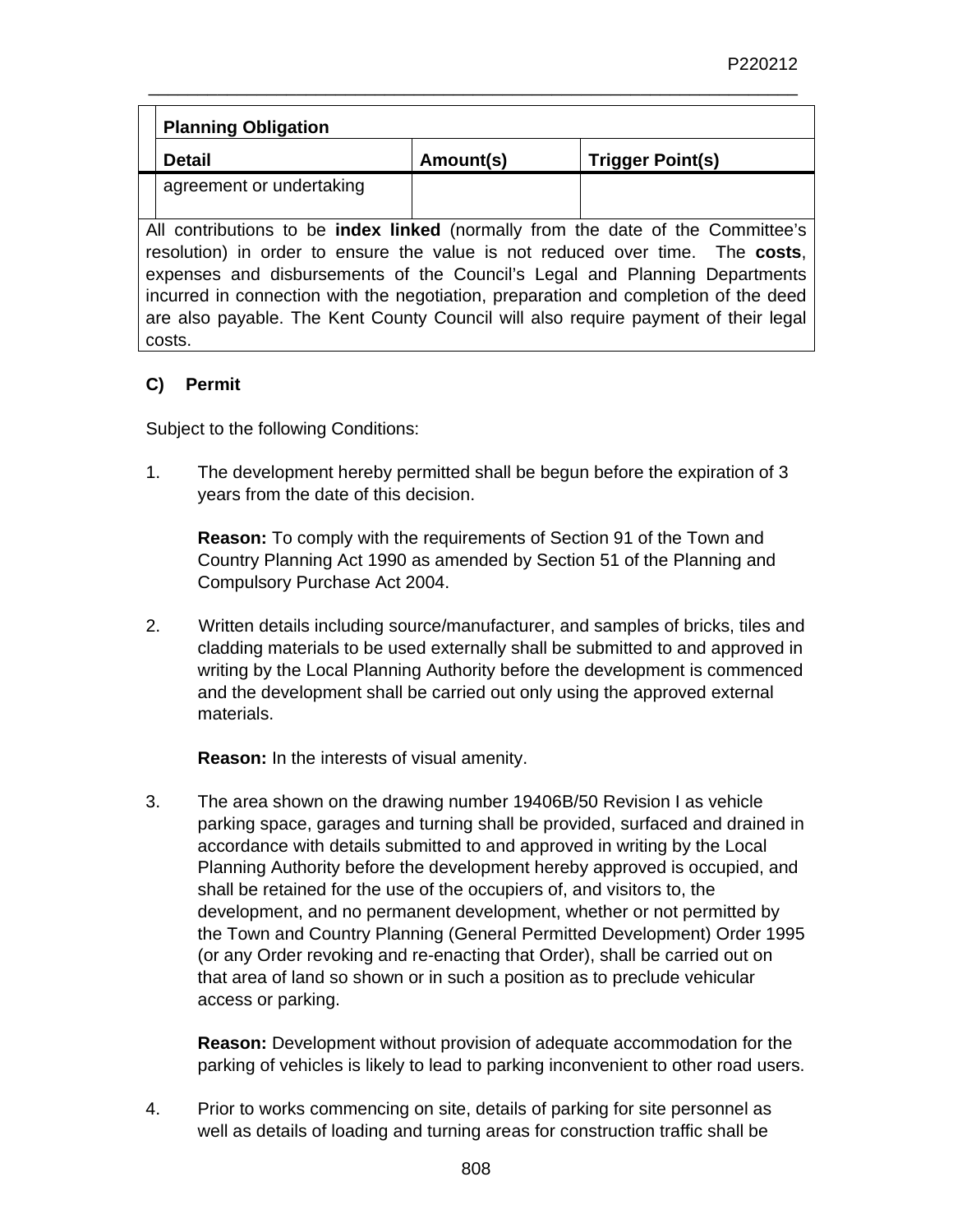submitted to and approved in writing by the Local Planning Authority and thereafter shall be provided and retained throughout the development. The approved parking, loading and turning areas shall be provided prior to the commencement of development.

\_\_\_\_\_\_\_\_\_\_\_\_\_\_\_\_\_\_\_\_\_\_\_\_\_\_\_\_\_\_\_\_\_\_\_\_\_\_\_\_\_\_\_\_\_\_\_\_\_\_\_\_\_\_\_\_\_\_\_\_\_\_\_\_\_\_

**Reason:** To ensure provision of adequate parking, loading and turning facilities for vehicles in the interests of highway safety and to protect the amenities of local residents in accordance with policy.

5. Prior to the commencement of development, details of facilities, by which vehicles will have their wheels, chassis and bodywork effectively cleaned and washed free of mud and similar substances at the application site, shall be submitted to and approved in writing by the Local Planning Authority. The approved facilities shall then be provided prior to the works commencing on site and thereafter shall be maintained in an effective working condition and used before vehicles exit the site and enter onto the adopted highway for the duration of the construction works.

**Reason:** To ensure that no mud or other material is taken from the site onto the neighbouring highway by wheels of vehicles leaving the site to the detriment of highway safety and the amenities of local residents.

6. The premises shall not be occupied until space has been laid out within the site in accordance with the details shown on the approved drawing GV-P-2011-002 for cycles to be parked and are available for use for these purposes. The approved bicycle facilities shall thereafter be retained in perpetuity for the users of the development and access to these facilities shall not be precluded.

**Reason:** To ensure the provision and retention of adequate off-street parking facilities for bicycles in the interests of highway safety.

7. Before the building hereby permitted is first brought into use the area between the nearside carriageway edge and lines drawn a point 2.4m back from the carriageway edge along the centre line of the access and points on the carriageway edge 140m in a northerly direction and 91m in a southerly direction from and on both sides of the centre line of the access shall be cleared of obstruction to visibility at and above a height of 1.05m above the nearside carriageway level and thereafter maintained free of obstruction at all times.

**Reason:** In the interests of highway safety.

8. No construction activities shall take place, other than between 0730 to 1800 hours (Monday to Friday) and 0730 to 1300 hours (Saturday) with no working activities on Sunday or any Public or Bank Holiday.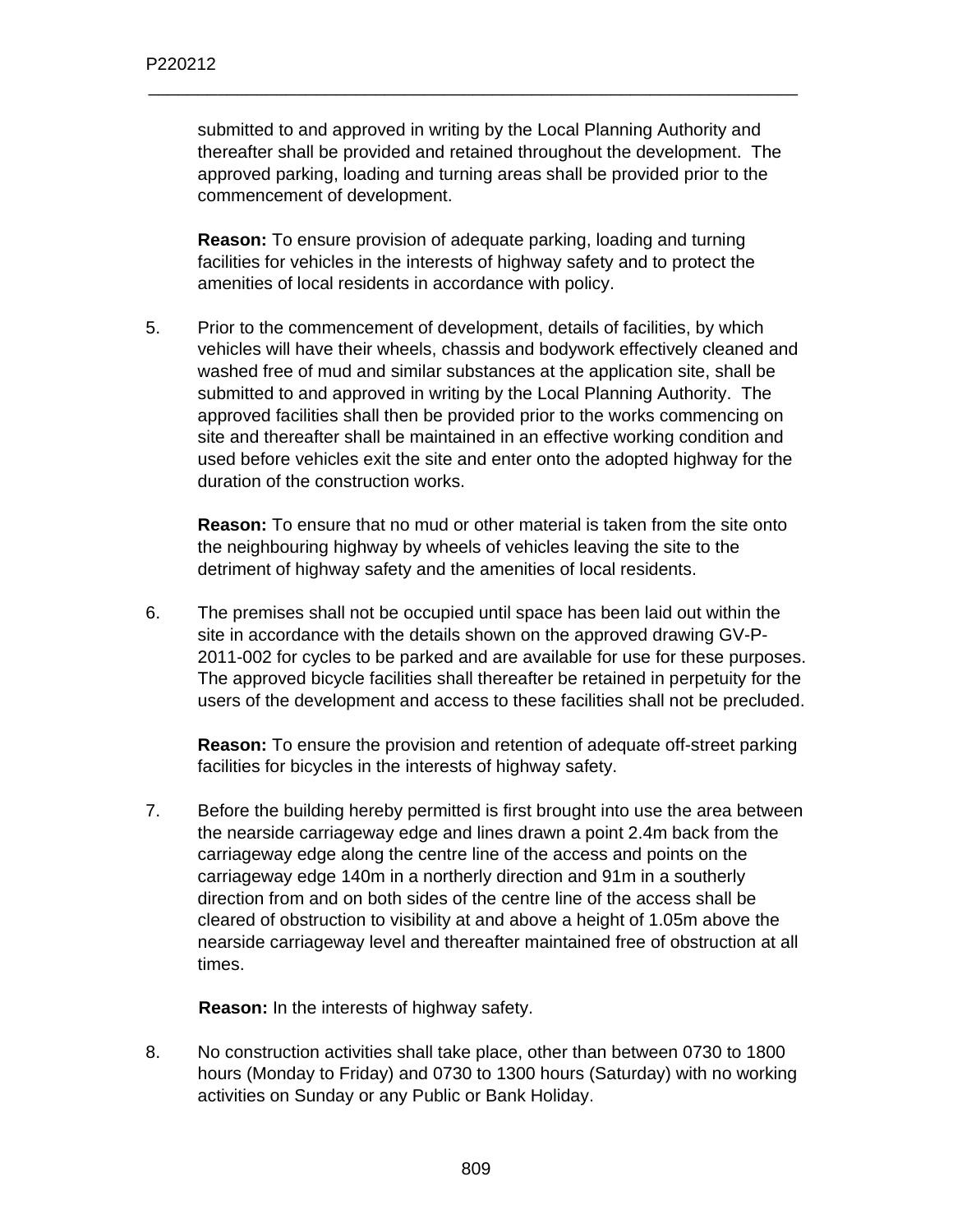**Reason**: To protect the amenity of local residents in accordance with Policy CS1 of the Local Development Framework Core Strategy.

\_\_\_\_\_\_\_\_\_\_\_\_\_\_\_\_\_\_\_\_\_\_\_\_\_\_\_\_\_\_\_\_\_\_\_\_\_\_\_\_\_\_\_\_\_\_\_\_\_\_\_\_\_\_\_\_\_\_\_\_\_\_\_\_\_\_

- 9. The proposed extension hereby approved shall be constructed to achieve a minimum Building Research Establishment BREEAM (or subsequent equivalent quality assured scheme) overall good standard comprising the following minimum elements:
	- i) 'Excellent' standard in respect of energy credits
	- ii) 'Excellent' standard in respect of water credits
	- iii) **Very Good' standard in respect of material credits**

Prior to development commencing, the following details shall be submitted to the Local Planning Authority for written approval:

- (a) Details to confirm that the extension has been designed to achieve these standards including details of a 'Design Stage' assessment, and
- (b) Details of how the development will reduce carbon dioxide emissions to a level 10% below the predicted total energy demand through the use of on-site sustainable energy technologies such as renewables and/or low carbon technologies.

Following completion of the final building, a BREEAM 'Post Construction Stage' assessment confirming the BREEAM standard that has been achieved, and stating the amount of residual carbon emissions and how they are proposed to be dealt with to ensure that the development is carbon neutral (including details of any necessary mechanisms to be put in place and associated timetables) shall be submitted to and approved in writing by the Local Planning Authority.

Following any approval of a 'Post Construction State' assessment, the approved measures and technologies to achieve the BREEAM good standard and to ensure that development is carbon neutral shall be implemented in accordance with the approval and thereafter shall be retained in working order in perpetuity.

**Reason**: In order to ensure that the energy efficiency through sustainable design and construction are met in accordance with policy CS10 of the adopted Ashford Core Strategy

10. Notwithstanding the provisions of the Town and Country Planning (General Permitted Development) Order 1995 (as amended), no development shall be carried out within Classes A & B of Part 8 of Schedule 2 of that Order (or any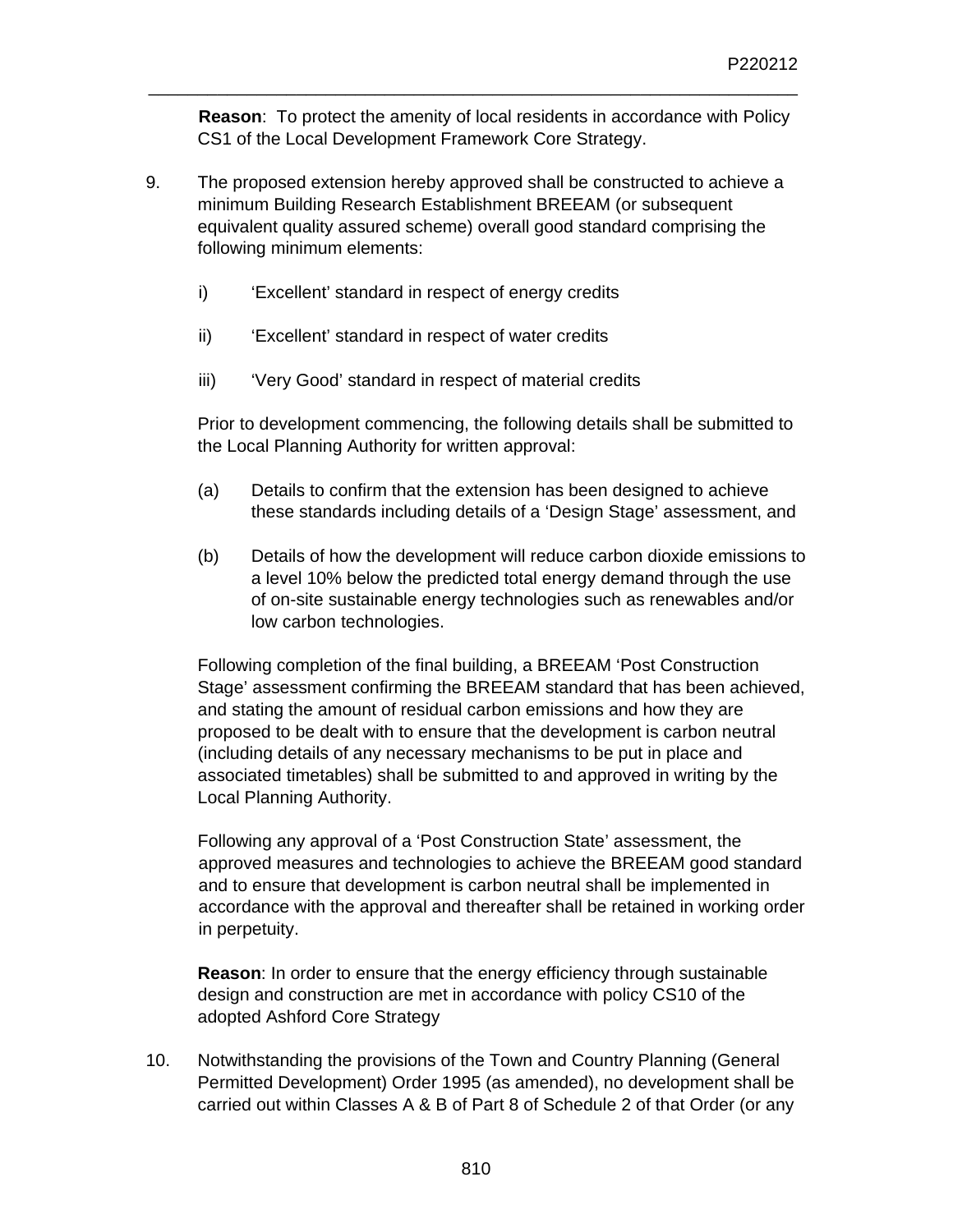Order revoking and re-enacting that Order), without prior approval of the Local Planning Authority.

\_\_\_\_\_\_\_\_\_\_\_\_\_\_\_\_\_\_\_\_\_\_\_\_\_\_\_\_\_\_\_\_\_\_\_\_\_\_\_\_\_\_\_\_\_\_\_\_\_\_\_\_\_\_\_\_\_\_\_\_\_\_\_\_\_\_

**Reason:** In the interests of highway safety and to protect the character of the countryside.

11. The development shall not be brought into use until works for the disposal of sewage have been provided on the site to serve it in accordance with details which have been previously submitted to and approved in writing by the Local Planning Authority.

**Reason:** To avoid pollution of the surrounding area.

12. The development hereby permitted shall be carried out in accordance with the Surface Water Drainage Strategy dated November 2011, unless any variation has been previously approved in writing by the Local Planning Authority.

**Reason:** In order to reduce the impact of the development on flooding, manage run-off flow rates, protect water quality and improve biodiversity and the appearance of the development pursuant to Core Strategy Policy CS20.

13. The approved planting plan GV-P-2011-005 shall be carried out within the first planting season following the commencement of the development. Any trees or plants whether new or retained which within a period of 5 years from the completion of the development die, are removed or become seriously damaged or diseased shall be replaced in the next planting season with others of similar size and species, unless the Local Planning Authority gives written consent to any variation.

**Reason:** In the interests of the amenity of the area.

14. The development hereby permitted shall incorporate biodiversity enhancement measures as identified in the Phase 1 Habitat Survey dated 1 April 2009.

**Reason:** In the interests of biodiversity.

15. Prior to the commencement of the development, a badger survey shall be carried out to establish the presence of any new setts. The results of this survey shall then be submitted to the Local Planning Authority. Should the survey conclude that the development will affect any sett then details of the proposed mitigation shall be submitted to and approved by the Local Planning Authority in writing and the development shall then be carried out in accordance with the approval.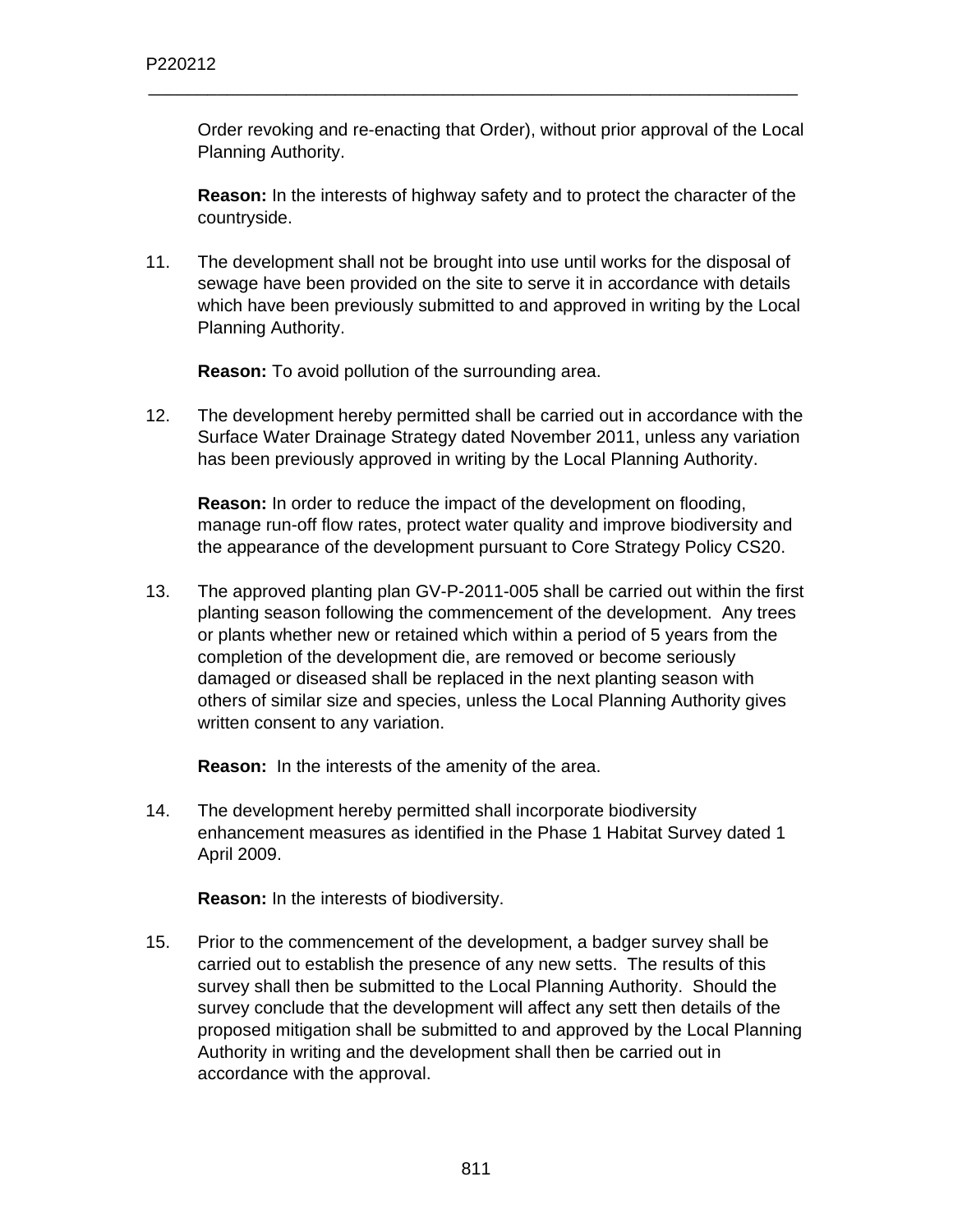**Reason:** To protect the existing population of identified species and maintain and enhance their habitat on the site in the future.

\_\_\_\_\_\_\_\_\_\_\_\_\_\_\_\_\_\_\_\_\_\_\_\_\_\_\_\_\_\_\_\_\_\_\_\_\_\_\_\_\_\_\_\_\_\_\_\_\_\_\_\_\_\_\_\_\_\_\_\_\_\_\_\_\_\_

16. Any approved works to hedgerows shall be carried out outside of the bird nesting season of March-August or after a suitably qualified ecologist has verified no active nests are present.

**Reason:** To protect the existing population of identified species.

17. The visitor gallery area on the first floor shown on drawing 20110821/GE/GA/F/VG Rev G shall only be used for purposes ancillary to the use of the building as a winery.

**Reason:** In the interests of highway safety and the amenity of local residents.

18. The building hereby approved shall only be used for the processing and storage of grapes primarily grown at Gusbourne Vineyard, and the primary use shall not be for the processing or storage of produce from other farms or vineyards.

**Reason:** Planning permission is granted for this development in this rural location to meet the specific requirements of Gusbourne Vineyard, and to allow the Local Planning Authority to regulate any future use not associated with the Vineyard.

| <b>Application Number</b>                | 11/01265/AS                                                                                                  |
|------------------------------------------|--------------------------------------------------------------------------------------------------------------|
| <b>Location</b>                          | Longberry Farm, Etchden Road, Bethersden, Ashford,<br>Kent, TN26 3DS                                         |
| <b>Grid Reference</b>                    | 94156/41260                                                                                                  |
| <b>Parish Council</b>                    | <b>Bethersden</b>                                                                                            |
| Ward                                     | <b>Weald Central</b>                                                                                         |
| <b>Application</b><br><b>Description</b> | Replacement dwelling                                                                                         |
| <b>Applicant</b>                         | Mr Steven Scrivens, Longberry Farm, Etchden Road,<br>Bethersden, Ashford, Kent, TN26 3DS                     |
| Agent                                    | Mr Tony Kernon, Kernon Countryside Consultants Ltd.,<br>Brook Cottage, Purton Stoke, Swindon, Wiltshire, SN5 |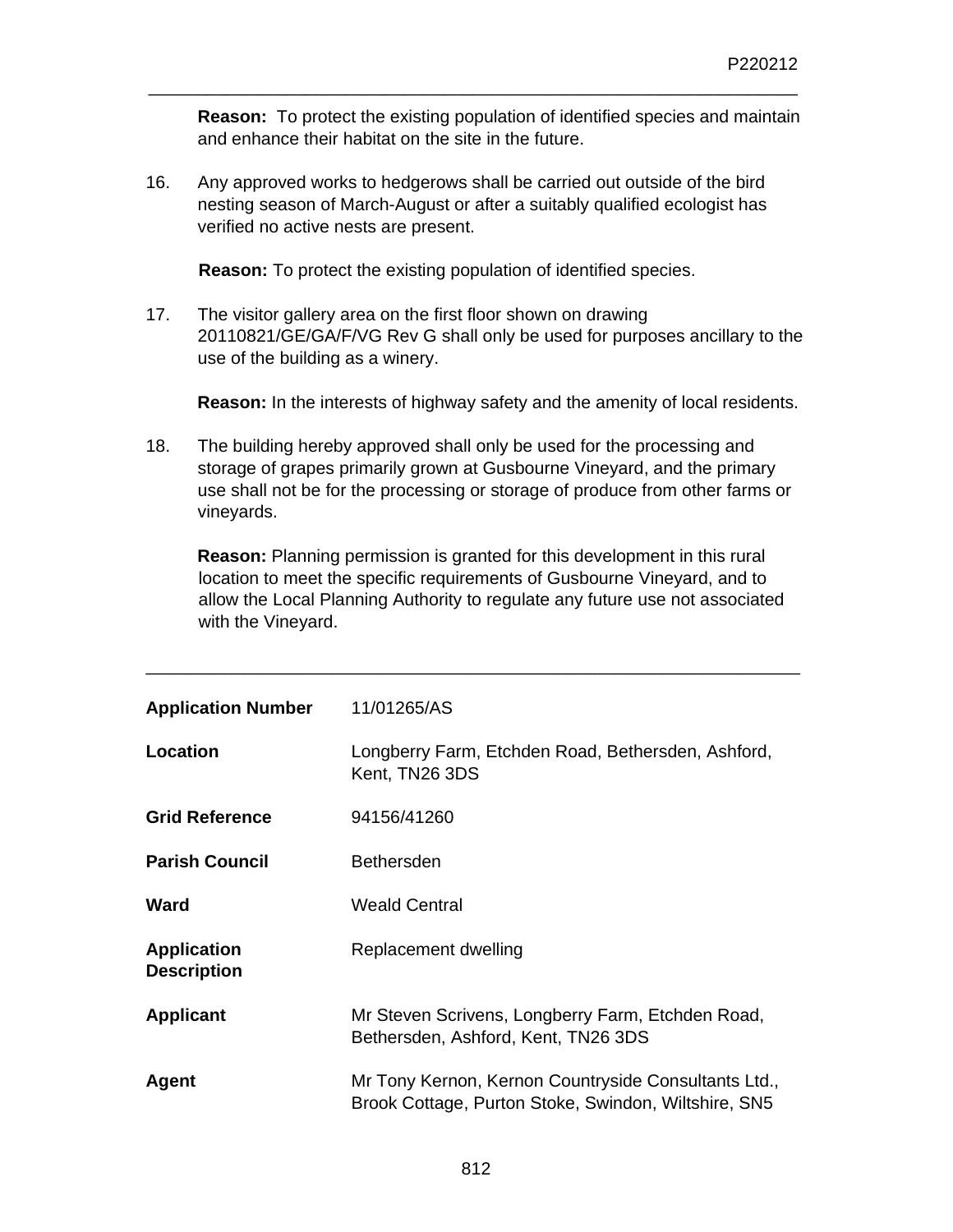|     |                  | 4JE       |   |     |                          |
|-----|------------------|-----------|---|-----|--------------------------|
|     | <b>Site Area</b> | $0.32$ ha |   |     |                          |
| (a) | $3/-$            | (b)       | R | (c) | $\overline{\phantom{a}}$ |

The Development Control Manager drew Members' attention to the Update Report. Since the agenda was published the application had been appealed. The Committee could therefore not determine the application, but could determine what its decision would have been if the appeal had not been lodged. The applicant's agent had also submitted a number of comments, these were placed before the committee in full and referred to by the Development Control Manager.

\_\_\_\_\_\_\_\_\_\_\_\_\_\_\_\_\_\_\_\_\_\_\_\_\_\_\_\_\_\_\_\_\_\_\_\_\_\_\_\_\_\_\_\_\_\_\_\_\_\_\_\_\_\_\_\_\_\_\_\_\_\_\_\_\_\_

In accordance with Procedure Rule 9.3 Mr Muddell from Bethersden Parish Council spoke in objection to the application. He advised the Committee that the Parish Council had a well considered objection to the proposal. The Planning Committee had recently refused two applications on the site for replacement dwellings. The dwelling on the site had only just been established as a lawful development and the residential use was restricted to the shed only, the adjoining land was excluded. He drew Members' attention to the photograph and cross section in the agenda papers, the current height of the shed was 3.6 metres and the proposed dwelling was 9.8 metres. The footprint was significantly larger than that currently on the site. This proposal was in no way a replacement dwelling. He requested that Members took a consistent approach and refused this application.

# **Resolved:**

# **Had an appeal not been lodged for, the Committee would have refused the application on the following grounds:**

- 1. The proposal would be contrary to Policy GP12 of the Adopted Ashford Borough Local Plan 2000, Policies CS1 and CS9 of the Local Development Framework Core Strategy 2008, Policies TRS2, TRS3 and TRS17 of the Tenterden and Rural Sites Development Plan Document 2010 and to Government Guidance contained in PPS1, PPS3 and PPS7 and would therefore constitute development harmful to interests of acknowledged planning importance for the following reasons:-
	- (a) The proposal to erect a dwelling on this rural site which lies outside of the built confines of any town or village, with no overriding justification having been submitted, would in itself and if repeated give rise to unsustainable, sporadic and harmful development to the detriment of the appearance of the countryside and environment as a whole.
	- (b) The proposed replacement dwelling would by virtue of its greater height, footprint, design and bulk, and the addition of a large domestic curtilage, have a considerably greater and adverse impact upon the landscape than the outbuilding that it would replace.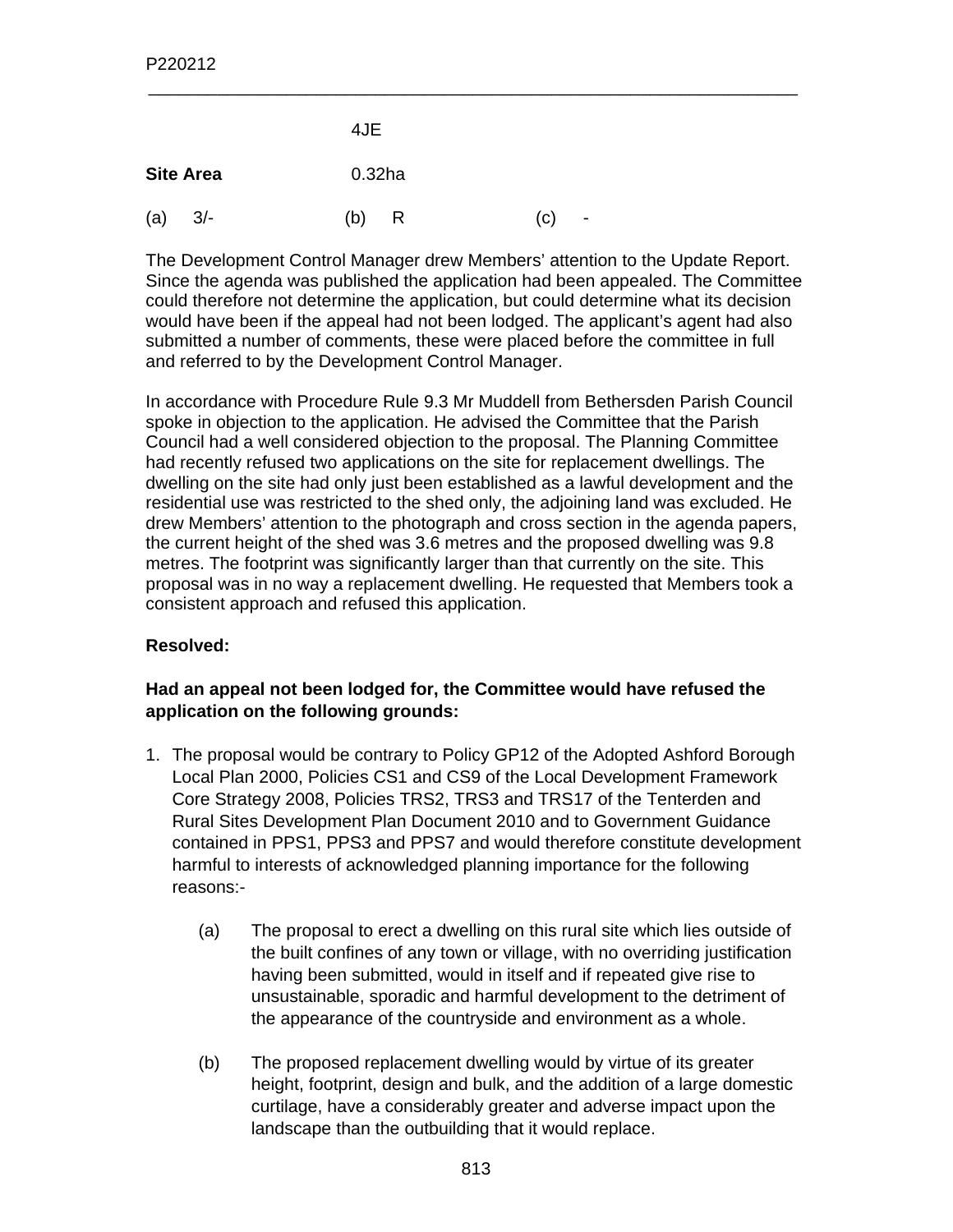(c) No satisfactory mechanism to secure the removal of the existing dwelling, any existing residential use rights and the adjacent buildings proposed to be removed by the applicant has been submitted with the application.

\_\_\_\_\_\_\_\_\_\_\_\_\_\_\_\_\_\_\_\_\_\_\_\_\_\_\_\_\_\_\_\_\_\_\_\_\_\_\_\_\_\_\_\_\_\_\_\_\_\_\_\_\_\_\_\_\_\_\_\_\_\_\_\_\_\_

\_\_\_\_\_\_\_\_\_\_\_\_\_\_\_\_\_\_\_\_\_\_\_\_\_\_\_\_\_\_\_\_\_\_\_\_\_\_\_\_\_\_\_\_\_\_\_\_\_\_\_\_\_\_\_\_\_\_\_\_\_\_\_\_\_\_\_

| <b>Application Number</b>                |       | 11/01364/AS                                                               |
|------------------------------------------|-------|---------------------------------------------------------------------------|
| <b>Location</b>                          |       | Meadow View Industrial Estate Hamstreet Road Ruckinge<br><b>TN26 2NR</b>  |
| <b>Grid Reference</b>                    |       | 01445/33297                                                               |
| <b>Parish Council</b>                    |       | Ruckinge                                                                  |
| Ward                                     |       | Saxon Shore                                                               |
| <b>Application</b><br><b>Description</b> |       | Installation of 166 ground mounted photovoltaic arrays on<br>two trackers |
| <b>Applicant</b>                         |       | <b>TDNK Energy Solutions</b>                                              |
| <b>Agent</b>                             |       | Severncroft Ltd 277 Canterbury Road Kennington Ashford<br><b>TN24 9QW</b> |
| <b>Site Area</b>                         |       | 0.1 <sub>ha</sub>                                                         |
| (a)13/1R                                 | (b) R | (c)                                                                       |

The Development Control Manager drew Members' attention to the Update Report. There were several points to take note of:

- Comments had been received from Ruckinge Parish Council who requested that the application be deferred for a site visit to determine and resolve various anomalies in the application. The comments were read out in full.
- Since the production of the Update Report, comments had also been received from both of the Ward Members stating that they could not support this application, as they considered that it would be intrusive in terms of the local community and in particular have an adverse impact upon the local environment. They requested that a site visit be undertaken for the Committee to consider the potential impact of the application.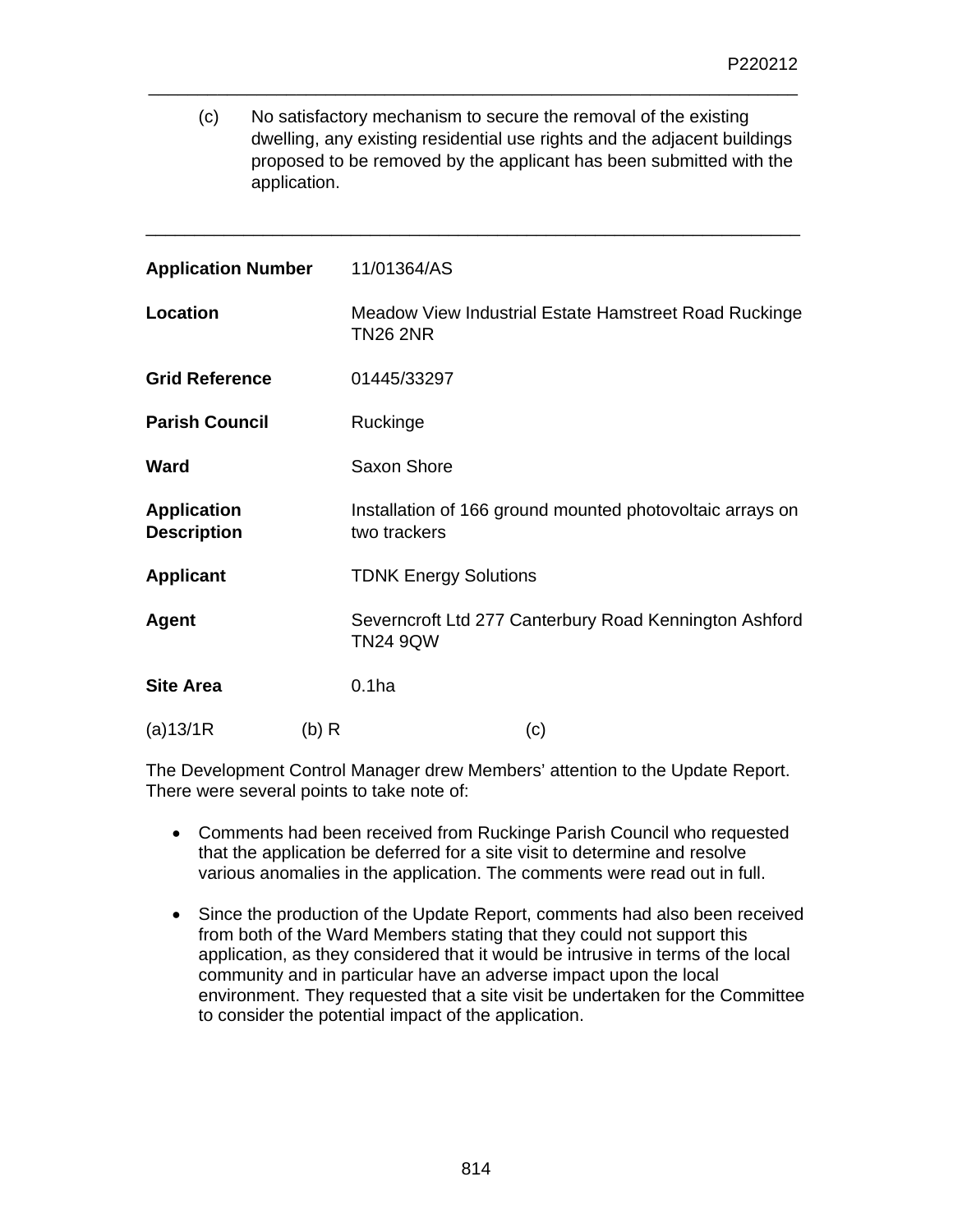In accordance with Procedure Rule 9.3 Mrs Page, a local resident, spoke in objection to the application. She advised the Committee that she had been a resident of Meadow View Farm for 22 years and objected to the application. The structures would be at odds with the rural location and would be an over expansion of the site. The landscape would be spoilt as the site could be seen from The Street and the Saxon Shore Way. There had been no change of use applied for on the site, which was currently used as light industrial and as a runway. The boundary to her field had a covenant stating that no building could be constructed 30 feet from the boundary. The CAA safe operating practice stated that no vertical obstacles should be located within 25 metres of a runway. Light aircraft and hot air balloons regularly landed at the site, if this application was permitted then this use should cease. She suggested that the photovoltaic panels be placed on the roofs of the buildings on the site instead of as standalone structures, this would ensure a level of safety. Whilst it would not result in the same level of electricity output, it would allow for the production of renewable energy without impacting upon the countryside and local residents. She urged the Committee to refuse the application.

\_\_\_\_\_\_\_\_\_\_\_\_\_\_\_\_\_\_\_\_\_\_\_\_\_\_\_\_\_\_\_\_\_\_\_\_\_\_\_\_\_\_\_\_\_\_\_\_\_\_\_\_\_\_\_\_\_\_\_\_\_\_\_\_\_\_

#### **Resolved:**

#### **Refuse**

#### **on the following grounds:**

- 1. The proposal would be contrary to Policies GP12 and CF8 of the Adopted Ashford Borough Local Plan 2000, Policy CS1 of the Local Development Framework Core Strategy 2008, Policy TRS17 of the Tenterden and Rural Sites Development Plan Document 2010, the adopted Landscape Character Supplementary Planning Document and to Government Guidance contained in PPS1, PPS7 and PPS22 and the Supplement on Planning and Climate Change and would therefore constitute development harmful to interests of acknowledged planning importance for the following reasons:
	- a. proposed development would be prominent in the landscape and would detract from its rural character and would adversely impact upon the amenities of local people.
	- b. The harm caused by the development is not outweighed by the sustainability benefits arising from it.

| <b>Application Number</b> | 11/01226/AS                                                                |
|---------------------------|----------------------------------------------------------------------------|
| Location                  | Tesco Stores Ltd, Moat Field Meadow, Kingsnorth,<br>Ashford, Kent TN23 3LU |
| <b>Grid Reference</b>     | 0548/9876                                                                  |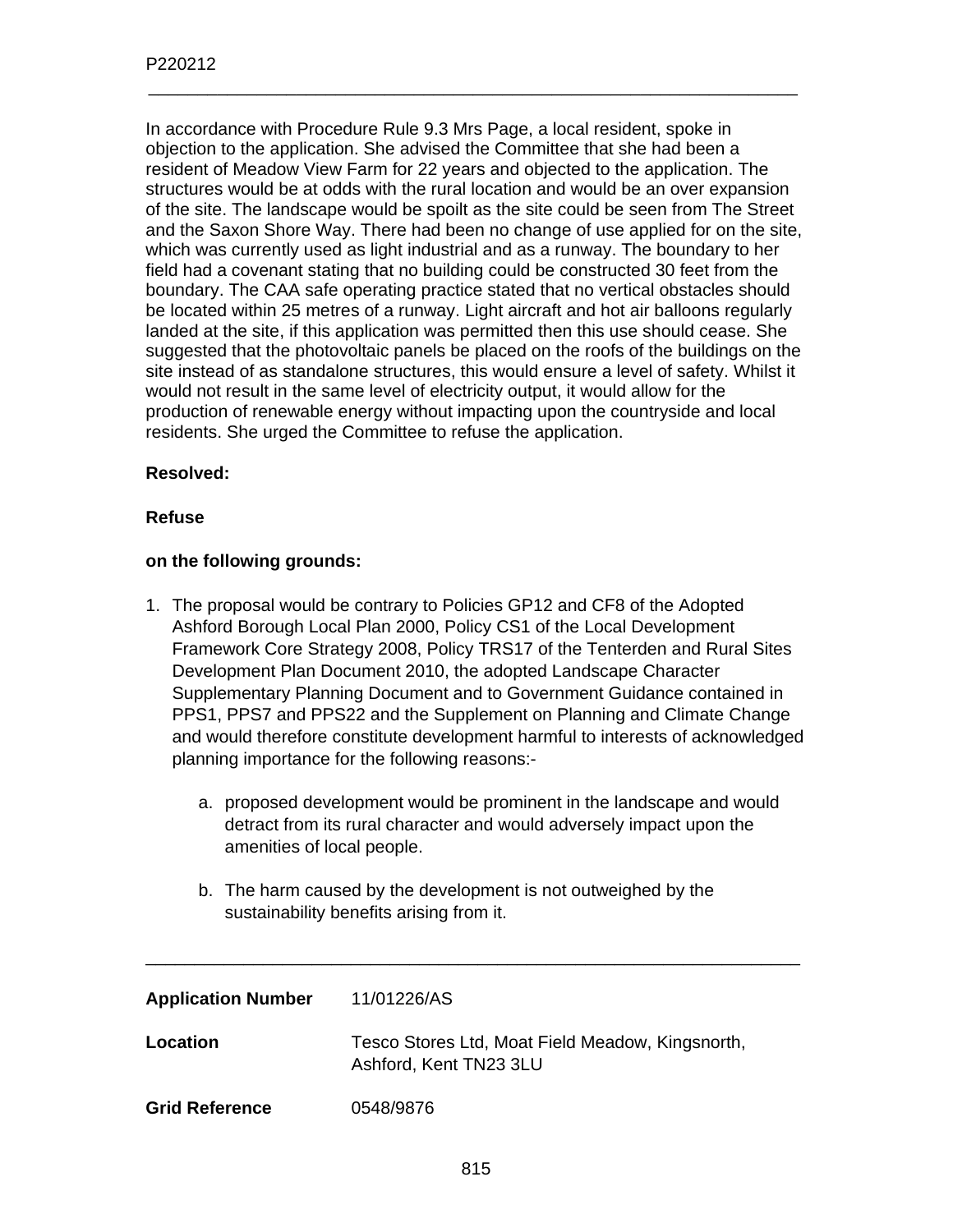| <b>Parish Council</b>                    | Kingsnorth                                                                                                                                                                                                                                         |  |  |
|------------------------------------------|----------------------------------------------------------------------------------------------------------------------------------------------------------------------------------------------------------------------------------------------------|--|--|
| Ward                                     | Park Farm North                                                                                                                                                                                                                                    |  |  |
| <b>Application</b><br><b>Description</b> | Display of internally illuminated fascia signs, non<br>illuminated fascia signs, car park directional signs, vinyl<br>applied graphics, internally illuminated gantry signs, pole<br>mounted flag signs, banner signage and petrol pump<br>signage |  |  |
| <b>Applicant</b>                         | <b>Tesco Stores Ltd</b>                                                                                                                                                                                                                            |  |  |
| Agent                                    | Kirsten Marsh, DPP LLP, Audrey House, 16-20 Ely Place,<br>London EC1N 6SN                                                                                                                                                                          |  |  |
| <b>Site Area</b>                         | 4.88 ha                                                                                                                                                                                                                                            |  |  |
| (a)<br>34/6(r)                           | R<br>KHS: X<br>(b)<br>(c)                                                                                                                                                                                                                          |  |  |

\_\_\_\_\_\_\_\_\_\_\_\_\_\_\_\_\_\_\_\_\_\_\_\_\_\_\_\_\_\_\_\_\_\_\_\_\_\_\_\_\_\_\_\_\_\_\_\_\_\_\_\_\_\_\_\_\_\_\_\_\_\_\_\_\_\_

The Development Control Manager drew Members' attention to the Update Report. Recommendation (A) in the report should be deleted. The Recommendation was in two parts. An amendment to Condition 7 was proposed to make reference to bank and public holidays.

In accordance with Procedure Rule 9.3 Dr Moorby from Kingsnorth Parish Council spoke in objection to the application. She advised Members that the Parish Council objected to this application. This was yet another retrospective application from Tesco. The signs were intrusive, cluttering and inappropriate. Tesco was not in a remote location. The illuminated signs were bright and shone into residents windows. The Council should reinforce the message that the signs should be turned off when the shop is closed. She requested that the non-illuminated signs be removed along with numerous small signs that had appeared across the site. She requested that the Committee refuse the application.

The Strategic Sites and Design Manager undertook, at the request of the Committee, to write to the Chief Executive Officer of Tesco Plc regarding the handling and management of the planning applications that had been on this agenda.

# **Resolved:**

# **TO MAKE A SPLIT DECISION AS FOLLOWS:**

**A) Grant Advertisement Consent** for the installation of 30 non illuminated signs and 4 internally illuminated signs at the petrol station, 25 non illuminated car park signs, 19 non illuminated store signs and 3 illuminated store signs as specified in the table below.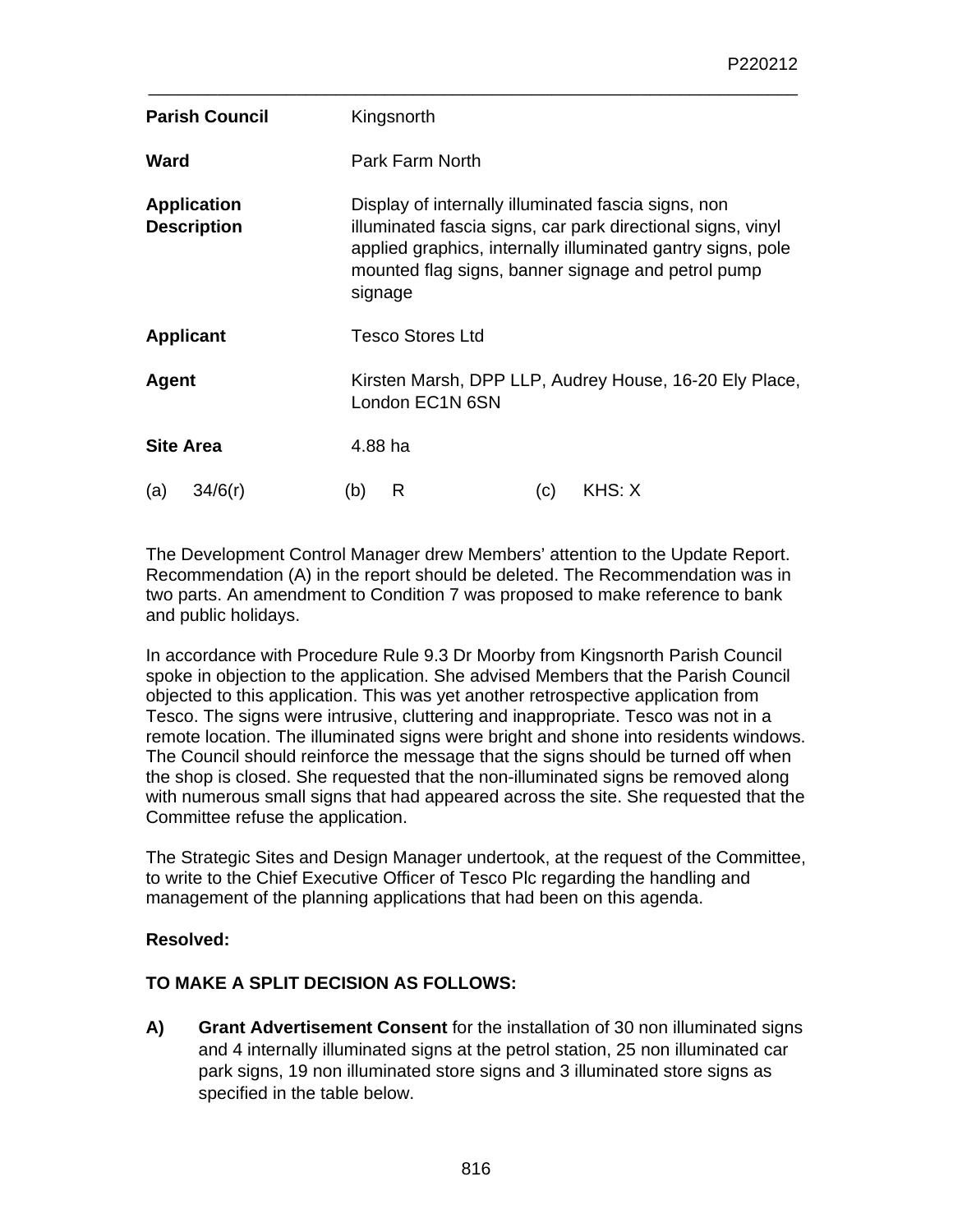|                  | <b>Plan number</b>                        |                                                                                                                  | <b>Plan</b><br>number                 |
|------------------|-------------------------------------------|------------------------------------------------------------------------------------------------------------------|---------------------------------------|
| <b>PFS signs</b> |                                           | <b>Car Park Signs</b>                                                                                            |                                       |
| 1                | 1977/P/77 & 1977/P/78 B                   | W <sub>1</sub>                                                                                                   | 1977/P/75 A                           |
| $\overline{2}$   | 1977/P/77 & 1977/P/78 B                   | D <sub>1</sub>                                                                                                   | 1977/P/75 A                           |
| 3                | 1977/P/77 & 1977/P/78 B                   | D <sub>2</sub>                                                                                                   | 1977/P/75 A                           |
| 4                | 1977/P/77 & 1977/P/78 B                   | D <sub>3</sub>                                                                                                   | 1977/P/75 A                           |
| 5                | 1977/P/77 & 1977/P/78 B                   | D <sub>4</sub>                                                                                                   | 1977/P/75 A                           |
| 6                | 1977/P/77 & 1977/P/78 B                   | DV <sub>1</sub>                                                                                                  | 1977/P/75 A                           |
| $\overline{7}$   | 1977/P/77 & 1977/P/78 B &<br>11284 new 02 |                                                                                                                  |                                       |
| 9                | 1977/P/77 & 1977/P/78 B                   | <b>Store signs</b>                                                                                               |                                       |
| 11               | 1977/P/77 & 1977/P/78 B                   | 1                                                                                                                | 1977/P/76                             |
| 12               | 1977/P/77 & 1977/P/78 B                   | $\overline{2}$                                                                                                   | 1977/P/76                             |
| 13               | 1977/P/77 & 1977/P/78 B                   | 3                                                                                                                | 1977/P/76                             |
| 14               | 1977/P/77 & 1977/P/78 B                   | 3 x 3d internally<br>illuminated signs to the<br>south eastern, south<br>western and north<br>western elevations | 1977/P/76 &<br><b>SKL 1500</b><br>1/3 |

\_\_\_\_\_\_\_\_\_\_\_\_\_\_\_\_\_\_\_\_\_\_\_\_\_\_\_\_\_\_\_\_\_\_\_\_\_\_\_\_\_\_\_\_\_\_\_\_\_\_\_\_\_\_\_\_\_\_\_\_\_\_\_\_\_\_

Subject to the following conditions:

- 1. Any advertisements displayed, and any site used for the display of advertisements, shall be maintained in a clean and tidy condition to the reasonable satisfaction of the Local Planning Authority.
- 2. Any structure or hoarding erected or used principally for the purpose of displaying advertisements shall be maintained in a safe condition.
- 3. Where an advertisement is required under these Regulations to be removed, the removal shall be carried out to the reasonable satisfaction of the Local Planning Authority.
- 4. No advertisement is to be displayed without the permission of the owner of the site or any other person with an interest in the site entitled to grant permission.
- 5. No advertisement shall be sited or displayed so as to obscure, or hinder the ready interpretation of, any road traffic sign, railway signal or aid to navigation by water or air, or so as otherwise to render hazardous the use of any highway, railway, waterway or aerodrome (civil or military).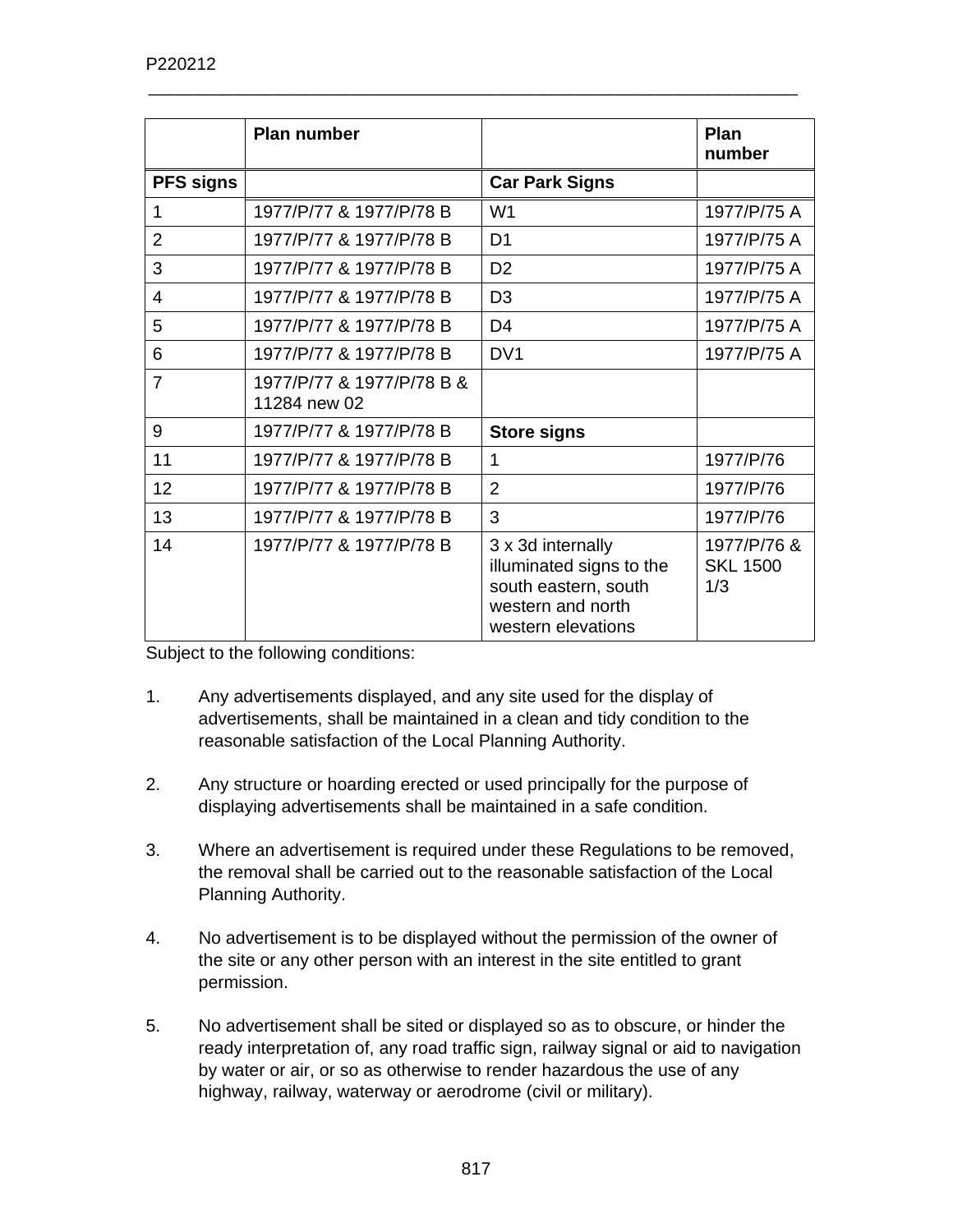6. This consent shall expire 5 years from the date of this notice or when the business occupying the premises changes, whichever is the sooner, whereupon the signage shall be removed and any damage repaired unless further consent to display has been given by the Local Planning Authority

\_\_\_\_\_\_\_\_\_\_\_\_\_\_\_\_\_\_\_\_\_\_\_\_\_\_\_\_\_\_\_\_\_\_\_\_\_\_\_\_\_\_\_\_\_\_\_\_\_\_\_\_\_\_\_\_\_\_\_\_\_\_\_\_\_\_

 **Reason:** In the interests of visual amenity.

7. The advertisements shall not be illuminated except during the hours of 7am-10pm Monday to Saturday and 8am- 6pm Sundays and Bank and Public Holidays.

 **Reason:** In the interests of visual amenity.

**B) Refuse advertisement consent** for the installation of 1 internally illuminated gantry sign, 1 non illuminated banner sign, 4 internally illuminated canopy signs and 4 non illuminated directional signs as specified in the table below.

|                  | <b>Plan Number</b>                                       |                   | <b>Plan Number</b> |
|------------------|----------------------------------------------------------|-------------------|--------------------|
| <b>PFS signs</b> |                                                          | Car park<br>signs |                    |
| 8                | 1977/P/77, 1977/P/78 B,<br>12284 new 02, 11284 new<br>01 | AD1               | 1977/P/75 A        |
| G <sub>1</sub>   | Pages 1 to 7 from ASG<br>Essex Ltd, 1977/P/75 A          | AD <sub>2</sub>   | 1977/P/75 A        |
|                  |                                                          | <b>PB</b>         | 1977/P/75 A        |

# **on the following ground:**

1. By virtue of their prominent location, in a predominantly residential area, and on a primary route into and out of Ashford town centre, the internally illuminated gantry sign (G1), non illuminated directional signs (AD1 & AD2), internally illuminated Tesco Extra canopy signs on the petrol filling station (sign 8) and non illuminated banner sign (PB) would result in an overproliferation of signage, and give rise to unnecessary clutter in the landscaping strip which would detract from the character and appearance of the street scene and be detrimental to the visual amenity of the area.

The cumulative effect of the signs in this prominent location is contrary to policy EN9 of the Ashford Borough Local Plan (2000), Policy CS1 of the Ashford Borough Council Local Development Framework Core Strategy (2008) and Policy CC1 of the South East Plan (2009) and to Government advice contained in PPS1 and PPG19.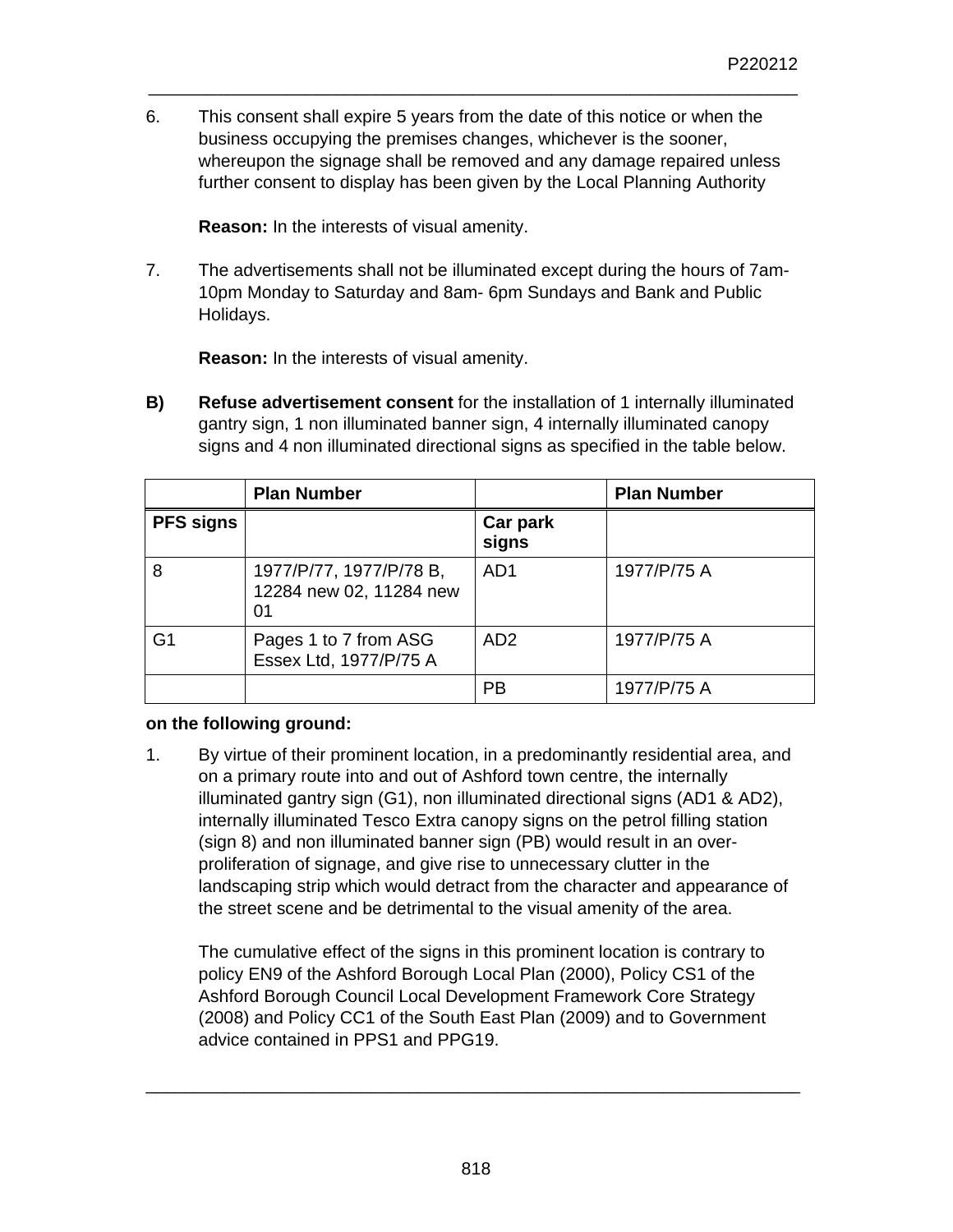| <b>Application Number</b>                | 11/01311/AS                                                                                                                 |  |  |
|------------------------------------------|-----------------------------------------------------------------------------------------------------------------------------|--|--|
| Location                                 | Stonegate Farm, Stonegate Lane, Ruckinge, Ashford,<br>Kent TN26 2PR                                                         |  |  |
| <b>Grid Reference</b>                    | 16987/5249.9                                                                                                                |  |  |
| <b>Parish Council</b>                    | Ruckinge                                                                                                                    |  |  |
| <b>Ward</b>                              | Saxon Shore                                                                                                                 |  |  |
| <b>Application</b><br><b>Description</b> | Demolition of two existing storage barns and replacement<br>with a new steel portal framed barn and lean to storage<br>barn |  |  |
| <b>Applicant</b>                         | Mr Phillip Batt, Stonegate Farm, Stonegate Lane,<br>Ruckinge, Ashford, Kent TN26 2PR                                        |  |  |
| <b>Agent</b>                             | Mr Melvin Miffin, Leominster Construction Ltd, Southern<br>Avenue Industrial Estate, Leominster, Herefordshire HR6<br>0QF   |  |  |
| <b>Site Area</b>                         | $0.11$ ha                                                                                                                   |  |  |
| (a)<br>$2/-$                             | Rural Planning Ltd: X<br>(b)<br>(c)<br>٠                                                                                    |  |  |

\_\_\_\_\_\_\_\_\_\_\_\_\_\_\_\_\_\_\_\_\_\_\_\_\_\_\_\_\_\_\_\_\_\_\_\_\_\_\_\_\_\_\_\_\_\_\_\_\_\_\_\_\_\_\_\_\_\_\_\_\_\_\_\_\_\_

#### **Resolved:**

# **(A) That for the following reasons the Planning Committee Permit this application:**

- 1. The development is reasonably necessary to support agriculture.
- 2. The development would respect the context of the site and would not be harmful to the street scene or wider visual appearance of the rural landscape
- 3. The development, subject to condition, would not be harmful to the residential amenity of the nearby dwellings.

#### **(B) Permit**

Subject to the following conditions:

1. The development hereby permitted shall be begun before the expiration of 3 years from the date of this decision.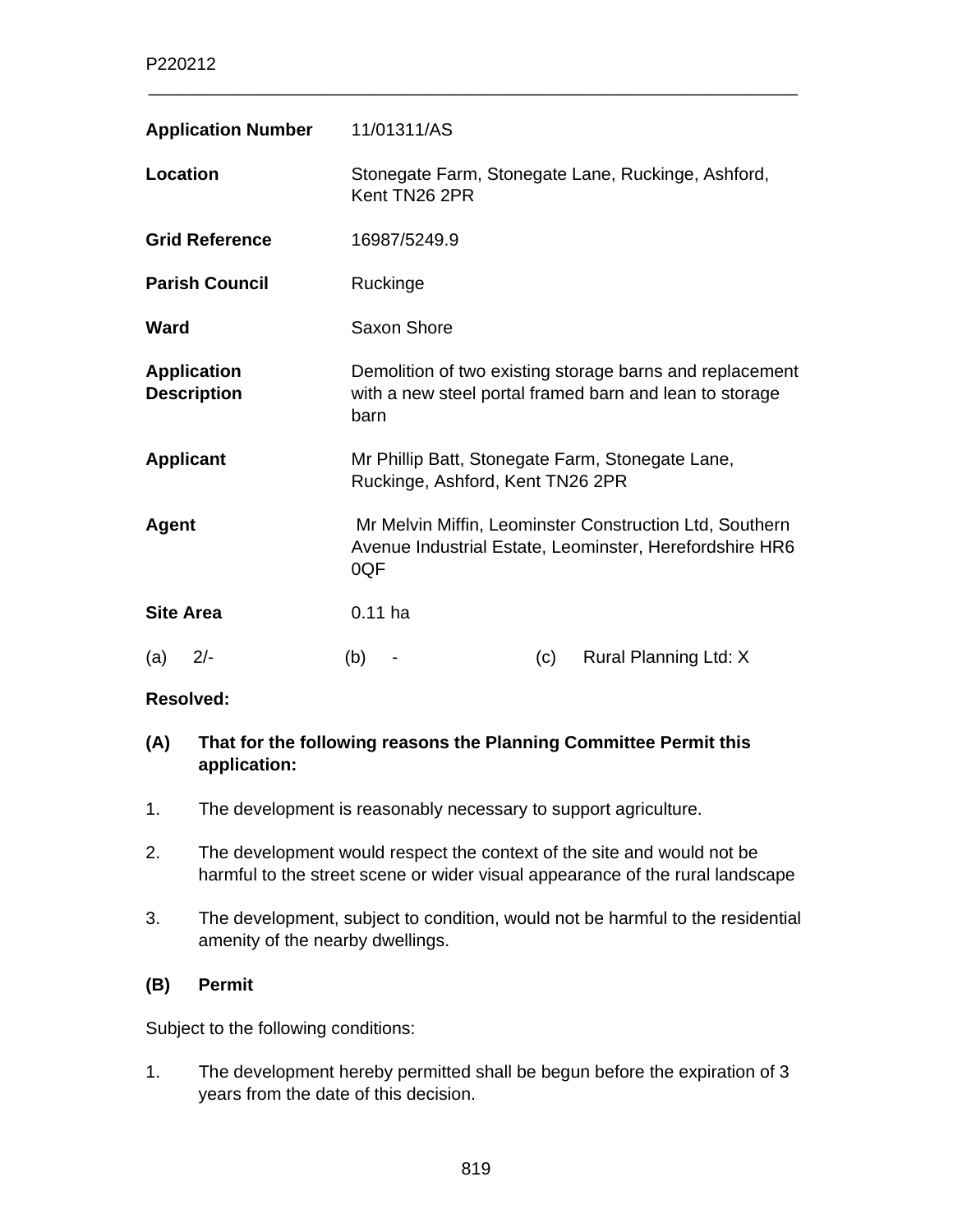**Reason:** To comply with the requirements of Section 91 of the Town and Country Planning Act 1990 as amended by Section 51 of the Planning and Compulsory Purchase Act 2004.

\_\_\_\_\_\_\_\_\_\_\_\_\_\_\_\_\_\_\_\_\_\_\_\_\_\_\_\_\_\_\_\_\_\_\_\_\_\_\_\_\_\_\_\_\_\_\_\_\_\_\_\_\_\_\_\_\_\_\_\_\_\_\_\_\_\_

2. The development shall be carried out in accordance with the details of external materials specified in the application which shall not be varied without the prior written permission of the Local Planning Authority.

 **Reason:** In the interests of visual amenity.

3. The buildings hereby permitted shall be finished in a colour, details of which shall be submitted to and approved in writing by the Local Planning Authority before any works are commenced. The approved colour scheme shall be fully implemented before the development is occupied and thereafter maintained.

 **Reason:** In the interests of visual amenity.

4. Should the agricultural use of the buildings within the unit permanently cease within ten years from the date on which the development was substantially completed, then unless agreed otherwise in writing by the Local Planning Authority, the buildings shall be removed from the land and the land restored to the condition before the development took place, or to such as condition as may have been agreed in writing by the Local Planning Authority, within 6 months from the date at which any buildings cease to be required / used.

**Reason:** In the interests of protecting the character and appearance of the countryside by preventing the proliferation of unnecessary buildings in the countryside and in accordance with policies

5. The applicant shall, within 7 days of the date on which the development hereby approved is first brought into use, notify the Local Planning Authority in writing of commencement of the use.

**Reason:** In the interests of protecting the character and appearance of the countryside and in accordance with policies

- 6. The building hereby approved shall not be used for the accommodation of livestock except in the following circumstances:
	- i) Accommodation for quarantine requirements
	- ii) An emergency due to another building or structure in which the livestock could otherwise be accommodated being unavailable because it has been damaged or destroyed by fire, flood or storm.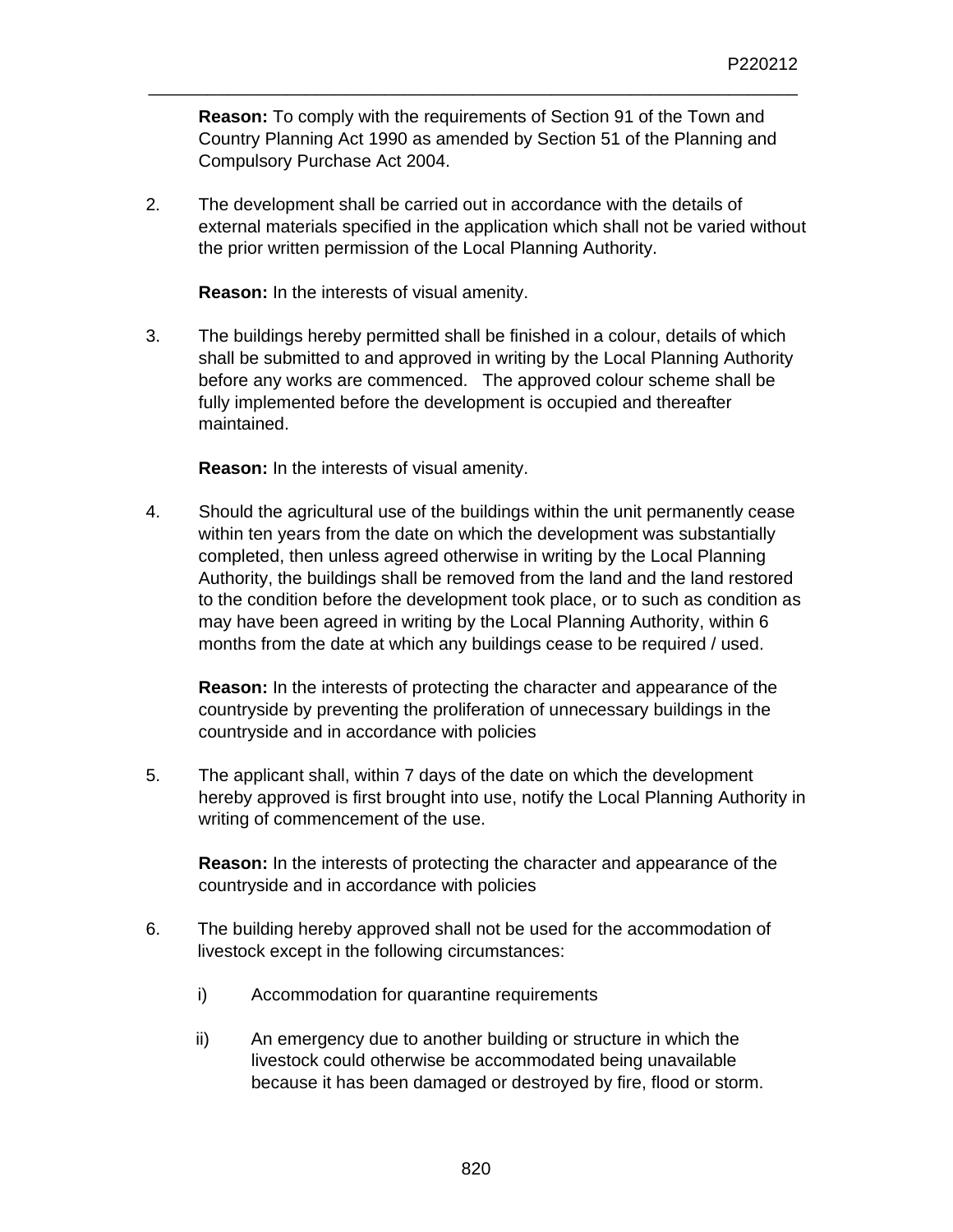iii) In the case of animals normally kept out of doors, they require temporary accommodation due to ill health, giving birth or to provide shelter against extreme weather conditions.

\_\_\_\_\_\_\_\_\_\_\_\_\_\_\_\_\_\_\_\_\_\_\_\_\_\_\_\_\_\_\_\_\_\_\_\_\_\_\_\_\_\_\_\_\_\_\_\_\_\_\_\_\_\_\_\_\_\_\_\_\_\_\_\_\_\_

 **Reason:** In the interests of the amenity of surrounding residential properties.

\_\_\_\_\_\_\_\_\_\_\_\_\_\_\_\_\_\_\_\_\_\_\_\_\_\_\_\_\_\_\_\_\_\_\_\_\_\_\_\_\_\_\_\_\_\_\_\_\_\_\_\_\_\_\_\_\_\_\_\_\_\_\_\_\_\_\_

| <b>Application Number</b>                | 11/01487/AS                                                                                                                                                     |
|------------------------------------------|-----------------------------------------------------------------------------------------------------------------------------------------------------------------|
| Location                                 | Tourist Information Centre, 18 Church Yard, Ashford, Kent<br><b>TN23 1QG</b>                                                                                    |
| <b>Grid Reference</b>                    | 0978/2754                                                                                                                                                       |
| Ward                                     | Victoria                                                                                                                                                        |
| <b>Application</b><br><b>Description</b> | Change of use of part of the building from A2 (tourist<br>information centre) to D1 (museum)                                                                    |
| <b>Applicant</b>                         | Mr Michael Boulding, Ashford Museum Society,<br>52 Cradlebridge Drive, Willesborough, Ashford, Kent<br><b>TN24 0RF</b>                                          |
| <b>Agent</b>                             | Mr John Murray, Ashford Borough Council, Strategic<br>Housing and Property, Customers Homes and Property,<br>Civic Centre, Tannery Lane, Ashford, Kent TN23 1PL |
| <b>Site Area</b>                         | $0.004$ ha                                                                                                                                                      |
| $4/-$<br>(a)                             | (b)<br>(c)                                                                                                                                                      |

The Development Control Manager advised Members that one of the Ward Members, Cllr Apps, supported the application. He also requested that Condition 2 be amended to include bank and public holidays.

#### **Resolved:**

#### **(A) That for the following reasons the Planning Committee Permit this application:**

- 1. The development represents an acceptable use of the building in this location.
- 2. The development would not be harmful to the residential amenities of nearby dwellings.